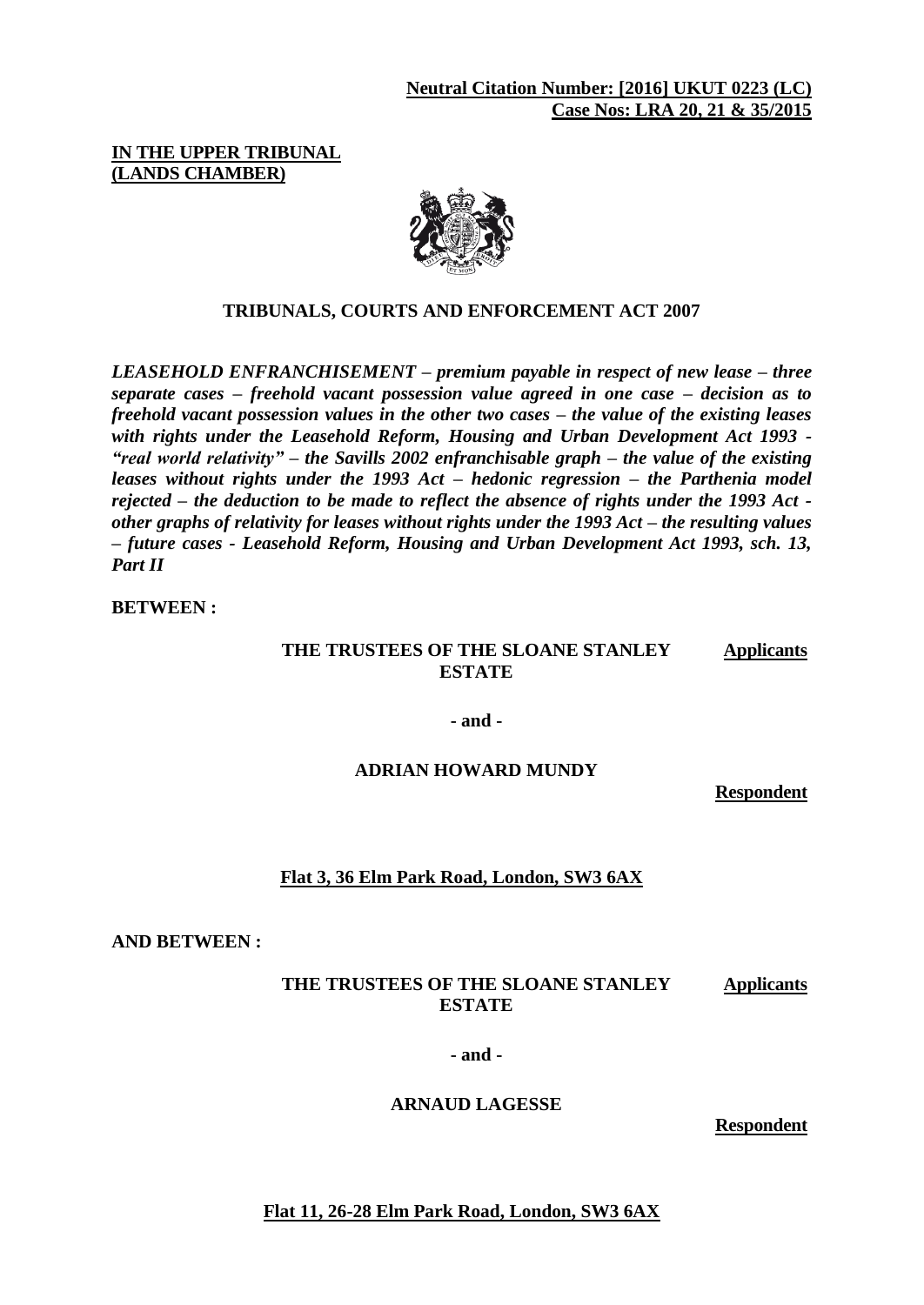#### **AND BETWEEN :**

#### **SOPHIE NATHALIE JEANNE AARON Applicant**

**- and -**

## **WELLCOME TRUST LIMITED**

**Respondent**

#### **Flat 5, 17 Cranley Gardens, London, SW7 3BD**

- - - - - - - - - - - - - - - - - - - - - - - - - - - - - - - - - - - - - - - - - -

**Mr Anthony Radevsky** (instructed by **Pemberton Greenish LLP**) for the **Trustees of the Sloane Stanley Estate Mr Stephen Jourdan QC** and **Ms Julia Petrenko** (instructed by **CMS Cameron Mc Kenna LLP**) for **Wellcome Trust Limited Mr Philip Rainey QC** and **Ms Cecily Crampin** (instructed by **Collins Benson Goldhill**  LLP) for **Mr Mundy, Mr Lagesse and Ms Aaron**

Hearing dates:  $25 - 28$  January,  $8 - 11$  and 15 February 2016

#### **MR JUSTICE MORGAN AND MR ANDREW TROTT FRICS**

**Rolls Building, Fetter Lane, London, EC4Y 1NL** - - - - - - - - - - - - - - - - - - - - -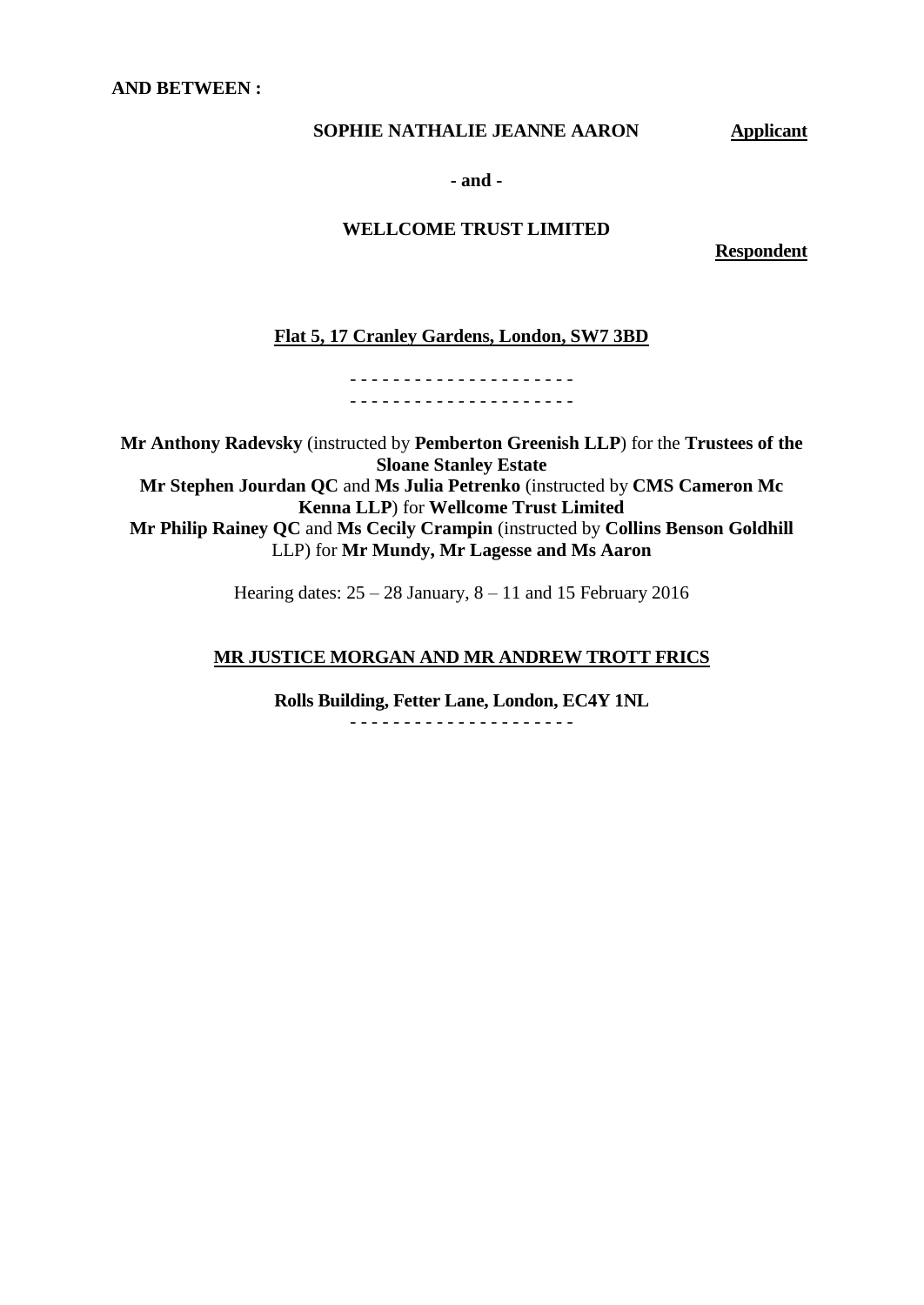The following cases are referred to in this Decision:

Arrowdell Limited v Coniston Court (North) Hove Limited [2007] RVR 39 Chelsea Properties Ltd v Earl Cadogan LRA/69/2006, decision dated 16 August 2007, the Lands Tribunal Earl Cadogan v Sportelli [2007] 1 EGLR 153 (LT) and [2008] 1 WLR 2142 (CA) Earl Cadogan v Cadogan Square Ltd [2011] 3 EGLR 127

IRC v Clay [1914] 3 KB 466 Kosta v Carnwath (re: 47 Phillimore Gardens) [2014] UKUT 0319 (LC) Lady Fox's Executors v Commissioners of Inland Revenue [1994] 2 EGLR 185 Lalvani v Earl Cadogan, reported with other cases as Nailrile Ltd v Earl Cadogan [2009] RVR 95 Raja Vyricherla Narayana Gajapatiraju v The Revenue Divisional Officer, Vizagapatam (often referred to as "The Indian Case") [1939] AC 302 Trustees of the Eyre Estate v Saphir [1999] 2 EGLR 123 Xue v Cherry [2015] UKUT 0651 (LC) 82 Portland Place (Freehold) Ltd v Howard de Walden Estates Ltd [2014] UKUT 0133 (LC)

The following additional cases were cited or referred to in skeleton arguments:

Arbib v Cadogan [2005] 3 EGLR 139 Cadogan Estates Ltd v Hows [1989] 2 EGLR 216 Cadogan Holdings Ltd v Pockney LRA/27/2003 Re Coolrace's Appeal [2012] 2 EGLR 69 Daejan Properties Ltd v Weeks [1998] 3 EGLR 12 Dennis & Robinson Ltd v Kiossos Establishment [1987] 1 EGLR 133 Dependable Homes Ltd v Mann [2009] UKUT 171 (LC) Duke of Westminster v Regis Group (Barclays) Ltd [2007] 3 EGLR 81 Earl Cadogan v Cecil LRA/10/2000 F R Evans (Leeds) Ltd v English Electric Co Ltd (1977) 36 P&CR 185 Grosvenor West End Properties v Harrison 2 January 2006 LON/LVT/1807/2004 Jove Properties (1) Ltd v Kanazeh LON/ooAW/OAF/2013/0060 Langinger v Earl Cadogan LRA/46/2000 Lloyd-Jones v Church Commissioners for England [1982] 1 EGLR 209 Nasser v Grosvenor (West End) Properties LON/OOBK/OLR/2013/0083 Majorstake Ltd v Curtis [2008] AC 787 Metcalfe v Bircham & Co Nominees (No 2) Ltd (LVT) (18 October 2008) Railtrack plc v Guinness Ltd [2003] 1 EGLR 124 Revenue & Customs Commissioners v Bower [2009] STC 510 Segama NV v Penny Le Roy Ltd [1984] 1 EGLR 109 Sinclair Gardens (Investments) v Ray [2015] EWCA Civ 1247 Sloane Stanley Trustees v Carey-Morgan [2011] UKUT 415 (LC) Voyvoda v Grosvenor West End Properties GM/LON/OOBK/OLT/2011/0056 Voyazides v Eyre [2013] UKUT 013 (LC) 31 Cadogan Square Freehold v Cadogan [2010] UKUT 321 (LC)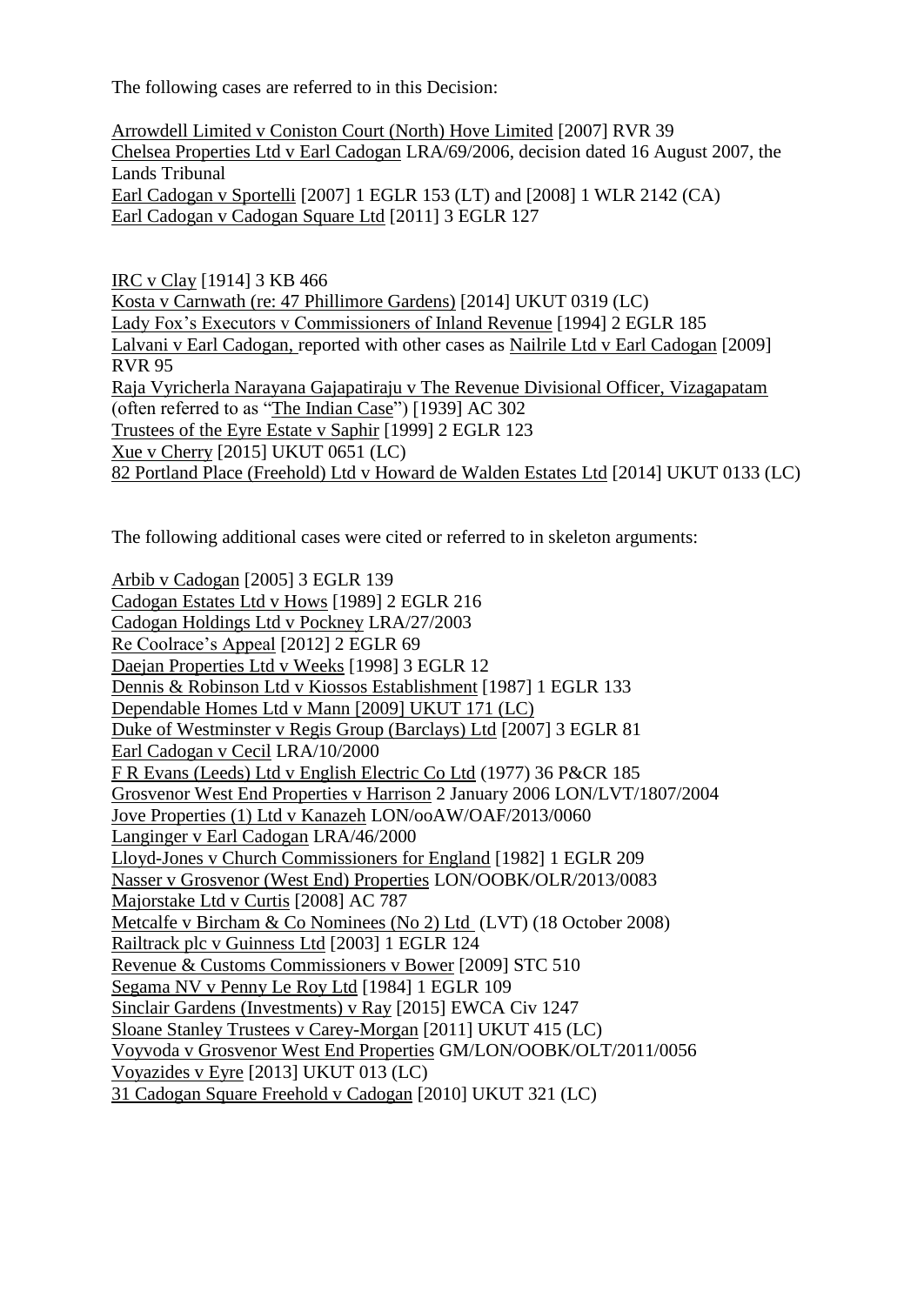# **DECISION**

# **CONTENTS**

# Paragraph no.

| The value of the existing lease of Flat 5 without rights under the 1993 Act 126  |  |
|----------------------------------------------------------------------------------|--|
| The value of the existing lease of Flat 11 without rights under the 1993 Act 149 |  |
| The value of the existing lease of Flat 3 without rights under the 1993 Act 156  |  |
|                                                                                  |  |
|                                                                                  |  |
|                                                                                  |  |
|                                                                                  |  |
|                                                                                  |  |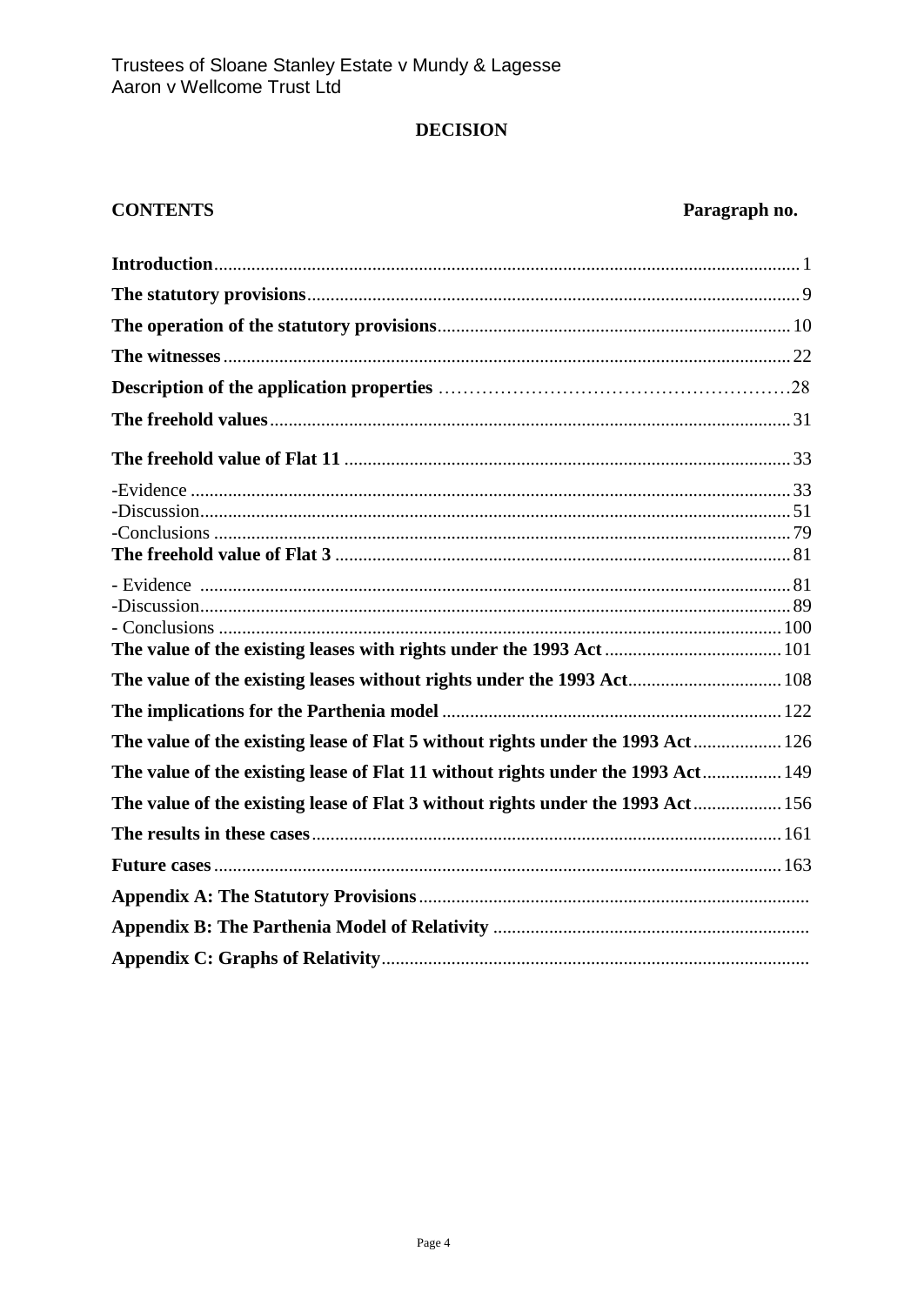## **Introduction**

- 1. These three cases are applications under section 48 of the Leasehold Reform, Housing and Urban Development Act 1993 ("the 1993 Act") to determine matters in dispute in respect of applications by lessees to acquire extended leases of their flats under Chapter II of Part I of the 1993 Act. There is now only one matter in dispute in each case and that is the amount of the premium payable by each lessee for his or her extended lease, pursuant to section 56 of, and schedule 13 to, the 1993 Act.
- 2. The three cases are as follows:
	- (1) an application by the Trustees of the Sloane Stanley Estate in respect of an application for an extended lease by the lessee, Mr Mundy, in relation to Flat 3, 36 Elm Park Road, London, SW3 6AX; we will refer to this property as "Flat 3";
	- (2) an application by the Trustees of the Sloane Stanley Estate in respect of an application for an extended lease by the lessee, Mr Lagesse, in relation to Flat 11, 26-28 Elm Park Road, London, SW3 6AX; we will refer to this property as "Flat 11";
	- (3) an application by Ms Aaron in respect of her application for an extended lease to be granted by her lessor, Wellcome Trust Ltd, in relation to Flat 5, 17 Cranley Gardens, London, SW7 3BD; we will refer to this property as "Flat 5".
- 3. The applications in relation to Flats 3 and 11 were referred to the Upper Tribunal by the First-tier Tribunal on 16 February 2015. The application in relation to Flat 5 was referred to the Upper Tribunal by the First-tier Tribunal on 27 March 2015. The reason why these three cases have been referred to the Upper Tribunal is that they all involved the same point, namely, the appropriateness of using a particular model (to which we will refer as "the Parthenia model") for the purpose of determining the value of the existing lease of each flat on the assumption that Chapter I and Chapter II of Part I of the 1993 Act conferred no right to acquire any interest in any premises containing the lessee's flat or to acquire any new lease. The use of that model had already been considered by the Leasehold Valuation Tribunal and (on appeal) the Upper Tribunal in Kosta v Carnwath (re: 47 Phillimore Gardens) (the reference to the decision of the Upper Tribunal is [2014] UKUT 0319 (LC)) ("Kosta"). Although the Upper Tribunal did not rely on the Parthenia model in that case, a number of applications, including the present three cases, continued to be made to the First-tier Tribunal for the determination of the premium for an extended lease in which the lessees sought to rely on the Parthenia model. It seemed highly likely that the decisions of the First-tier Tribunal in such cases would be appealed to the Upper Tribunal and so it was considered appropriate to transfer one or more cases to the Upper Tribunal for its decision on the appropriateness of the use of the Parthenia model.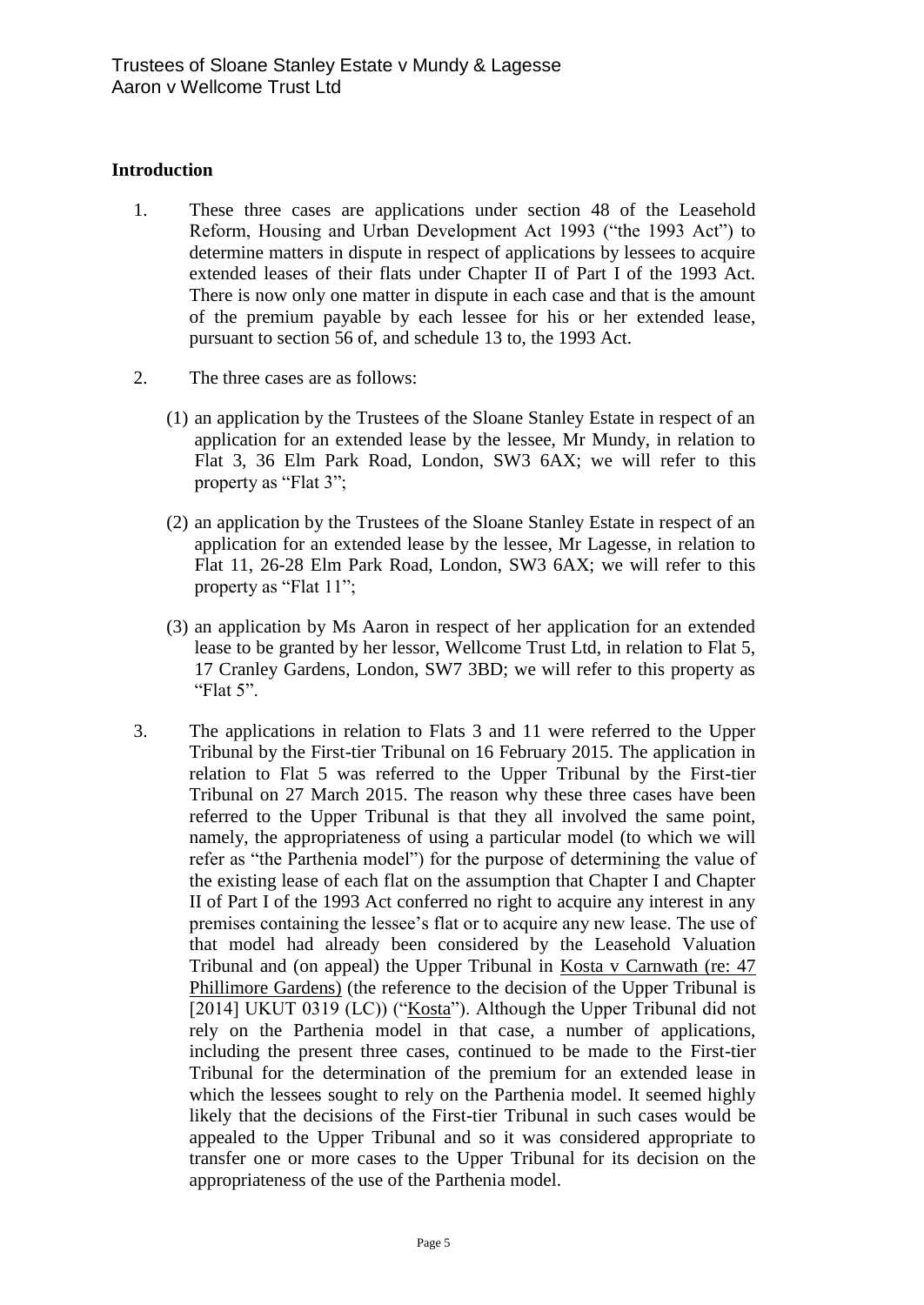## Trustees of Sloane Stanley Estate v Mundy & Lagesse Aaron v Wellcome Trust Ltd

- 4. These three cases have been case managed and heard together. Mr Radevsky appeared for the Trustees of the Sloane Stanley Estate, Mr Jourdan QC and Ms Petrenko appeared for the Wellcome Trust Ltd and Mr Rainey QC and Ms Crampin appeared for all three lessees. The hearing lasted 9 days. The Upper Tribunal has heard evidence on many matters which have been considered by the Lands Tribunal or the Upper Tribunal on previous occasions but the evidence in this case has been more extensive than the evidence given in any earlier case.
- 5. We will need to describe the issues raised in these cases in more detail later in this decision but at this stage we will summarise the principal subject matter in dispute which is the method which is generally to be used in order to value an existing lease of the relevant flat on the assumption that Chapter I and Chapter II of Part I of the 1993 Act conferred no right to acquire any interest in any premises containing the lessee's flat or to acquire any new lease. Describing the assumption more succinctly, it is that the existing lease of the relevant flat does not have rights under the 1993 Act. In so far as such a valuation is problematic, that is because, at the present time, the leases of flats which are for sale in the open market in the real world are leases which do have the benefit of rights under the 1993 Act and there is therefore little or no available market evidence involving the sale of existing leases without rights under the 1993 Act.
- 6. By way of contrast, in the period 1987 to 1991, the leases then existing did not have rights under the 1993 Act, as the 1993 Act did not then exist and it is considered that any anticipation in the market of the future enactment of the 1993 Act did not influence the market during that period. The promoters of the Parthenia model have sought to collect market data for leases in the period 1987 to 1991 with a view to isolating from that data the effect on value of the single variable of the unexpired length of the lease involved in each such case. The statistical method used to isolate the effect on value of that single variable is called "hedonic regression". The promoters of the Parthenia model contend that they have succeeded in isolating the effect of the single variable of lease length for different lengths of leases. They have sought to calculate, in relation to each individual property which is the subject of the data, the relativity of the value of a lease of a certain length of that property as a percentage of what would be the freehold vacant possession ("FHVP") value of the same property. They have sought to plot their findings by drawing an appropriate curve on a graph where the X axis is the length of the lease and the Y axis is the percentage relativity. The promoters of the model contend: (1) that their curve is an accurate depiction of market forces in the period 1987 to 1991; and (2) market forces in this respect would not have altered after the coming into force of the 1993 Act in relation to leases which are assumed not to have rights under the 1993 Act. Accordingly, it is said that if one wants to determine the value of the existing leases (on the assumption that they do not have rights under the 1993 Act) in these three cases with valuation dates in the period February to April 2014, one proceeds by the following two stages. The first stage is to determine the unimproved FHVP of the subject flat. The second stage is to read off the curve, produced by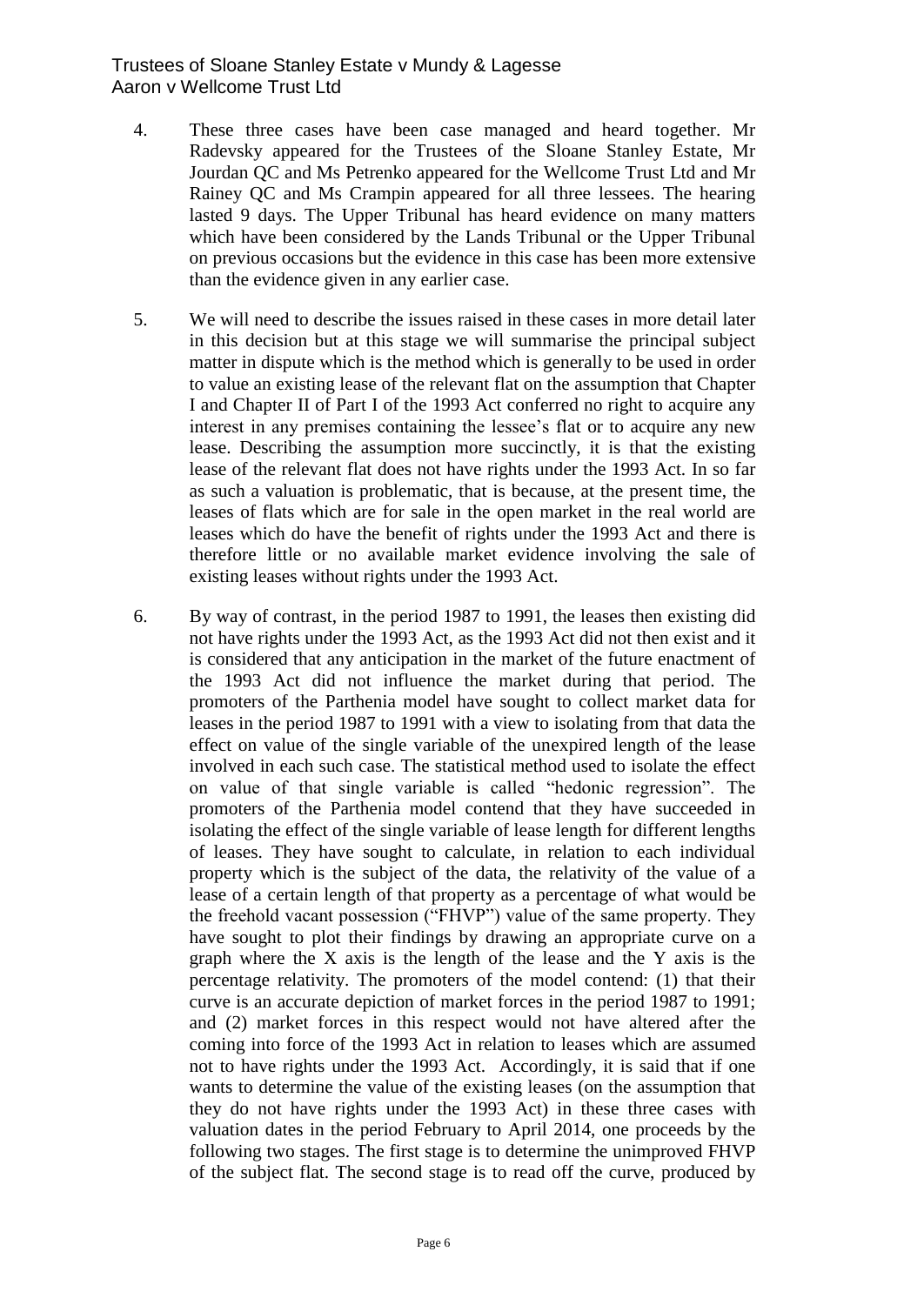the Parthenia model, the percentage relativity appropriate for a lease of the length involved in each of these three cases. One then multiplies the unimproved FHVP of the relevant flat by the relevant percentage and the result is the value of the existing lease at the valuation date on the assumption that the existing lease did not have rights under the 1993 Act.

- 7. We comment at this stage that if we were to find that the Parthenia model were the, or even an, appropriate method for valuing an existing lease, on the assumption that it did not have rights under the 1993 Act, the use of the model would confer a very great benefit on the parties to applications for collective and individual enfranchisement under Chapters I and II of Part I of the 1993 Act, in that it would reduce the number of disputes on the question of the value of the existing lease (without rights under the 1993 Act) which in the past has been a fruitful source of disagreement and has resulted in many cases being fought before the tribunals.
- 8. We also comment that the reason that the Parthenia model is popular with lessees and the reason that its use is not favoured by lessors is that it throws up a higher relativity for a lease of a particular length as compared with the result of using other possible methods of determining relativity. In a case where the length of the existing lease is 80 years or less, so that the premium payable by the lessee will include a payment in respect of marriage value, the higher relativity will result in a reduction in the amount of the premium payable for an extended lease.

## **The statutory provisions**

9. With that introduction, we now refer to the statutory provisions which deal with the amount of the premium payable for an extended lease under Chapter II of Part I of the 1993 Act. The relevant provisions are in paragraphs 2 to 5 of Part II of schedule 13 to the 1993 Act (introduced by section 56(1) of the 1993 Act). For convenience, we have set out those provisions in full in Appendix A to this decision.

# **The operation of the statutory provisions**

- 10. Paragraph 2 of schedule 13 provides that the premium payable is made up of, or potentially made up of, three elements, described in sub-paragraphs (a), (b) and (c). In the cases before us, the element in sub-paragraph (c) is not relevant and we need not discuss it.
- 11. The element in sub-paragraph (a) of paragraph 2 of schedule 13 is elaborated in paragraph 3 of schedule 13. The operation of paragraph 3 of schedule 13 has been discussed in a large number of earlier cases and we do not need to consider it in detail. In the present cases, the parties' valuers agree that what is required is a capitalisation of the ground rent payable under the existing lease and an assessment of the deferred value of the landlord's reversion at the end of the existing lease and also at the end of the extended lease. For this purpose, it is necessary to know, or to determine, the freehold value of the flat with vacant possession. That value has been agreed in relation to Flat 5 but is in dispute in relation to Flats 3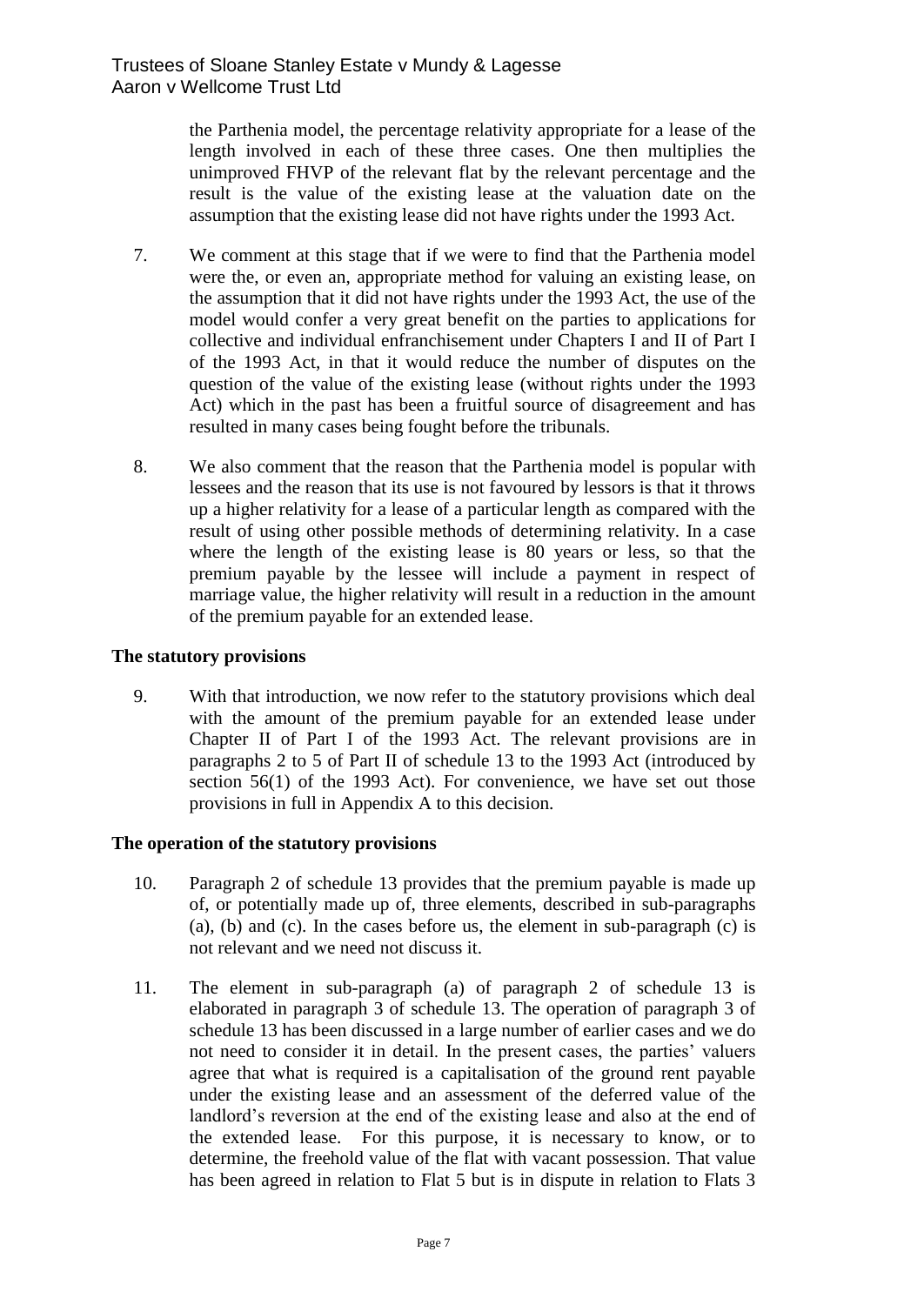and 11 and we will determine the value of the freehold of those two flats in this decision.

- 12. It is convenient at this point to state that although the principal relativity which is relevant in these cases is the relativity of the value of the existing lease without rights under the 1993 Act to the FHVP value, there is another relativity which needs to be considered. It arises in this way. For the purpose of determining the FHVP value, valuers will typically use a number of leasehold comparables and some of the comparables may involve comparatively short or medium term leases. It will therefore be necessary to adjust the value revealed by the comparable to reflect the length of the lease and to produce an adjusted value appropriate for a freehold interest. Normally, if not universally, the comparable will involve a lease with rights under the 1993 Act and the relativity of its value to the freehold value is often referred to as "real world relativity". As will be seen, it has become conventional to assess the real world relativity by use of a graph referred to as the Savills 2002 enfranchisable graph. As it happens, there was little controversy before us as to the use of the Savills 2002 enfranchisable graph.
- 13. We next consider the element of the premium pursuant to sub-paragraph (b) of paragraph 2 of schedule 13. This is elaborated in paragraphs 4, 4A and 4B of schedule 13. This element relates to the payment to the landlord of 50% of the marriage value in the case of existing leases of 80 years or less. The leases in the present cases are for terms which are much shorter than 80 years.
- 14. For the purpose of the calculation of marriage value, it is necessary to know, or to determine, the value of the interest of the lessee under the existing lease and also the value of the interest of the lessee under the extended lease. The first value is to be arrived at in accordance with paragraph 4A of schedule 13 and the second value is to be arrived at in accordance with paragraph 4B of schedule 13. Both of these paragraphs require one to assess the open market value of the interest. Both of these paragraphs require one to proceed:

"on the assumption that Chapter I and Chapter II confer no right to acquire any interest in any premises containing the tenant's flat or to acquire any new lease".

15. The quoted assumption refers to a lease without rights under the 1993 Act. This is a significant departure from the position in real life where leases, which were originally long leases, of flats usually, if not universally, have rights under the 1993 Act. In the past, there has been a tendency to refer to the effect of this assumption as requiring one to value the existing lease in a "no Act world". This description is not completely accurate and preferably should be avoided. What the assumption does is to direct a valuation on the basis that the existing lease does not have rights under the 1993 Act. The assumption does not say anything about the leases of flats outside the premises containing the tenant's flat. Therefore, apart from the premises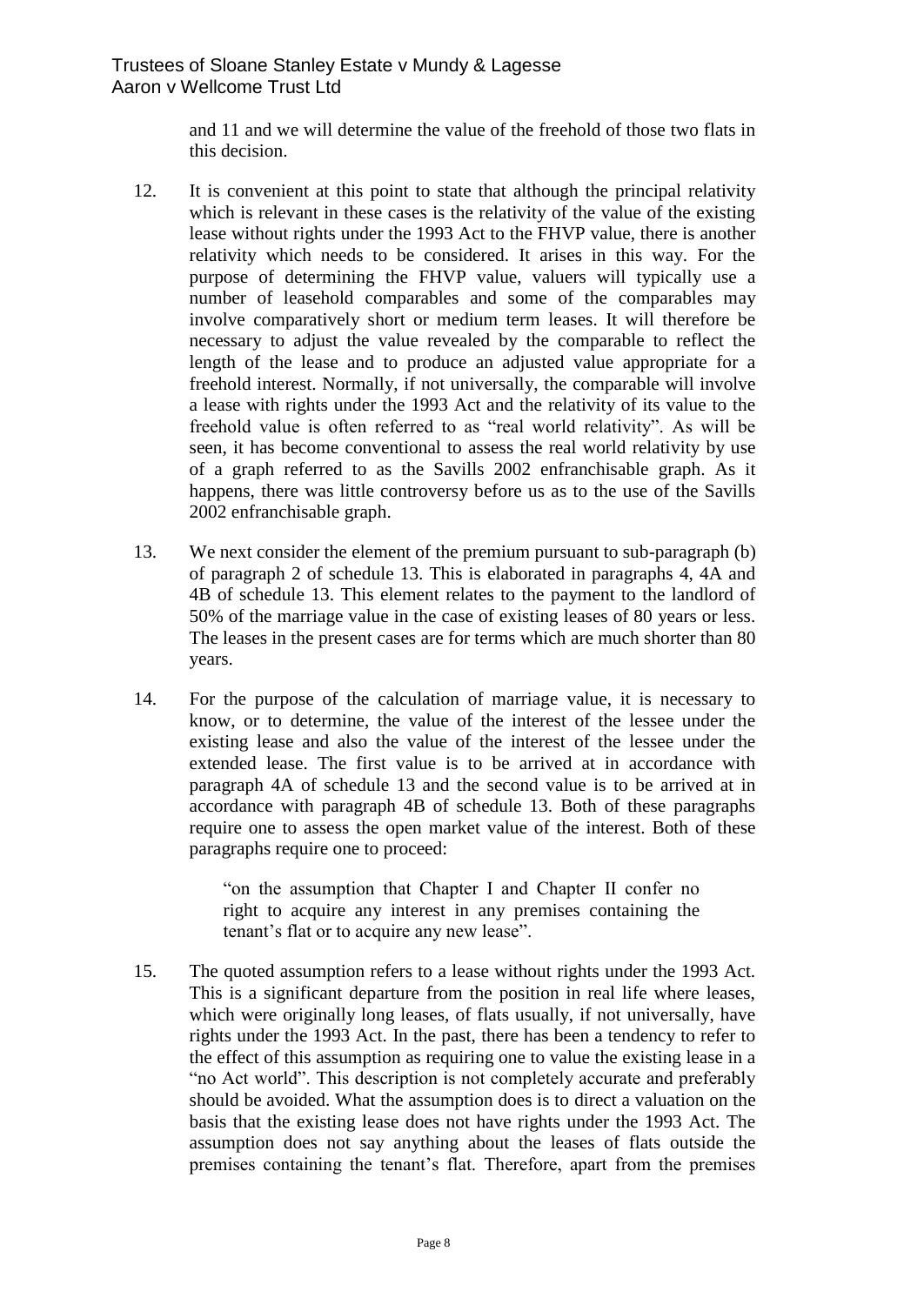containing the lessee's flat, one reflects the real position in relation to all other leases of other properties. The 1993 Act will apply in accordance with its terms to other leases of other flats.

- 16. One has to assess the open market value of the existing lease on the statutory assumptions. The notional sale is to be by a willing seller of the existing lease in the open market. The notional sale is by way of an assignment of the existing lease. The existing lease is assumed to be available on the open market and normally there will be many other properties on the market at the same time and, in so far as the other properties are leasehold flats, the leases of those other properties will typically have the benefit of the 1993 Act whereas the subject property, exceptionally, will not have the benefit of the 1993 Act. It was not in dispute that rights under the 1993 Act are valuable and so the existing lease, without those rights, will have to compete in the open market with other available leases which have those valuable rights.
- 17. There was discussion before us as to the effect of the statutory assumption that the existing lease has no rights under the 1993 Act on the market in which that lease is notionally available. We consider that the position is clear. The statutory assumption does not change the market in which the existing lease is notionally available. The relevant market is the real market and not a hypothetical market. What is hypothetical is that the existing lease is on the market, that it does not have rights under the 1993 Act and that the existing lease is in fact sold in that market. Of course, the 1993 Act directs further statutory assumptions which must be observed but they do not affect the present point. The position that the market is the real market and not a hypothetical market was well described by Hoffmann LJ in Lady Fox's Executors v Commissioners of Inland Revenue [1994] 2 EGLR 185 at 186 D-F, where he said, referring to the statutory hypothesis required in that case:

"To this extent, but only to this extent, the express terms of the statute may introduce an element of artificiality into the hypothesis.

In all other respects, the theme which runs through the authorities is that one assumes that the hypothetical vendor and purchaser did whatever reasonable people buying and selling such property would be likely to have done in real life. The hypothetical vendor is an anonymous but reasonable vendor, who goes about the sale as a prudent man of business, negotiating seriously without giving the impression of being either over-anxious or unduly reluctant. The hypothetical buyer is slightly less anonymous. He too is assumed to have behaved reasonably, making proper inquiries about the property and not appearing too eager to buy. But he also reflects reality in that he embodies whatever was actually the demand for that property at the relevant time. It cannot be too strongly emphasised that although the sale is hypothetical, there is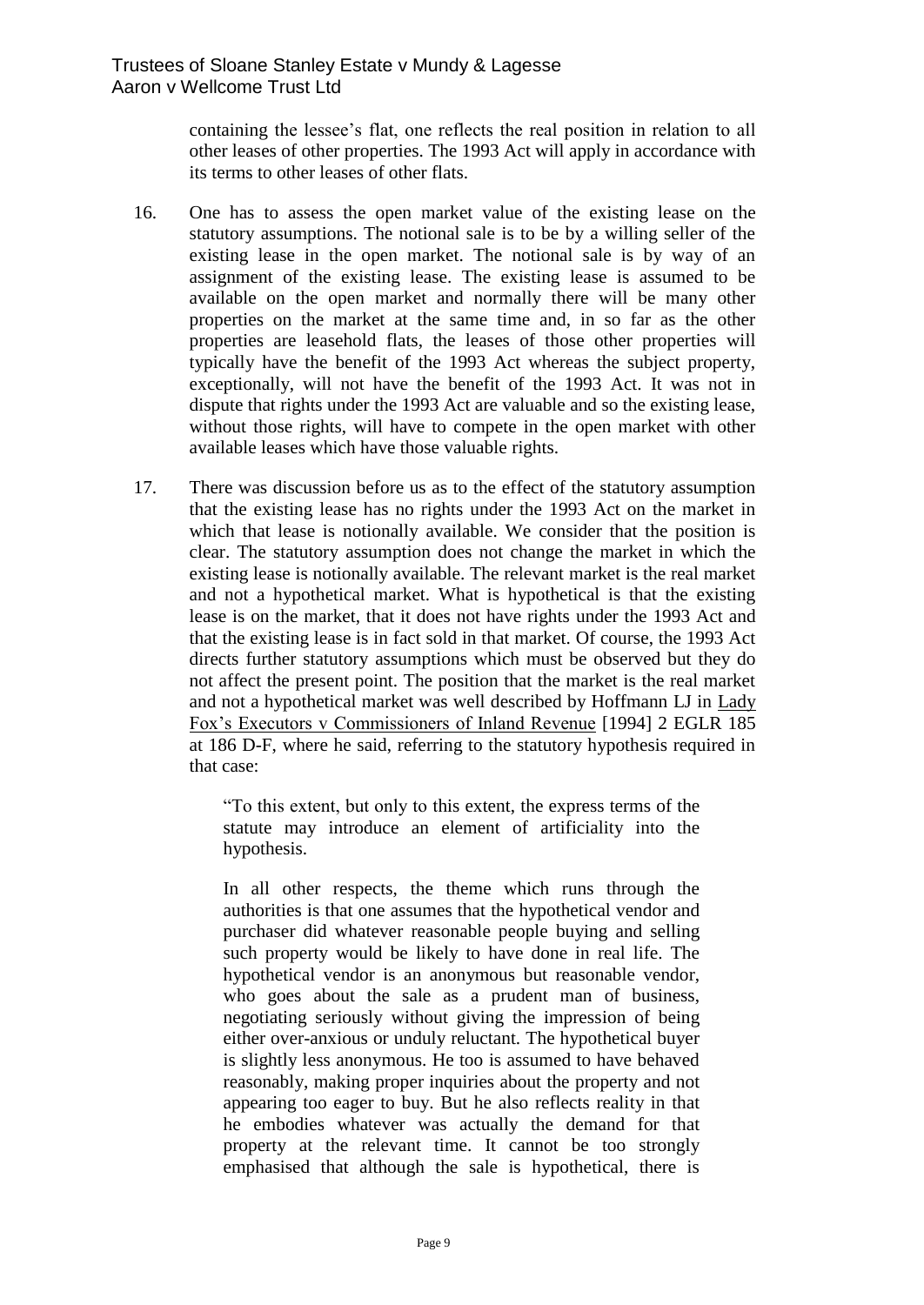nothing hypothetical about the open market in which it is supposed to have taken place. The concept of the open market involves assuming that the whole world was free to bid, and then forming a view about what in those circumstances would in real life have been the best price reasonably obtainable."

- 18. Notwithstanding this statement of principle, Mr Rainey submitted that we should assume a hypothetical market. His suggestion was that the real market dealt in leases with rights under the Act and the hypothetical market would deal in leases without rights under the Act. Even if there was only one lease for sale in the hypothetical market (i.e. the lease to be valued on the statutory assumptions) the hypothetical market should be considered to be different from the real market. Mr Rainey was prepared to accept that the hypothetical market might be a sub-market of the real market. The purpose of this suggestion seemed to be to separate the levels of value in the hypothetical market from levels of value in the real market. It may be that this separation was considered to be helpful to Mr Rainey's submission that it could emerge that the market value of a lease without rights under the Act could conceivably be more than the market value of a lease with rights under the Act, even though he accepted that rights under the Act were beneficial and valuable to a lessee. Whatever the reason for Mr Rainey's attempt to create a hypothetical market, we do not agree with his submission. The statutory assumption does not compel us to assume a hypothetical market. Instead, we are required to assume that a hypothetical asset, a lease without rights under the Act, is available for sale in the real market. In any case, even if we were to assume a hypothetical market for the existing lease without rights under the Act, we do not see how we could disregard the level of values for leases with rights under the Act, even if they were the subject of a different market. If one had regard to such level of values, one would expect that the market value for a lease without rights under the Act would not be more than the market value for an identical lease which did have rights under the Act.
- 19. The assumption that the relevant lease does not have rights under the 1993 Act applies both to the existing lease and to the extended lease, However, this assumption has not caused any difficulty in these cases in relation to the extended lease. The length of the extended leases in these cases are 113 years (Flat 3), 127.71 years (Flat 11) and 131.32 years (Flat 5). The valuers agreed in each case that the value of these extended leases was 99% of the value of the freeholds of the relevant flats.
- 20. However, the valuers are far apart on the relativity of the value of the existing leases. The rival positions are as follows:
	- (1) Flat 3 (unexpired term of 23 years): lessor's relativity 47.20%; lessee's relativity 59.75%;
	- (2) Flat 11 (unexpired term of 37.71 years): lessor's relativity 63.70%; lessee's relativity 77.94%;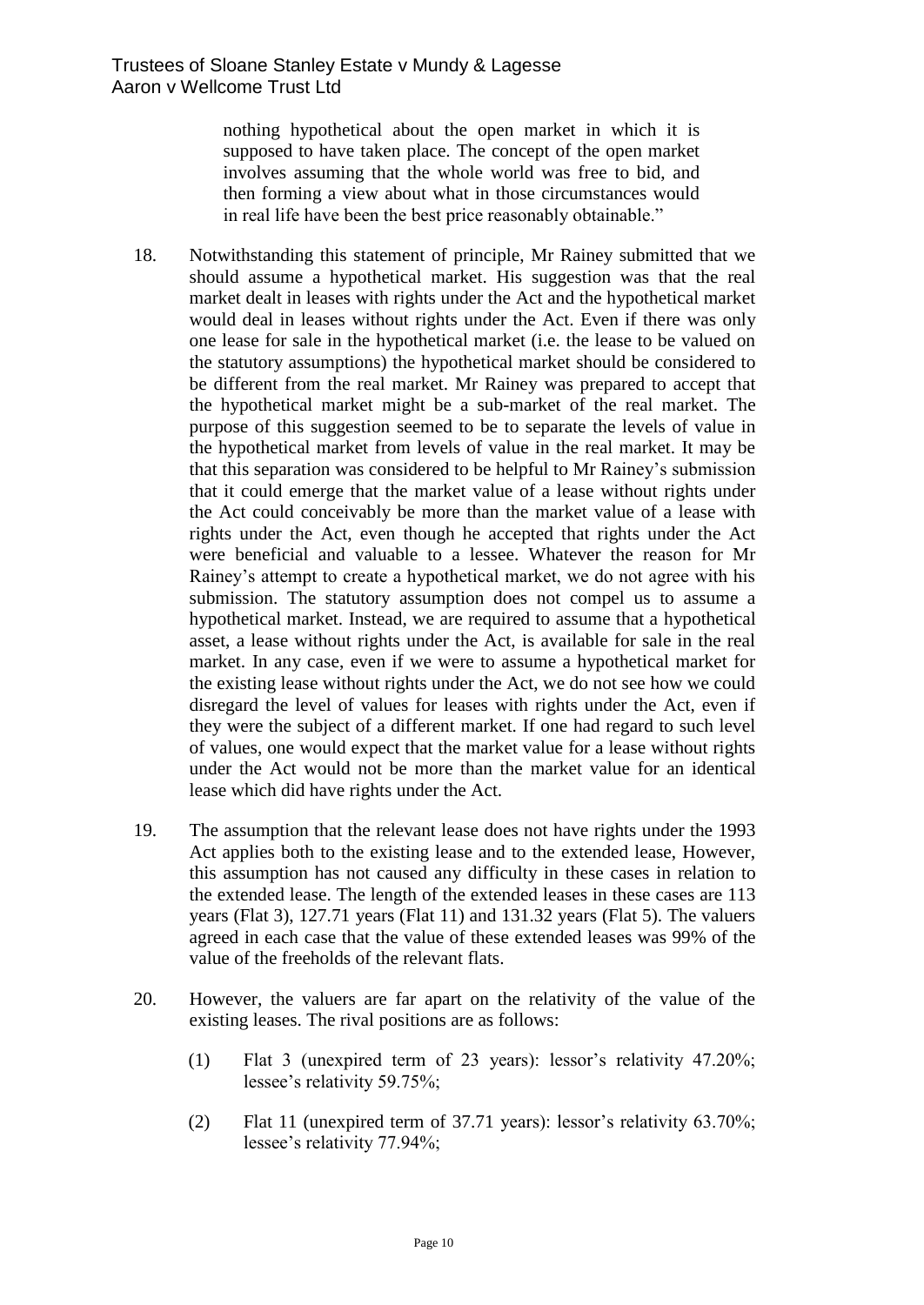- (3) Flat 5: (unexpired term of 41.32 years): lessor's relativity 65.46%; lessee's relativity 81.18%.
- 21. The above figures are before adjusting for the existence of an onerous ground rent in the case of Flats 3 and 11. After adjusting for the onerous ground rent (on an agreed basis), the rival positions as to relativity in relation to these two flats is:
	- (1) Flat 3: lessor's relativity 45.80%; lessee's relativity 58.35%;
	- (2) Flat 11: lessor's relativity 61.91%; lessee's relativity 76.15%.

#### **The witnesses**

- 22. Before we consider the detailed valuation evidence which we received in this case, we will comment on the four valuation witnesses who gave evidence before us. For the lessors, these were Mr Roberts (dealing with Flats 3 and 11) and Mr Fielding (dealing with Flat 5). For the lessees, the witnesses were Mr Wyatt (dealing with Flats 3 and 5) and Mr Ingram-Hill (dealing with Flat 11).
- 23. Mr Einar Roberts BSc, MA, MRICS is a partner in Cluttons LLP with more than 19 years professional experience. He has negotiated a large number of prime central London settlements under the Leasehold Reform Acts, generally in the locality of the appeal properties. Apart from giving expert valuation evidence about relativity and the freehold values of Flats 3 and 11, Mr Roberts also gave evidence about what he identified as four problems with the dataset used by Mr Wyatt and Dr Bracke (to whom we refer below), the differences between the market in 1987-1991 and at the valuation date, and commented on the factual evidence of Mr Shingles and Mr Hollamby.
- 24. Mr Ed Fielding MRICS is a director of Savills (UK) Limited having qualified in 2008. He joined Savills in 2012 having previously worked for Cluttons LLP. He works in the Prime Estates Team advising landed estates and other landlord clients about asset management and leasehold enfranchisement matters. He estimates that he undertakes 100 enfranchisement claims per annum. Mr Fielding was called as a replacement witness for Mr Alastair Stimson MRICS, a fellow director of Savills (UK) Limited, who was unable to attend the hearing. Mr Fielding adopted and spoke to Mr Stimson's evidence. Such evidence was concerned with the relativity appropriate to the existing lease at Flat 5, the FHVP value having been agreed with Mr Wyatt. In a supplementary report Mr Stimson responded to Mr Wyatt's evidence, explained the differences in the market between 1987-1991 and the valuation date and reviewed the various graphs of relativity. He explained why he considered the Gerald Eve Graph to be the most reliable.
- 25. Mr James Wyatt BSc, MPhil, FRICS is a director of Parthenia Valuation, Parthenia Research and Parthenia Indices. He was previously an estate agent at Winkworth (1994 to 1997) and Knight Frank (1997 to 2001) before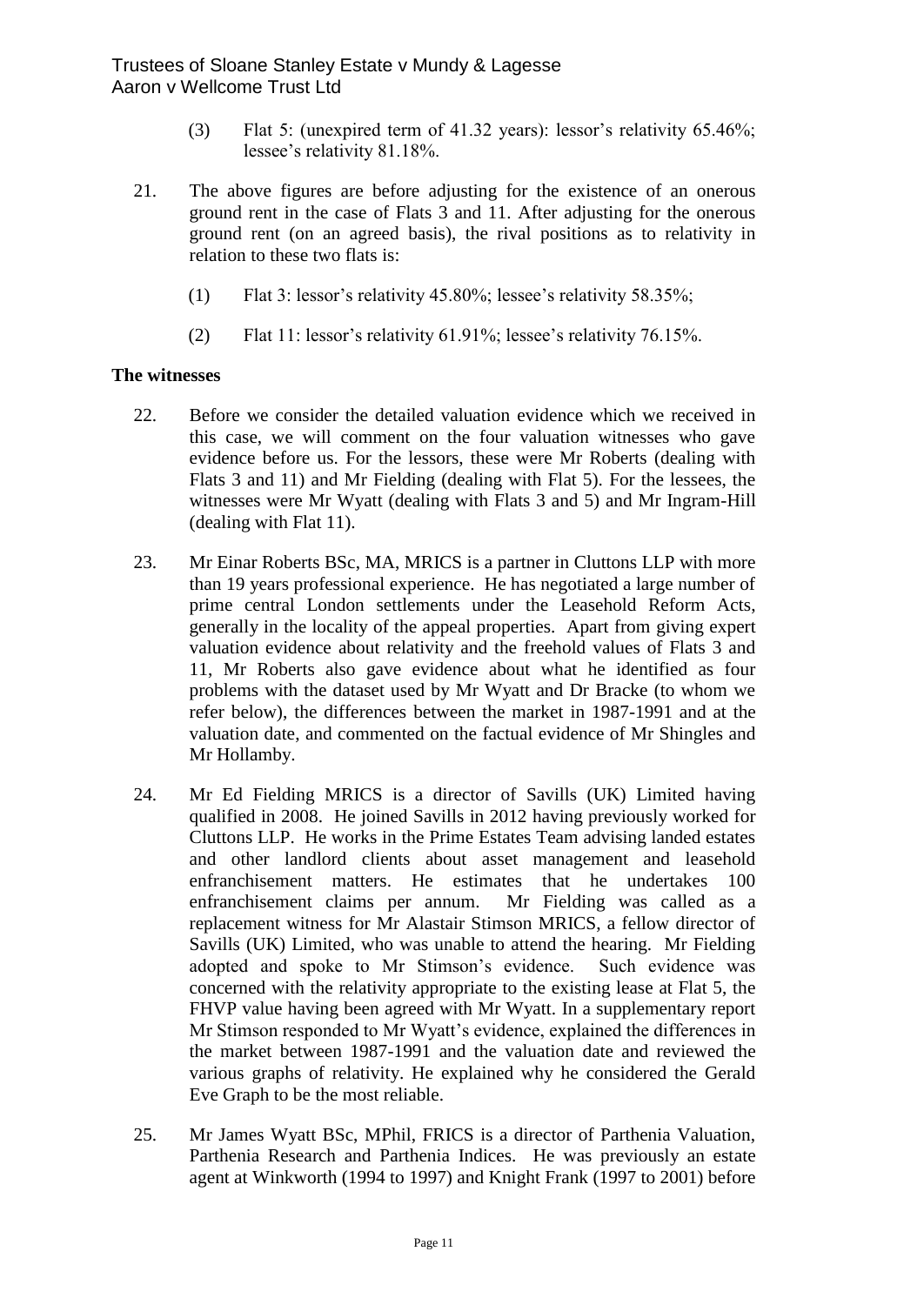joining John D Wood & Co in 2003 and becoming their Head of Valuation before leaving in 2014. Mr Wyatt submitted expert reports in two forms. Firstly, for each of the application properties he submitted a detailed report describing the hedonic regression method for obtaining relativity and applying it to derive a relativity for each flat. At the hearing Dr Bracke was cross-examined about this aspect of the tenants' evidence rather than Mr Wyatt. Secondly, Mr Wyatt submitted valuation reports for Flats 3 and 5 in which he calculated the unimproved FHVP value of the flats.

- 26. Mr Alexander Ingram-Hill MA, MRICS is an Associate Director at John D Wood & Co and the Head of the Valuation and Surveying Department acting on behalf of leaseholders in respect of Leasehold Reform Act valuations and negotiations. Mr Ingram-Hill gave evidence of the unimproved FHVP value of Flat 11 and adopted the relativity derived from the Parthenia model to calculate the value of the existing lease without Act rights.
- 27. At this stage, we will also identify the witnesses who gave evidence in relation to the subject of hedonic regression and the use of the Parthenia model. The tenants called Dr Philippe Bracke and Mr Wyatt (referred to above). Dr Bracke is an economist at the Bank of England and was the technical author of the Parthenia model. Ms Aaron submitted a report by Professor John Muellbauer but he was not called to give evidence as the result of a prior direction of the Tribunal. He is Professor of Economics at Oxford University and Senior Research Fellow at Nuffield College, Oxford and of the Institute for New Economic Thinking at the Oxford Martin School. The Wellcome Trust Ltd called Professor Colin Lizieri who is the Grosvenor Professor of Real Estate Finance in the Department of Land Economy at Cambridge University and a Fellow of Pembroke College, Cambridge. The Wellcome Trust Ltd also called Mr Chris Buckle who is a Chartered Surveyor and an Associate Director in Savills Residential Research Team. He gave evidence about a new version of the Savills 2002 enfranchisable graph based upon hedonic regression. The Sloane Stanley Estate served a report from Professor Bryan MacGregor who is the MacRobert Professor of Land Economy and a Vice-Principal at the University of Aberdeen. Professor MacGregor was not called to give evidence but other witnesses referred to some of the contents of his report.

#### **Description of the application properties**

- 28. Flat 3 is a third floor walk-up with a GIA of 600 sq ft. It is configured to provide the main reception room and kitchen to the rear of the building, with an internal bathroom and two bedrooms to the front of the building. The building in which Flat 3 is situated is on the south side of Elm Park Road equidistant between The Vale and Beaufort Street.
- 29. Flat 11 is a lower ground floor flat with a GIA of 438 sq ft. It is configured to provide the main reception room, with semi-partitioned sleeping area, and with a separate kitchen to the front of the building and bathroom to the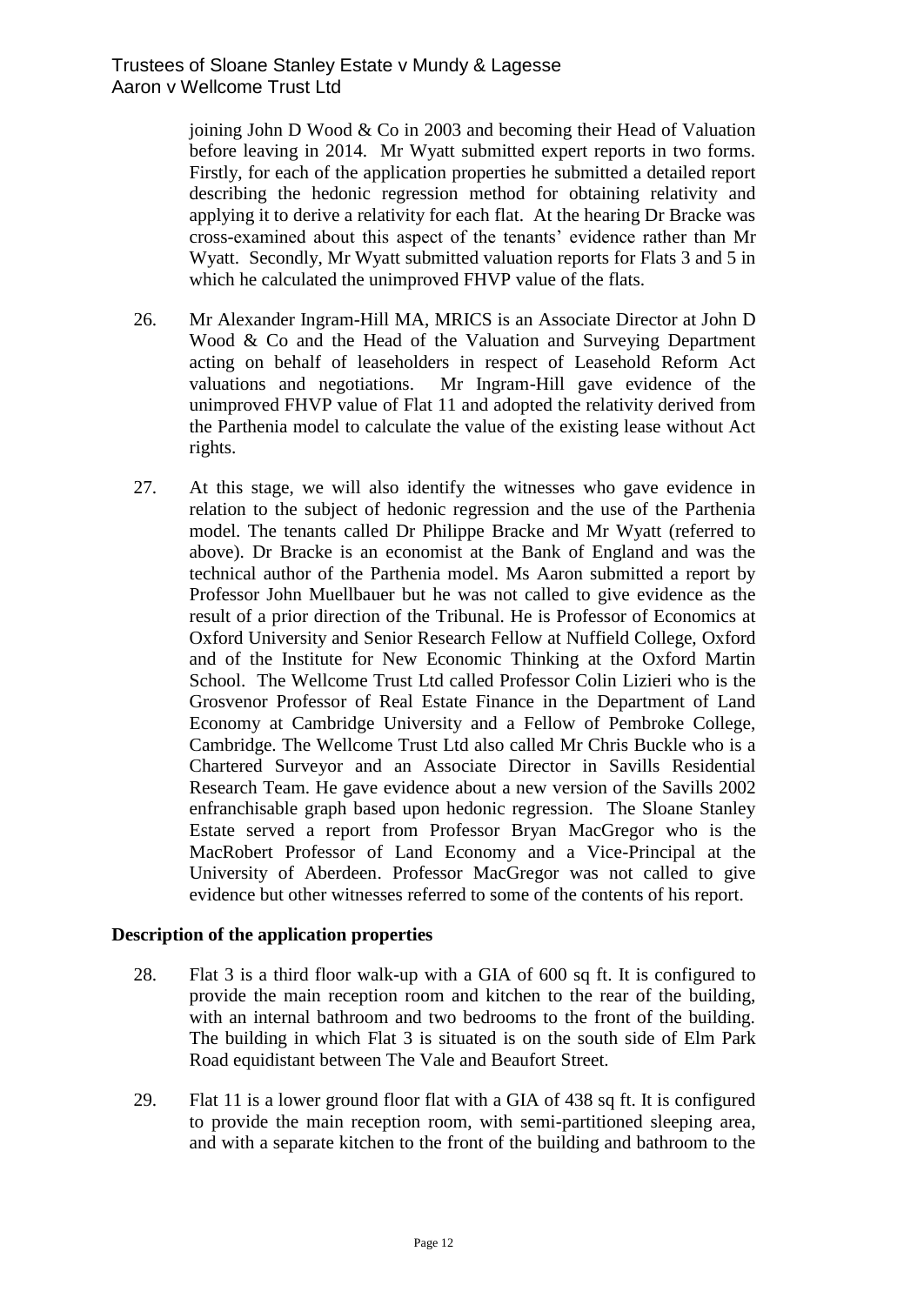rear. The building in which Flat 11 is situated is located on the south side of Elm Park Road on the junction with Beaufort Street.

30. Flat 5 is a split level first floor flat with a GIA of 1,311 sq ft. Flat 5 is configured as a 3 bedroom flat with a main reception room to the rear and two bathrooms, one en-suite. The flat has a balcony to the front and a large roof terrace to the rear. It is situated in a red brick building on the eastern terrace of Cranley Gardens.

#### **The freehold values**

- 31. The parties in relation to Flat 5 have agreed that the FHVP value of Flat 5 at the relevant valuation date (25 February 2014) was £2,750,000.
- 32. The parties in relation to Flat 3 and Flat 11 are in dispute as to the FHVP value of those flats. The rival positions are as follows:
	- (1) Flat 3 (valuation date  $-20$  March 2014): lessor's value £950,000; lessee's value £876,000;
	- (2) Flat 11 (valuation date  $-9$  April 2014): lessor's value £600,000; lessee's value £545,310.

# **The freehold value of Flat 11**

## **Evidence**

- 33. For the tenant Mr Ingram-Hill estimated the unimproved FHVP value of Flat 11 to be £545,310 (£1,245 psf), while for the landlord Mr Roberts estimated the value to be £600,000 (£1,370 psf).
- 34. Between them the valuers relied upon six comparables. Mr Ingram-Hill favoured comparables of lower ground floor flats and, in particular, the two studio flats at 74 Elm Park Gardens ("EPG"). Mr Roberts preferred comparables located in Elm Park Road ("EPR"), even though two such comparables, Flats 7 and 10 at 52 EPR, were on upper floors.
- 35. Both valuers relied upon Flat 3 at 34 EPR, a significantly larger lower ground floor flat with a private, south facing garden and Flat 7 at 52 EPR, a second floor studio flat of similar size to Flat 11.
- 36. Mr Roberts relied upon two comparables that were rejected by Mr Ingram-Hill: the third floor Flat 10 at 52 EPR and the sale of Flat 11 itself for £495,000 in April 2014.
- 37. Mr Ingram-Hill had serious doubts about the reliability of the sale of Flat 10 at 52 EPR because it was acquired by the purchaser without the benefit of an assigned notice to extend the lease. It was a relatively short lease (63 years unexpired) and there was doubt about the accuracy of the stated floor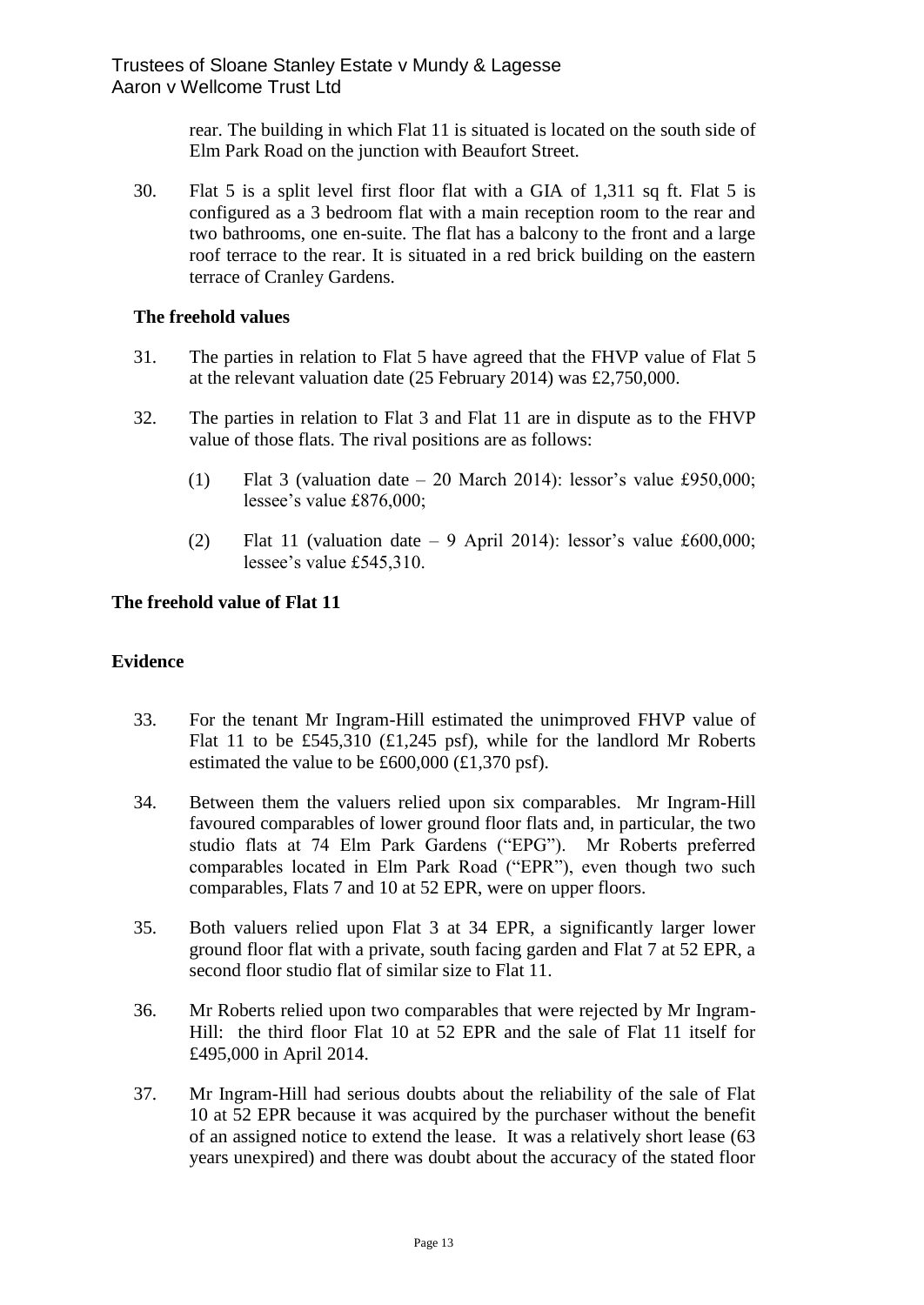area. Mr Ingram-Hill said that the sale price of Flat 10 at 52 EPR was an outlier and it should be omitted as a comparable.

- 38. Mr Ingram-Hill thought that his client, Mr Lagesse, had overpaid for the existing lease of Flat 11. Mr Ingram-Hill advised him at the time of the purchase that the maximum value of a long lease would be £540,000 to £550,000 and that the cost of a lease extension would be between £135,000 and £140,000. Taking the lower pair of figures (for long lease value and cost of a lease extension) gave a value for the existing lease of £405,000. The purchase price of £495,000 indicated a long lease value of £671,369 using the Savills 2002 enfranchisable graph. Deducting the sum of £40,000 to reflect improvements, Mr Ingram-Hill said that the resultant value of  $£630,000$  (£1,438 per sq ft) was inappropriately high when compared with the value of the two lower ground floor studio flats at 74 EPG which he analysed at £1,265 and £1,219 psf.
- 39. While Mr Roberts accepted during cross-examination that the comparable at Flat 10 at 52 EPR was an outlier in the valuation of Flat 3 at 36 EPR (Mr Mundy's flat), he did not consider it to be an outlier in the context of the valuation of Flat 11 and he continued to rely on it as one of his preferred comparables.
- 40. Mr Roberts also considered it appropriate to rely on the sale of Flat 11 at the valuation date to Mr Lagesse. Mr Ingram-Hill had explained to Mr Lagesse how the market for existing lease transactions operated and had given his view of the market value of the existing lease. Notwithstanding this advice Mr Lagesse had proceeded to pay the asking price of £495,000 and there was no reason to exclude it from the analysis.
- 41. Both valuers provided a sense check of their valuation. Mr Ingram-Hill examined the availability of long leasehold studio flats in the area at or around a price of £500,000. He concluded that smaller long leasehold studio flats (with areas of under 300 sf) were available for under £500,000 and showed high rates psf. Larger studios were available on extended leases for more than £600,000 and showed lower rates psf. Mr Ingram-Hill concluded that mid-sized studio flats were fetching from £550,000 to £600,000. Flat 11 was at the lower end of this range due to its proximity to Beaufort Street.
- 42. Mr Roberts considered how his valuation of Flat 11 at £600,000 compared with similar value property in the area at the valuation date. He identified five such properties and concluded that his valuation was consistent with the evidence in the wider market in this price band. He also noted that of these five transactions, three were sold at slightly under the asking price, one was sold at the asking price and one was sold above the asking price. He did not think there was anything particularly surprising therefore about Flat 11 having sold for the asking price.
- 43. The key adjustment made by the valuers to their comparables was for location and especially for the differences between EPR and EPG. The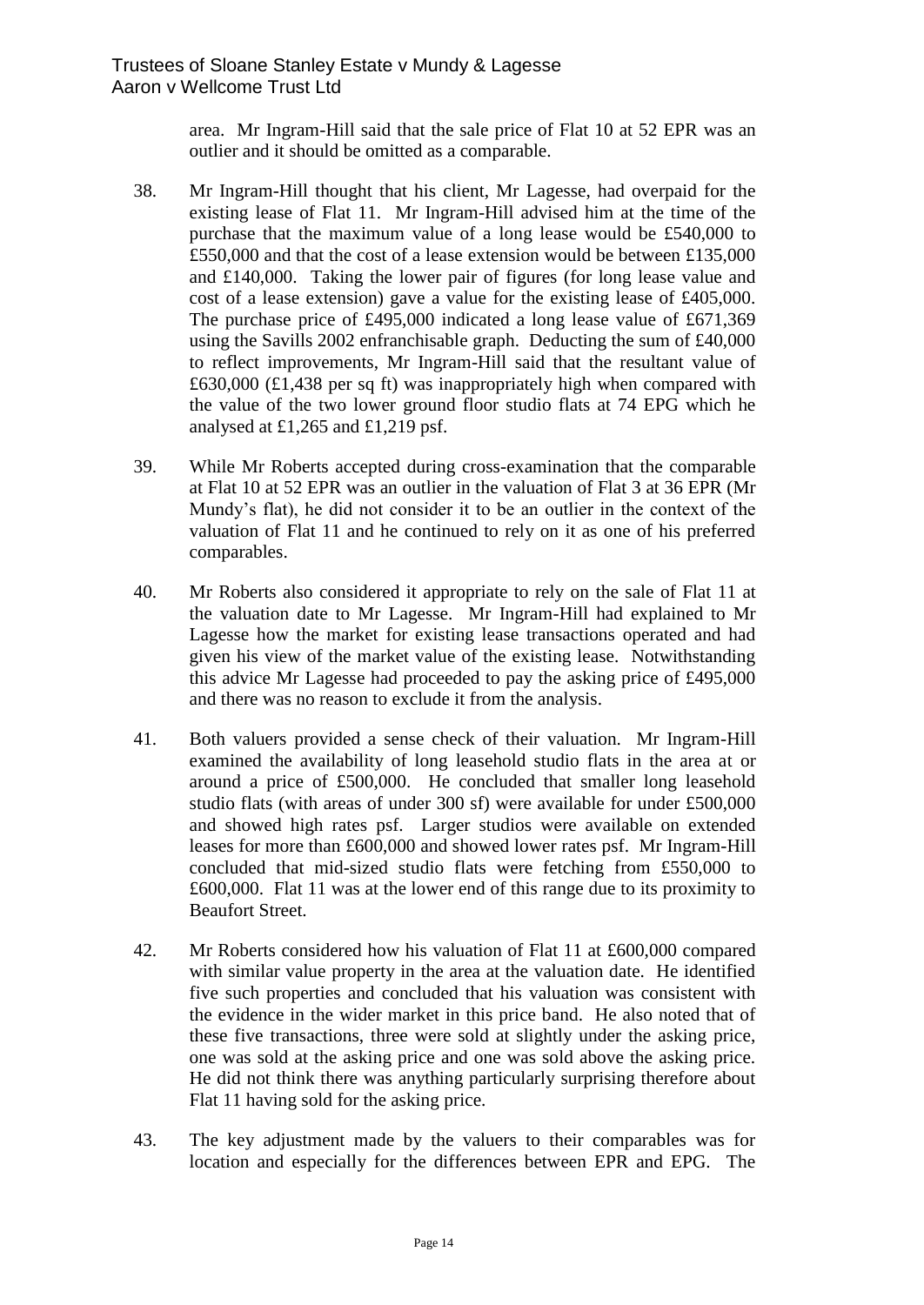valuers agreed that EPG was in a less sought after postcode district (SW10) than EPR (SW3) and that EPG was less attractive due to the presence of large 1960s blocks of purpose built council flats. 74 EPG, where Mr Ingram-Hill relied upon the sales of Flats A and B, contained council housing.

- 44. Mr Roberts allowed 20% for the difference in location between EPG and EPR and another 5% for the council housing at No.74. Mr Ingram-Hill allowed 2.5% for each of these factors.
- 45. In his expert report Mr Roberts assumed that all the comparables in EPR had similar locations and therefore similar values. But under crossexamination Mr Roberts acknowledged that there "could seem to be a modicum of inconsistency between my [20%] adjustment for a prized position in Elm Park Road [Mr Mundy's Flat 3 at 36 EPR] and a less prized position in Elm Park Road [Mr Lagesse's Flat 11]." Mr Roberts said that he might "reduce my location adjustment from 20 to perhaps 17.5 or 15 [%]" in respect of Flat 11.
- 46. Mr Ingram-Hill considered that all of his comparables were in quieter locations than Flat 11 which was situated at the junction of Beaufort Street and Elm Park Road. Beaufort Street is a busy vehicular thoroughfare and bus route leading from Fulham Road in the north to Chelsea Embankment and Battersea Bridge in the south. Traffic waiting to turn onto or go across Beaufort Street from Elm Park Road queued immediately outside Flat 11. He allowed 7.5% for this factor.
- 47. The valuers made other adjustments for the matters considered under separate headings in the following paragraphs (a) to (j).
- *(a) Time*
	- 48. Mr Ingram-Hill adjusted for time to the valuation date using the John D Wood & Co Chelsea Index for flats. That index ceased production in May 2014 and the last available index value was for March 2014 which is the value adopted by Mr Ingram-Hill as being appropriate for the valuation date (9 April 2014). Flat 3 at 34 EPR was sold in October 2014, after the John D Wood & Co Index had stopped production. Mr Ingram-Hill made no time adjustment for this comparable because he considered there was no significant market movement between April 2014 and October 2014 that justified indexation.
	- 49. Mr Roberts said he would usually index values for time using the Savills Prime Central London Index but in this case he was "not comfortable that index captures growth over the period reliably." Because his comparables were close to and reasonably spaced around the valuation date he chose not to index them for time.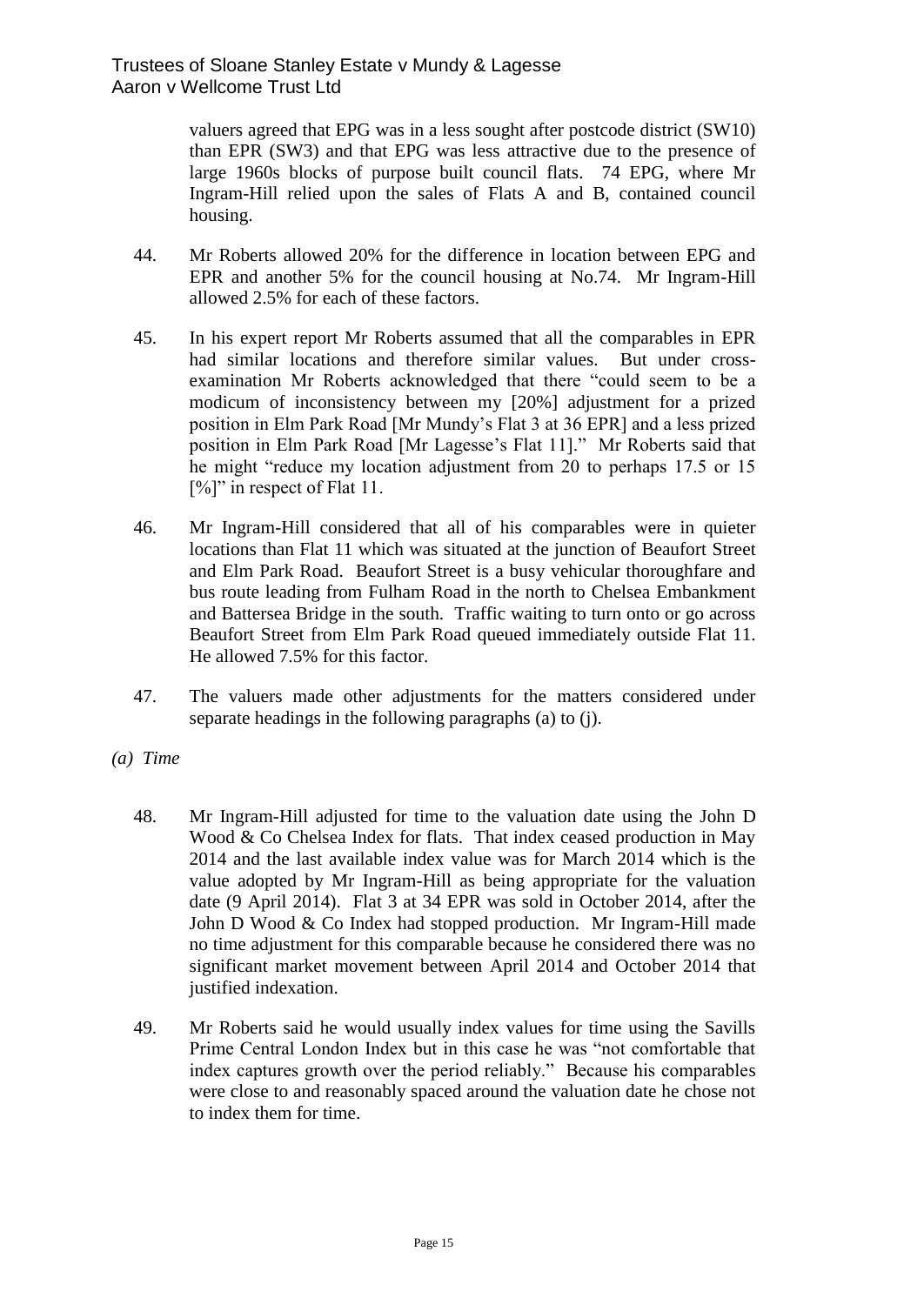## *(b) Lease Length*

50. Both valuers adjusted short lease values to freehold values by using the Savills 2002 enfranchisable relativity graph.

#### *(c) Condition*

- 51. Both valuers made an adjustment to allow for the recent refurbishment of Flats A and B at 74 EPG. Mr Ingram-Hill allowed 2.5% while Mr Roberts took a lump sum of £50,000 which he then deducted pro-rata by floor area. This was equivalent to 6.6% for Flat A and 6.3% for Flat B.
- 52. Mr Ingram-Hill added 2.5% to the value of Flat 7 at 52 EPR to reflect its dated condition. Mr Roberts made no such adjustment.
- 53. Mr Roberts allowed the sum of £50,000 (£114 psf) for the improvements to Flat 11 which represents an allowance of 7.5% from the fully adjusted FHVP rate.
- *(d) Vaults*
	- 54. Some of the comparables have demised vaults. Mr Ingram-Hill valued the vaults at Flats A and B at 74 EPG and Flat 3 at 34 EPR at one fifth the rate psf of the main floor space. Mr Roberts valued the vaults at Flats A and B at 74 EPG at £50,000 each, which represented approximately one third of the rate psf that he adopted for the main floor space. He adjusted for this in his analysis by making an allowance of 7.5%. Mr Roberts did not make any explicit allowance for the vaults at Flat 3 at 34 EPR although they may be included implicitly in his allowance for "outside space" of 15%.

# *(e) Floor level*

- 55. Flat 7 and 10 at 52 EPR are on the second and third floors respectively. All the other comparables, including Flat 11, are at lower ground level. Mr Ingram-Hill made an adjustment of 12.5% for the better location of Flat 7 on the second floor. Mr Roberts used a value matrix to calculate the relative value of floor levels in buildings with a lift. He allowed 15% in respect of Flat 10 and 20% in respect of Flat 7.
- *(f) Outside space/garden*
	- 56. Both Mr Ingram-Hill and Mr Roberts adjusted the value of Flat 3 at 34 EPR by 15% for its private rear garden, although it is not clear whether this also included an allowance by Mr Roberts for vaults.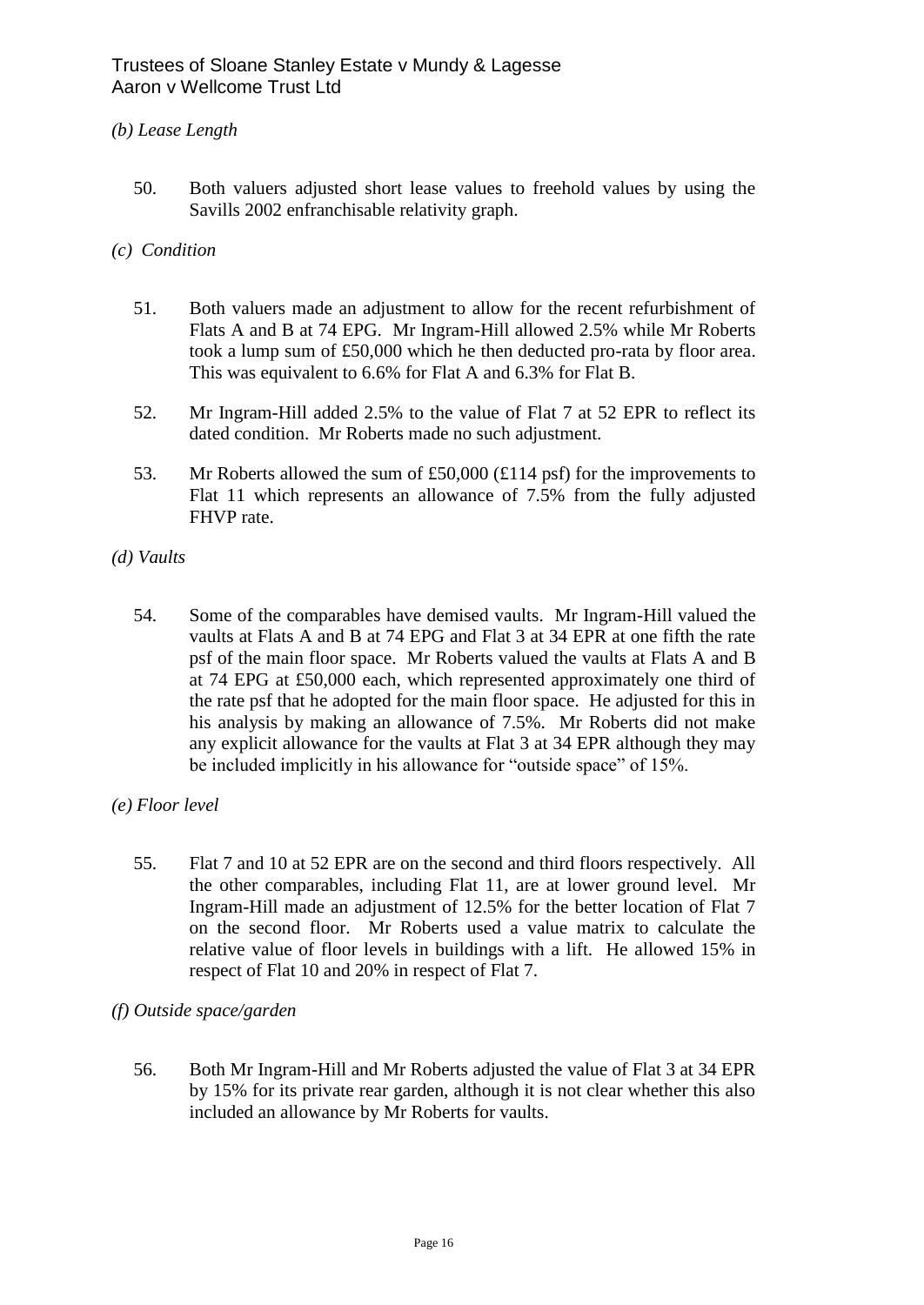## *(g) Entrance/access*

57. Mr Ingram-Hill made no separate allowance for this factor. Mr Roberts said that the location of Flat 11 at the end of a terrace meant that its access was better than usual for a lower ground floor flat. It had a straight flight of steps to its separate entrance rather than the steep dog-leg steps found at Flats A and B at 74 EPG and at Flat 3 at 34 EPR. He allowed 2.5% for this factor.

## *(h) Council housing*

58. Mr Ingram-Hill allowed 2.5% for the council housing in 74 EPG. Mr Roberts allowed 5%.

#### *(i) Size*

59. Mr Ingram-Hill said that smaller studio flats tended to sell for higher rates psf than larger flats. He allowed 7.5% for Flat A at 74 EPG (which was 15.5% larger than Flat 11) and 15% for Flat B (35% larger). But he only allowed 10% for Flat 3 at 34 EPR which is over twice as large as Flat 11. Mr Roberts acknowledged that "studio flats can attract premium rates per sq ft" but he made no specific allowance for this in his analysis.

#### *(j) Other adjustments*

60. Mr Ingram-Hill allowed 5% to reflect the potential of Flat 3 at 34 EPR to be converted into a two bedroom flat. Mr Roberts also allowed 5% but this was for the fact that Flat 3 at 34 EPR was larger and better proportioned than Flat 11.

#### **Discussion**

- 61. Of the six comparables relied upon by the valuers, four are lower ground flats, including Flat 11. Flat 3 at 34 EPR can be distinguished from Flat 11 by virtue of its size (at 903 sq ft it is more than twice as large) and its short leasehold interest (21.75 years). It is not a studio flat, but is a one bedroom flat (with potential, says Mr Ingram-Hill, to be converted into a two bedroom flat) occupying the whole of the lower ground floor of 34 EPR and with a conservatory and a south facing garden.
- 62. The two studio flats at 74 EPG have similar accommodation to the subject property although their kitchen areas form part of the reception rooms. Both studio flats have vaults and 74B has a small utility room. At 506 sq ft (Flat 74A) and 592 sq ft (Flat 74B) the studios are larger than Flat 11 (by 16% and 35% respectively). Both flats had been recently refurbished.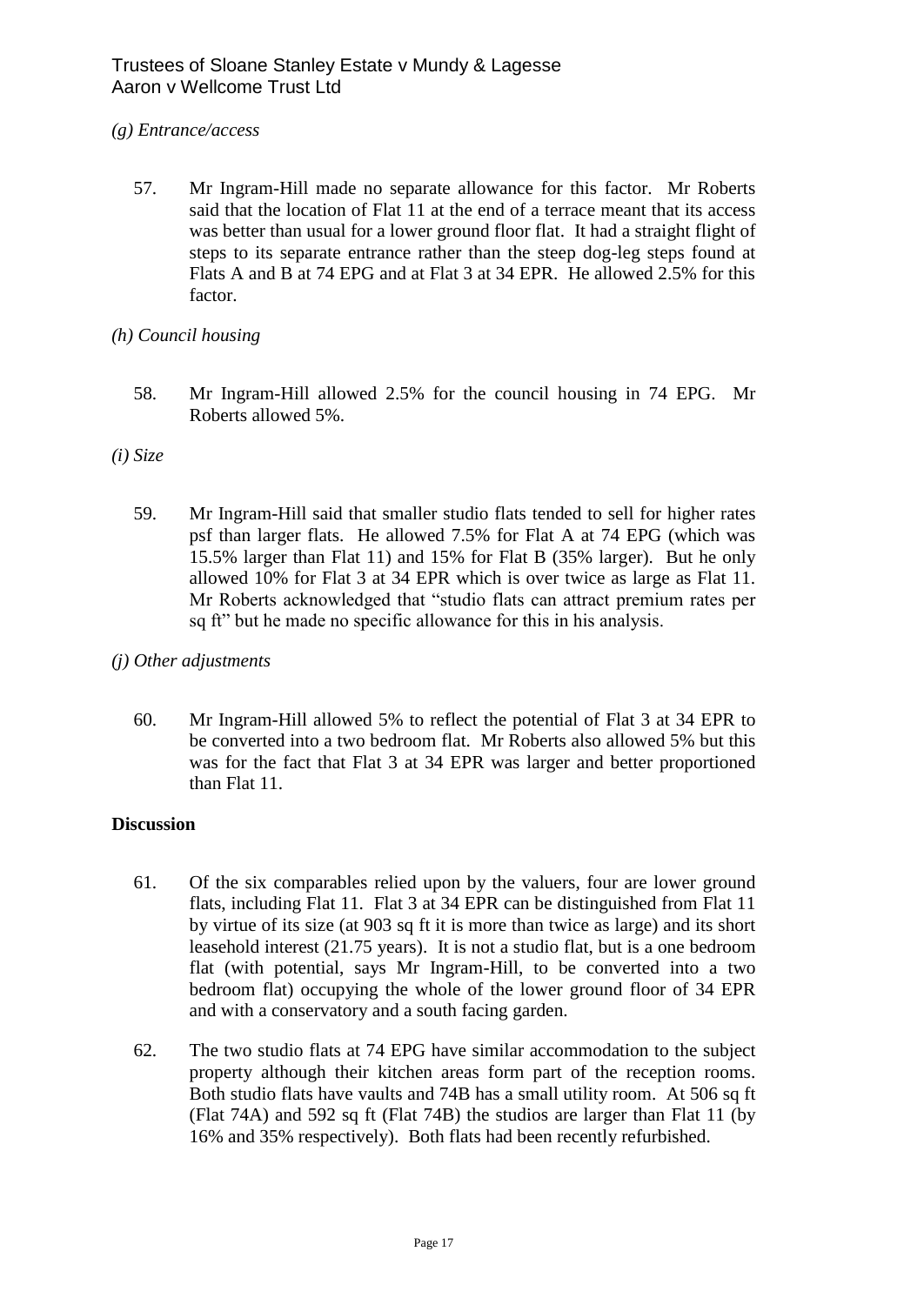## Trustees of Sloane Stanley Estate v Mundy & Lagesse Aaron v Wellcome Trust Ltd

- 63. The two one-bedroom flats at 52 EPR (Flat 7 on the second floor and Flat 10 on the third floor) are closer in size to Flat 11 (452 sq ft and 430 sq ft respectively). The flats have identical layouts on adjoining floors in the same building and there is no obvious reason why they should have different floor areas. Both flats have a separate bedroom. In each case the kitchen appears to be a partitioned area within the reception room. The lease at Flat 7 had 94 years unexpired and the lease at Flat 10 had 63 years unexpired.
- 64. The obvious advantage of including the sale of Flat 11 itself is that the only adjustments which are required to obtain the unimproved freehold vacant possession value are adjustments for lease length and condition. Mr Ingram-Hill says that Mr Lagesse overpaid for the property and that the sale price is unreliable evidence as a consequence. But Mr Lagesse did not purchase the property without obtaining professional advice. Mr Ingram-Hill explained to him in some detail in his email correspondence why he thought it was advisable to try to negotiate a reduction to the purchase price. An approach was accordingly made to the vendor's agent but the vendor was not prepared to reduce the price and Mr Lagesse proceeded to purchase at the asking price.
- 65. We do not accept Mr Ingram-Hill's statement that Mr Lagesse did not act prudently or knowledgably. He had taken and considered professional advice. In our opinion the fact that Mr Lagesse paid the asking price does not make him imprudent. As Mr Roberts pointed out in his sense check some purchasers did pay the asking price or more than the asking price at the valuation date. Indeed we note that Flat 3 at 34 EPR, which sold for £826,105, is shown in the sales particulars with an asking price of £650,000. During cross-examination Mr Ingram-Hill said that "this property was bought by a professional investor, someone who knew what they were doing". There is no suggestion that this investor who, as Mr Ingram-Hill confirmed in answers to the Tribunal, appears to have paid 27% above the asking price, acted imprudently.
- 66. It was agreed that the existing lease of Flat 11 is subject to an onerous ground rent. In general, one would expect the existence of an onerous ground rent to reduce the value of the lease. Accordingly, in principle, one would expect a valuer using a comparable which involved a lease with an onerous ground rent to adjust for that factor before using the comparable to assess the FHVP. Similarly, when one arrives at the value of the existing lease without rights under the 1993 Act, if the valuer has not already reflected the fact that the existing lease has an onerous ground rent, one would expect the valuer to make an end adjustment to reflect that matter. Indeed, all the valuers in this case agreed that there should be an end adjustment for Flat 11 and, indeed, for Flat 3 and they agreed on the method of making such an adjustment.
- 67. We are a little concerned that in the case of Flat 11, the sale of which Mr Roberts relies on as a comparable, there was no suggestion by anyone that the price paid by Mr Lagesse should be adjusted to reflect the fact that the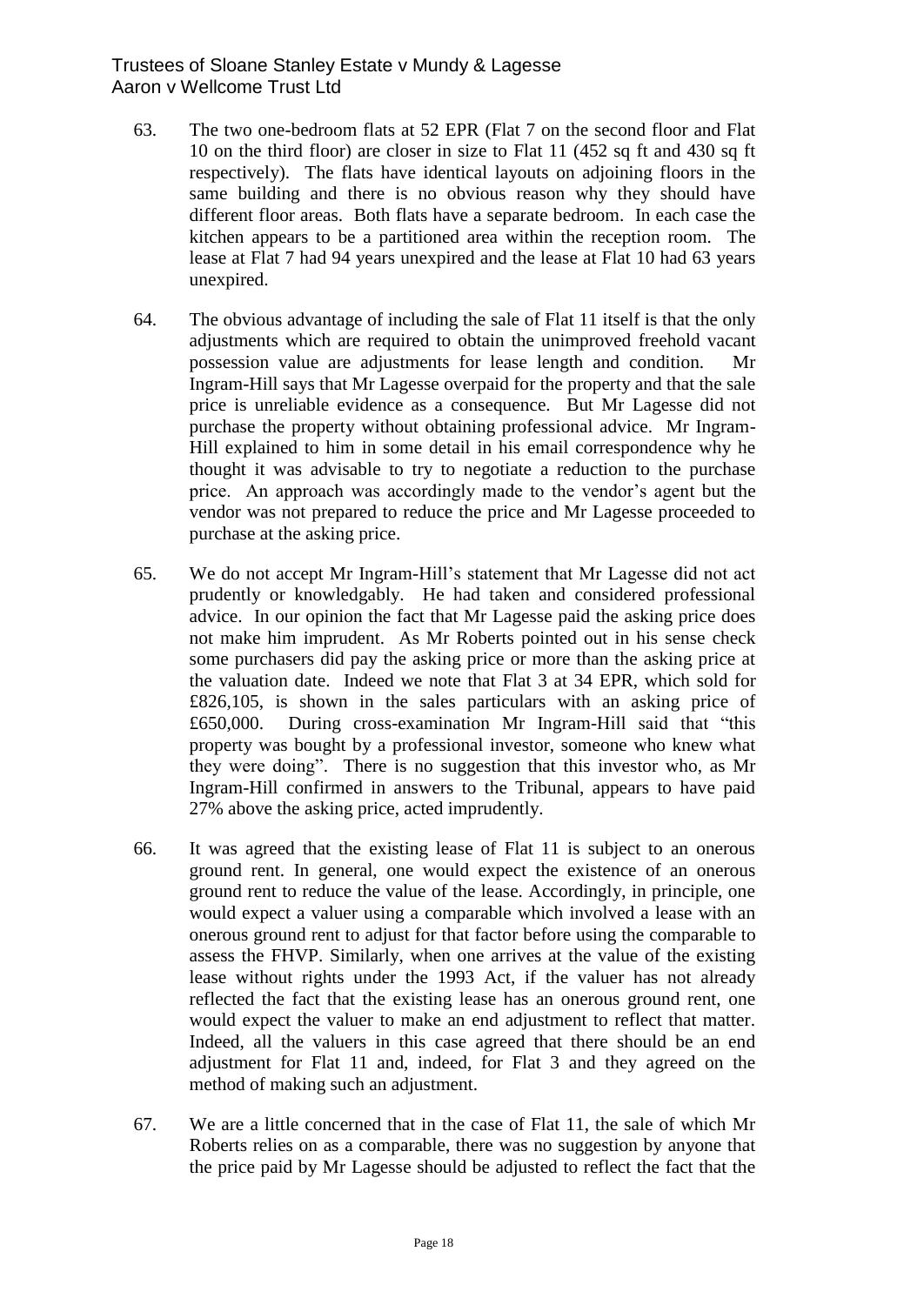lease was subject to an onerous ground rent. If an adjustment were appropriate on that account when using the comparable for the purpose of assessing the FHVP, any relevant adjustment should have been to increase the resulting value. Mr Roberts did not make such an adjustment. It was not put to him that he should have made such an adjustment. Mr Ingram-Hill did not rely on the sale of Flat 11 as a comparable. In closing submissions, we were not invited to make such an adjustment.

- 68. We have considered whether we should adjust the price paid for Flat 11 to reflect the onerous ground rent in the lease. In view of the fact that neither Mr Roberts nor Mr Ingram-Hill did so, we do not think that we should. We are encouraged to reach this conclusion by considering the evidence we were given as to the negotiations for the purchase of Flat 11 and as to the advice given to Mr Lagesse in that respect. From the evidence we were given, those negotiations and that advice paid no attention to the fact that the lease contained an onerous ground rent. Accordingly, whatever the valuation logic of an adjustment on this account, it does not seem that the price paid for the lease of Flat 11 was reduced by reason of the onerous ground rent. Nonetheless, the valuers agree that when we later come to assess the value of the existing lease without rights under the 1993 Act and subject to the onerous ground rent we should make an adjustment for that fact. As that matter is agreed, we will give effect to the valuers' agreement. It may be that the fact that Mr Lagesse did not secure a reduction in the price he paid for the lease to reflect the onerous ground rent may show that to some extent he overpaid for the lease.
- 69. We give weight to all six of the comparables relied upon by the valuers. In our opinion the best evidence, to which we attach the most weight, is the sale of Flat 11 despite Mr Ingram-Hill's reservations. However, we do not rely upon the sale of Flat 11 alone and we will take into account other comparables. We give some, but less, weight to the sales of Flats A and B at 74 EPG; we give equal weight to each of those flats. The sale of Flat 7 at 52 EPR is attributed less weight and the least weight is given to the transactions at Flat 3 at 34 EPR and Flat 10 at 52 EPR.
- 70. There is a significant difference between the experts about the location of Flat 11 compared with that of the comparables. We accept that the best location is in the mid-terrace section of EPR (Flat 3 at No. 34 and Flats 7 and 10 at No. 52). In our opinion an allowance of 15% is appropriate to reflect all the locational disadvantages of EPG compared to EPR, including the presence of council housing in 74 EPG.
- 71. Mr Roberts accepted that the location of Flat 11 is not as quiet as that of the other comparables in EPR. We think he was right to make this concession and we allow 5% for this difference.
- 72. Neither party relied upon Savills Prime Central London Index which is often used to adjust comparables for time. We therefore use the John D Wood Chelsea Flats Index to adjust transactions prior to the valuation date. There is no index available beyond March 2014 and we adopt Mr Ingram-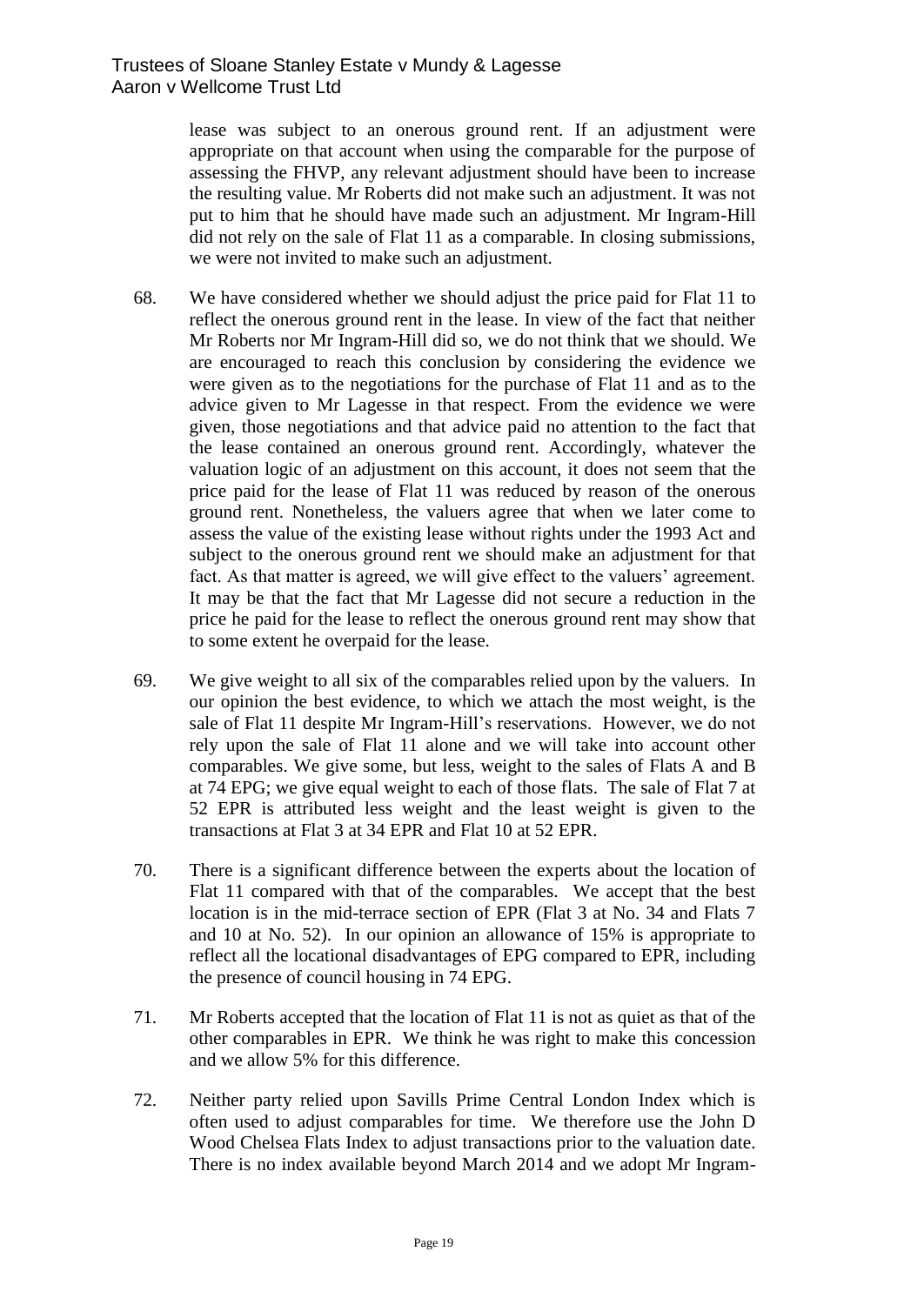Hill's approach for the reasons he gave of not indexing values after the valuation date.

- 73. We adjust for lease length using Savills 2002 enfranchisable relativity graph which was the method adopted by both experts.
- 74. We allow 5% for Flats A and B at 74 EPG having been recently refurbished. We make no adjustment to the value of Flat 7 at 52 EPR for its "dated" condition. Mr Ingram-Hill estimated the cost of improvements to Flat 11 at £40,000 while Mr Roberts took £50,000. We adopt £45,000 (£103 psf) in the absence of any evidence in favour of either of the experts on this matter.
- 75. We allow for the vaults at Flats A and B at 74 EPG and Flat 3 at 34 EPR by taking their value at 25% of the main floor space rate. We allow a separate 15% in respect of the private garden of Flat 3 at No. 34. We prefer Mr Roberts' adjustments for floor level which we consider to be reasonable and logically based. We therefore adjust by 20% in respect of Flat 7 at 52 EPR and by 15% for Flat 10.
- 76. We do not consider that the entrance to Flat 11 is materially better than those to the other lower ground floor flats and we make no allowance for this factor.
- 77. We accept that small studio flats are likely to command a premium rate psf. In our opinion this is unlikely to exceed 10% and we adjust the rates of the three comparable lower ground floor flats as follows:

Flat A at 74 EPG: 5% Flat B at 74 EPG: 7.5%

Flat 3 at 34 EPR: 10%

78. Finally we make a single adjustment of 5% from the value of Flat 3 at 34 EPR to allow for any development potential it may have and to reflect its better layout compared with Flat 11.

# **Conclusions**

- 79. Applying the various adjustments which we have explained above and taking a weighted average of the resultant rates psf gives a figure of £1,327 psf (the arithmetic average is £1,316 psf). Applying this rate to the area of Flat 11 of 438 sq ft gives an unimproved FHVP value for Flat 11 of £581,226 which we round to £581,000.
- 80. We have explained that we have used the actual sale of the existing lease to Mr Lagesse as one of the comparables, but not the only comparable, for the purpose of arriving at the FHVP of Flat 11. Our conclusion in relation to the FHVP for Flat 11 does indeed suggest that Mr Lagesse overpaid to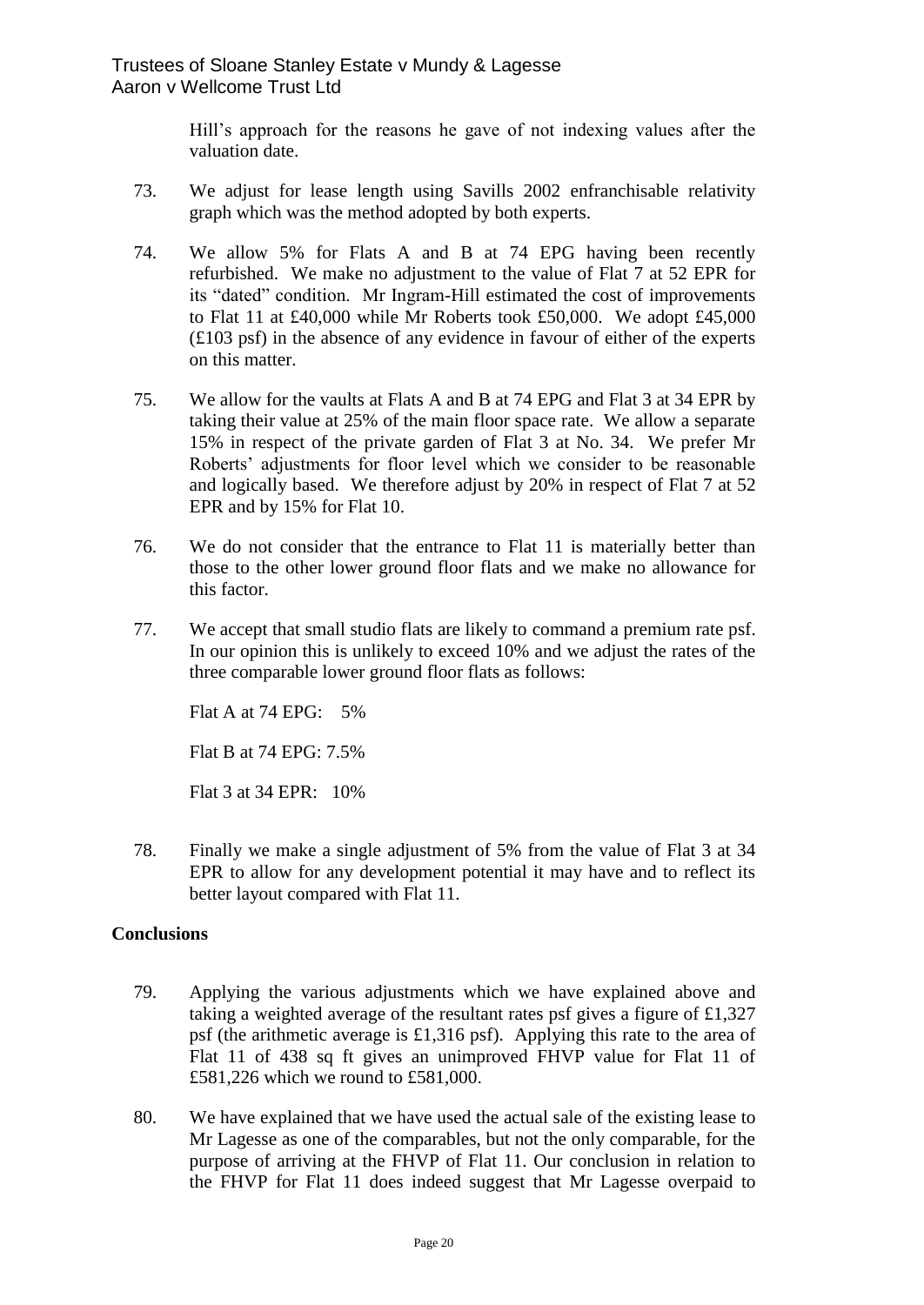some extent for the lease of that flat. However, as we have explained, that did not persuade us to reject the sale price as a comparable. That sale price has not been adjusted upwards, for the purpose of assessing FHVP, to reflect the onerous ground rent. Further, the fact that we have taken the sale price for Flat 11 as one of a basket of comparables has allowed those other comparables to control the influence which the sale price of Flat 11 has had on the FHVP we have arrived at for that flat.

# **The freehold value of Flat 3**

## **Evidence**

- 81. For the tenant Mr Wyatt estimated the unimproved FHVP of Flat 3 to be £876,000 (£1,460 psf), while for the landlord Mr Roberts estimated the value to be £950,000 (£1,583 psf).
- 82. Mr Wyatt relied on five comparable sales:
	- (i) Flat 7 at 52 EPR, a one bedroom flat on the second floor (with a lift).
	- (ii) Flat 10 at 52 EPR, a one bedroom flat on the third floor (with a lift).
	- (iii) Flat 9 at 4 EPG, a one bedroom third floor walk-up.
	- (iv) Flat 7 at 44 EPG, a two bedroom third floor walk-up.
	- (v) Flat 23 at 93 EPG, a one bedroom first floor flat (with a lift).
- 83. Mr Roberts considered all of these comparables but only relied upon the sale of Flat 9 at Flat at 4 EPG. He also relied upon another comparable which Mr Wyatt had not considered, the sale of Flat 9 at 118-120 Beaufort Street, a split level two bedroom walk-up on second and third floors.
- 84. In addition to the direct evidence of his comparables, Mr Roberts referred to settlement evidence which he said showed a rising tone of value that was strongest from the latter part of 2013 to the beginning of 2014. He also undertook a sense check valuation by considering flat sales in the area that were within plus or minus £25,000 of his FHVP valuation of £950,000 and which took place within two months of the valuation date (March 2014). Mr Roberts identified four such sales and concluded that Flat 3 was similar to or better than all of them and that his valuation was therefore wellfounded.
- 85. Mr Roberts rejected both the comparables at 52 EPR as being outliers: No.7 because it was smaller than Flat 3 (452 sq ft compared with 600 sq ft) and No.10 because it produced a rate per sq ft that was considerably higher than that of any other comparable. He rejected Flat 23 at 93 EPG because it was located in a 1960s block of council flats and was of a very different appearance to Flat 3.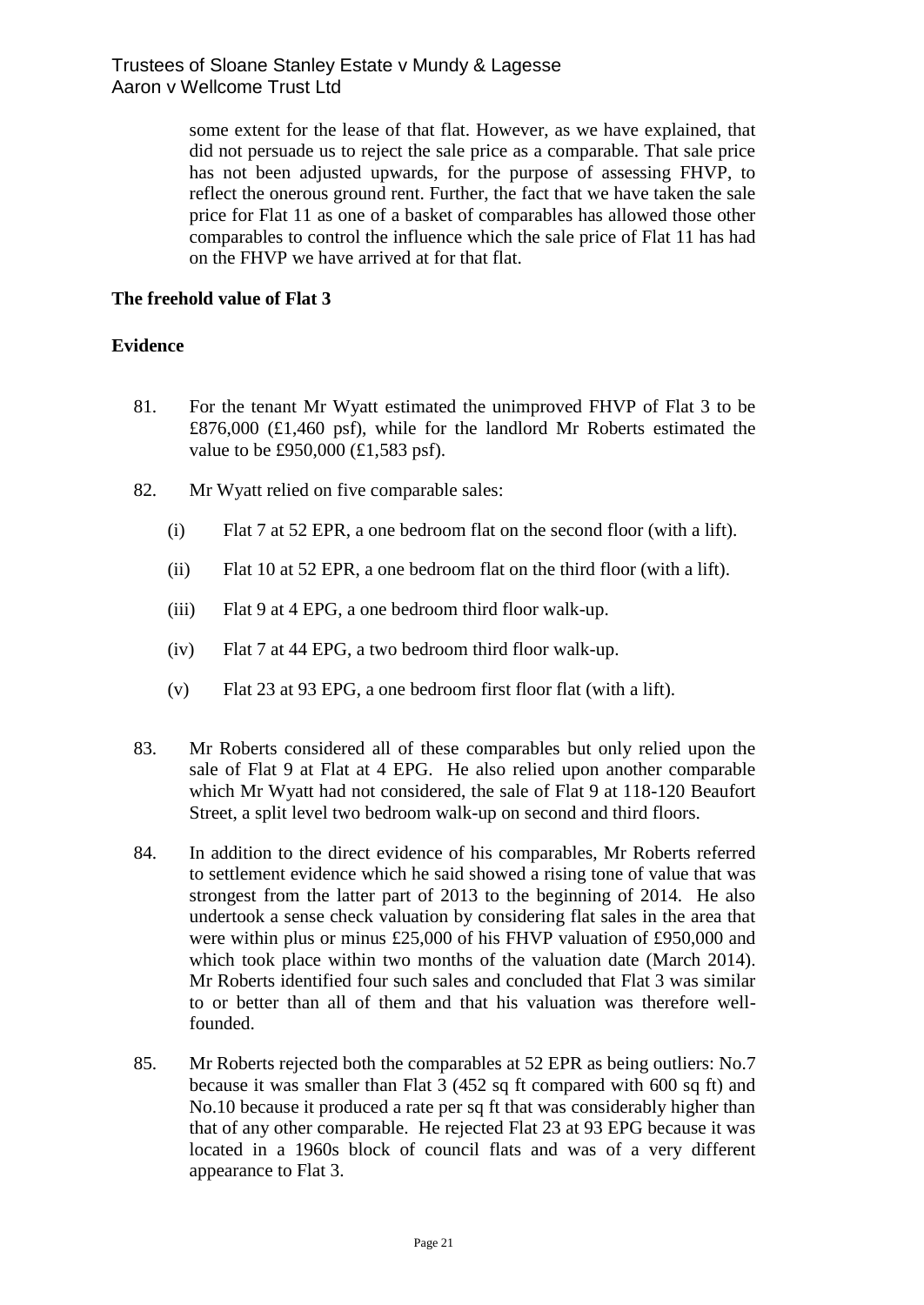## Trustees of Sloane Stanley Estate v Mundy & Lagesse Aaron v Wellcome Trust Ltd

- 86. Mr Roberts did not generally adjust his comparables for time since he was not satisfied that the Savills Prime Central London Capital Value Index accurately reflected the change in values over the relevant period. The exception was Flat 7 at 44 EPG where Mr Roberts used the Savills Central London Flats Index to adjust for time, presumably because this sale was earlier than that of the other comparables (May 2013). Since his two preferred comparables were sold on either side of the valuation date Mr Roberts felt there would be a balanced overall analysis of value. Mr Wyatt adjusted for time using the John D Wood & Co Chelsea Flats Index. This index stopped being maintained in March 2014 so Mr Wyatt consulted three local agents about price movements thereafter and was told that values strengthened until May/June 2014. Mr Wyatt therefore made subjective adjustments to the index after March 2014, increasing it slightly before reducing it again in July 2014.
- 87. Mr Roberts adjusted for lease length using the Savills 2002 enfranchisable graph. In his original report Mr Wyatt adjusted all his comparables by reference to "Parthenia Research relativity" and then made an adjustment for Act rights. In his supplemental report in November 2015 Mr Wyatt altered his approach to the adjustment for lease length of Flat 10 at 52 EPR. The agents involved in the sale told him that they had used the John D Wood & Co Pure Tribunal Decisions Graph 2011 to set prices for short leases. He therefore adjusted this comparable for lease length using that graph, making a subjective adjustment of "about 2%" for Act rights.
- 88. The valuers made other adjustments for:
	- (a) *Location*

Both valuers allowed 20% for the difference in location between Elm Park Gardens and Elm Park Road. Mr Roberts allowed 10% for the location of Flat 9 at 118-120 Beaufort Road on a busy main road. He also allowed 5% for the flats at 52 EPR being in a marginally worse location than Flat 3, since they were close to the junction with The Vale and had a worse outlook.

(b) *Condition*

Flat 7 at 44 EPG was said by both valuers to be in better condition than Flat 3. Mr Wyatt allowed 15% and Mr Roberts £200 psf (approximately 10%). Mr Roberts also allowed £200 psf (11%) for the better comparative condition of Flat 9 at 118-120 Beaufort Road.

(c) *Floor Level*

Mr Wyatt allowed 15% for a lift for flats on the second or third floor. He made no allowance for a lift for the first floor Flat 23 at 93 EPG. Mr Roberts adjusted for a lift by reference to the value matrix that he used to value Flat 11, taking 15% and 10% respectively for Flats 7 and 10 at 52 EPR and 25% for Flat 23 at 93 EPG.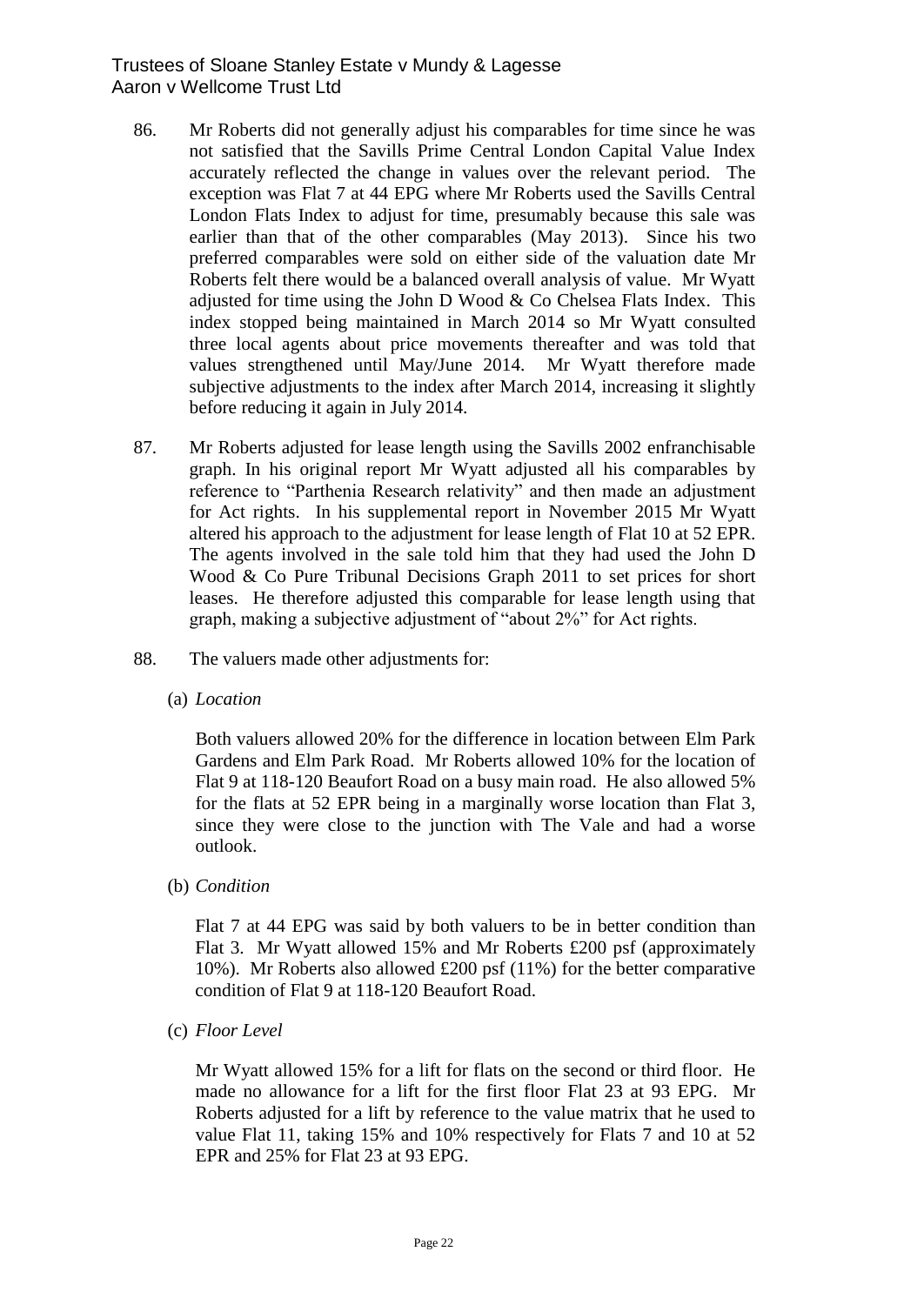## (d) *Outside Space*

Flat 9 at 4 EPG and Flat 23 at 93 EPG both had the use of a communal garden for which Mr Wyatt allowed 5%. Mr Roberts attributed no value to this facility. Flat 9 at 118-120 Beaufort Street had a patio with access from the reception room for which Mr Roberts allowed 10%.

## (e) *Council housing*

Mr Wyatt made no explicit allowance for the council housing in Elm Park Gardens. Mr Roberts allowed 5%. In addition Mr Roberts allowed 20% for what he described as the architectural style of Flat 23 at 93 EPG, a purpose-built 1960s council block.

## (f) *Layout*

Mr Roberts made a number of adjustments for the differences in layout of the comparables. He considered that Flats 7 and 10 at 52 EPR were disadvantaged by having the kitchen within the reception area, a single aspect and relatively more dead space. He allowed 10% for these factors. He made an adjustment of 5% for Flat 9 at 4 EPG because it could not be configured as a two bedroom unit. He also allowed 5% on Flat 7 at 44 EPG for the second bedroom being accessed directly from the reception room. Mr Wyatt made no separate adjustments for layout.

#### **Discussion**

- 89. We consider that five of the six comparables referred to should be given weight. The exception is Flat 23 at 93 EPG. Unlike the other comparables it is not located in a period building but is part of a purpose-built 1960s council block. It is the only comparable that is on the first, rather than on the second or third, floor. The purchase price has not been verified by reference to the Land Registry. It attracted the valuers' largest adjustment; Mr Wyatt allows combined adjustments of 35% while Mr Roberts makes total adjustments of 70% (albeit the net effect is only 20%). The scale of such adjustments suggests that it is not a reliable comparable.
- 90. We do not accept that Flat 10 at 52 EPR should be excluded as an outlier. Mr Wyatt included it, as did Mr Roberts when he was valuing the less comparable (except by size) property at Flat 11. It is the only comparable third floor walk-up flat in Elm Park Road and we consider that it should be given weight.
- 91. We give most weight to the comparables at Flat 9 at 4 EPG and Flat 7 at 44 EPG, both of which are third floor walk-ups. We give equal (but less) weight to the remaining comparables at Flats 7 and 10 at 52 EPR and Flat 9 at 118-120 Beaufort Street. We do not share Mr Roberts' view that the Beaufort Street flat is one of the best two comparables. It is an atypical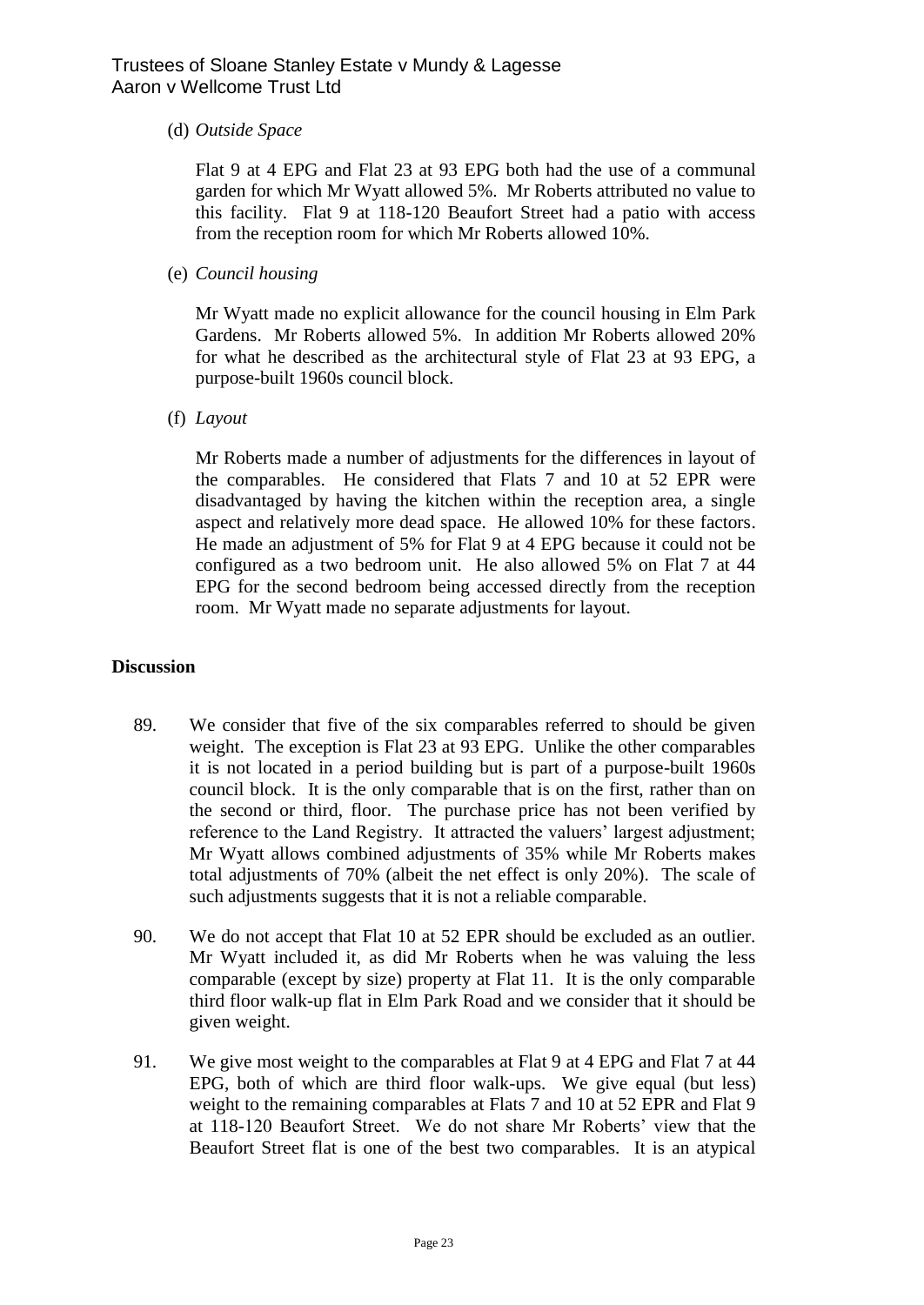split level refurbished flat on a busy main road close to the service road to the rear of the shops in Fulham Road.

- 92. We make time adjustments for the three transactions which preceded the valuation date using the John D Wood & Co Chelsea Flats Index. We make no adjustment for the two sales after that date since we have no objective evidence upon which to do so and given that the market seems to have stabilised by the early summer of 2014. We do not accept Mr Wyatt's subjective estimates of what that index might have been in May and July 2014 had it continued in existence. Nor do we consider it appropriate to adjust just one of the comparables for time using the Savills Prime Central London Index for flats as Mr Roberts has done in respect of Flat 7 at 44 EPG.
- 93. We do not find Mr Wyatt's adjustments for lease length to be helpful. He relies upon without Act rights relativities for the most part derived from the Parthenia model. The exception is his analysis of Flat 10 at 52 EPR where he relies instead upon the without Act rights relativity found in John D Wood & Co's Pure Tribunal Decisions Graph 2011. Mr Wyatt does not provide details of these relativities and he adjusts them subjectively for the benefit of the Act. Under cross-examination he said that the adjustment that he had made for Act rights at Flat 10 at 52 EPR was "about 2 percent" but otherwise he provides no information about the adjustments which seem to us to be arbitrary and unexplained other than by a vague reference to an unspecified academic paper that was not included in the trial bundle. We prefer Mr Roberts' use of the Savills 2002 enfranchisable graph which, as Mr Wyatt acknowledged, is the method generally used in the market for adjusting for lease length.
- 94. We do not accept the valuers' adjustment of 20% for the difference between properties in EPG and EPR. We adopt a figure of 15%, including an allowance for the presence of council housing in EPG, as we did in respect of the valuation of Flat 11. The exception is Flat 9 at 4 EPG where we think that an allowance of 20% is justified because of the additional disadvantage of its proximity to the service road behind the Fulham Road shops. We consider that Mr Roberts' adjustment of 10% for the location of Flat 9 at 118-120 Beaufort Road does not adequately take into account its busy main road position close to the Fulham Road. We allow 15%. We do not accept Mr Roberts' 5% adjustment for a difference in location between Flat 3 and the flats at 52 EPR. The proximity of the latter to The Vale is not, in our opinion, value significant. Mr Roberts' other reason for the adjustment is that Flat 3 has a better view from its northern aspect. In our opinion Mr Roberts' allowance for layout already takes into account any such difference between the properties.
- 95. We adopt 10% to allow for the better condition of Flat 7 at 44 EPG and Flat 9 at 118-120 Beaufort Street.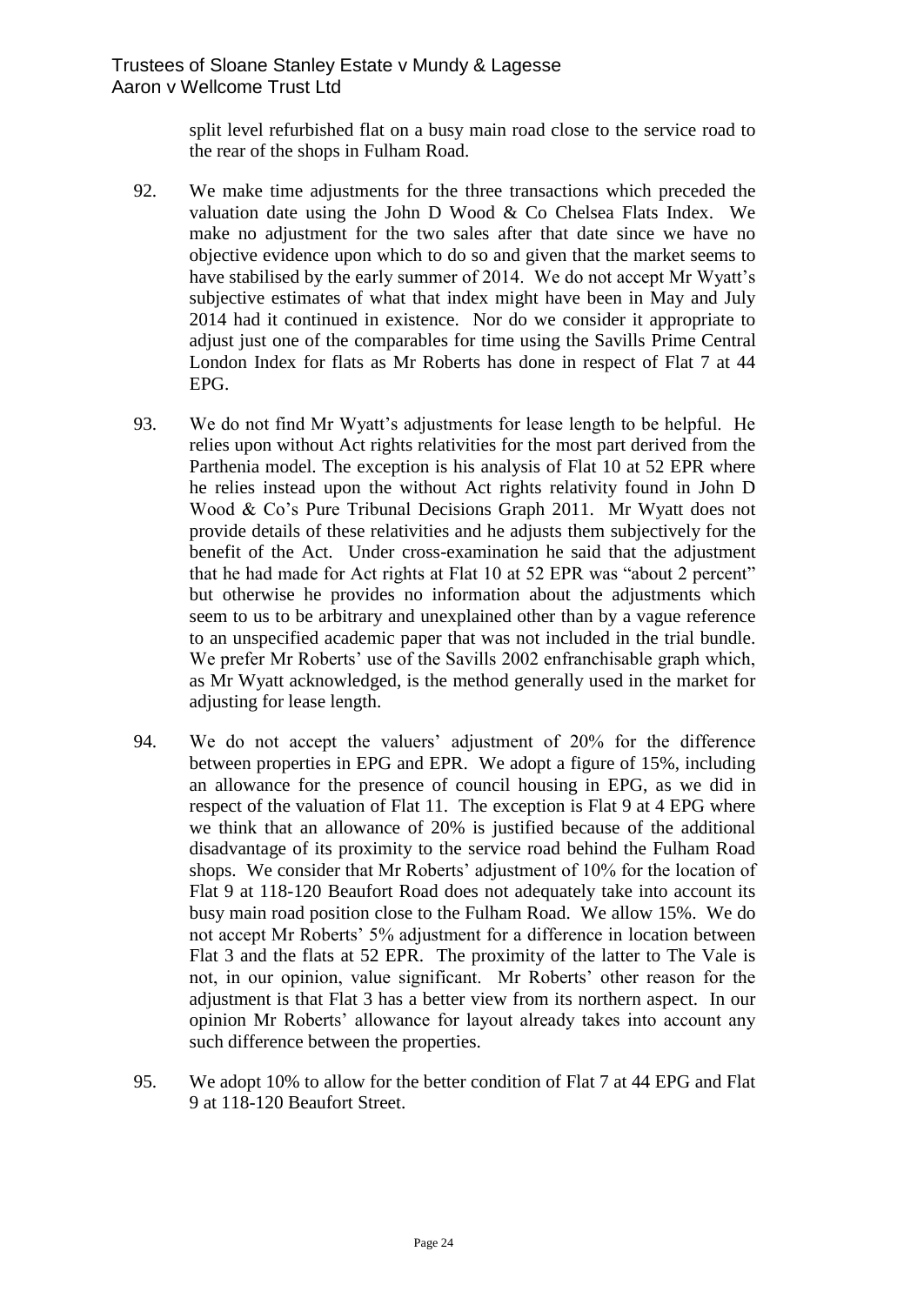- 96. We think Mr Roberts is correct to distinguish between the benefits of a lift to Flat 7 (second floor) and Flat 10 (third floor) at 52 EPG and we accept his allowance of 15% and 10% respectively.
- 97. The patio at Flat 9 at 118-120 Beaufort Street adds value and we accept Mr Roberts' adjustment of 10%. We consider that the access to the communal gardens of Flat 9 at 4 EPG is not likely to add significant value to this third floor flat but it is a benefit for which we allow 2.5%.
- 98. We have allowed for the presence of council housing in EPG in our adjustment of 15% for location.
- 99. We agree with Mr Roberts that the single aspect of Flats 7 and 10 at 52 EPR and a kitchen which is within the reception area are disadvantages by comparison with Flat 3. But we do not accept that there is a material difference in terms of the proportion of dead space. We allow 5% for the difference in layout. We think there is a marginal advantage in the layout of Flat 3 compared with that of Flat 9 at 4 EPG given the realised possibility in the former of creating two bedrooms and we allow 2.5%. We accept Mr Roberts' adjustment of 5% for the disadvantage at Flat 7 at 44 EPG of the second bedroom having direct access from the reception room.

## **Conclusions**

100. Applying the adjustments that we have described above and taking a weighted average of the resultant rates gives a figure of £1,621 psf (which is also the arithmetic average). Mr Roberts adopts £1,614 psf (the average of his two preferred comparables). Mr Roberts' analysis of the five comparables we favour gives an average value of £1,681 psf. Mr Roberts calculates the FHVP value of Flat 3 as £968,400 (using £1,614 psf) which he then rounds down to £950,000. In our opinion that value is well supported by the comparable evidence and we accept it.

#### **The value of the existing leases with rights under the 1993 Act**

- 101. The statutory provisions in paragraphs 2 to 5 of schedule 13 to the 1993 Act do not refer to the value of the existing lease on the basis of the real circumstance that it has rights under the 1993 Act. Nonetheless, we will now consider the position as to the value of such leases on that basis and then consider whether what emerges in that respect is capable of being helpful in determining the value of the existing leases on the statutory assumption that they do not have rights under the 1993 Act.
- 102. The parties in relation to Flat 5 have agreed that the value of the existing lease with rights under the 1993 Act at the valuation date of 25 February 2014 was £2,000,000. This agreement is based upon a sale of the existing lease of Flat 5 in the open market which took place on 3 March 2014 for the price of £2,000,000. Although this value has been agreed, it is nonetheless appropriate to record the facts in relation to the sale of the flat shortly after the valuation date.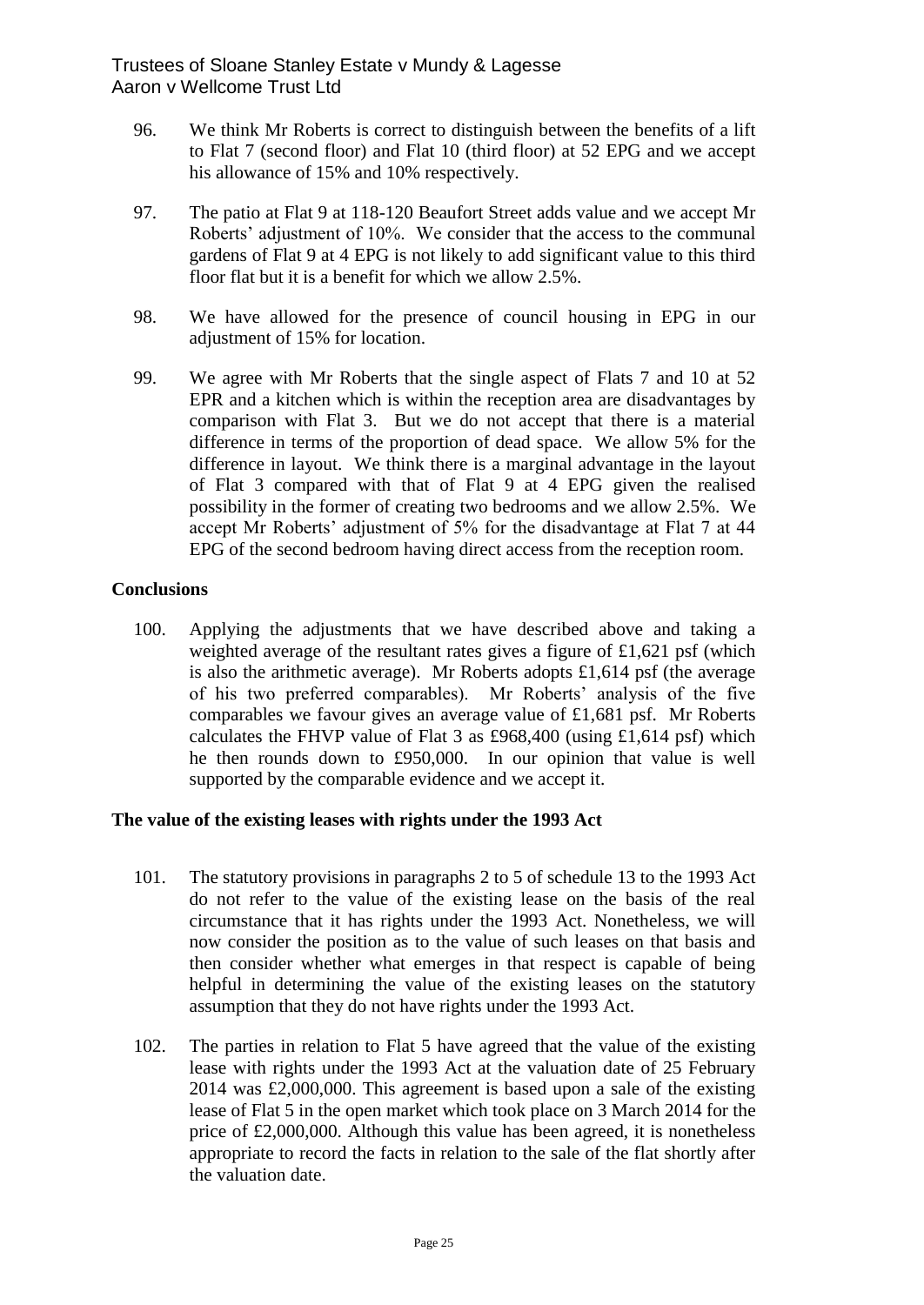- 103. Flat 5 was originally placed on the market in or around June 2013 at an asking price of £2,250,000. The flat was withdrawn from the market in August 2013. The flat was marketed by two agents who gave different information as to the level of interest in the flat. One of the two agents reported that the vendors had received three offers, between £1,950,000 and £1,999,999. Later, the flat was marketed by John D Wood at a guide price of £1,995,000. The vendors received a number of offers and a sale was agreed with the purchaser, Ms Aaron, at the price of £2,000,000. On 25 February 2014, the vendor served on the lessor a notice under section 42 of the 1993 Act seeking an extended lease and the benefit of that notice was assigned to Ms Aaron on completion on 3 March 2014.
- 104. Mr Wyatt was a partner at John D Wood at the time of the sale of Flat 5. He produced correspondence between the vendors and their agents, John D Wood, as to the likely amount of the premium payable for an extension to the lease of Flat 5 in accordance with the 1993 Act. On 11 October 2013, John D Wood wrote to the vendors offering a service whereby John D Wood would assess the likely amount of the premium payable under the 1993 Act and make that information available to potential purchasers. The vendors agreed that John D Wood could act in that way. On 16 October 2013, John D Wood prepared a letter of advice addressed "To Whom It May Concern" stating their opinion that the premium for an extended lease under the 1993 Act might be between £540,000 and £600,000. Mr Wyatt gave evidence that this letter of advice was provided to Ms Aaron.
- 105. Having noted this specific evidence about the sale of Flat 5, we make the further comment at this point that there was agreement between the valuers that short or medium term leases which have the benefit of the 1993 Act are sold at a price which reflects the value of an extended lease less the estimated cost of the extension. It may be that the price agreed in the market is not simply the mathematical result of deducting the estimated cost from the estimated value of the extended lease but the estimated price of the extension certainly influences to a significant extent the price agreed for the short or medium term lease. It was also agreed that, for this purpose, in the market the estimated price for the extension is based upon a graph of relativities for leases without rights under the Act and, in particular, a graph which we will later describe and which is usually known as the Gerald Eve graph.
- 106. The parties in relation to Flat 11 have not agreed the value of the existing lease of Flat 11 with rights under the 1993 Act. We have held that the FHVP value of Flat 11, unimproved, was £581,000. We have also noted that when the valuers adjusted various comparables to reflect the length of the leases of those comparables, they used the Savills 2002 enfranchisable graph to arrive at the FHVP. We consider that it would be potentially helpful to carry out that exercise in reverse to see what figure would be produced for the value of the existing lease with rights under the 1993 Act. Doing that exercise in relation to Flat 11, one arrives at a value for the existing lease, unimproved, with rights under the 1993 Act, and before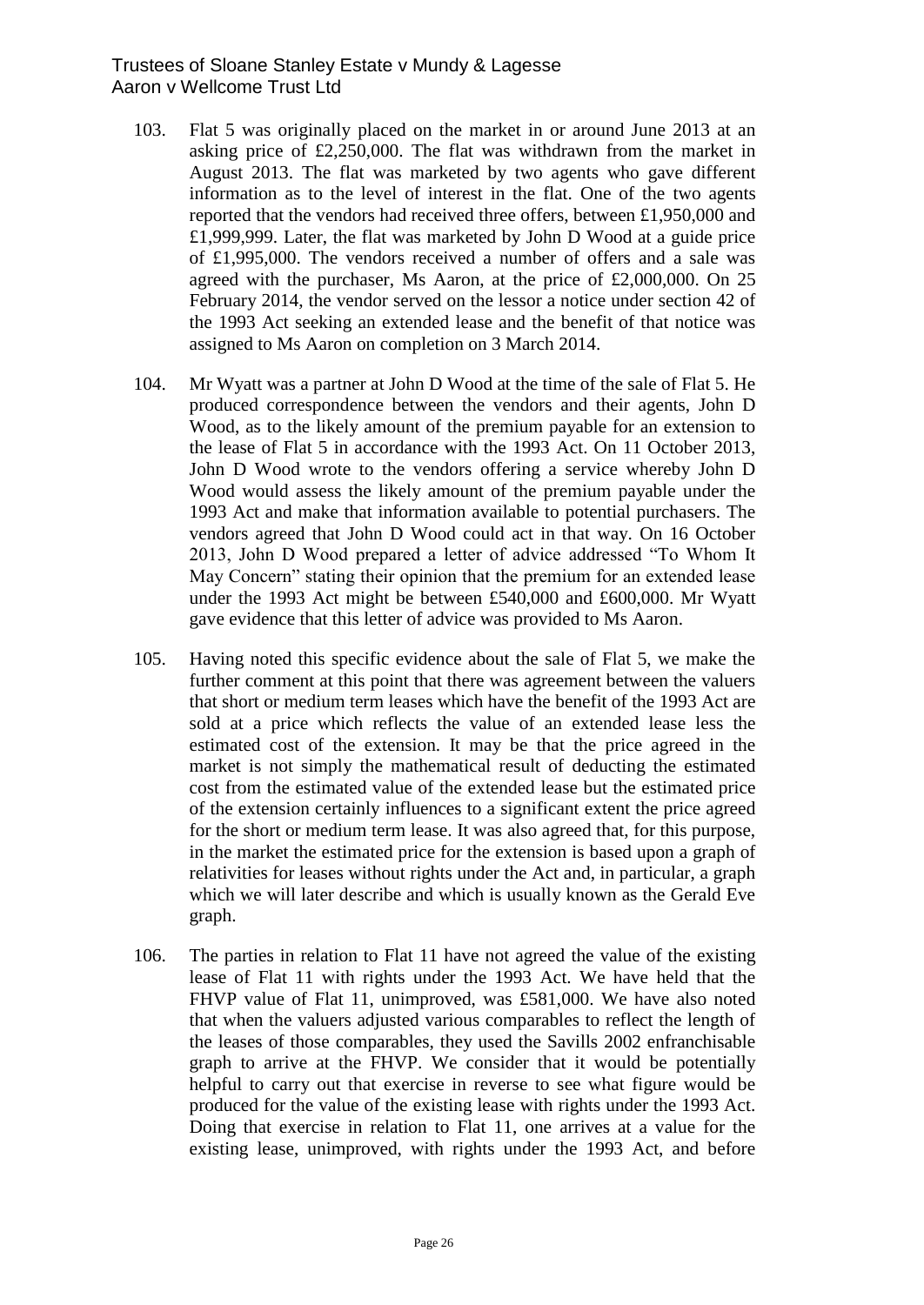adjustment for an onerous ground rent, of £428,371. Later in this Decision, we will comment on the use that might be made of this figure.

107. The parties in relation to Flat 3 have not agreed the value of the existing lease of Flat 3 with rights under the 1993 Act. There was no transaction in relation to Flat 3 at or near the valuation date of 20 March 2014. We have held that the FHVP of Flat 3 was £950,000. If we carry out the same exercise for Flat 3 as we have carried out in the last paragraph in relation to Flat 11, the resulting figure for the existing lease, with rights under the 1993 Act, and before adjustment for an onerous ground rent, is £584,250. Later in this Decision, we will comment on the use that might be made of this figure.

# **The value of the existing leases without rights under the 1993 Act**

- 108. As explained earlier, the parties in each case are far apart on the value of the existing leases without rights under the 1993 Act. In the case of Flat 5, the sole reason for the difference between them is the difference as to the relativity to be applied to a lease for an unexpired term of 41.32 years. In the case of Flats 3 and 11, the differences were for two reasons; the first reason was the difference as to the relativity to be applied to a lease for an unexpired term of 23 years (Flat 3) and to an unexpired term of 37.71 years (Flat 11); the second reason was the dispute as to the FHVP values of Flats 3 and 11. We have now determined the dispute as to the FHVP values of Flats 3 and 11 so that the remaining issue, which applies to all three flats, is as to the appropriate relativity in relation to the unexpired term in each case.
- 109. We will begin our discussion of this subject by considering the position in relation to Flat 5. In respect of that flat, the lessor's valuer, Mr Fielding, arrived at the value of the existing lease without rights under the 1993 Act by using a principal method of valuation supported by a number of crosschecks. The principal method of valuation began with the agreed value of the existing lease with rights under the 1993 Act (£2,000,000) and estimated the amount of the deduction (which he considered should be 10%) to reflect the assumption that the existing lease did not have rights under the 1993 Act. In that way the lessor's valuer arrived at a value of £1,800,000.
- 110. In the case of Flat 5, the lessee's valuer, Mr Wyatt, did not start with the value of the existing lease with rights under the 1993 Act. Instead, he started with the agreed value of the freehold of the flat  $(\text{\pounds}2,750,000)$ . He then took a relativity percentage from the curve generated by the Parthenia model (81.18%) and applied that percentage to the agreed freehold value. The resulting value is £2,232,450.
- 111. The value of £2,232,450 for the existing lease without rights under the 1993 Act immediately prompts the question: how is that value compatible with the agreed market value of  $£2,000,000$  for the existing lease with rights under the 1993 Act? All the parties in these cases agreed that the rights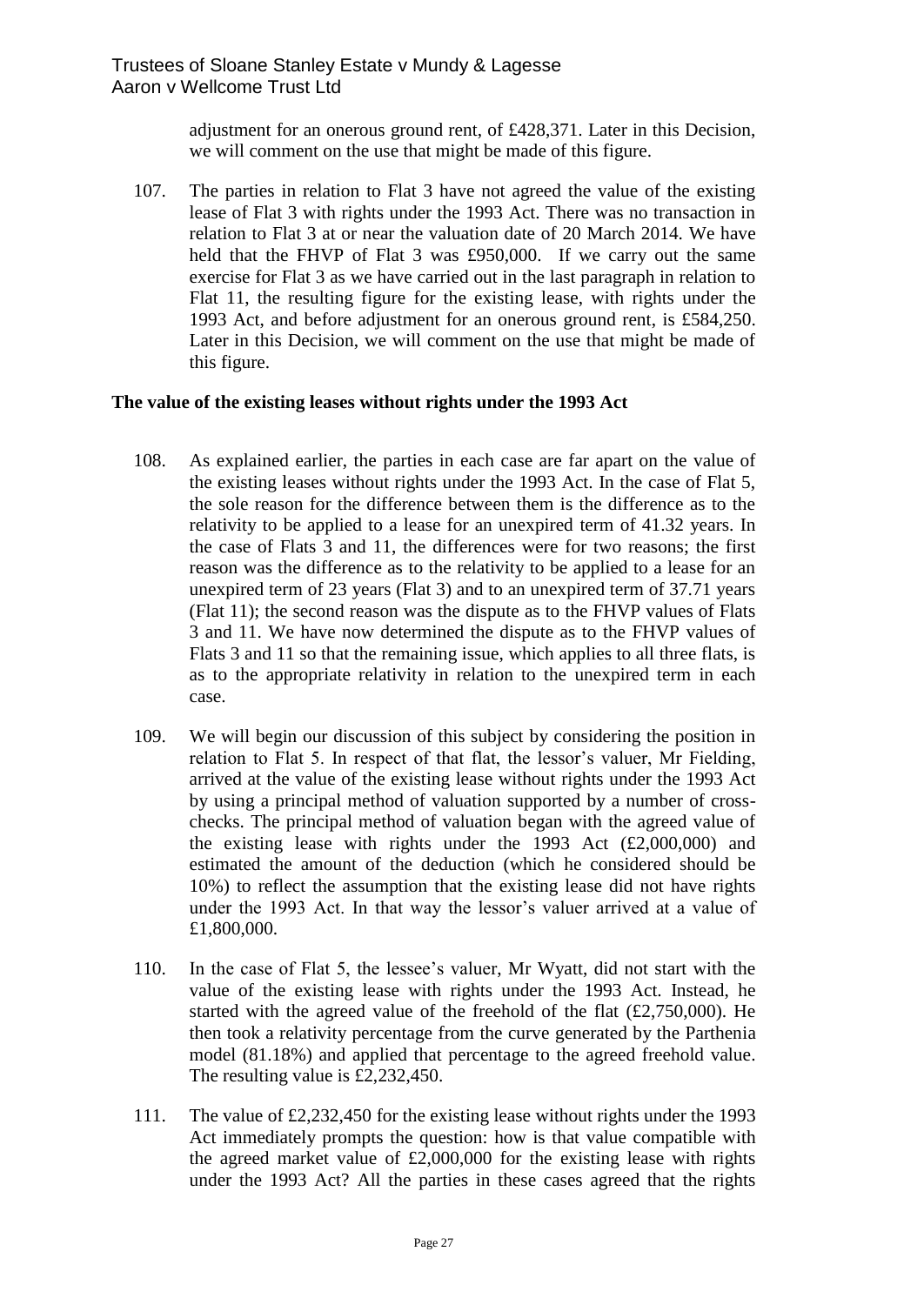under the Act were valuable. Similarly, they all agreed that the value of an existing lease with rights under the Act would be higher than the value of the same lease without rights under the Act, although there was disagreement as to the amount to be deducted from the higher value to arrive at the lower value.

- 112. In the course of his opening, we asked Mr Rainey to explain his case that the value of the existing lease without rights under the Act was £2,232,450 when the existing lease (with rights under the Act) had been sold for £2,000,000 at around the valuation date. Mr Rainey responded that the sale price of £2,000,000 was, or might be, "an outlier" and for that reason was not a guide to the value of the existing lease without rights under the Act. However, this suggested explanation was contradicted by the lessee's valuer in relation to Flat 5, Mr Wyatt, who fully accepted that the value of the existing lease of Flat 5 with rights under the Act at the valuation date was £2,000,000. Notwithstanding this evidence, Mr Rainey in his closing submissions still invited us to find that the market value of the existing lease with rights under the Act was £2,000,000 and the market value of the existing lease without rights under the Act, at the same valuation date, was £2,232,450.
- 113. Mr Rainey contended that we would be helped to reach that conclusion by considering the decisions of the Lands Tribunal and of the Court of Appeal in Earl Cadogan v Sportelli [2007] 1 EGLR 153 (LT) and [2008] 1 WLR 2142 (CA) ("Sportelli"). Indeed, Mr Rainey submitted that when we came to consider the evidence as to the value of the existing lease without rights under the Act we should disregard the fact that the existing lease with rights under the Act had sold in the open market for £2,000,000. Mr Rainey appeared to submit that the decision in Sportelli required us, as a matter of law, to disregard that fact.
- 114. Mr Rainey drew our attention to the parts of the lengthy decision of the Lands Tribunal in Sportelli where the Lands Tribunal considered what conclusions to reach in relation to evidence as to market transactions concerning sales of reversions, subject to leases which had the benefit of rights under the Act, in a case where the Lands Tribunal was seeking to establish the value of reversions subject to leases which did not have the benefit of rights under the Act. In very broad terms, this comparison could be described as being between reversions incumbered by rights under the Act and reversions not so incumbered. If that were the right comparison, it would seem that the reversions which were so incumbered should be worth less than reversions that were not so incumbered.
- 115. However, Mr Rainey explained the approach of the Lands Tribunal in more detail. He pointed out that the Lands Tribunal in Sportelli wished to value separately two attributes of the reversion. The first attribute was the right to receive the ground rent for the unexpired term. The second attribute was the present value of the reversion falling into possession at the end of the term. This second attribute was therefore being considered as if it were a separate asset which was not income producing until the end of the term and then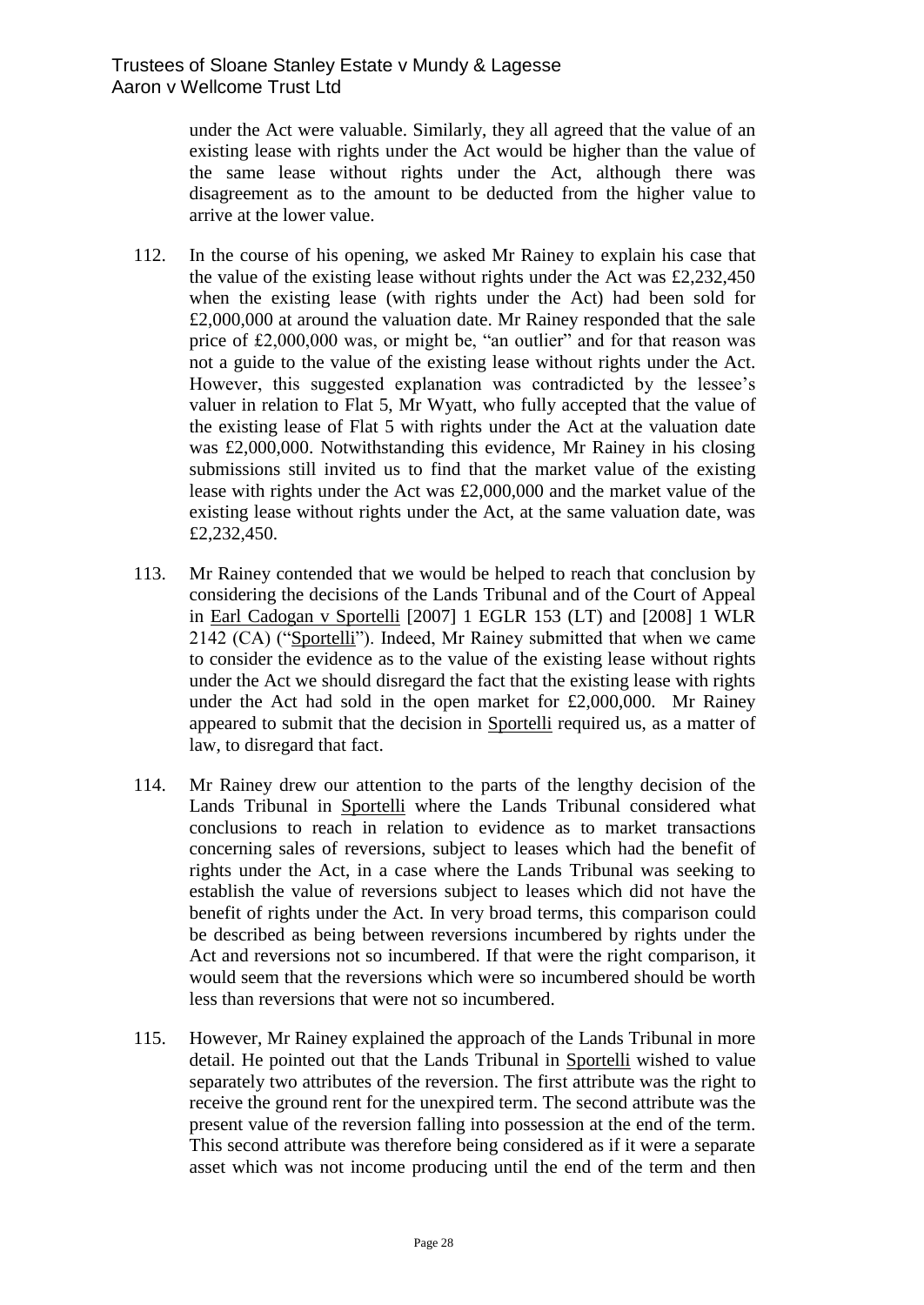had a value. More relevantly, the Lands Tribunal had directed itself that it should leave out of account the value of the hope that the reversioner could grant an extended lease in return for a premium before the term date. This was to be contrasted with the position of a sale of a reversion in the open market in the real world, where the reversioner would have the hope of receiving a premium before the term date, particularly where the reversion was subject to a lease which had the benefit of the Act giving the lessee the right to an extended lease. The argument before the Lands Tribunal was that the value of a reversion unincumbered by the Act but without the benefit of hope value should have been less than the value of the same reversion incumbered by the Act and with the benefit of hope value. We understand the argument as put. That was an argument which it was for the Lands Tribunal in that case to consider. In the result, the Lands Tribunal reached the conclusion that the value of the reversion unincumbered by the Act (even without hope value) was worth more than the value of the reversion incumbered by the Act (even including hope value). At paragraph [78] of its decision, it said that the yield for the unincumbered reversion would be expected to be lower than for the incumbered reversion, i.e. the price for the unincumbered reversion would be higher. When the argument as to the market evidence was considered by the Court of Appeal in Sportelli, it was held that the Lands Tribunal assessment of the evidence and its conclusion did not disclose any error of law and, in particular, was not irrational.

116. Mr Rainey also drew our attention to a different paragraph, [64], where the Lands Tribunal indicated that it did not find the evidence of market transactions of help in relation to the decision as to the appropriate deferment rate in what it called the "no-Act world" and it stated:

> "The market in the real world is substantially different from the one to be envisaged in the hypothetical no-Act world."

117. We do not consider that the Lands Tribunal in the Sportelli case was laying down a proposition of law which binds us to reach any particular conclusion in the present cases. It is of course important to reflect the fact that there is a difference between the assets which are sold in the open market in the real world and the hypothetical asset. We do not consider that the Lands Tribunal in Sportelli was saying more than that. We do not think that the Lands Tribunal was intending to rule that there was a "no-Act world" in which no lease had rights under the Act and no reversion was incumbered by such rights. The sentence we have quoted does use the phrase "no-Act world" but that usage appears to have been a fairly common practice in the past and did not mean that the market was concerned with assets where no lease had rights under the Act and no reversion was incumbered by such rights. If, contrary to our view, the Lands Tribunal was going further, we do not agree with its comment. Indeed, we did not understand Mr Rainey to submit that we had to assume a world and a market in which no leases had rights under the Act.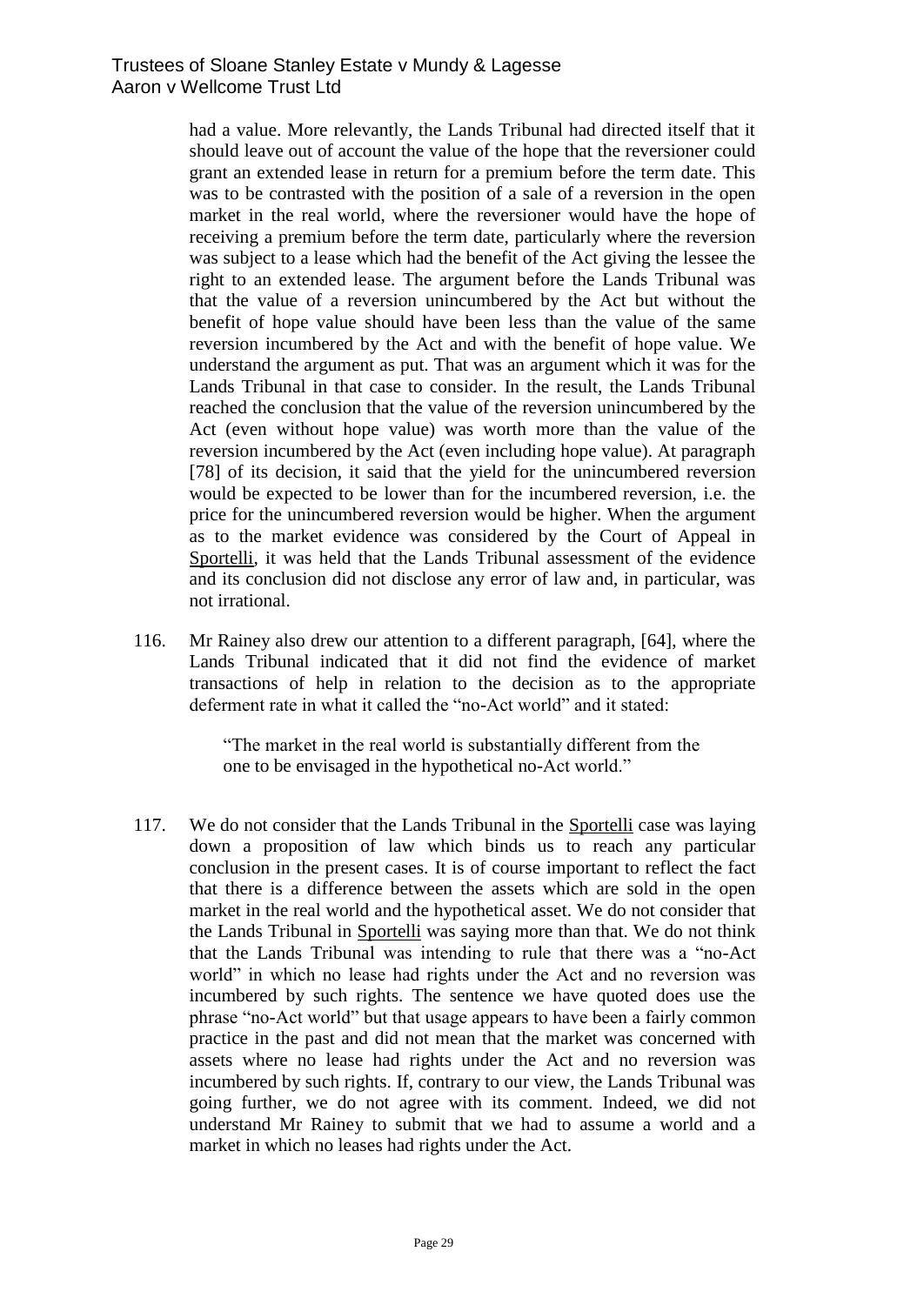- 118. We conclude that Sportelli does not lay down any proposition of law which binds us in these cases. Further, we do not think that Sportelli contains any persuasive reasoning which guides us in deciding the issues which we have to decide.
- 119. Mr Rainey made a number of further submissions with which it is convenient to deal at this point. He referred to comments in IRC v Clay [1914] 3 KB 466 at 475 and 478 to the effect that the market value of an asset will not in every case be identical to a price actually paid for an asset; there may be reasons why the price is above or below the market value. We do not see how that comment applies in the case of Flat 5. The valuers have agreed that the price of £2,000,000 paid for the existing lease of Flat 5, with the benefit of rights under the Act, did equate to the market value of that asset.
- 120. Mr Rainey also analysed the decision of the Privy Council in Raja Vyricherla Narayana Gajapatiraju v The Revenue Divisional Officer, Vizagapatam (often referred to as "The Indian Case") [1939] AC 302. His point seemed to be that where an asset has a value to one group of buyers and a higher value to another group of buyers, an identification of the likely lower value does not help one very much when one is seeking to determine the higher market value. He submitted that the present case was the converse of The Indian Case where a lease with rights under the Act would be likely to have a value different from a lease without rights under the Act. However, we do not think that The Indian Case is of any real help in the present case. The market value of the different asset, the existing lease with rights under the Act, is clear and has been agreed. It is also clear that the existing lease without rights under the Act is a less valuable interest and would not command a value higher than the value of the existing lease with rights under the Act. In that way, the value of the existing lease with rights under the Act provides a ceiling for the value of the existing lease without rights under the Act. There is no reason why the identification of the ceiling should be considered to be irrelevant or otherwise unhelpful when seeking to determine the value of the existing lease without rights under the Act.
- 121. We return therefore to the question we posed earlier: is it possible to find that the market value of the existing lease of Flat 5 with rights under the Act at the valuation date was £2,000,000 and the market value of the existing lease of Flat 5 without rights under the Act at the same date was £2,232,450? We do not think that it is. If, as has been agreed, the market value of the existing lease of Flat 5 with rights under the Act at the valuation date was £2,000,000 then the market value of the existing lease of Flat 5 without rights under the Act at the same date cannot be greater than £2,000,000. Indeed, it was agreed that the value of a lease without rights under the Act would be less than the value of the same lease with rights under the Act.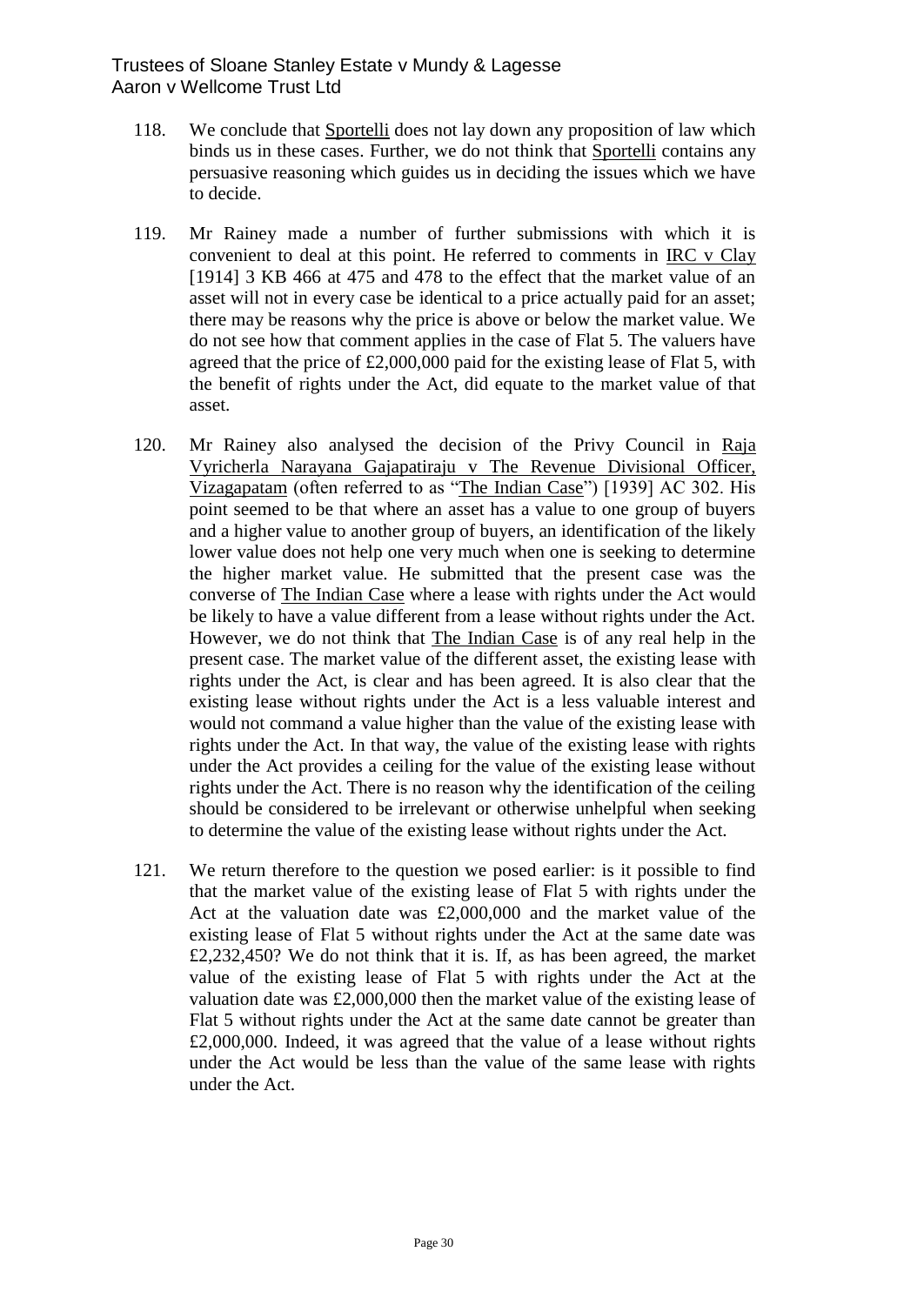# Trustees of Sloane Stanley Estate v Mundy & Lagesse Aaron v Wellcome Trust Ltd

## **The implications for the Parthenia model**

- 122. The figure of £2,232,450 was arrived at by using the curve generated by the Parthenia model. The result produced is impossible. As it was put in the course of argument, the Parthenia model is a clock which strikes 13. It cannot be used as a reliable time piece and we do not consider that we have any alternative to rejecting the use of the Parthenia model. No one suggested that the Parthenia model could be used in a modified form to produce an answer for the existing lease of Flat 5 which was below £2,000,000. No one came up with any suggestion as to how we could repair the broken model in order to make it work. If the Parthenia model is broken and does not work in the case of Flat 5, it seems to us that it cannot be used in any other case to determine the value of an existing lease without rights under the Act. Even if the application of the model produced an answer in another case which was not impossible, that does not mean that the model has been shown to be reliable. If a clock strikes 13, it is broken. It is not a reliable time piece. It cannot be relied upon as a reliable means of telling the time even when it strikes an hour, such as 11 or 12, which are possible times of day.
- 123. We reach this conclusion as to the Parthenia model without considering the many and elaborate arguments as to the defects which the lessors alleged existed in the Parthenia model. We also do not need to consider whether if the Parthenia model had correctly interpreted market practice in the period 1987 to 1991, that interpretation could be applied without adjustment to the market for leases in central London in 2014. However, as these points were very fully argued, we will record our reaction to them. Because further consideration of the Parthenia model does not help us to decide the cases before us and to avoid obscuring the valuation methods which we prefer for that purpose, we will set out our further findings as to the Parthenia model in Appendix B to this decision.
- 124. We make one further comment about the Parthenia model. In this case, we are asked to determine how the market would have performed if the existing leases of these three flats had been available in the market on the valuation date relevant to each lease, all three dates being in the period from February to April 2014. Mr Wyatt was asked whether the Parthenia model had influenced the price paid in any market transaction in that period. He told us that the Parthenia model had not influenced the price paid in any market transaction in that period. We conclude that the Parthenia model would not have influenced in any way the market value of the three leases with which we are concerned, if they had been available in the market on the relevant valuation dates. Later in his evidence, Mr Wyatt explained that he was using the Parthenia model to arrive at a "fair and appropriate amount" to pay for the existing leases without rights under the Act. He agreed that "a fair and appropriate amount" was different from the market value of the existing leases without rights under the Act. Instead of doing what Mr Wyatt set out to do, we are required to apply the statutory hypothesis in schedule 13 to the 1993 Act and we are required to arrive at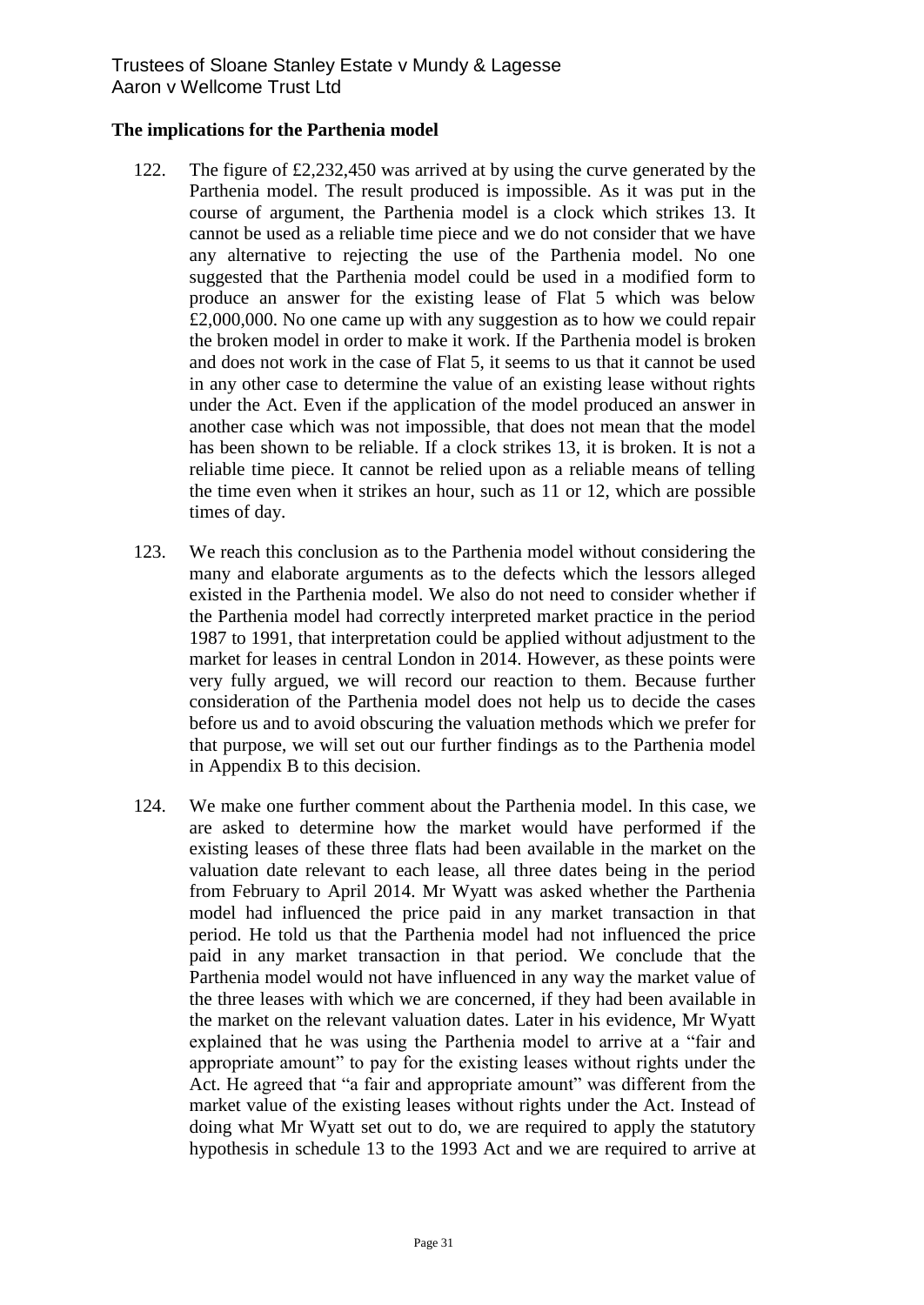the market value of the existing leases on the assumptions directed by the 1993 Act.

125. Having rejected the Parthenia model, we now need to consider other possible methods of valuing the existing leases on the assumption that they do not have rights under the Act. We will carry out this exercise separately in relation to the three leases.

#### **The value of the existing lease of Flat 5 without rights under the Act**

- 126. In the case of Flat 5, the lessor's valuer began by assessing the amount of the deduction to be applied to the higher value of £2,000,000 for the existing lease with rights under the Act. We will therefore begin by considering this question. For this purpose, we wish to consider, first, the extent and character of the rights conferred on a lessee by the 1993 Act. We then wish to consider the evidence before us as to the appropriate scale of deduction to be made.
- 127. In his opening submissions, Mr Jourdan for the lessor of Flat 5 described the benefit of rights under the Act in this way:

"Act rights are valuable, for a number of reasons. The tenant has the right, at a time of his choosing, to serve a notice claiming a new lease. He can buy the lease of the flat he wants paying, in effect, only part of the price immediately, with a further payment due at a time of his choosing. The price is fixed on a basis which excludes the tenant's overbid whilst guaranteeing him 50% of the marriage value. He has the right to have the price determined by an independent tribunal, and is not at risk as to costs (unless he acts unreasonably). If the claim proceeds, it can take a considerable time before the price is paid, during which period he pays no interest but only the ground rent. If property prices go up, he keeps the increase in the price after the valuation date. If prices go down, he can withdraw the notice and serve another one a year later. The price is determined on a basis which disregards any effect of improvements, so meaning that he can make improvements which might not be economic if he held only an unenfranchiseable lease."

- 128. We did not understand Mr Rainey to disagree with this description of rights under the Act. We agree that the Act confers these substantial benefits on lessees who qualify under it.
- 129. We next consider the evidence before us which, it was suggested, could assist us to assess the amount of the appropriate deduction in the case of Flat 5. This evidence related to:
	- (1) 18 Gerald Road;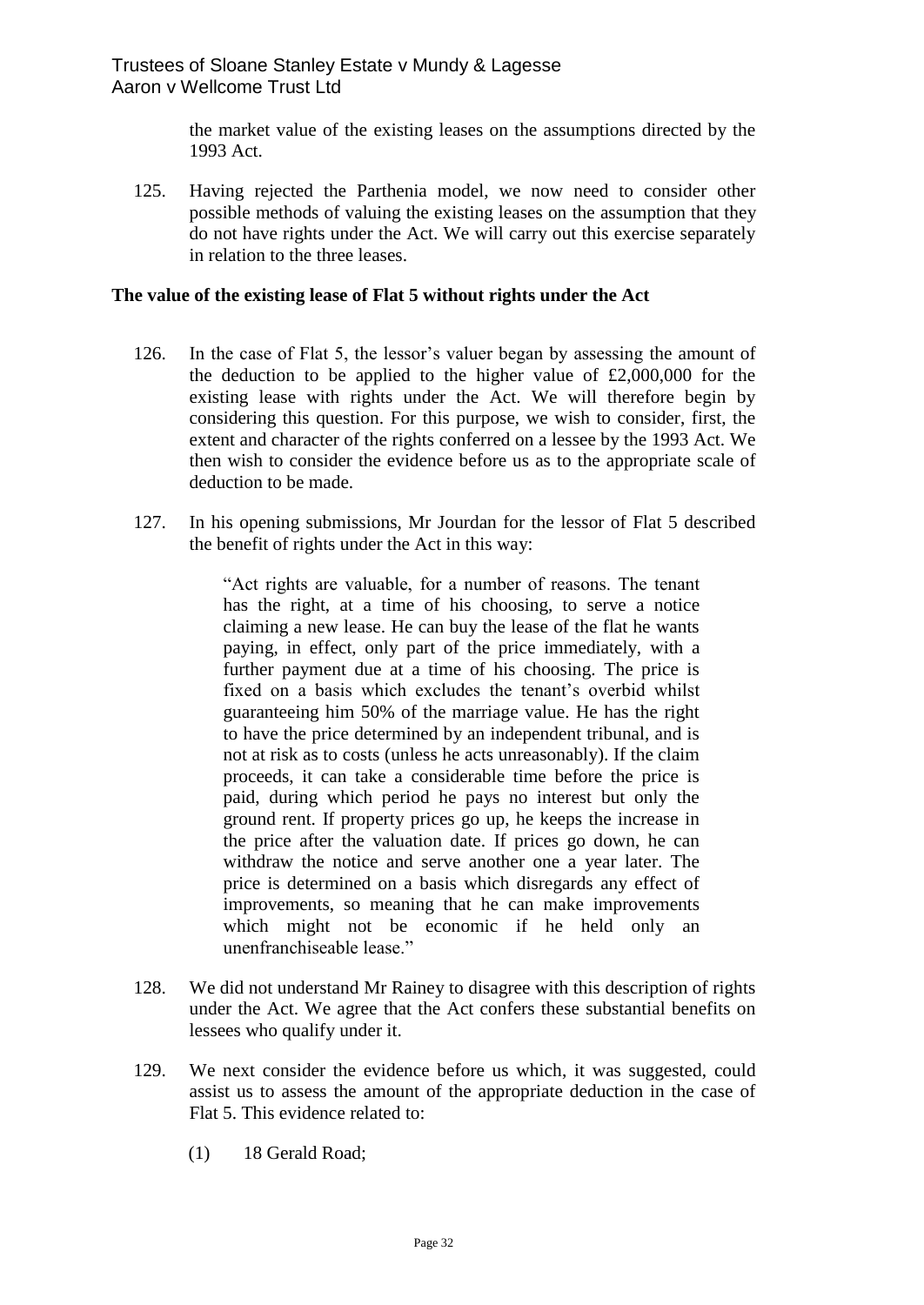- (2) 58 Hamilton Terrace;
- (3) sales of very short leases;
- (4) Mr Ryan's "rule of thumb";
- (5) other decisions
- 130. 18 Gerald Road was a leasehold house where the lease did not have the benefit of the Leasehold Reform Act 1967 as it had been contracted out of the 1967 Act, pursuant to sections 23(4) and (5) of that Act. It was originally marketed on the basis that the lease did have the benefit of the 1967 Act and the vendors agreed that they would serve notice to enfranchise and assign the benefit of the notice to the assignee of the lease. On this basis, the house was marketed at a guide price of £1,950,000, a number of bids were received and a sale was agreed at a substantially higher figure of £2,550,000. Prior to exchange of contracts at that price, it was discovered that the lease did not have the benefit of the 1967 Act. The buyer then withdrew and the house was re-marketed on the basis that the lease did not have the benefit of the 1967 Act. Again, a number of bids were made and the property was sold for £2,205,000. This price was some 13.5% below the price originally agreed. The sale took place in 2007. We were not told the amount of time which passed between the acceptance of the first bid of £2,550,000 and the acceptance of the later bid of £2,205,000. We were told that the market was rising steeply at around the time of this sale. If there had been an appreciable gap between the two agreed bids, then there might have been scope for contending that the discount to reflect the absence of rights under the 1967 Act might have been greater than 13.5%. We were told that the unexpired term of the lease of this property was 43.75 years and we take it this figure is accurate at the time of the sale of the lease without the benefit of the 1967 Act.
- 131. The facts as to 58 Hamilton Terrace were taken from the decision of the Lands Tribunal (Mr Rose) in Trustees of the Eyre Estate v Saphir [1999] 2 EGLR 123 where it was stated:

"When discussing the additional value attributable to the right to enfranchise, Mr Briant referred to the history of 58 Hamilton Terrace, where a lease with approximately 53 years unexpired was sold twice in 1995. The first sale was on 31 January 1995, notice having been served 12 days previously. The price achieved was £1.408m. The landlord successfully disputed the validity of the notice, one reason being that the rent payable exceeded the statutory limit. The purchaser resold the property on 17 November 1995 for £1.31m. Prima facie these transactions indicated a difference of approximately 7% between a property with the expectation of a valid notice and one without the right to enfranchise. However, this fall in value took place over a period of nine months, at a time when the evidence shows that confidence was returning to the residential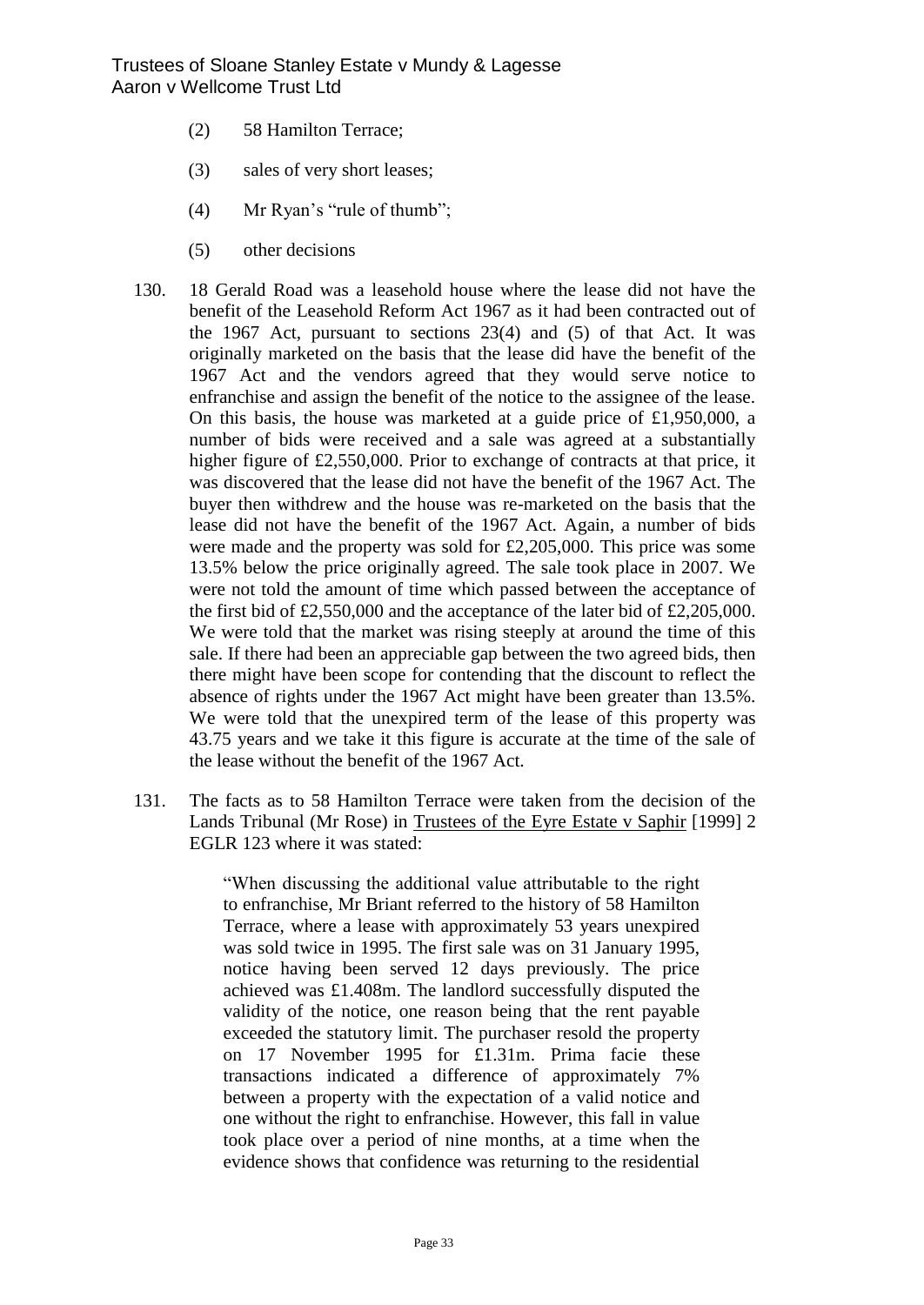property market in St John's Wood. Moreover, the unexpired lease term of 58 Hamilton Terrace was some 40% longer than that of the subject property. It is to be expected that a right to enfranchise will become more attractive as the unexpired term diminishes in length."

- 132. Mr Fielding supplemented this statement of the facts as to 58 Hamilton Terrace by considering the point made by the Lands Tribunal in Saphir as to the possibility that the market was rising over the period in 1995 which was relevant in that case. He calculated that if one were to increase the earlier sale price of £1.408 million to reflect movement in the market between January and November 1995, using Savills Prime North Houses Index, the increased price would be £1,479,706 so that the later sale price of £1.31 million showed a deduction for rights under the 1967 Act of 11.5%. Mr Fielding also drew attention to the length of lease in that case (53 years) and he stated that the deduction for the absence of rights under the Act would be greater in the case of Flat 5 where the unexpired term was 37.7 years.
- 133. Mr Fielding introduced evidence of sales of leases of flats with very short unexpired terms of the order of two years or less. Based on this evidence, Mr Fielding stated that, in those cases, very substantial percentages of the purchase price must have been paid for the benefit of the rights under the Act. This evidence is of less direct help to us in relation to the deduction to be made for Act rights in the three cases before us because the unexpired terms in those cases are not comparable to the leases the subject of this evidence. We do accept however that the percentage of the value of a lease with rights under the Act, which is referable to those rights, is liable to increase as the unexpired term gets shorter.
- 134. The lessor of Flat 5 also relied on certain evidence given by Mr Ryan FRICS, a partner in Carter Jonas. Mr Ryan was called as a witness of fact and not as an expert witness. He had considerable experience as an agent in the residential market in Central London. He referred to a "rule of thumb" which he used to identify the percentage deduction to be made to reflect the absence of rights under the Act. Mr Ryan's percentages varied with the length of the lease in question and varied again by reference to whether a notice to enfranchise had already been served before completion of the purchase. Mr Ryan said that he did not have any evidence to support the accuracy of his rule of thumb although as time went by he noted that his rule of thumb produced results which were close to the position shown on the Gerald Eve graph. We do not consider that we can give much weight to Mr Ryan's evidence for the purpose of assessing the appropriate deduction to make for the absence of rights under the Act. He was not called to give opinion evidence and he volunteered the fact that he did not consider that his rule of thumb was supported by empirical evidence. Further, it was not said that his rule of thumb was accepted more widely in the market as the approach to be adopted. We also note that the Upper Tribunal in 82 Portland Place (Freehold) Ltd v Howard de Walden Estates Ltd [2014] UKUT 0133 (LC) (Mr Rodger QC, Deputy President, and Mr Trott), a case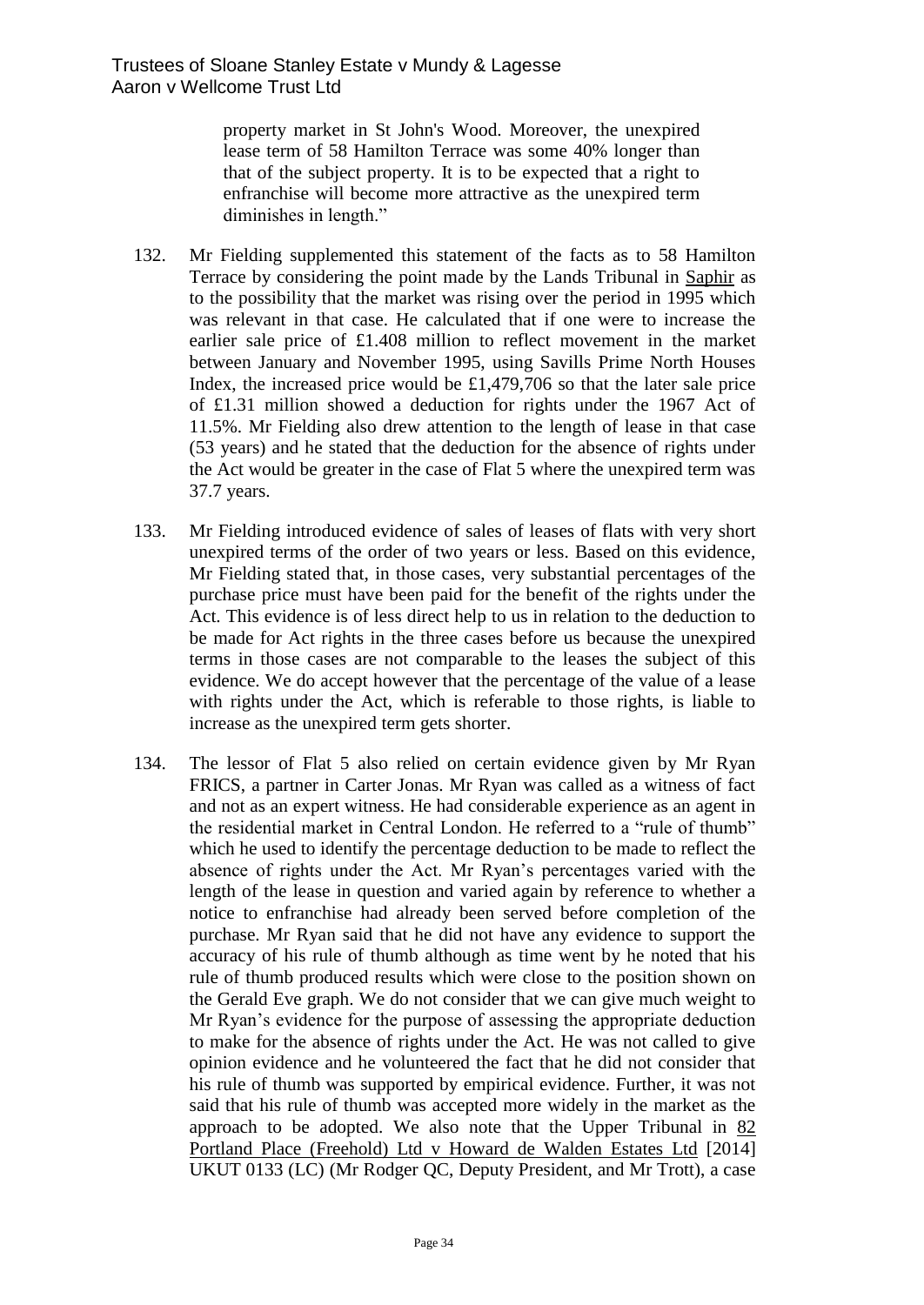in which Mr Ryan gave expert evidence, did not feel able to adopt Mr Ryan's approach in this respect: see at [143].

- 135. We were referred to a number of tribunal decisions on the subject of the amount of the deduction to be made to reflect the absence of rights under the Act. In Trustees of the Eyre Estate v Saphir [1999] 2 EGLR 123, the Lands Tribunal (Mr Rose) accepted a valuer's evidence that the deduction should be 10% where the unexpired term was 37.7 years. In Chelsea Properties Ltd v Earl Cadogan LRA/69/2006, decision dated 16 August 2007, the Lands Tribunal (Judge Huskinson and Mr Rose) accepted a valuer's evidence that the deduction should be 15% where the unexpired term was 18.7 years. In Lalvani v Earl Cadogan, reported with other cases as Nailrile Ltd v Earl Cadogan [2009] RVR 95, the Lands Tribunal (Mr Bartlett QC, President, and Mr Trott) accepted a valuer's evidence that the deduction should be 7.5% where the unexpired term was 44 years. In Earl Cadogan v Cadogan Square Ltd [2011] 3 EGLR 127, the Lands Tribunal (Judge Reid QC and Mr Trott) held that the deduction should be 25% where the unexpired term was 17.8 years. In this last case, the Lands Tribunal carried out at [79] a comparison between the real world relativity, as shown by the Savills 2002 graph, and the relativity for leases without rights under the Act, as shown by the Gerald Eve graph, and pointed out that if the graphs could be relied upon then the difference between the relativities should disclose the appropriate deduction for the absence of rights under the Act for a lease of any particular length. If one were to do that exercise for an unexpired term of 40 years (a figure which is provided in [79] of the decision in that case and which is only a little less than the unexpired term of 41.32 years in the case of Flat 5) the deduction for the absence of rights under the Act would be 12.2%. We will have more to say about the use of the various graphs later in our decision.
- 136. The four decisions of the Lands Tribunal referred to in 135 above were all before the valuation date in the case of Flat 5. Following that date, the Upper Tribunal has decided 82 Portland Place (Freehold) Ltd v Howard de Walden Estates Ltd [2014] UKUT 0133 (LC) (Mr Rodger QC, Deputy President, and Mr Trott) where it determined a deduction of 20% for an unexpired term of 11.82 years.
- 137. We heard evidence from only one valuer as to the deduction to be made for the absence of rights under the Act in the case of Flat 5. Mr Fielding ultimately put forward the opinion that the appropriate deduction was 10%, producing a figure of £1,800,000. Mr Wyatt was the other valuer called to give evidence in relation to Flat 5 but he did not attempt to assess the appropriate deduction to reflect the absence of rights under the Act. Instead, Mr Wyatt exclusively used the Parthenia model and expressed the impossible opinion that the value of the existing lease without rights under the Act was £2,232,450. For the sake of completeness, we mention that Mr Wyatt put forward a graph prepared by the College of Estate Management (to which we refer in more detail in Appenix C to this decision) as a suggested fallback if the Parthenia model were not accepted. However, Mr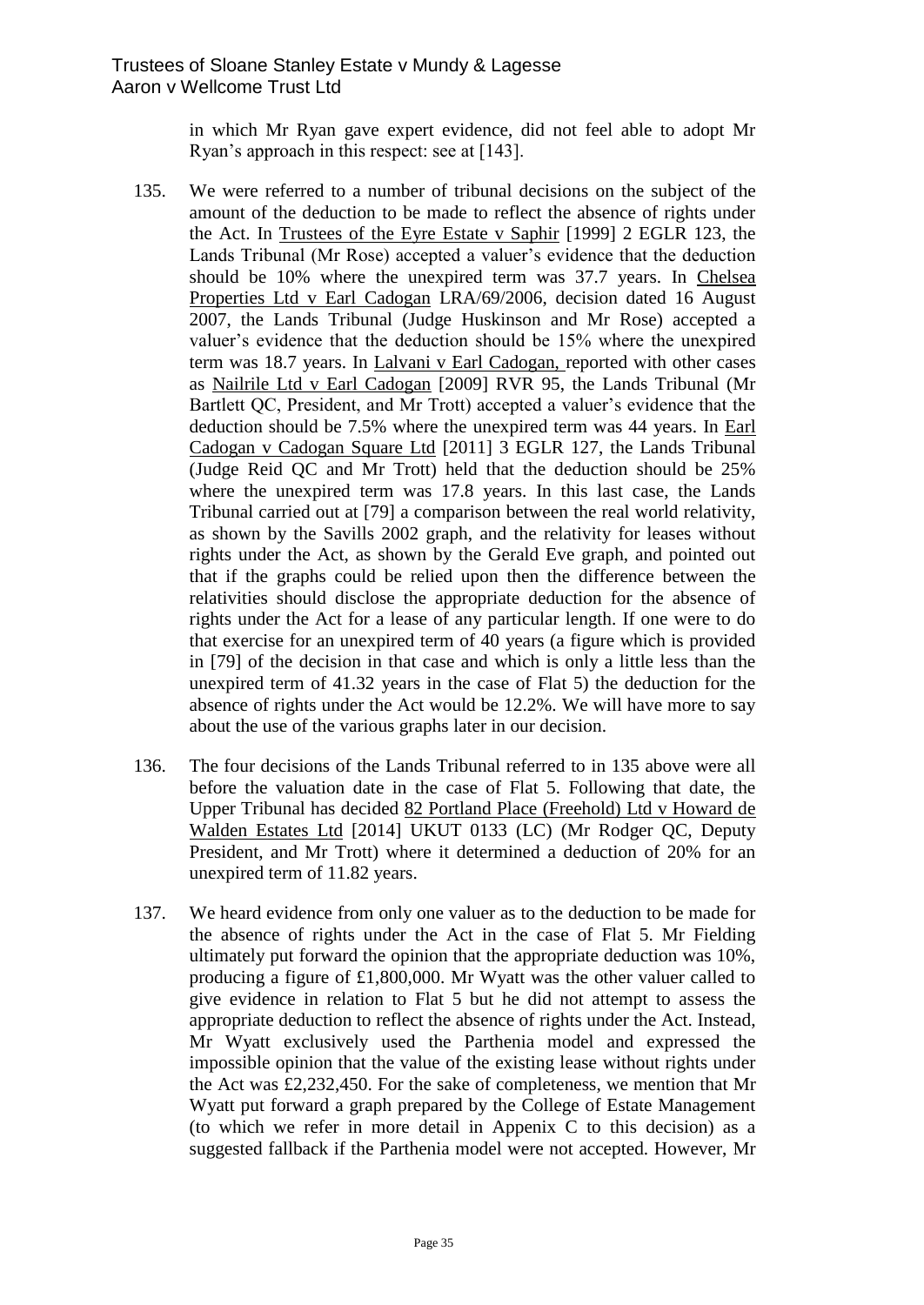Rainey did not suggest that we should rely upon this part of Mr Wyatt's evidence.

- 138. In the course of his closing submissions, Mr Rainey invited us to deduct a nominal amount, say £10,000, from the price paid for the lease with Act rights (£2,000,000) to reflect the absence of rights under the Act but that suggestion was not supported by any evidence from anyone.
- 139. In assessing the appropriate deduction to be made in the case of Flat 5, we take account of the following:
	- (1) the evidence in relation to 18 Gerald Road;
	- (2) the evidence in relation to 58 Hamilton Terrace;
	- (3) the fact that 18 Gerald Road and 58 Hamilton Terrace were houses and the benefit of the relevant Act may be greater in the case of the right to acquire the freehold of a house as compared with the right to acquire an extended lease of a flat;
	- (4) the fact that the existing lease without the benefit of rights under the Act will be at a competitive disadvantage in a market where the overwhelming majority of leasehold flats which are available enjoy the benefit of the Act;
	- (5) the opinion of Mr Fielding;
	- (6) the absence of any contrary opinion evidence;
	- (7) the decisions, and the reasoning, in the decisions of the Lands Tribunal and the Upper Tribunal to which we have referred.
- 140. Having regard to the matters summarised above, we have no hesitation in accepting Mr Fielding's evidence that the deduction for the benefit of the Act in the case of Flat 5, with an unexpired term of 41.32 years is 10%. As the value of the existing lease with rights under the Act was £2,000,000 it follows that the value of that lease on the assumption that it did not have rights under the Act will be £1,800,000.
- 141. Mr Rainey submitted that we should not attempt to value the existing lease without rights under the Act by making a deduction from the value of the existing lease with rights under the Act. He condemned the attempt as being "subjective" and therefore impermissible. We do not accept this submission. It is a commonplace in valuation that a valuer is asked to determine the amount of an uplift or a deduction to reflect a particular feature of a property. For example, in relation to the value of the freehold of Flats 3 and 11, the valuers have made a number of adjustments to reflect the differences between the comparables and the subject property. In some cases, a valuer will have a great deal to guide him as to the appropriate adjustment to make. In other cases, a valuer may have less to go on but nonetheless it is not impermissible for an experienced valuer to make a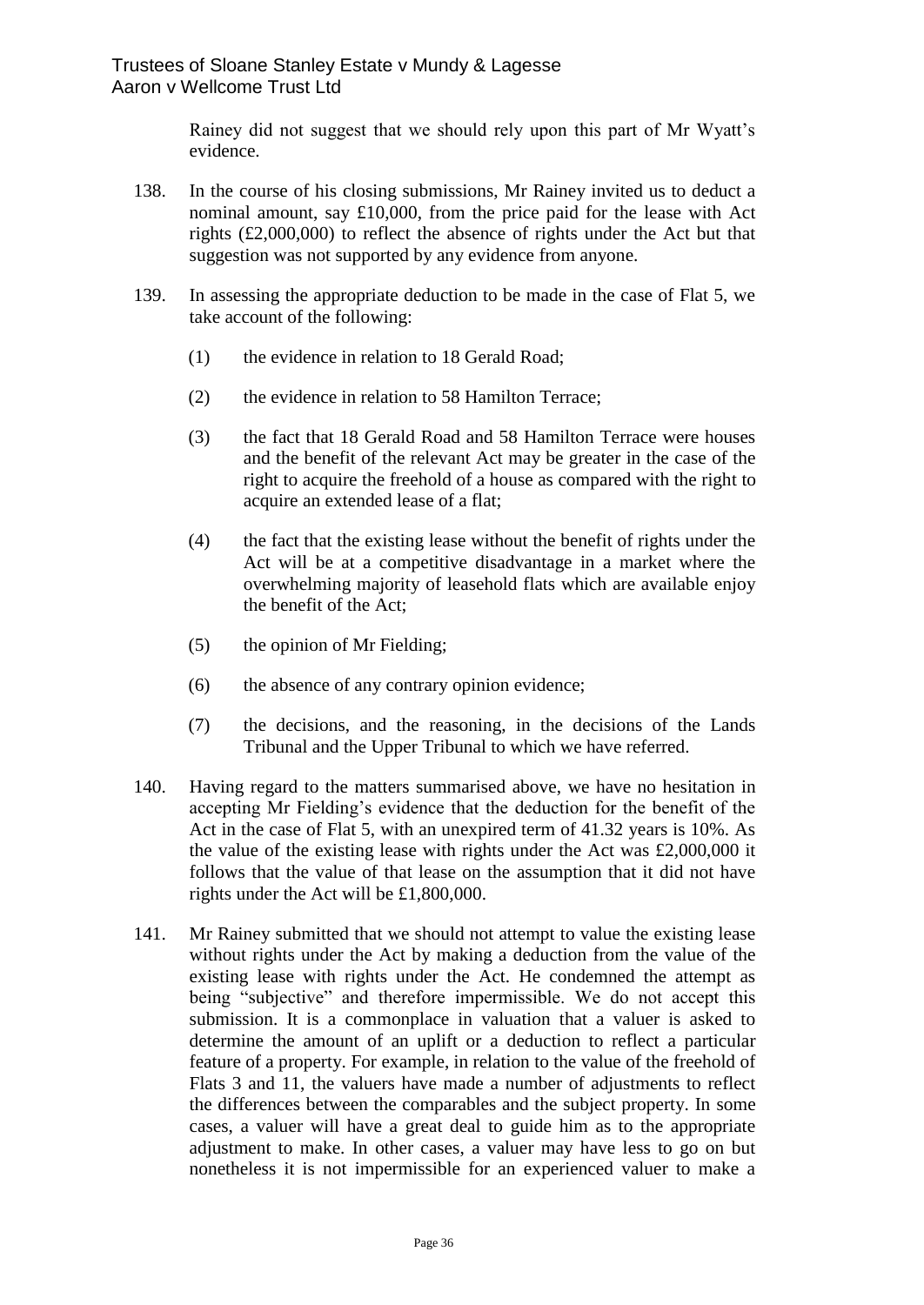valuation judgment. In this case, Mr Fielding had considered a body of evidence before he decided on his opinion of the appropriate deduction. He was fully entitled to proceed in that way.

- 142. Mr Rainey also submitted that the lessor's approach in these cases gave rise to circularity of reasoning. He submitted that at the valuation dates, the market value of leases with rights under the Act was arrived at by, or was certainly heavily influenced by, a process of deducting the estimated premium payable under the Act for an extended lease from the estimated value of that extended lease (usually 99% of the estimated FHVP value). We find that the evidence in this case supports that submission. Mr Rainey then submitted that adopting this approach the estimate of the premium required an assessment of the value of the existing lease without rights under the Act and that, in the market at the valuation date, that estimate was often arrived at by using the Gerald Eve graph. Mr Rainey submitted that the estimate should not be based on the Gerald Eve graph and that the market was wrong to use this method. He then submitted that it was circular reasoning to determine the value of the existing lease without rights under the Act by making a deduction from a value for an existing lease with rights under the Act, which value had made an assumption about the matter which was to be determined. Mr Rainey therefore submitted that we should not have regard to the market value of the existing lease with rights under the Act and we should not arrive at the value of the existing lease without rights under the Act by making a deduction from that market value. We agree that there is an element of circularity in the process but we do not accept Mr Rainey's conclusion that we are free to disregard the market value of the existing lease with rights under the Act or that we are prevented from making a deduction from that value to arrive at the market value of the existing lease without rights under the Act. Although Mr Rainey has submitted that the market should not have used the Gerald Eve graph to arrive at the estimate of the premium for an extended lease and therefore should not have used that estimate to arrive at the market value of a lease with rights under the Act, we find that what matters is how the market behaved at the valuation date. The evidence in this case shows that the market did use the Gerald Eve graph in the way described. The Gerald Eve graph was a real market circumstance which influenced market behaviour. The Upper Tribunal is required by statute to determine the market value of an asset in a real market which behaved in that way. It is not the function of the Upper Tribunal to tell the market how it ought to behave in the future and we have certainly no power to replace real market forces at past valuation dates by some other forces which we might consider ought instead to have operated.
- 143. Mr Rainey submitted that the approach which we favour, as explained in the last paragraph, gives rise to a paradox. He says that if we were to hold that the Gerald Eve graph would in future cases be considered to be unreliable, then the premium assessed by the tribunals in future cases would follow our decision and that, in turn, would produce the result that in the market when a purchaser of an existing lease with rights under the Act was advised on the amount of the estimated premium for an extended lease, he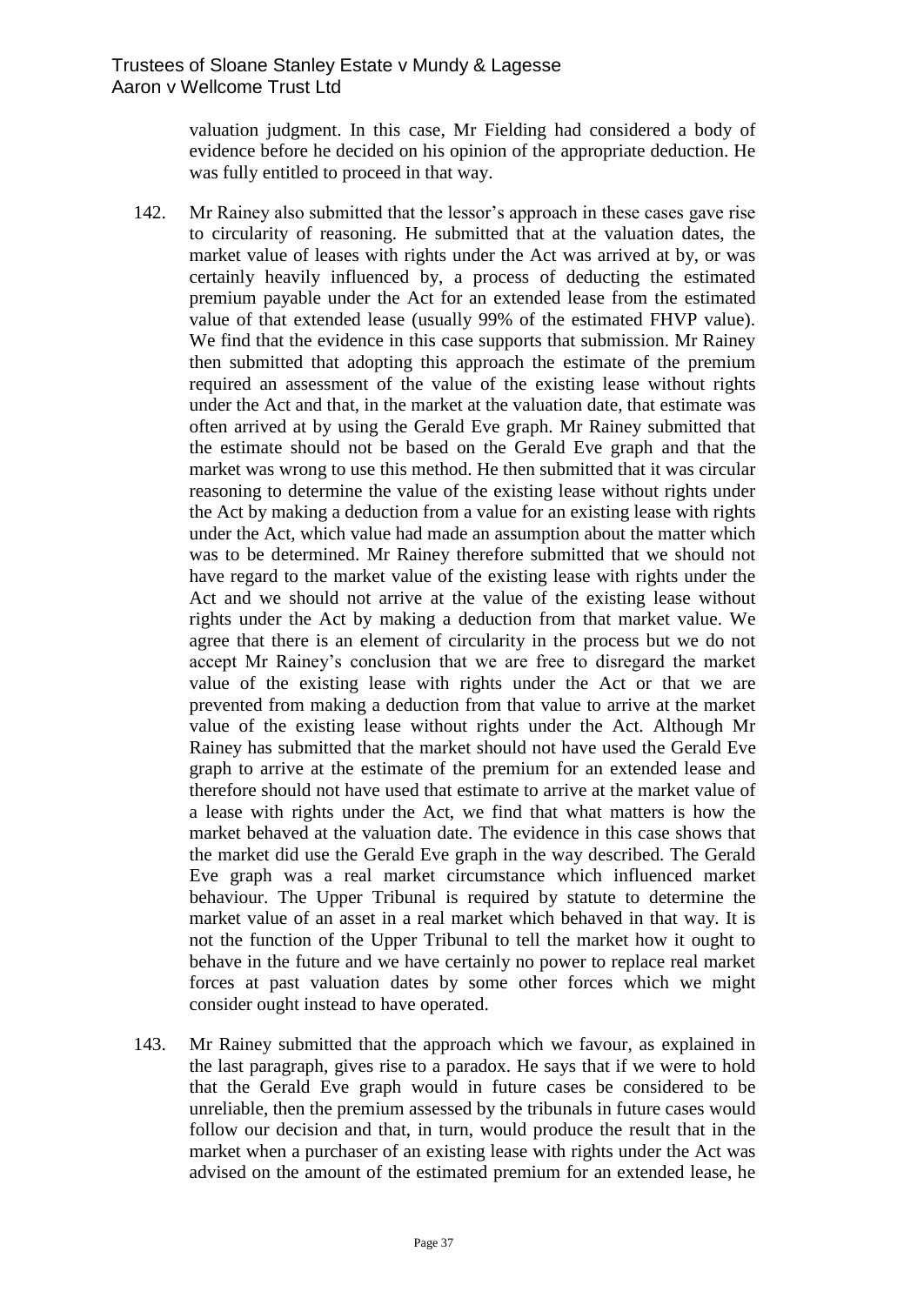would be advised in a way different from the way which in the past used the Gerald Eve graph. Accordingly, our decision about the Gerald Eve graph would affect the performance of the market in the future. It was then suggested that it was paradoxical for the Upper Tribunal when it had the power to change market behaviour for the future not to reject market behaviour at past valuation dates. We see nothing paradoxical about our decision. As already stated, our function is to determine the market value at past valuation dates. For that purpose, we need to make findings as to how the market behaved at those dates. It is not part of that function to form a view as to whether the market behaved correctly or logically or anything of that kind. The actual market behaviour is what matters. We must base our findings as to market value at past valuation dates on the then current market behaviour. If market behaviour were to change, and market values were to be affected, that would be recognised in future decisions of the tribunals. However, as stated earlier, it is not the function of the Upper Tribunal to direct the market as to how it should behave in the future, much less to "correct" retrospectively market behaviour in the past.

- 144. At this point, our reasoning points clearly to a finding that the value of the existing lease of Flat 5 without the benefit of rights under the 1993 Act is £1,800,000. Standing back, we have no real hesitation or doubt about making such a finding. We have reliable market evidence as to the value of the existing lease with rights under the 1993 Act and we have reliable material, including the reliable opinion of an experienced valuer, which allows us to determine that the value of the existing lease without rights under the 1993 Act would stand at a discount of 10%. We do not feel the need to adopt any other method of valuation even as a cross-check of such a finding. However, the Wellcome Trust Ltd submitted that there was a method of cross-checking this finding and that we should adopt that method. This method involved the use of a graph which has become known as the Gerald Eve graph.
- 145. Although the Gerald Eve graph was put forward in relation to Flat 5 only as a method of cross-checking the result arrived at by a different method, that graph was heavily relied upon by the Trustees of the Sloane Stanley Estate. Indeed, reliance on the Gerald Eve graph led to very extensive evidence being called to explain the origin and the continued use of the Gerald Eve graph and further evidence was then assembled and presented in relation to a large number of other graphs which have been prepared over the years. In the end, we heard a substantial amount of evidence in relation to these various graphs and we have decided that it would be helpful to summarise the effect of that evidence and our reaction to it. This we do in Appendix C to this decision. In Appendix C we comment in detail on the Gerald Eve graph. We also record that over the years, the Gerald Eve graph has been extensively used both for the purpose of settling and arguing claims to enfranchisement but it is also used in the market place. Of course, existing leases without rights under the 1993 Act are not typically for sale in the market place but when parties are negotiating for the sale and purchase of an existing lease with rights under the 1993 Act, one or both parties to the negotiation will have regard to the relativity shown by the Gerald Eve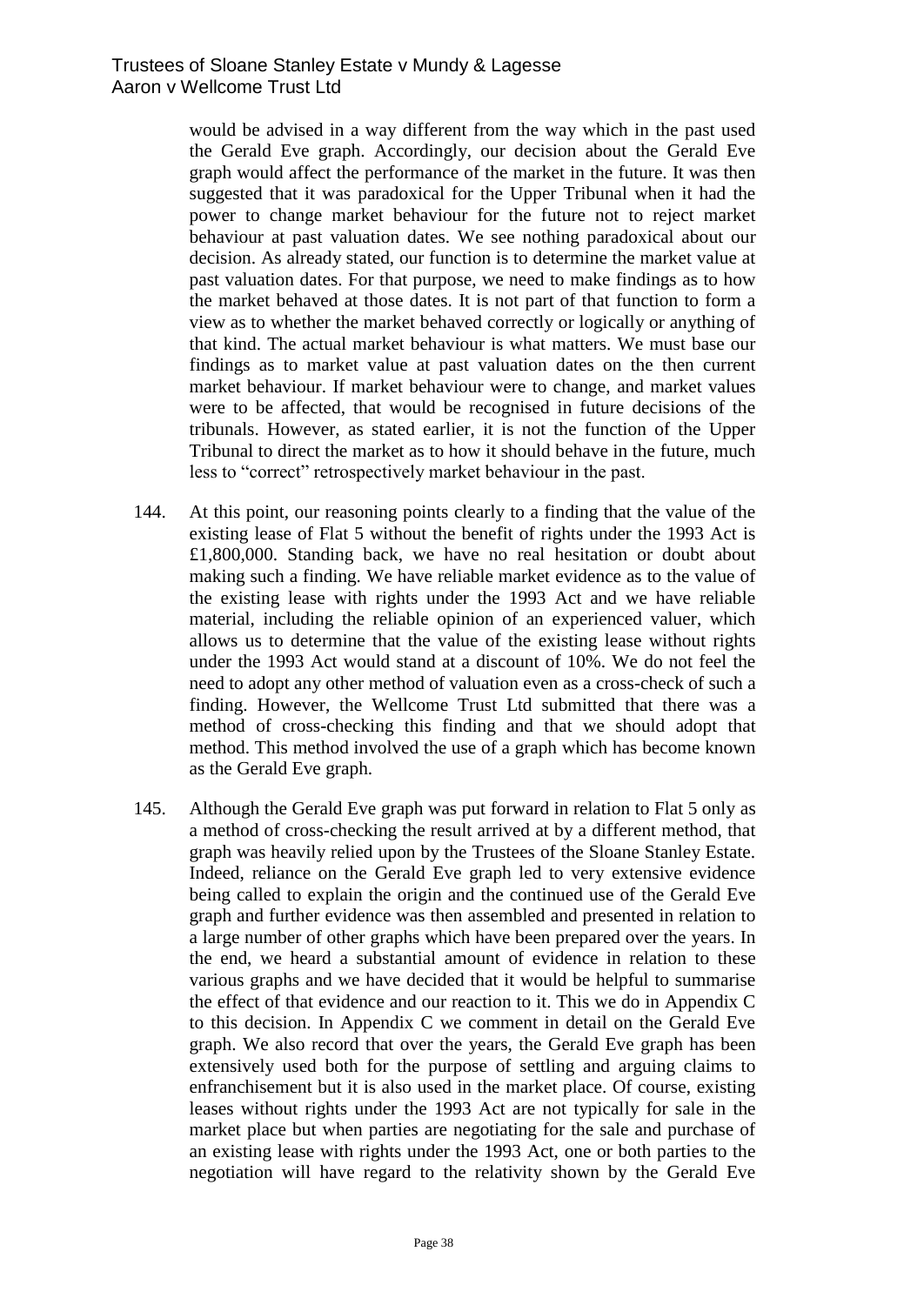graph when calculating the premium which would be expected to be payable for an extended lease and the amount of that premium will then influence the price paid for the existing lease. Accordingly, the Gerald Eve graph has not been simply a valuation tool used in relation to disputed claims to enfranchise, but it has also influenced the performance of the market in relation to the sales of existing leases with rights under the 1993 Act.

- 146. Because we have been invited to do so, we will consider using the Gerald Eve graph to cross-check the valuation in relation to Flat 5, arrived at in a different way. The existing lease of Flat 5 has an unexpired term of 41.32 years. The Gerald Eve graph gives a relativity of 67.06% for an unexpired term of that length. Applying this to the agreed FHVP value of  $\text{\pounds}2.75\text{m}$ gives a value for the existing lease without rights under the 1993 Act of £1,844,150. Compared with the established market value for the same lease of Flat 5 with rights under that 1993 Act (£2 million), that value shows a deduction of 7.8% for the benefit of the Act.
- 147. We will now reach our conclusion in relation to Flat 5. The valuation justified by an appropriate valuation method in which we have confidence is £1.8 million. The suggested cross-check figure throws up a figure of £1,844,150. Our reaction to those facts is that we should adopt the figure of £1.8 million as our valuation. The cross-check provides a broad measure of support for that figure. Because the cross-check is only a cross-check, and because of the degree of confidence which we have in the figure of £1.8 million, we do not think it would be right to average the two figures. That would be to allow a figure in which we have less confidence to have an effect on a figure in which we otherwise can have confidence.
- 148. For the reasons set out above, we conclude that the value of the existing lease of Flat 5 at the valuation date on the statutory assumptions is £1.8 million.

### **The value of the existing lease of Flat 11 without rights under the Act**

- 149. We have already made a number of findings in relation to the value of Flat 11 on the valuation date, on various bases. We have held that the FHVP value of Flat 11 at that date was £581,000. We have also referred to the sale price of the existing lease, with the benefit of rights under the 1993 Act, at around the same date and we expressed the view that the purchaser had overpaid to some extent for that existing lease.
- 150. We now need to consider the value of the existing lease of Flat 11 at the valuation date on the assumption that that lease did not have the benefit of rights under the 1993 Act. On the basis of the evidence in this case, it seems to us that it would be possible to approach that question using two methods. The first method is to use the Gerald Eve graph to ascertain what it suggests as the value of the existing lease for an unexpired term of 37.71 years as compared with a FHVP value of £581,000. The second method is to use a graph of real world relativity to arrive at a value for the existing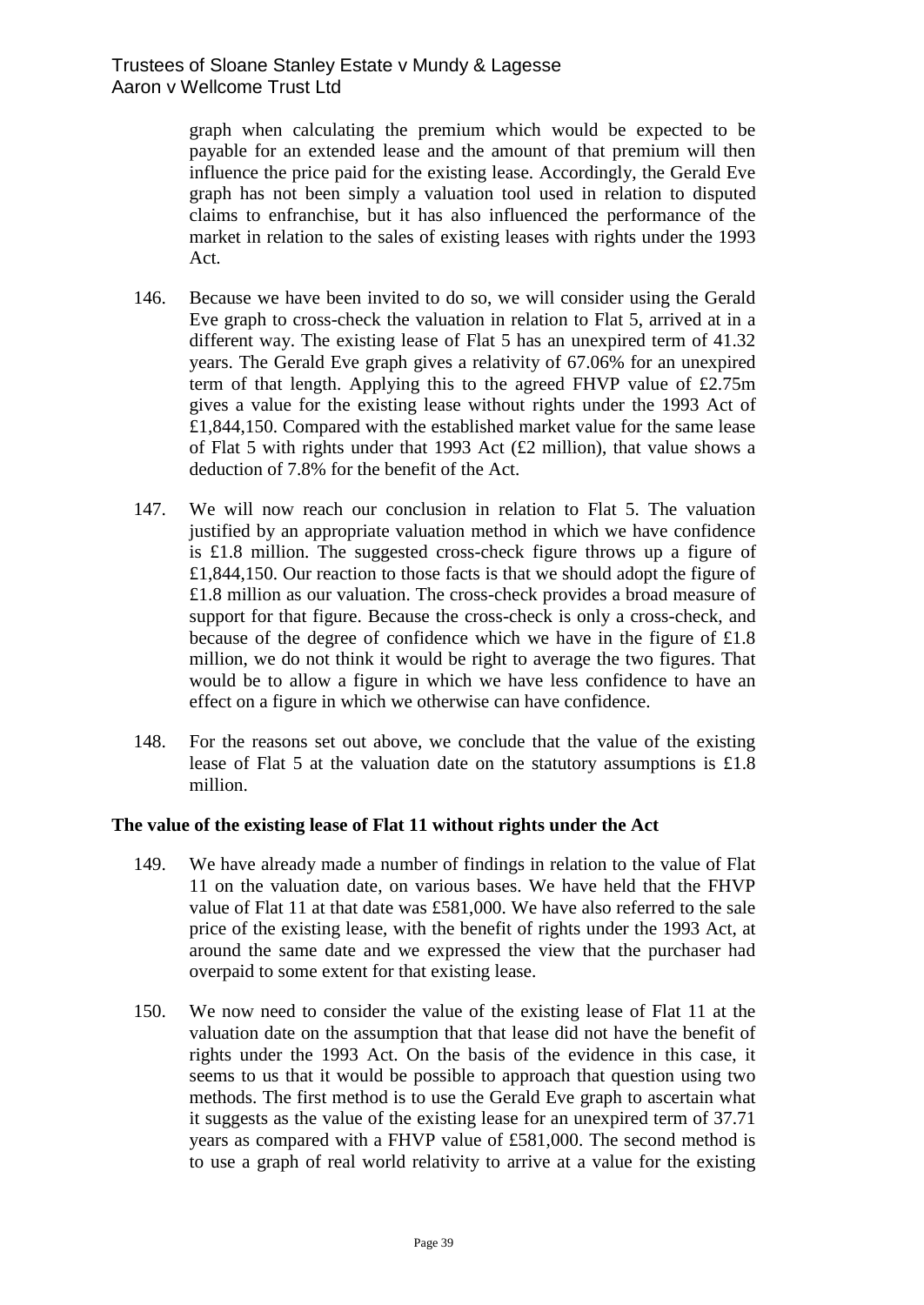lease with rights under the 1993 Act and then to make a deduction from that value to reflect the absence of rights under the 1993 Act (on the statutory assumption).

- 151. The first method produces the following result: the Gerald Eve graph shows a relativity of 63.71% giving a value of £370,155.
- 152. The second method produces the following result: the Savills 2002 enfranchisable graph for real world relativity produces a relativity of 73.73% giving a value of £428,371. We did not have specific evidence from the valuers dealing with Flat 11 as to the amount of the deduction which would be appropriate. However, the length of the unexpired term in the case of Flat 11 was 37.71 years which is not very different from the length of the unexpired term in the case of Flat 5, on which we had very considerable valuation evidence. These three cases were heard together and the evidence given in relation to one particular property is admissible in relation to all three properties. If a deduction of 10% was right for Flat 5, and we think that it was, then a similar deduction would be appropriate for Flat 11. Making that deduction, the resulting value for Flat 11 would be £385,534.
- 153. In Appendix C we discuss in detail the Gerald Eve graph and the Savills 2002 graph. We are not able to give an unqualified endorsement to the use of either of these graphs for the reasons set out in Appendix C. In particular, there is reason to think the relevant market forces at the valuation dates in 2014 would have been different from the relevant market forces at the times at which these two graphs were prepared; we refer to paragraphs 28 to 32 of Appendix B in this respect, the significance of which as regards the graphs is further explained in Appendix C. In this way, there is reason to believe that the relativities shown by these two graphs are higher than appropriate for the market which existed at the valuation dates.
- 154. Our reaction to these considerations is as follows. The two methods throw up different figures. Each method is subject to some doubt and qualification. The doubts tend to suggest that the resulting figures are too high rather than too low. The figure suggested by the first method is lower than the figure suggested by the second method. In these circumstances, we consider that the least unreliable answer is the lower of the two answers. As it happens, that is a figure arrived at by directly using the Gerald Eve graph which is the method urged on us by the landlords of Flat 11. However, we wish to stress that although we are prepared to adopt that figure, it should not be regarded as an unqualified endorsement of that method but only because it is probably the least unreliable figure of those available to us on the evidence in this case.
- 155. We now need to reflect the fact that the existing lease of Flat 11 has an onerous ground rent. On the basis that the FHVP is £581,000, applying the agreed method of calculation in relation to the onerous ground rent in the lease of Flat 11, the deduction on that account is £10,424. Making that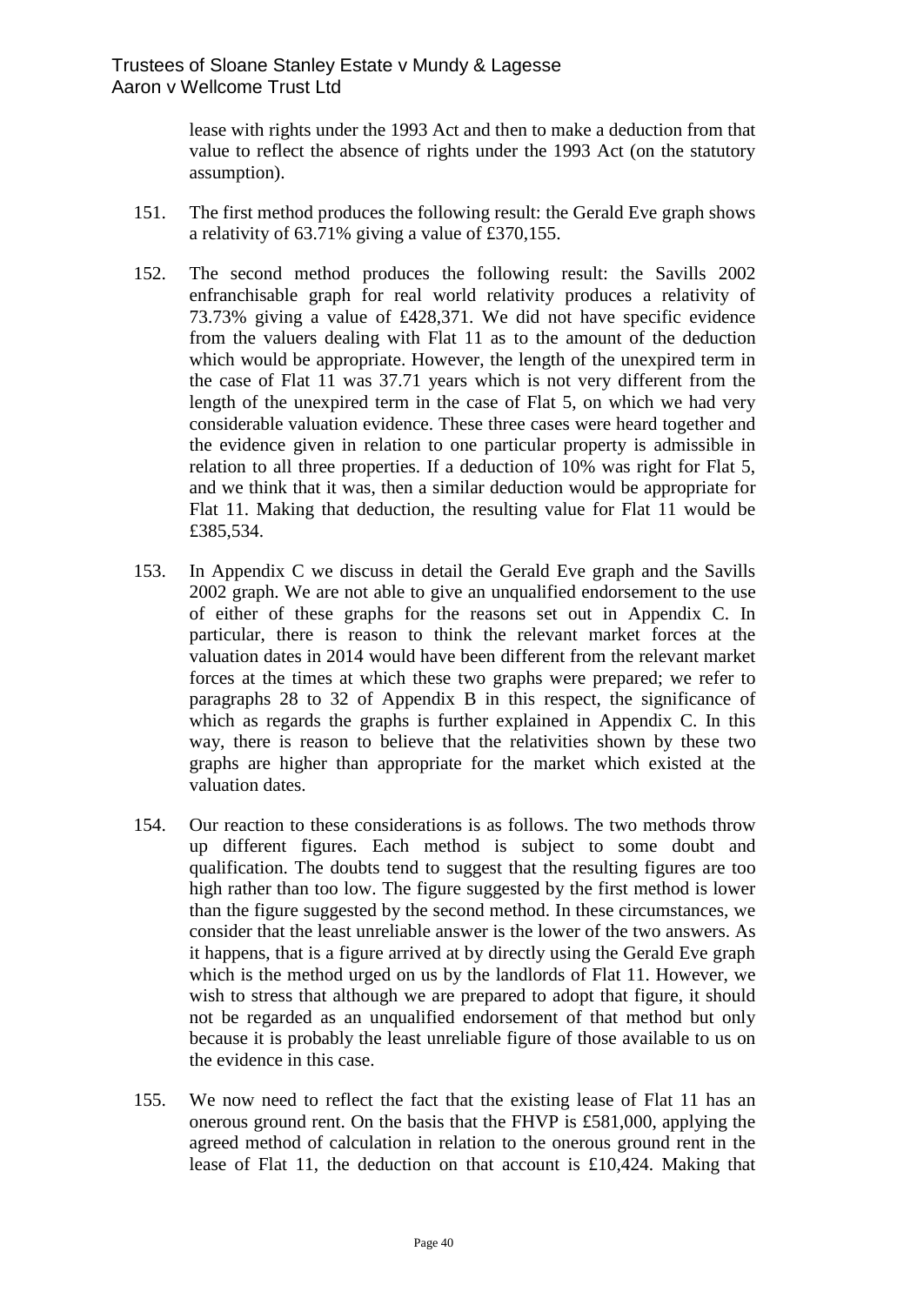deduction from £370,155, the resulting value for the existing lease, unimproved, with an onerous ground rent and without rights under the 1993 Act is £359,731 which we would round to £360,000.

### **The value of the existing lease of Flat 3 without rights under the Act**

- 156. We have already held that the FHVP value of Flat 3 on the valuation date was £950,000. We now need to consider the value of the existing lease of Flat 3 at the valuation date on the assumption that that lease did not have the benefit of rights under the 1993 Act. As in the case of Flat 11, which we considered above, on the basis of the evidence in this case, it seems to us that it would be possible to approach that question using two methods. The first method is to use the Gerald Eve graph to ascertain what it suggests as the value of the existing lease for an unexpired term of 23 years as compared with a FHVP value of £950,000. The second method is to use a graph of real world relativity to arrive at a value for the existing lease with rights under the 1993 Act and then to make a deduction from that value to reflect the absence of rights under the 1993 Act (on the statutory assumption).
- 157. The first method produces the following result: the Gerald Eve graph shows a relativity of 47.2% giving a value of £448,400.
- 158. The second method produces the following result: the Savills 2002 enfranchisable graph for real world relativity produces a relativity of 61.5% giving a value of £584,250. We did not have specific evidence from the valuers dealing with Flat 3 as to the amount of the deduction which would be appropriate. The length of the unexpired term in the case of Flat 3 was 23 years. We had very considerable valuation evidence in relation to Flat 5 where the length of the unexpired term was 41.32 years. These three cases were heard together and the evidence given in relation to one particular property is admissible in relation to all three properties. We also have the findings as to the appropriate deductions which were made in earlier decisions of the tribunals, which we summarised above when we considered the position in relation to Flat 5. We consider that the deduction in the case of Flat 3 must be much greater than 10% to reflect the shorter term. We would have preferred to have heard the opinions of experienced valuers on this question but in the absence of that evidence we will do the best we can on the material before us. On that material, we consider that the appropriate deduction in the case of Flat 3 should be 20%. Making that deduction, the resulting value for Flat 3 would be £467,400.
- 159. In the case of Flat 3, having considered these two possible methods of assessing the value of the existing lease without rights under the 1993 Act, we are faced with a similar situation to that which we discussed in relation to Flat 11. We will adopt the same approach in the case of Flat 3 as we adopted in the case of Flat 11. We will therefore take the lower of the two figures as the least unreliable figure on the basis of the evidence before us.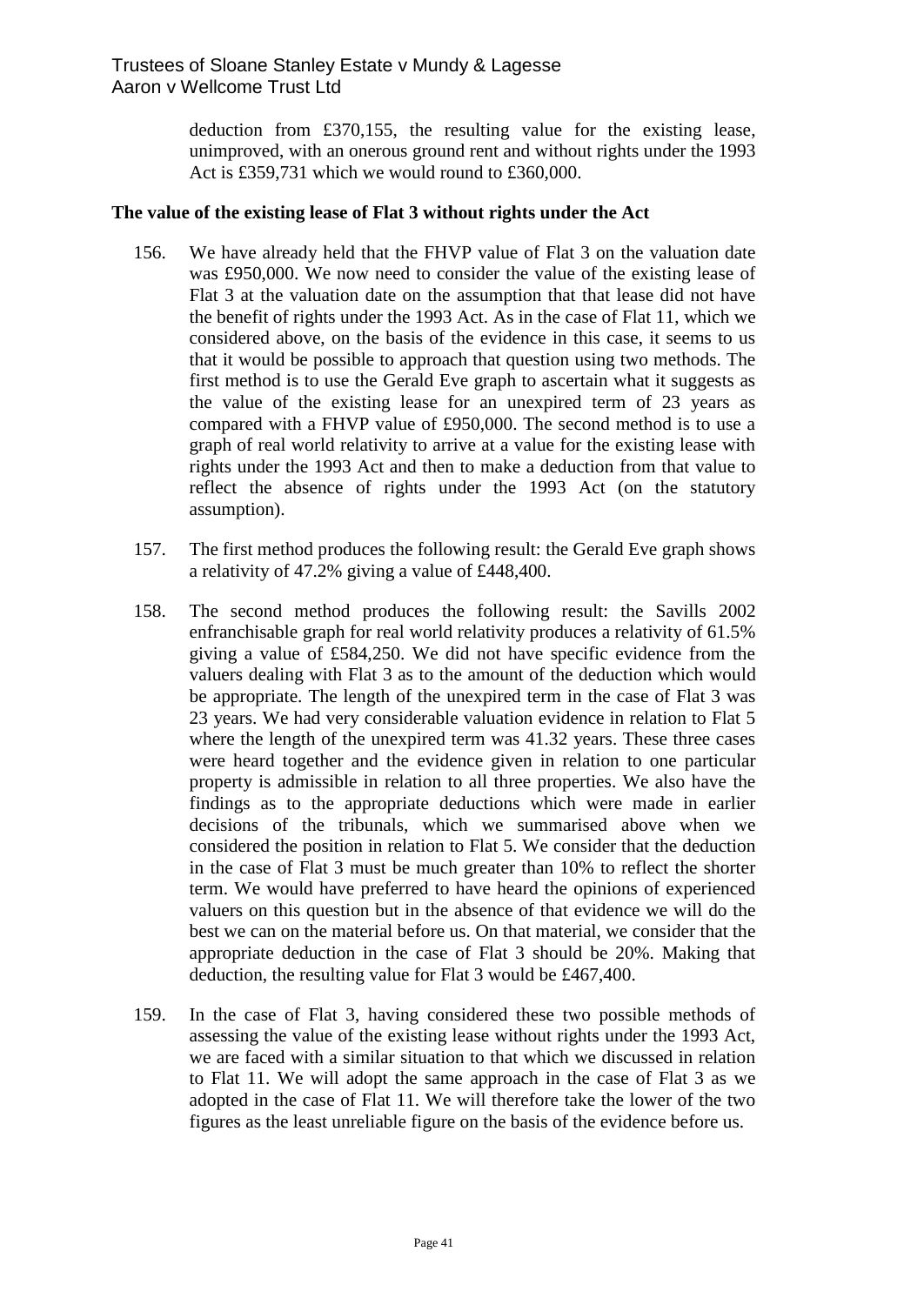160. We now need to reflect the fact that the existing lease of Flat 3 has an onerous ground rent. On the basis that the FHVP is £950,000, applying the agreed method of calculation in relation to the onerous ground rent in the lease of Flat 3, the deduction on that account is £13,302. Making that deduction the resulting value for the existing lease with an onerous ground rent and without rights under the 1993 Act is £435,098 which we would round to £435,000.

#### **The result in these cases**

- 161. We have now decided the dispute as to the FHVP values for Flats 3 and 11. In order to do so, we have used the Savills 2002 enfranchisable graph to assist with the analysis of comparables. We did so because that was the method generally used by the valuers who gave evidence before us. We have also determined the value of the existing leases, without rights under the 1993 Act, in relation to Flats 3, 5 and 11. In the case of Flat 5, we did not rely upon any of the graphs to which we were referred, including the Gerald Eve graph. In the case of Flats 3 and 11, we identified methods of valuation which used the Gerald Eve graph and the Savills 2002 enfranchisable graph although we are not able to say that those graphs are wholly reliable. Nonetheless, we had to reach conclusions based on the available material and on the evidence before us. We were able to conclude that the values we arrived at for the existing leases of Flats 3 and 11 were the least unreliable values based on that material. We understand that the matters we have now determined were the matters in dispute in these cases so that the parties will be able to use those figures to complete the calculation of the premium payable under schedule 13 to the 1993 Act in each of these cases.
- 162. We will expressly grant permission to the parties to apply if there is any disagreement as to the calculation of the premium using the values which we have determined.

#### **Future cases**

- 163. In these cases, the Tribunal has heard extensive evidence about hedonic regression and about the various graphs which have been used. We have also heard elaborate arguments as to the appropriate way to arrive at the value of an existing lease on the statutory assumption that it does not have rights under the 1993 Act. In these circumstances, we have considered whether our decision in these three cases will be useful in future cases and whether our decision will help parties settle future cases without having to incur the expense of a hearing before a tribunal.
- 164. We would have liked to have arrived at a method of valuation which would be clear and simple and predictable as to its future application to determine the relativities for leases without rights under the 1993 Act. If we had been able to support the use of the Parthenia model that might have been the result. Further, if we had been able to give unqualified approval to the Gerald Eve graph, that too would have simplified matters. However, in the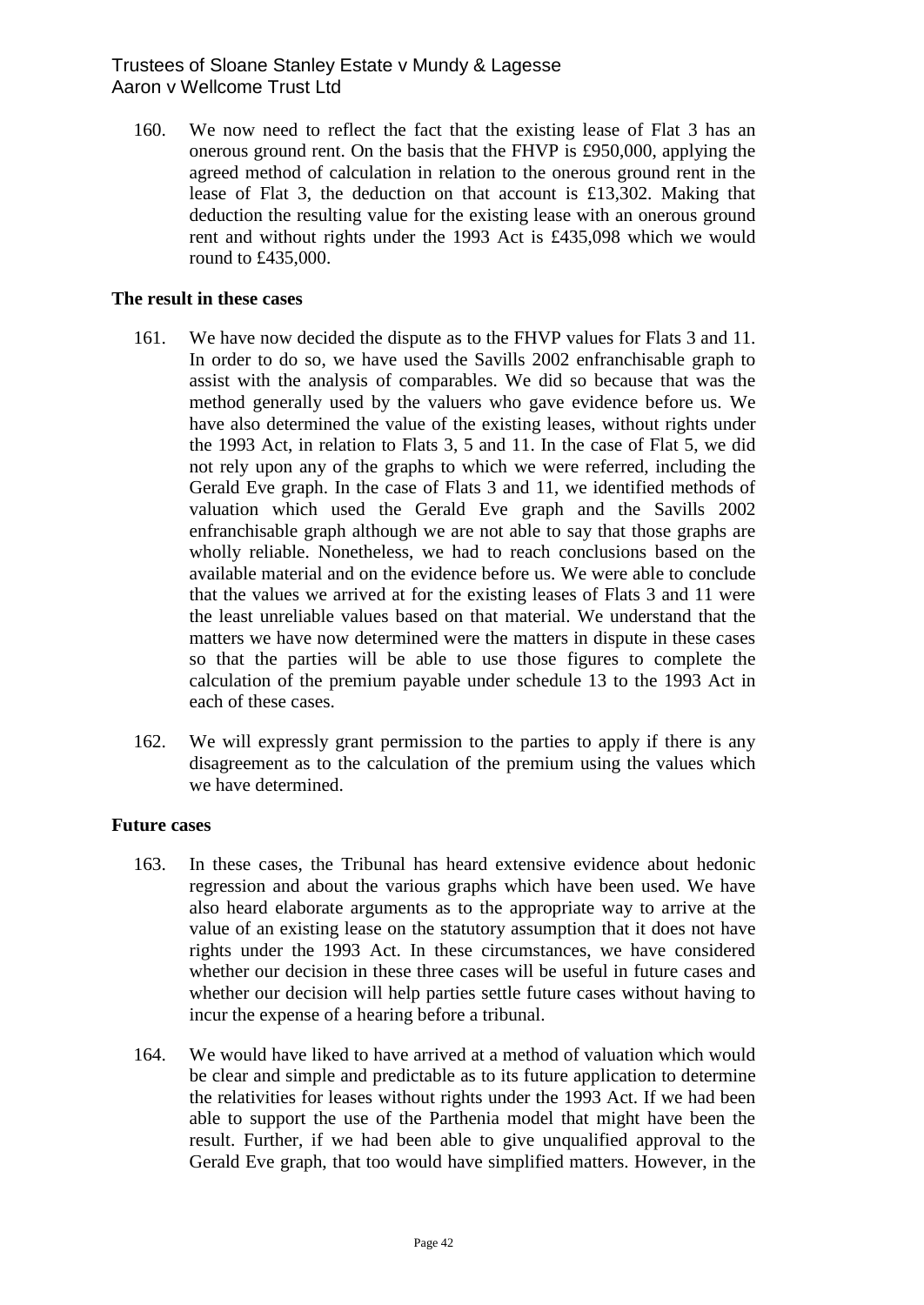event, it is clear to us that we cannot support the use of the Parthenia model and we have reservations about the use of the Gerald Eve graph. Nonetheless, we will try to describe those matters which might be of use in future cases.

- 165. First, this case was brought to provide a test of the Parthenia model. It is clear to us that the Parthenia model has failed that test. It should not be put forward in a future case as a method of arriving at the value of an existing lease without rights under the 1993 Act.
- 166. Secondly, the valuations required under schedule 13 to the 1993 Act relate to market value on the statutory hypotheses. When the parties attempt to negotiate the amount of a premium in accordance with schedule 13 and when the tribunal comes to determine a dispute as to the amount of such a premium, the relevant valuation date will generally be a date in the past. The parties and the tribunal must focus on the state of the market at that date. What matters is how the market performed at that date. If the market, for example, for leases with rights under the 1993 Act at that date was influenced by certain matters, then that influence must be taken into account. For example, if the market at a date in the past was influenced by a particular graph of relativity then that influence is a market circumstance which is to be taken into account. It is not open to a party when discussing the market at a date in the past to suggest that the market was badly informed or operating illogically or inappropriately in order to invite the tribunal to replace actual market forces with what are suggested to have been more logical or appropriate considerations.
- 167. Thirdly, it is possible that the market might perform differently in the future from the way it has performed in the past. It is possible that in the future less weight will be given in the market to a particular graph or a new graph might emerge. If those new developments affect market behaviour then they must be taken into account when assessing market forces. It is conceivable that decisions of the tribunals might also influence valuers and in turn influence parties in the market. If that were to occur, then the changed market circumstances before a relevant valuation date must be taken into account when considering market value at that date.
- 168. Fourthly, in some (perhaps many) cases in the future, it is likely that there will have been a market transaction at around the valuation date in respect of the existing lease with rights under the 1993 Act. If the price paid for that market transaction was a true reflection of market value for that interest, then that market value will be a very useful starting point for determining the value of the existing lease without rights under the 1993 Act. It will normally be possible for an experienced valuer to express an independent opinion as to the amount of the deduction which would be appropriate to reflect the statutory hypothesis that the existing lease does not have rights under the 1993 Act.
- 169. Fifthly, the more difficult cases in the future are likely to be those where there was no reliable market transaction concerning the existing lease with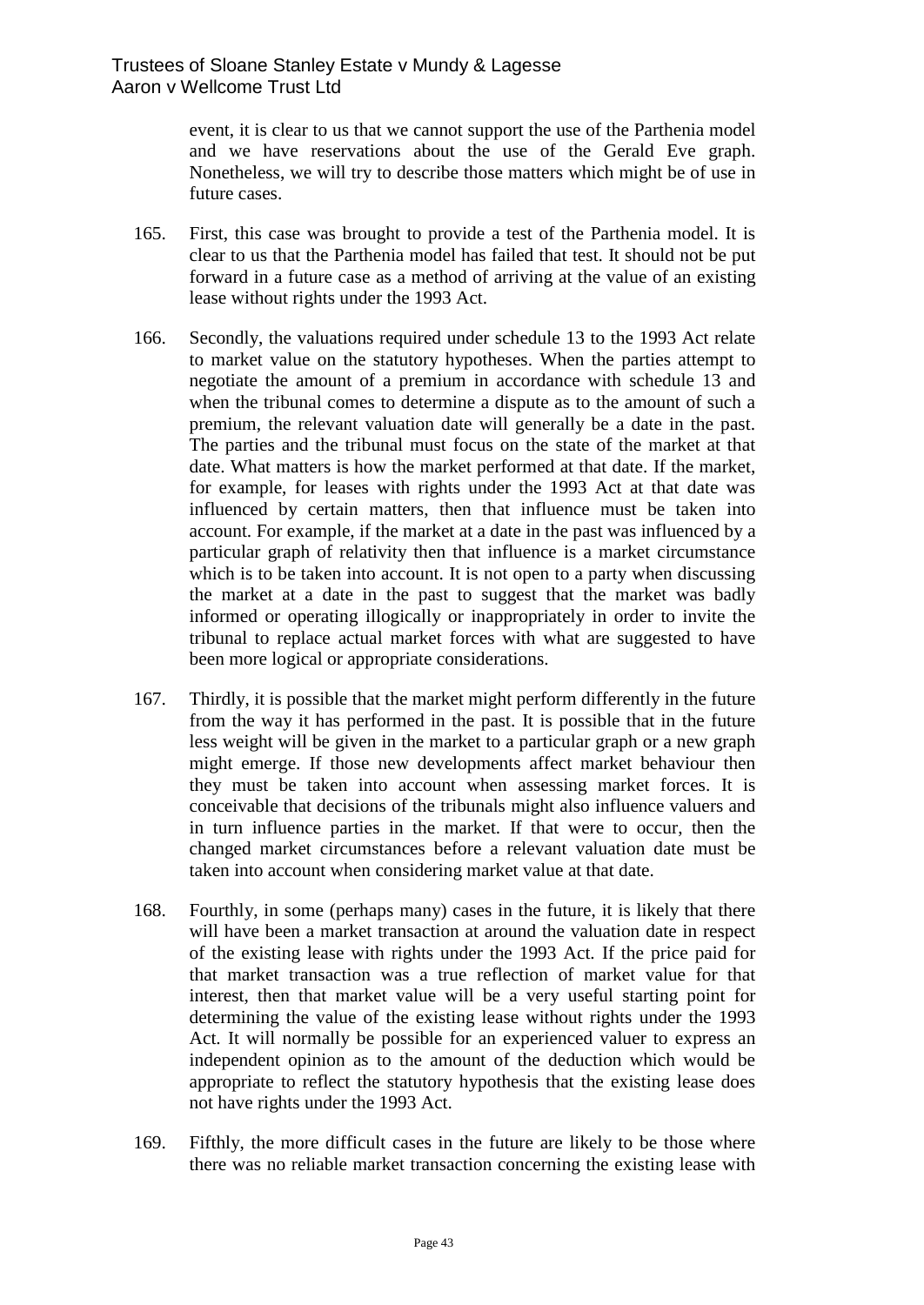rights under the 1993 Act, at or near the valuation date. In such a case, valuers will need to consider adopting more than one approach. One possible method is to use the most reliable graph for determining the relative value of an existing lease without rights under the 1993 Act. Another method is to use a graph to determine the relative value of an existing lease with rights under the 1993 Act and then to make a deduction from that value to reflect the absence of those rights on the statutory hypothesis. When those methods throw up different figures, it will then be for the good sense of the experienced valuer to determine what figure best reflects the strengths and weaknesses of the two methods which have been used.

170. In the past, valuers have used the Savills 2002 enfranchisable graph when analysing comparables, involving leases with rights under the 1993 Act, for the purpose of arriving at the FHVP value. The authority of the Savills 2002 enfranchisable graph has been to some extent eroded by the emerging Savills 2015 enfranchisable graph. The 2015 graph is still subject to some possible technical criticisms but it is likely to be beneficial if those technical criticisms could be addressed and removed. If there were to emerge a version of that graph, not subject to those technical criticisms, based on transactions rather than opinions, it may be that valuers would adopt that revised graph in place of the Savills 2002 graph. If that were to happen, valuers and the tribunals might have more confidence in a method of valuation for an existing lease without rights under the 1993 Act which proceeds by two stages. Stage 1 would be to adjust the FHVP for the property to the value of the existing lease with rights under the 1993 Act by using the new graph which has emerged. Stage 2 would be to make a deduction from that value to reflect the absence of rights under the 1993 Act on the statutory hypothesis.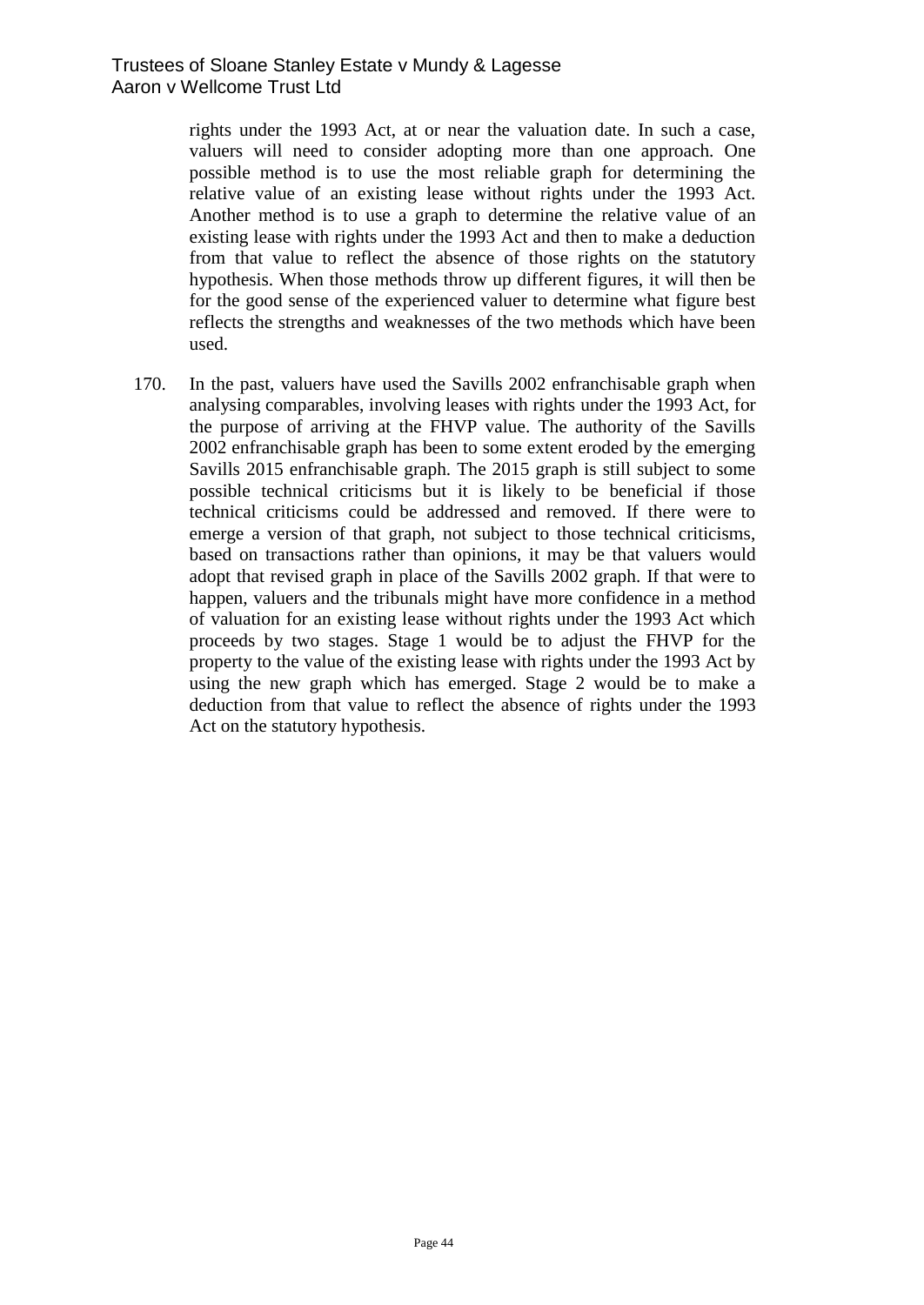## **APPENDIX A**

#### **The Statutory Provisions**

The relevant statutory provisions are contained in Part II of Schedule 13 to the 1993 Act. They are as follows:

"Part II PREMIUM PAYABLE IN RESPECT OF GRANT OF NEW LEASE

#### *Premium payable by tenant*

- 2. The premium payable by the tenant in respect of the grant of the new lease shall be the aggregate of—
	- (a) the diminution in value of the landlord's interest in the tenant's flat as determined in accordance with paragraph 3,
	- (b) the landlord's share of the marriage value as determined in accordance with paragraph 4, and
	- (c) any amount of compensation payable to the landlord under paragraph 5.

*Diminution in value of landlord's interest*

- 3.—(1) The diminution in value of the landlord's interest is the difference between—
	- (a) the value of the landlord's interest in the tenant's flat prior to the grant of the new lease; and
	- (b) the value of his interest in the flat once the new lease is granted.
	- (2) Subject to the provisions of this paragraph, the value of any such interest of the landlord as is mentioned in sub-paragraph (1)(a) or (b) is the amount which at the relevant date that interest might be expected to realise if sold on the open market by a willing seller (with neither the tenant nor any owner of an intermediate leasehold interest buying or seeking to buy) on the following assumptions—
	- (a) on the assumption that the vendor is selling for an estate in fee simple or (as the case may be) such other interest as is held by the landlord, subject to the relevant lease and any intermediate leasehold interests;
	- (b) on the assumption that Chapter I and this Chapter confer no right to acquire any interest in any premises containing the tenant's flat or to acquire any new lease;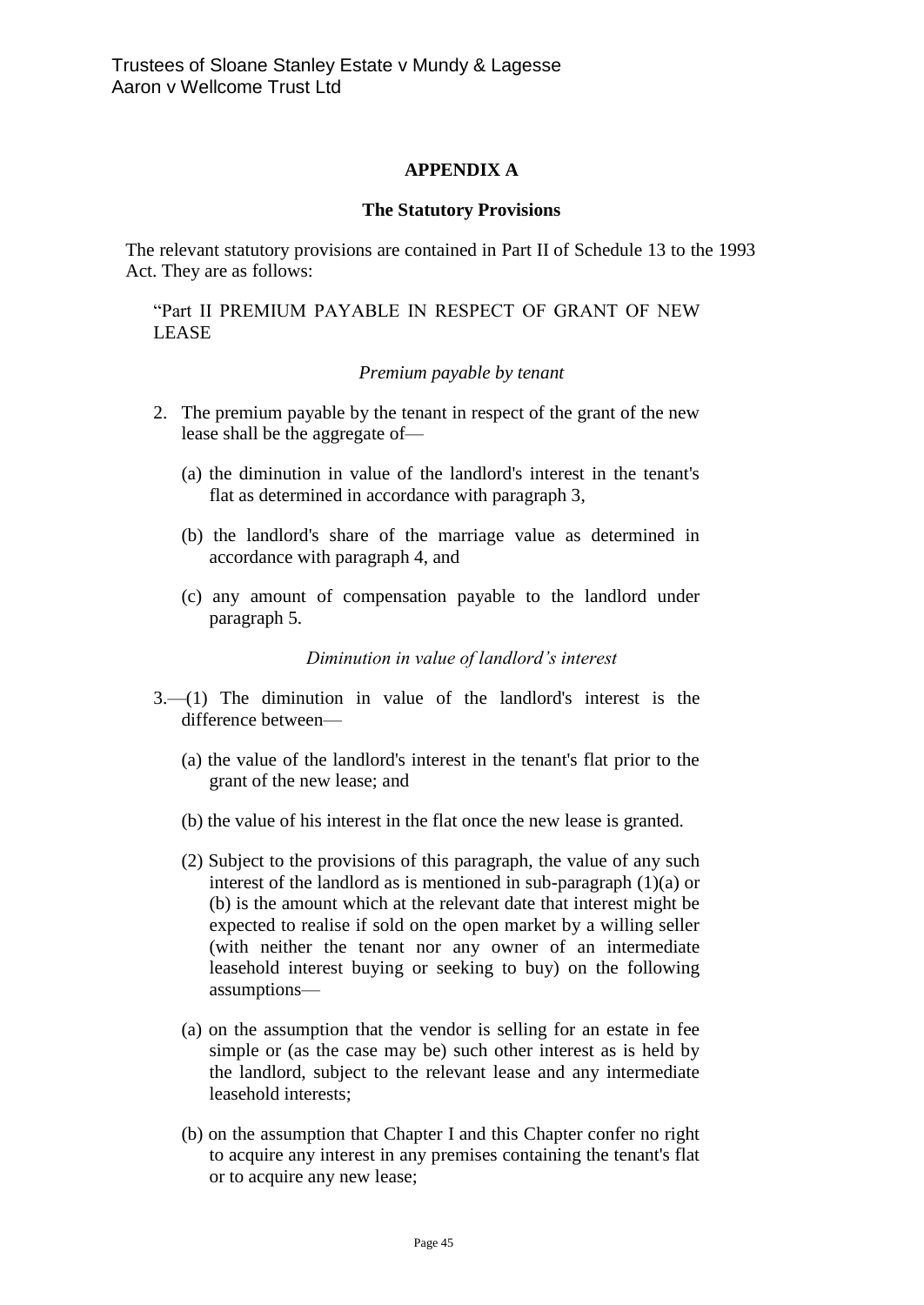- (c) on the assumption that any increase in the value of the flat which is attributable to an improvement carried out at his own expense by the tenant or by any predecessor in title is to be disregarded; and
- (d) on the assumption that (subject to paragraph (b)) the vendor is selling with and subject to the rights and burdens with and subject to which the relevant lease has effect or (as the case may be) is to be granted.
- (3) In sub-paragraph (2) *"the relevant lease"* means either the tenant's existing lease or the new lease, depending on whether the valuation is for the purposes of paragraph (a) or paragraph (b) of sub-paragraph (1).
- (4) It is hereby declared that the fact that sub-paragraph (2) requires assumptions to be made as to the matters specified in paragraphs (a) to (d) of that sub-paragraph does not preclude the making of assumptions as to other matters where those assumptions are appropriate for determining the amount which at the relevant date any such interest of the landlord as is mentioned in sub-paragraph (1)(a) or (b) might be expected to realise if sold as mentioned in sub-paragraph (2).
- (5) In determining any such amount there shall be made such deduction (if any) in respect of any defect in title as on a sale of that interest on the open market might be expected to be allowed between a willing seller and a willing buyer.
- (6) The value of any such interest of the landlord as is mentioned in sub-paragraph  $(1)(a)$  or  $(b)$  shall not be increased by reason of-

(a) any transaction which—

(i) is entered into on or after the date of the passing of this Act (otherwise than in pursuance of a contract entered into before that date), and

(ii) involves the creation or transfer of an interest superior to (whether or not preceding) any interest held by the tenant; or

(b) any alteration on or after that date of the terms on which any such superior interest is held.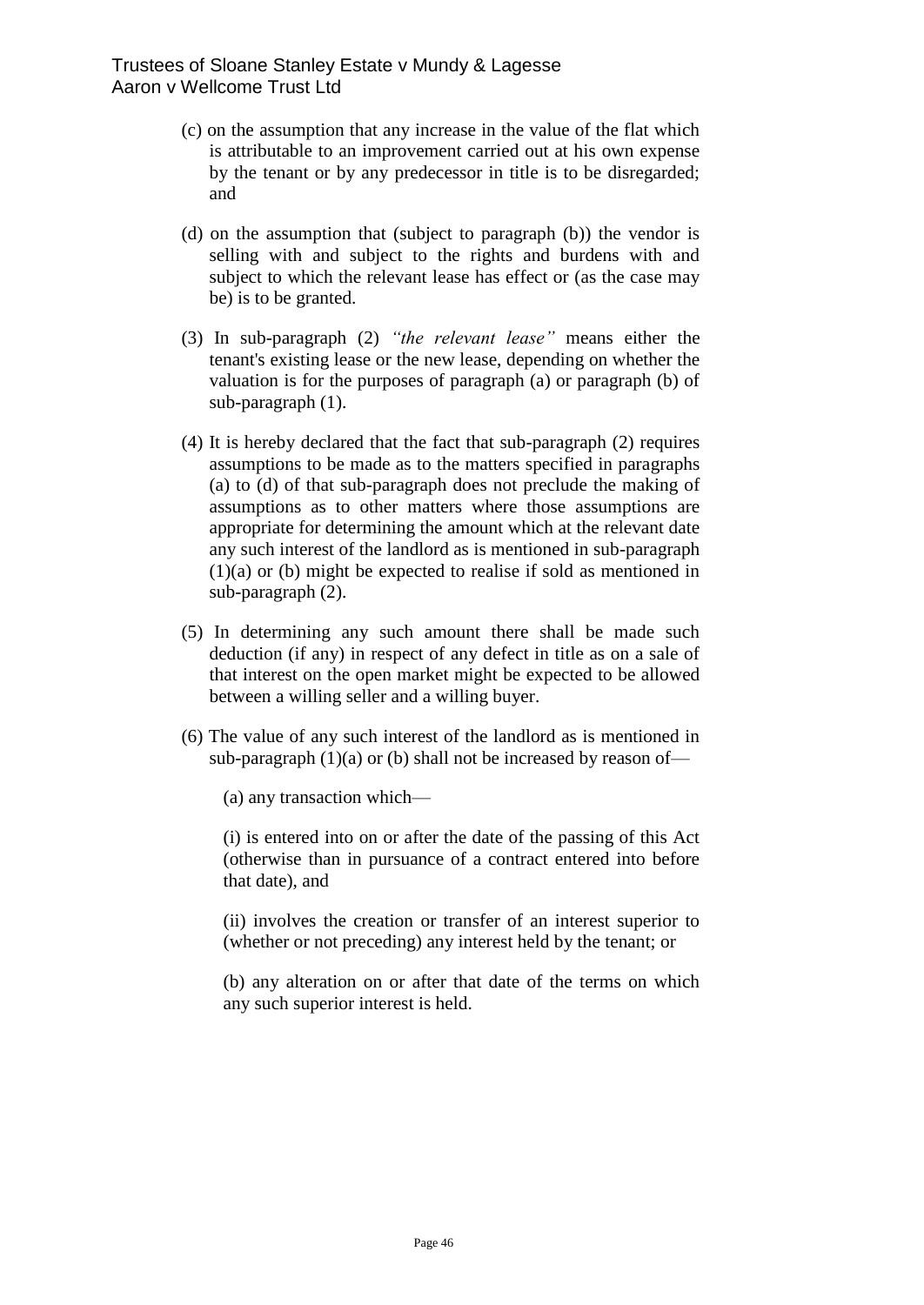### *Landlord's share of marriage value*

4.— (1) The marriage value is the amount referred to in subparagraph (2), and the landlord's share of the marriage value is 50 per cent. of that amount.

(2) Subject to sub-paragraph (2A), the marriage value is the difference between the following amounts, namely—

(a) the aggregate of—

(i) the value of the interest of the tenant under his existing lease,

(ii) the value of the landlord's interest in the tenant's flat prior to the grant of the new lease, and

(iii) the values prior to the grant of that lease of all intermediate leasehold interests (if any); and

(b) the aggregate of—

(i) the value of the interest to be held by the tenant under the new lease,

(ii) the value of the landlord's interest in the tenant's flat once the new lease is granted, and

(iii) the values of all intermediate leasehold interests (if any) once that lease is granted.

(2A) Where at the relevant date the unexpired term of the tenant's existing lease exceeds eighty years, the marriage value shall be taken to be nil.

(3) For the purposes of sub-paragraph (2)—

(a) the value of the interest of the tenant under his existing lease shall be determined in accordance with paragraph 4A;

(aa) the value of the interest to be held by the tenant under the new lease shall be determined in accordance with paragraph 4B;

(b) the value of any such interest of the landlord as is mentioned in paragraph (a) or paragraph (b) of sub-paragraph (2)

is the amount determined for the purposes of paragraph  $3(1)(a)$ or paragraph  $3(1)(b)$  (as the case may be); and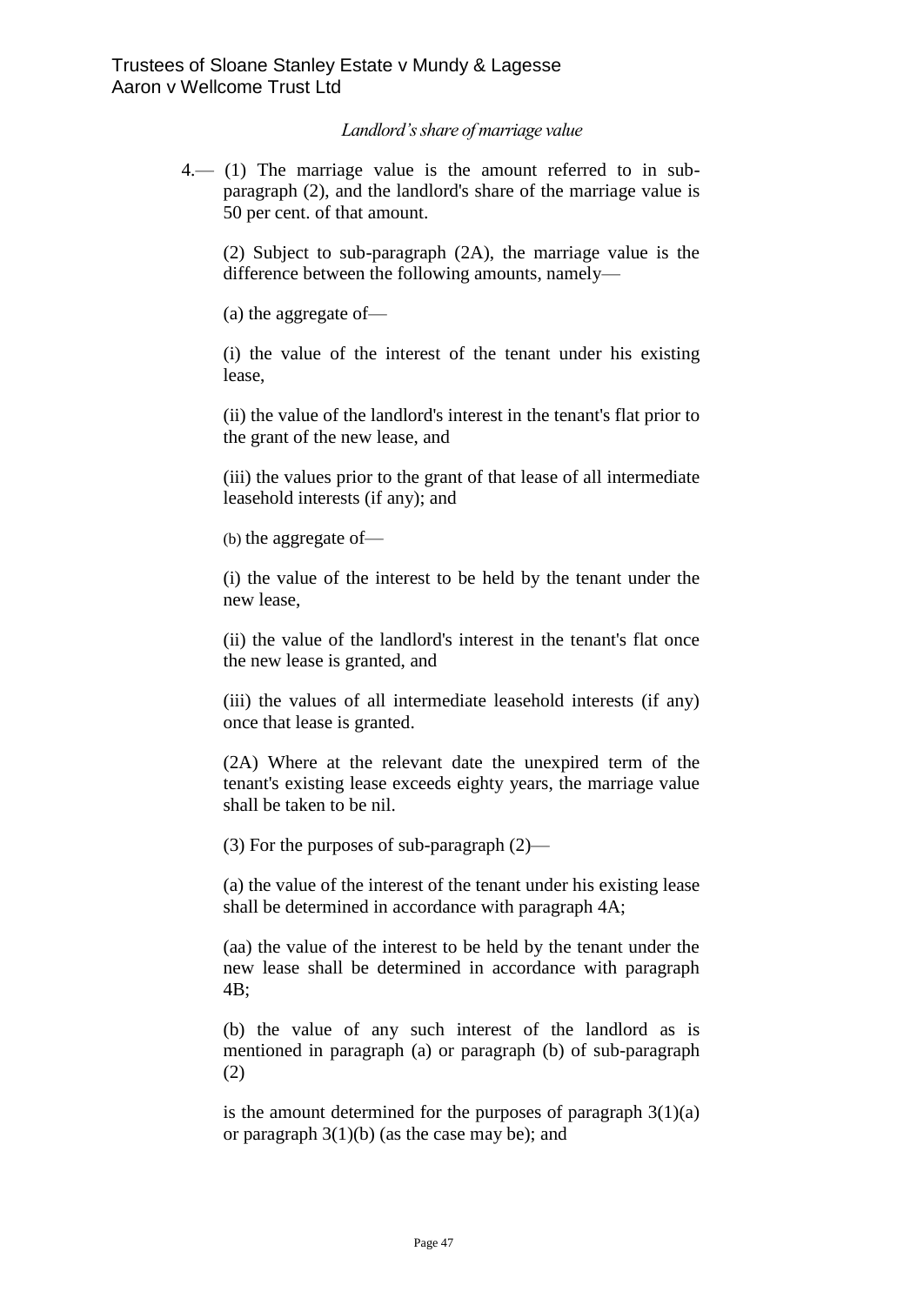(c) the value of any intermediate leasehold interest shall be determined in accordance with paragraph 8 , and shall be so determined as at the relevant date

4A.— (1) Subject to the provisions of this paragraph, the value of the interest of the tenant under the existing lease is the amount which at the relevant date that interest might be expected to realise if sold on the open market by a willing seller (with neither the landlord nor any owner of an intermediate leasehold interest buying or seeking to buy) on the following assumptions—

(a) on the assumption that the vendor is selling such interest as is held by the tenant subject to any interest inferior to the interest of the tenant;

(b) on the assumption that Chapter I and this Chapter confer no right to acquire any interest in any premises containing the tenant's flat or to acquire any new lease;

(c) on the assumption that any increase in the value of the flat which is attributable to an improvement carried out at his own expense by the tenant or by any predecessor in title is to be disregarded; and

(d) on the assumption that (subject to paragraph (b)) the vendor is selling with and subject to the rights and burdens with and subject to which any interest inferior to the existing lease of the tenant has effect.

(2) It is hereby declared that the fact that sub-paragraph (1) requires assumptions to be made in relation to particular matters does not preclude the making of assumptions as to other matters where those assumptions are appropriate for determining the amount which at the relevant date the interest of the tenant under his existing lease might be expected to realise if sold as mentioned in that sub-paragraph.

(3) In determining any such amount there shall be made such deduction (if any) in respect of any defect in title as on a sale of that interest on the open market might be expected to be allowed between a willing seller and a willing buyer.

(4) Subject to sub-paragraph (5), the value of the interest of the tenant under his existing lease shall not be increased by reason of—

(a) any transaction which—

(i) is entered into after 19th January 1996, and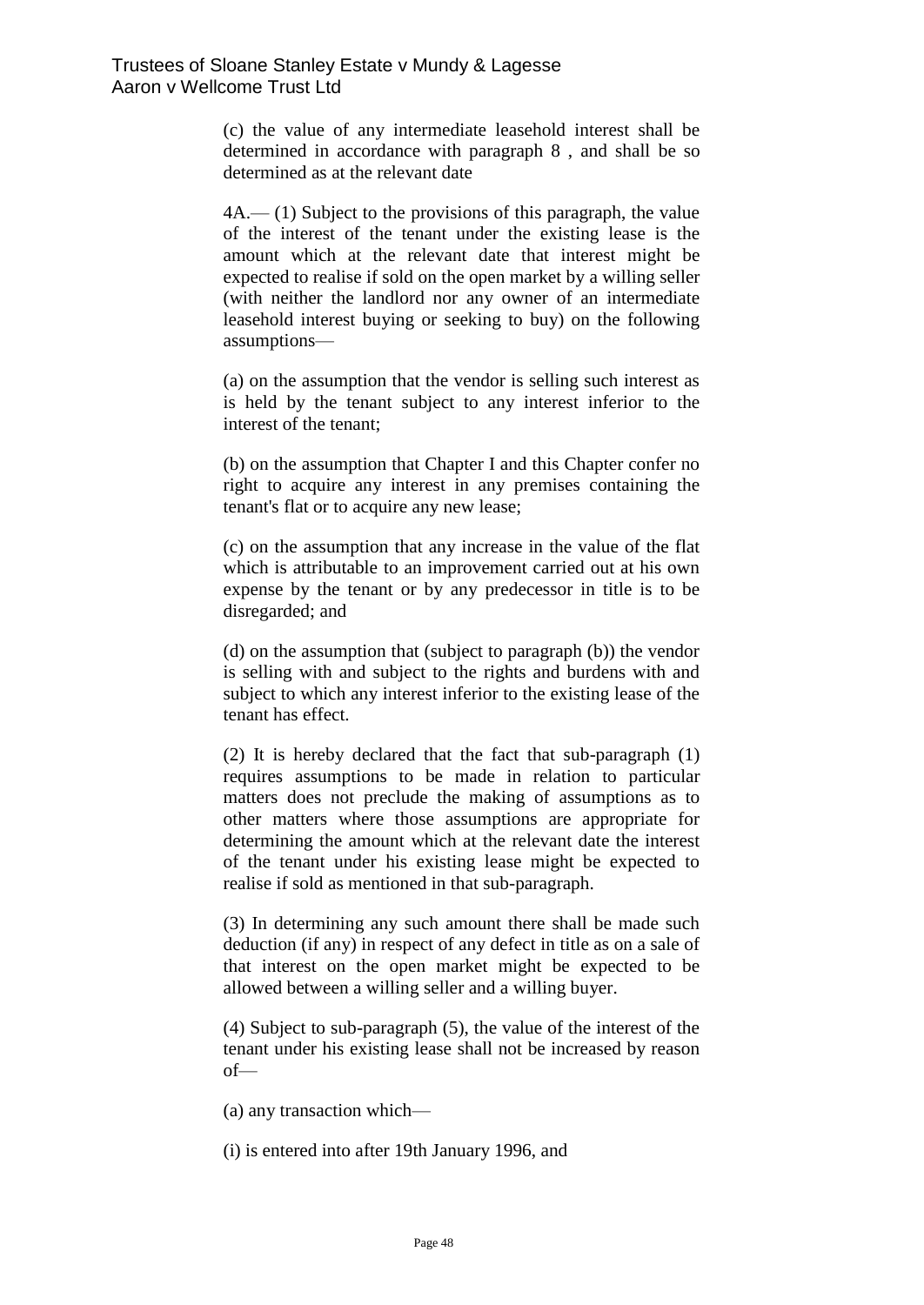(ii) involves the creation or transfer of an interest inferior to the tenant's existing lease; or

(b) any alteration after that date of the terms on which any such inferior interest is held.

(5) Sub-paragraph (4) shall not apply to any transaction which falls within paragraph (a) of that sub-paragraph if—

(a) the transaction is entered into in pursuance of a contract entered into on or before the date mentioned in that paragraph; and

(b) the amount of the premium payable by the tenant in respect of the grant of the new lease was determined on or before that date either by agreement or by the appropriate tribunal under this Chapter.

4B.—(1) Subject to the provisions of this paragraph, the value of the interest to be held by the tenant under the new lease is the amount which at the relevant date that interest (assuming it to have been granted to him at that date) might be expected to realise if sold on the open market by a willing seller (with the owner of any interest superior to the interest of the tenant not buying or seeking to buy) on the following assumptions—

(a) on the assumption that the vendor is selling such interest as is to be held by the tenant under the new lease subject to the inferior interests to which the tenant's existing lease is subject at the relevant date;

(b) on the assumption that Chapter I and this Chapter confer no right to acquire any interest in any premises containing the tenant's flat or to acquire any new lease;

(c) on the assumption that there is to be disregarded any increase in the value of the flat which would fall to be disregarded under paragraph (c) of sub-paragraph (1) of paragraph 4A in valuing in accordance with that sub-paragraph the interest of the tenant under his existing lease; and

(d) on the assumption that (subject to paragraph (b)) the vendor is selling with and subject to the rights and burdens with and subject to which any interest inferior to the tenant's existing lease at the relevant date then has effect.

(2) It is hereby declared that the fact that sub-paragraph (1) requires assumptions to be made in relation to particular matters does not preclude the making of assumptions as to other matters where those assumptions are appropriate for determining the amount which at the relevant date the interest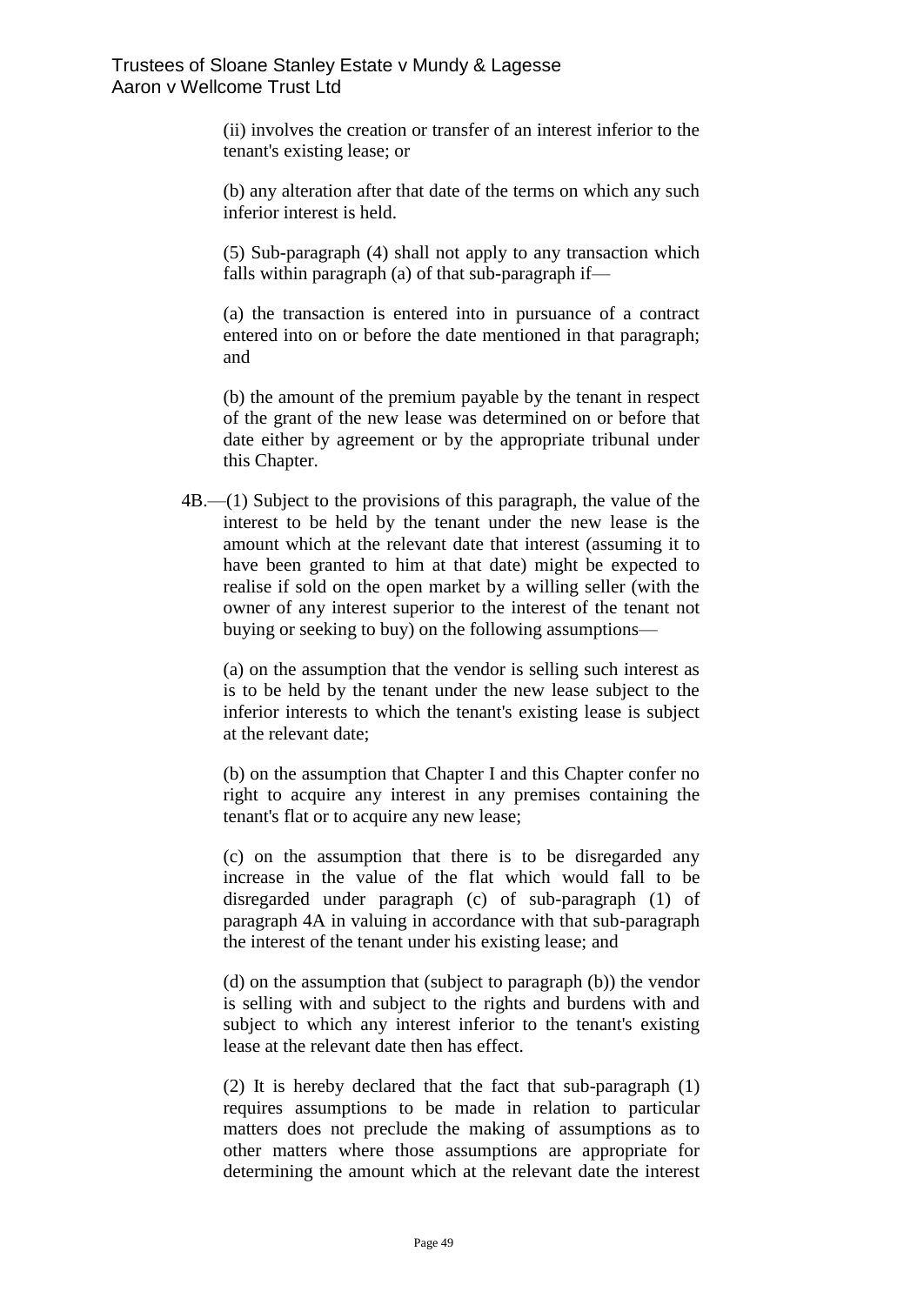to be held by the tenant under the new lease might be expected to realise if sold as mentioned in that sub-paragraph.

(3) In determining any such amount there shall be made such deduction (if any) in respect of any defect in title as on a sale of that interest on the open market might be expected to be allowed between a willing seller and a willing buyer.

(4) Subject to sub-paragraph (5), the value of the interest to be held by the tenant under the new lease shall not be decreased by reason of—

(a) any transaction which—

(i) is entered into after 19th January 1996, and

(ii) involves the creation or transfer of an interest inferior to the tenant's existing lease; or

(b) any alteration after that date of the terms on which any such inferior interest is held.

(5) Sub-paragraph (4) shall not apply to any transaction which falls within paragraph (a) of that sub-paragraph if—

(a) the transaction is entered into in pursuance of a contract entered into on or before the date mentioned in that paragraph; and

(b) the amount of the premium payable by the tenant in respect of the grant of the new lease was determined on or before that date either by agreement or by the appropriate tribunal under this Chapter.

*Compensation for loss arising out of grant of new lease*

5.—(1)Where the landlord will suffer any loss or damage to which this paragraph applies, there shall be payable to him such amount as is reasonable to compensate him for that loss or damage.

(2) This paragraph applies to—

(a) any diminution in value of any interest of the landlord in any property other than the tenant's flat which results from the grant to the tenant of the new lease; and

(b) any other loss or damage which results therefrom to the extent that it is referable to the landlord's ownership of any such interest.

(3) Without prejudice to the generality of paragraph (b) of subparagraph (2), the kinds of loss falling within that paragraph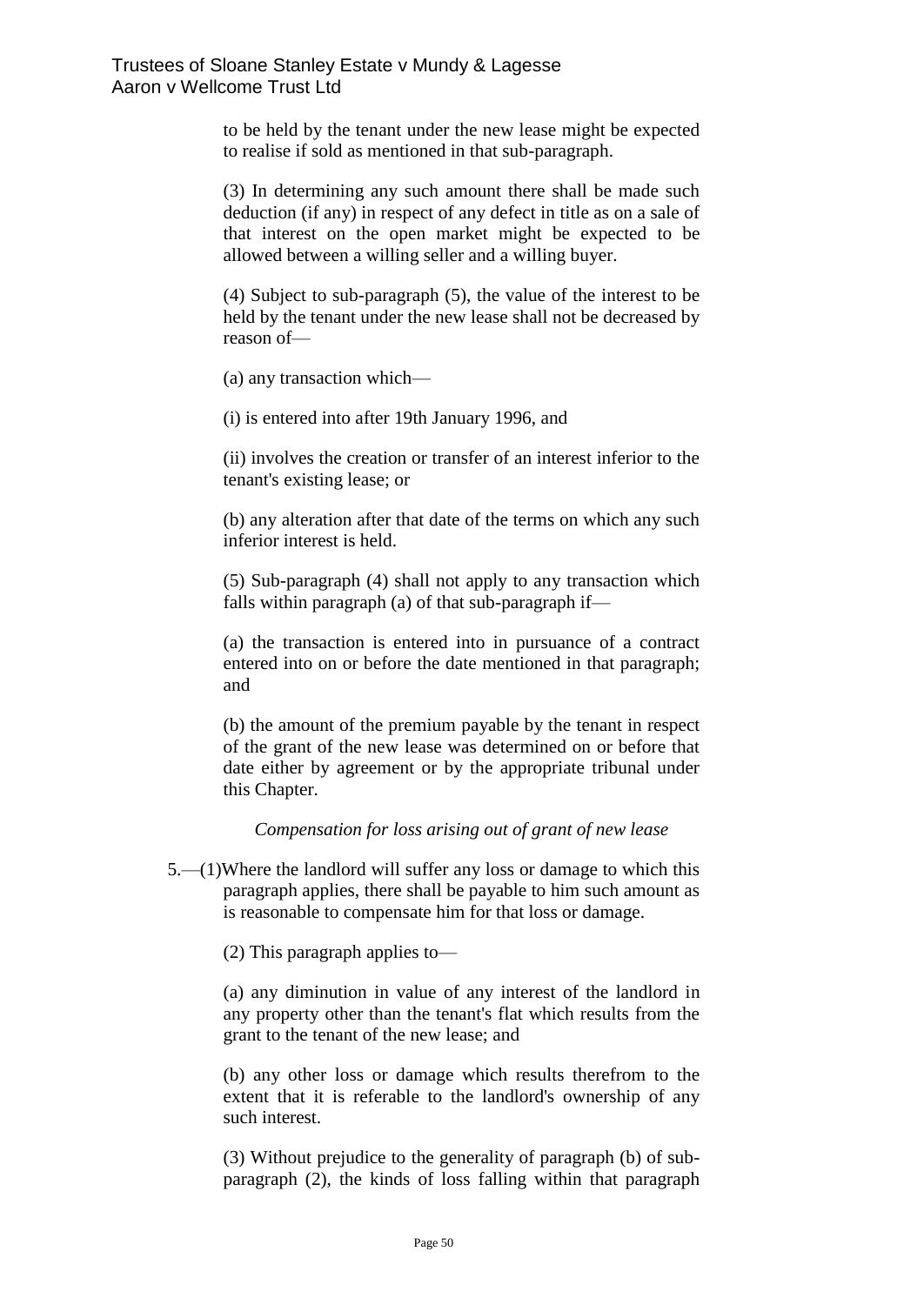include loss of development value in relation to the tenant's flat to the extent that it is referable as mentioned in that paragraph.

(4) In sub-paragraph (3) *"development value"*, in relation to the tenant's flat, means any increase in the value of the landlord's interest in the flat which is attributable to the possibility of demolishing, reconstructing, or carrying out substantial works of construction affecting, the flat (whether together with any other premises or otherwise)."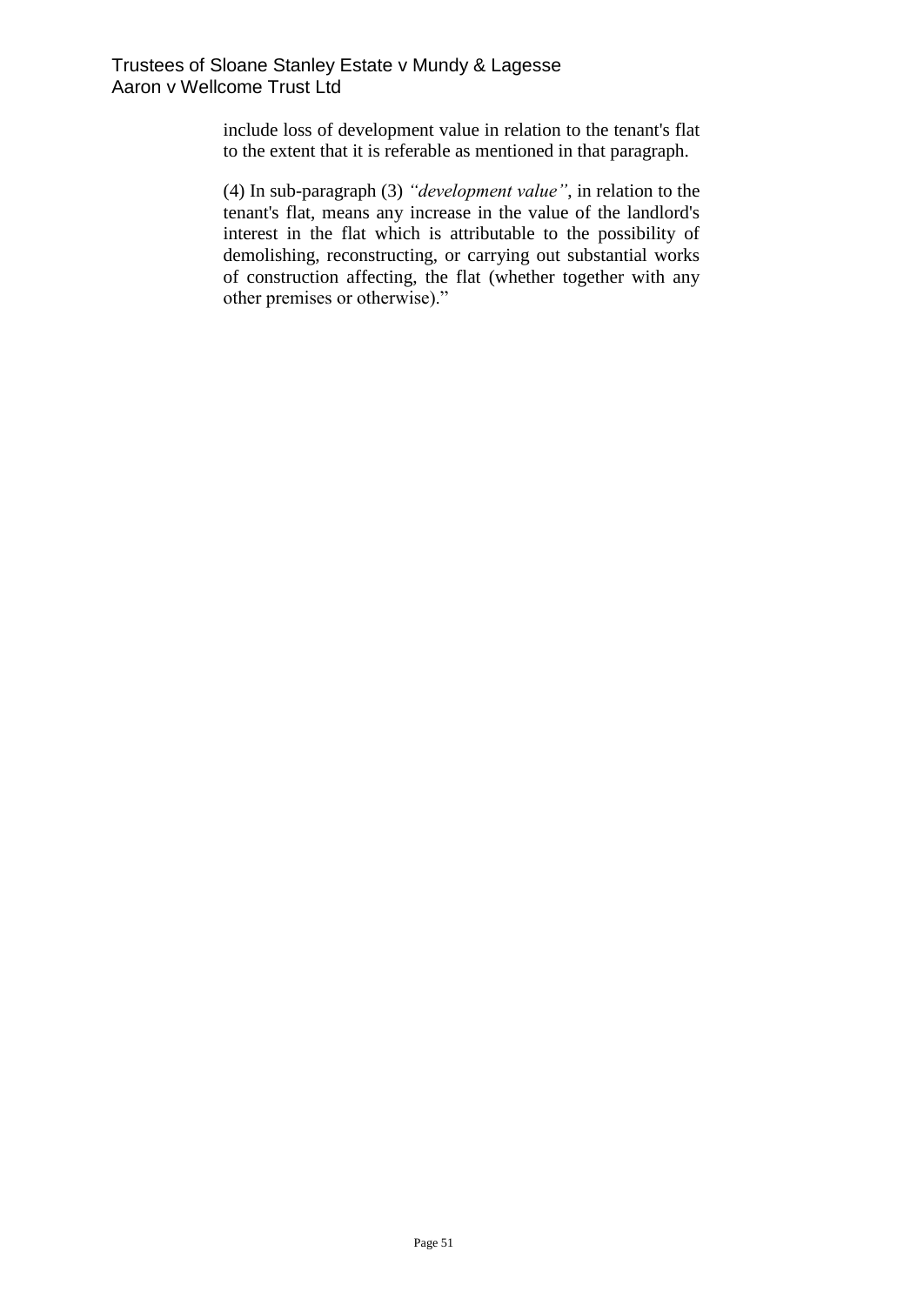# **APPENDIX B**

## **The Parthenia Model of Relativity**

#### **Introduction**

- 1. The claimed purpose of the Parthenia model is to enable one to determine, by reference to a graph, the value of a lease of any given length without rights under the 1993 Act, relative to its FHVP value.
- 2. The model is based upon a statistical technique known as hedonic regression, the underlying concept of which is that the price of a good (in this case a flat) is the aggregation of the prices of the individual attributes of that good. These attributes can be physical (e.g. size, number of rooms, layout, amenities, condition), locational (e.g. accessibility, distance from key destinations, view, quality of the environment) and contractual (e.g. the length of the lease, the existence of an onerous ground rent).
- 3. These attributes of a property are not individually priced in the market but are sold as a bundled package. The Parthenia model looks at a sample of property transactions in prime central London where both the price and the relevant attributes of each property are known and by using statistical procedures tries to isolate the unobserved contribution to price of each attribute, including lease length. A regression is essentially a way to decompose a variable (the price of a property) into a part which is explained (by property attributes) and a part which is not (known as the residual).
- 4. The unexpired lease length is the hedonic attribute of interest with the other attributes representing control variables. The model uses the mathematical procedure of regression analysis to derive the "best fit" relationship among the variables and to produce an estimate of the reduction required in the price of a freehold property to obtain the price of an otherwise identical property held on a lease of a given unexpired term.
- 5. The key to a hedonic model that produces results which reflect the underlying market pricing process is to identify a sample of properties which is representative of the whole market and to specify a functional form for the statistical procedures which accurately predicts the way in which the attributes combine into an overall price. The experts agree that a well specified hedonic model is one appropriate approach to the determination of relativities in a particular time period.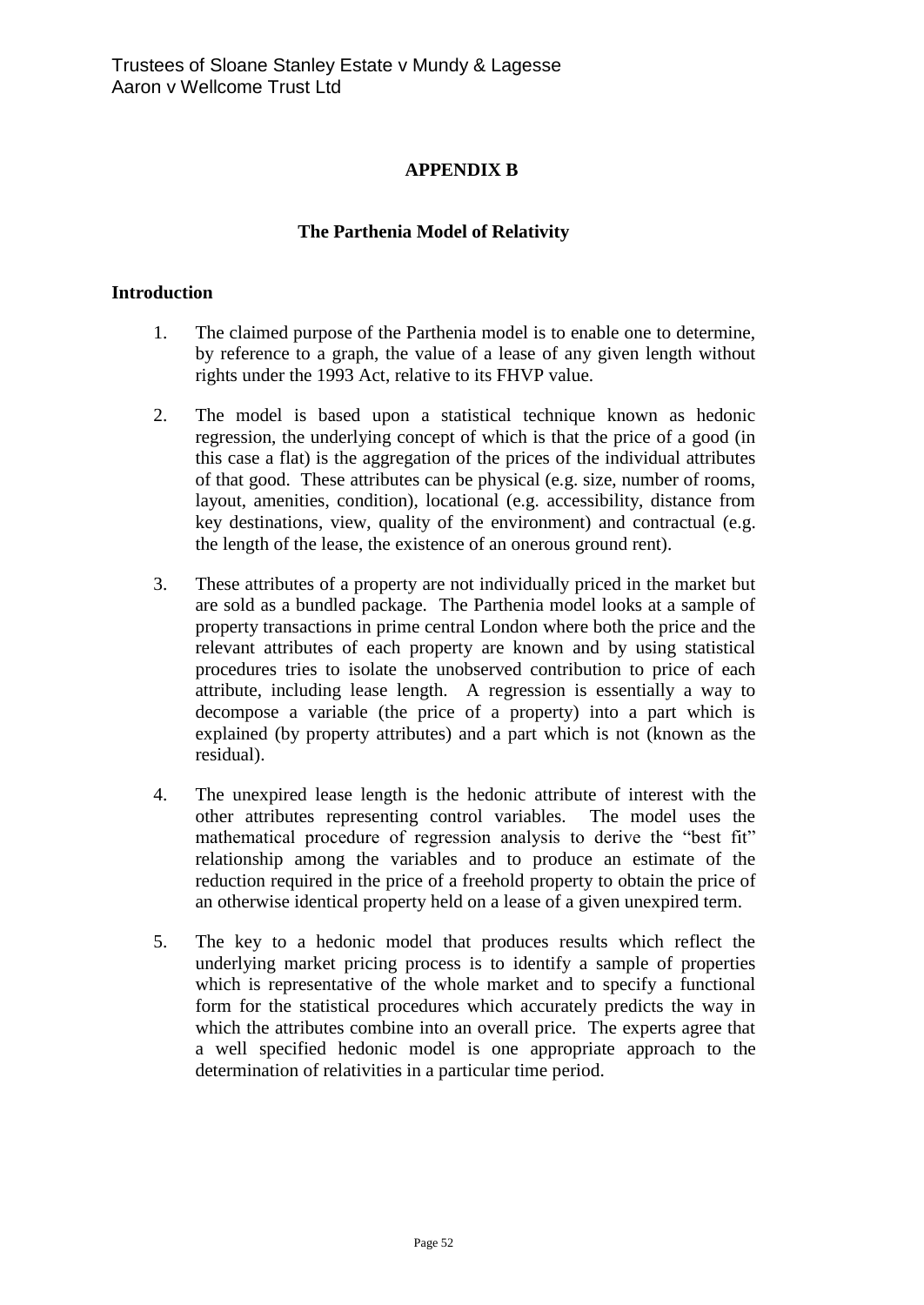## **The Construction of the Parthenia Model**

#### (*i) The data sample*

6. In order to obtain leasehold relativities without the benefit of Act rights the sample of market transactions cannot be taken from a period when the Act was either in force or anticipated. The Parthenia model therefore uses a data sample based upon flat and house sales that took place in the period 1987-1991. The source of these transactions was two-fold: the internal archives of John D Wood & Co and the Lonres.com tabular archive. The raw data was cleansed and merged into a final data set of 7,969 transactions (72% of which were leasehold and 28% freehold or a share of the freehold). In the case of 2,583 of these transactions, the purchase price was verified.

### *(ii) The hedonic attributes*

- 7. Parthenia classify the property attributes used in their model into three groups: primary, additional and extracted. Primary attributes are said to be the most important determinant of price and comprise: whether the property is a house or a flat; the number of bedrooms (which also acts as a proxy for size); the sale quarter and the street (which captures all timeinvariant localised factors). Additional attributes are those, like the primary attributes, that are immediately available from the source data and include floor level, type of accommodation (e.g. maisonette, purpose-built flat), onerous ground rent etc. Extracted attributes are extracted from the "notes" column of the John D Wood & Co data or from the pdf records of Lonres data. These include whether a property is detached, has two or more bathrooms, a garden, balcony etc.
- 8. The attributes are measured by numerical and categorical variables. Numerical variables can be either continuous (e.g. price) or discrete (e.g. number of bedrooms). Categorical variables are used extensively in the Parthenia model in the form of "dummy" variables to indicate the presence (value "1") or absence (value "0") of a particular attribute.

### *(iii) Functional Form*

9. The mathematical relationship between the dependent (price) and independent (hedonic attribute) variables is known as the functional form of the model. The choice of functional form is important because an incorrect choice can result in inconsistent estimates. The relationship between the dependent and independent variables is not necessarily (or usually) linear and so other logarithmic functional forms can be used such as semi-log (also known as "log linear") and log-log forms. The Parthenia model assumes a semi-log functional form which is recognised as a standard (but not the only) approach in house price modelling.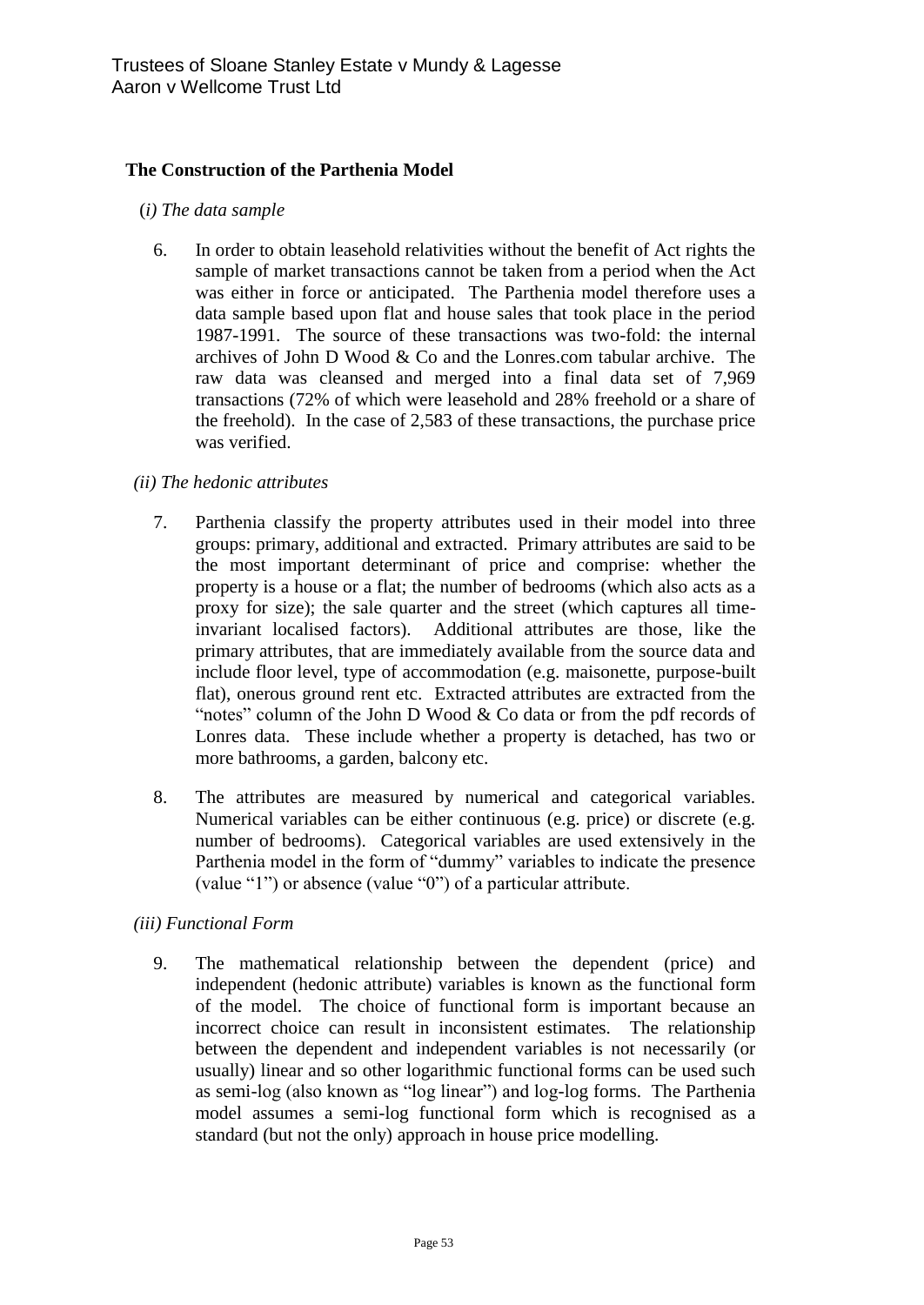10. The experts agree that the theory of hedonic pricing offers limited assistance in the selection of the correct functional form so that the researcher must make choices and the results may be sensitive to those choices.

## *(iv) Modelling relativity*

- 11. The Parthenia model derives relativity in two stages. Firstly, a linear equation of standard form is applied to each member of the data set and the results collectively subjected to a least squares regression analysis to determine the coefficients (the size of the contribution to value) of each of the hedonic attributes. The attribute of interest is the length of lease and the model produces coefficients which are the logarithms of the average relativities for each of the integer leasehold terms from 1 to 99 years. These coefficients are exponentiated to give the estimated relativities. The model requires an intercept term which represents a baseline category against which every other property is compared. In the Parthenia model the baseline is a one bedroom, first floor, freehold flat.
- 12. Least squares regression analysis is a standard statistical tool which is used to minimise the error (the sum of the squares of the errors) between the prices predicted by the model and the observed prices that are used to construct the model.
- 13. In the second stage of the model a curve is fitted to the relativity point estimates from which the relativity for any lease length can be found. The Parthenia model uses a weighted local polynomial regression to fit the curve. (A weighted regression is used to take into account the fact that some lease terms – e.g. around 60 years – have more data points than others).
- 14. The results obtained from the model depend upon the data sample which is used and whether that sample is a true reflection of reality. The results would not be the same if a different sample was used and it is important to establish a measure of confidence that the results would not radically change if such another sample was chosen. A common way of calculating a confidence interval is to use a measure known as the standard error. It is not possible to generate formal standard errors and confidence limits in this case due to the two-stage approach adopted and the ad hoc "theory free" procedure which is taken to fitting the relativity curve. Instead the Parthenia model uses a procedure known as "bootstrapping" to estimate confidence bands. This procedure involves running the regression repeatedly using random data points taken from the dataset (with replacements). On each occasion therefore data may be chosen once, more than once or not at all. The result of the procedure gives the 95% confidence band around the original estimate. So if the confidence band was 10% around the point estimate relativity of, say, 60% then one can be 95% confident that the range 55%-65% contains the true value.
- 15. The results of the Parthenia analysis were presented in three forms: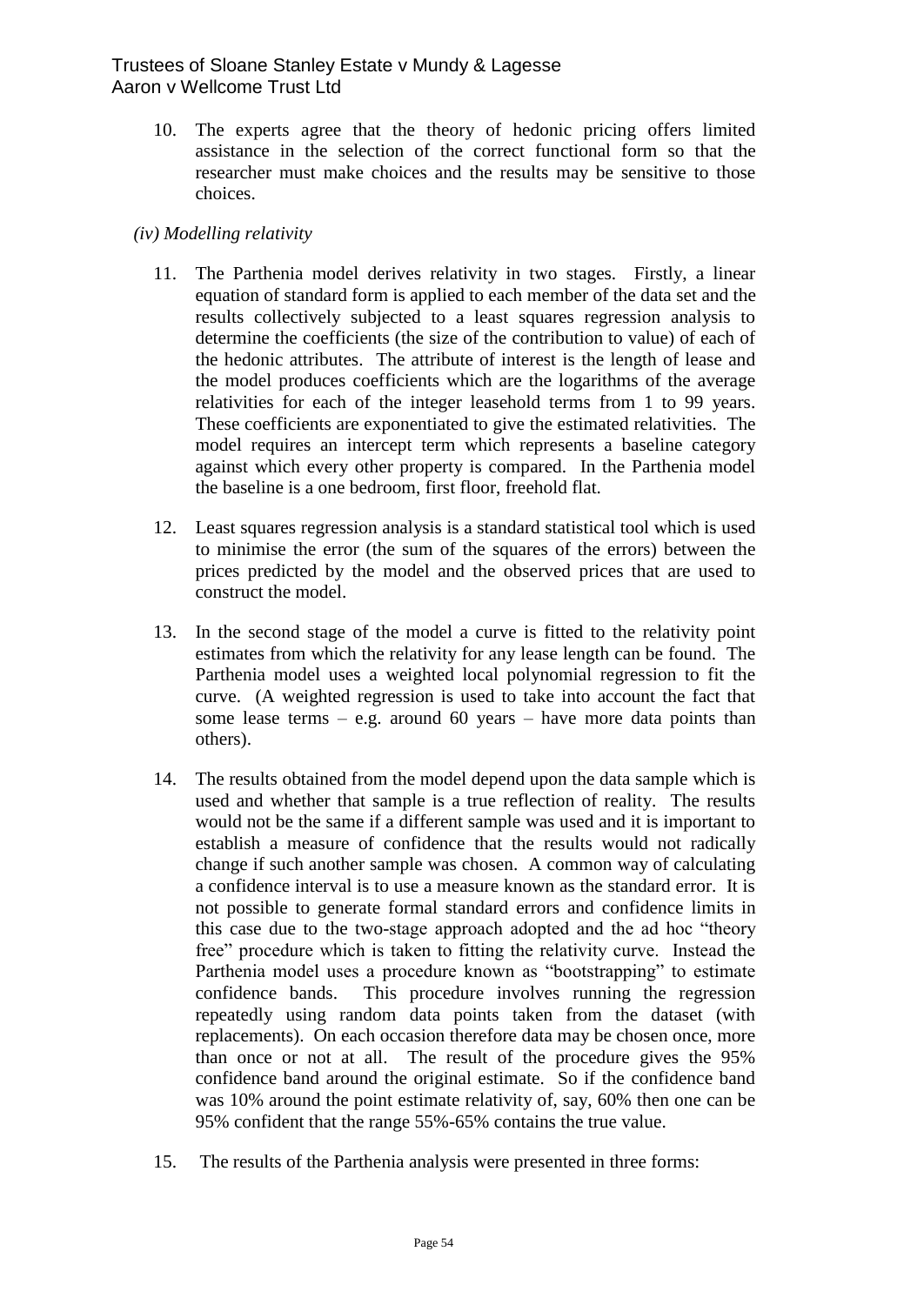- (a) *Model 1* uses all the data points (7,969) and relies only upon the primary attributes, i.e. those that were already present in the original raw data and not extracted later.
- (b) *Model 2* uses the data points (7,327) for which the additional attributes could be extracted from the John D Wood & Co dataset and the Lonres dataset for which a pdf was available.
- (c) *Model 3* uses only those data points (2,583) where the purchase price had been verified.
- 16. Table 1 below shows the results of the Parthenia analysis for each of the three models adopted by Mr Wyatt (before adjustment for onerous ground rents).

# **TABLE 1**

| Property/unexpi<br>red lease term | RELATIVITY:CONFIDENCE BAND |                    |                    |                                     |
|-----------------------------------|----------------------------|--------------------|--------------------|-------------------------------------|
|                                   | <b>MODEL 1</b>             | MODEL <sub>2</sub> | MODEL <sub>3</sub> | <b>ADOPTED</b><br><b>RELATIVITY</b> |
| <b>FLAT 3/23</b>                  | $60.1\%$ :                 | 59.54%:            | 63.87%:19.79       | 59.75%                              |
| years                             | 6.22%                      | 7.03%              | $\%$               |                                     |
| FLAT 5/41.32                      | 82.43%:                    | 79.92%:7.69        | 84.72%:            | 81.18%                              |
| years                             | 6.52%                      | $\%$               | 22.43%             |                                     |
| FLAT 11/37.71                     | 79.04%:                    | 76.84%:            | 81.7%:             | 77.94%                              |
| years                             | 6.46%                      | 7.47%              | 22.02%             |                                     |

# **PARTHENIA MODEL: RESULTS**

## **Diagnostic Tests**

17. There are a number of standard statistical diagnostic tests that can be applied to the Parthenia model. Such tests can be grouped according to their purpose: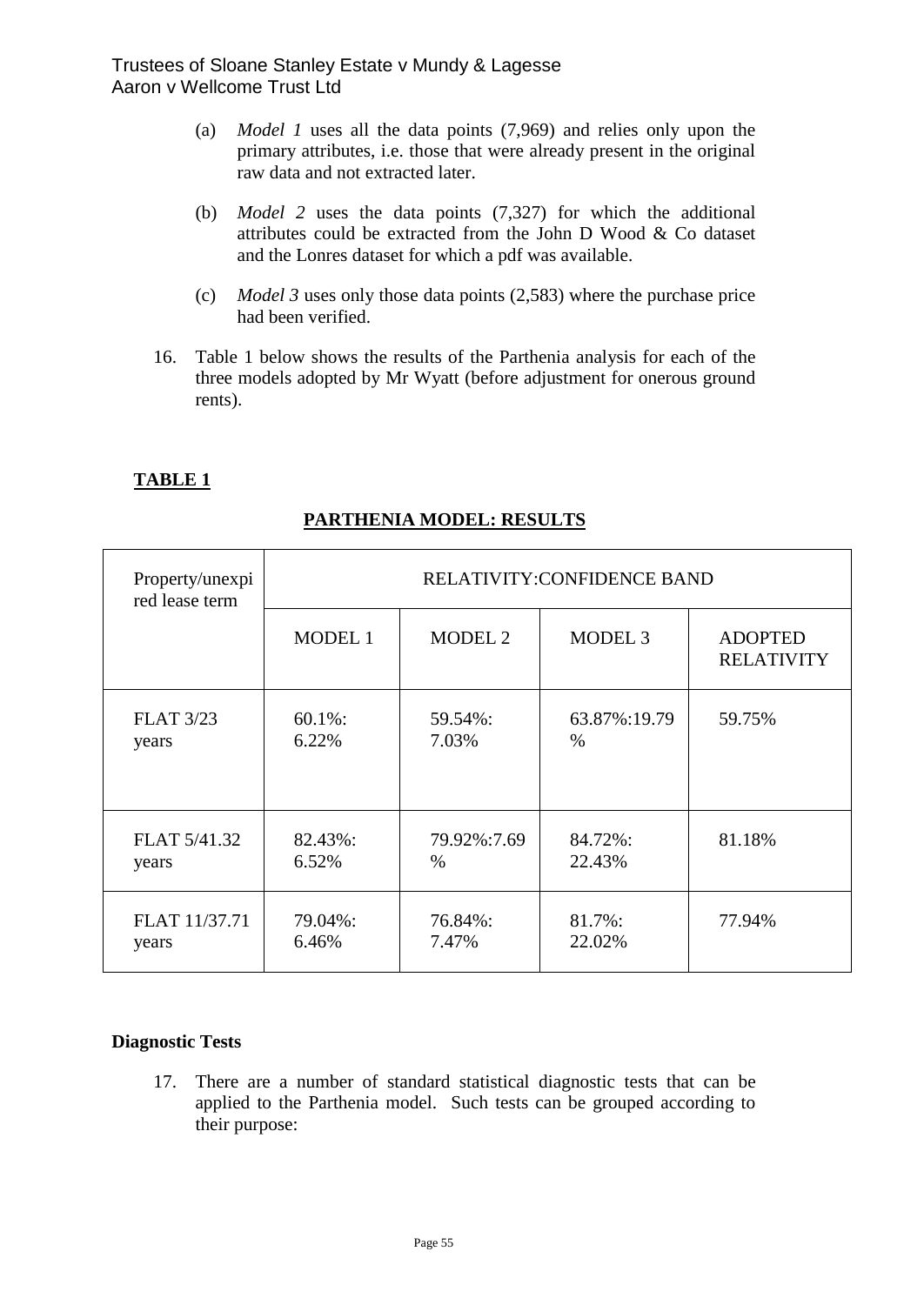*(i) Normality of residuals* (SKtest, Shapiro-Francia, Shapiro-Wilk and Kolmogorov-Smirnov tests)

The null hypothesis in these tests is that the distribution of residuals is normal, i.e. random. Models 1, 2 and 3 fail these tests.

*(ii) Homoscedasticity* (Breusch-Pagan/Cook-Weisberg test)

The null hypothesis is that of homoscedasticity of the residuals (constant variance) i.e. a situation where the error term (residual) is the same across all values of the independent variable. Models 1 and 2 fail this test. Model 3 passes this test.

## *(iii) Omitted variables* (Ramsey RESET test)

The null hypothesis is that the relationship between independent and dependent variables is linear. If a non-linear relationship can be shown to exist then the model is mis-specified. Models 1, 2 and 3 fail this test.

## *(iv) Appropriate functional form* (Box-Cox tests)

The Box-Cox transformation can be used to test for the correct functional form i.e. the mathematical relationship between price and the explanatory variables. Models 1, 2 and 3 fail this test for linear, semi-log (the preferred form) and log specifications.

# (*v*) The regression model ( $R^2$  and adjusted  $R^2$ )

The Parthenia model uses a set of attributes to explain the variation in price by variations in these attributes. Part of the price of each property (the deterministic part) can be explained by the model but part of it will be unexplained (the residual). The residual of any observation is the difference between the actual price and that predicted by the model. The regression procedure seeks the model which minimises the sum of the squared residuals  $(R<sup>2</sup>)$ . Generally it is better to look at adjusted  $R<sup>2</sup>$  which corrects for sample size and the number of coefficients that are estimated.  $R^2$  will always increase when a new attribute is added to the model but adjusted  $\mathbb{R}^2$  will only increase if the new attribute improves the model by more than is expected by chance.

Other things being equal the higher the  $R^2$  the better the goodness of fit of the model. An  $R^2$  value of 0 means that knowing the value of the independent variable will not help you predict the value of the dependent variable and an  $\mathbb{R}^2$  value of 1 means that if the value of the independent variable is known then it is possible to predict the value of the dependent variable perfectly.

The  $R^2$  values for models 1, 2 and 3 were 0.838, 0.858 and 0.887 respectively.

*(vi) Multicollinearity* (Variance Inflation Factor (VIF))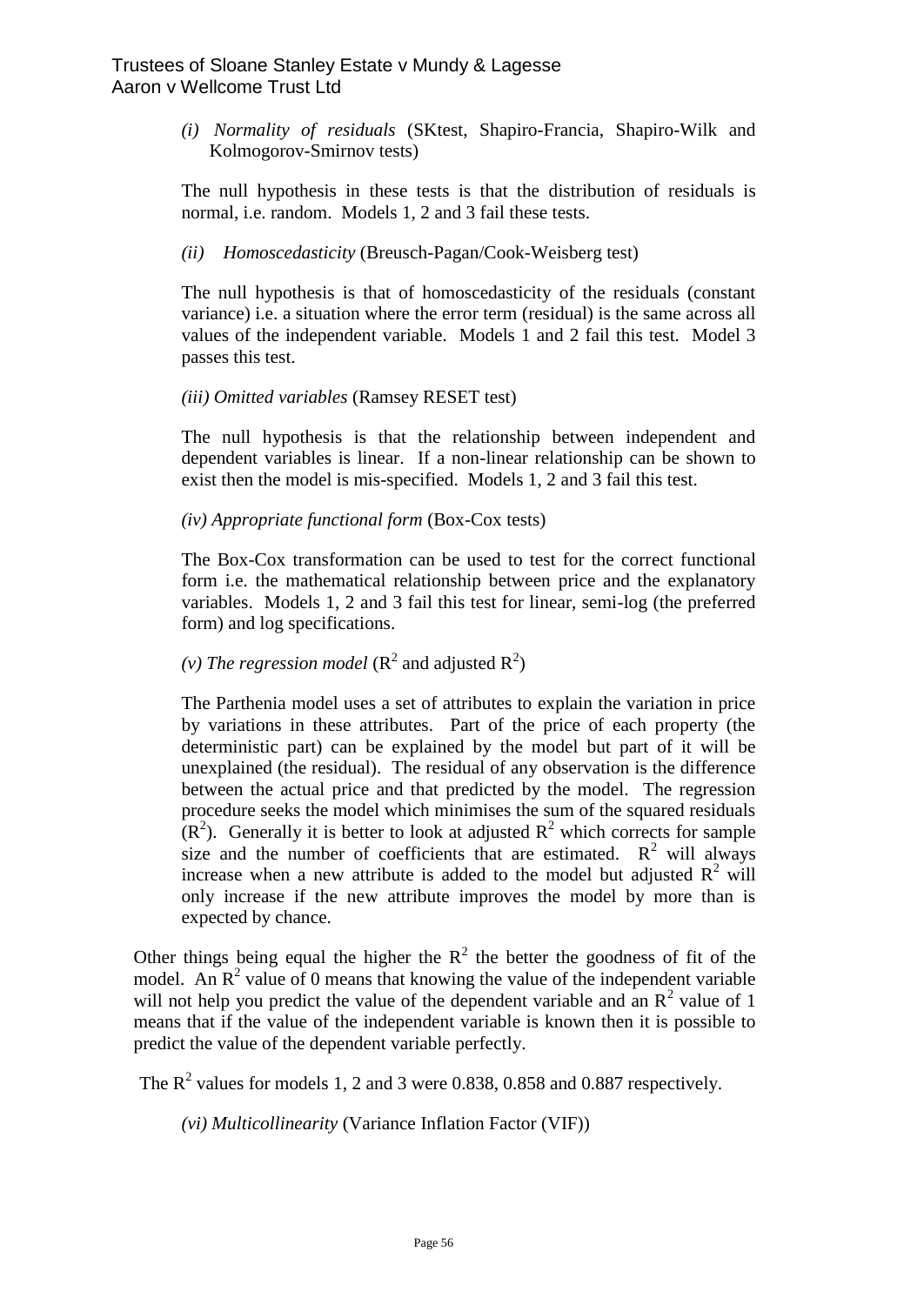Multicollinearity occurs where the regression model includes multiple variables (attributes) that are moderately or highly correlated not just to the dependent variable (price) but to each other. Severe multicollinearity is a problem because it will increase the variance of the regression coefficients making them difficult to interpret. It is a problem where, as here, the purpose of the regression model is to establish the effect of an individual attribute (lease length) on price. Multicollinearity reduces the effective amount of information available to assess the unique effect of the lease length on price.

The VIF quantifies by how much the variance of the estimated coefficients is inflated. A VIF of above 5 indicates a problem with the model and a value above 10 indicates a serious problem. The Parthenia model has VIF values for the house/flat dummy variable for models 1 to 3 of 5.4, 12.0 and 27.7 respectively.

#### **Summary of the main criticisms of the Parthenia model**

18. Criticisms of the Parthenia model can be categorised into three types: (1) technical criticisms of the construction of the model; (2) criticisms of its application in the changed economic environment that prevailed at the valuation dates; and (3) consideration of the constraints that exist when modelling relativity.

### *1. Technical criticisms*

- 19. Professor Lizieri identified a number of problems and issues with the Parthenia model which gave him concern about the robustness and reliability of the relativities produced by the model. These were considered in the context of the results of the diagnostic tests outlined above.
- *(i) Not all the relevant priced variables were included in the model*
	- 20. A hedonic model that omitted variables that influenced the subject variable (price) would be mis-specified and produce biased coefficients. Examples of omitted variables in the Parthenia model included the presence or absence of a lift, the age of a building, construction type and neighbourhood characteristics.
- *(ii) Some interaction effects were not accounted for in the model*
	- 21. If the variables included in the model interacted with each other and such interaction was not incorporated in the model then it would be misspecified. Professor Lizieri gave the example of the categorical variable "two or more bathrooms" which was treated in the Parthenia model as a dummy variable independent of the number of bedrooms. But these variables were unlikely to be independent of each other since the absence of a second bathroom in a two bedroom flat was likely to be less significant than its absence in a five bedroom house.
- *(iii) Important spatial effects were related to unexpired lease length*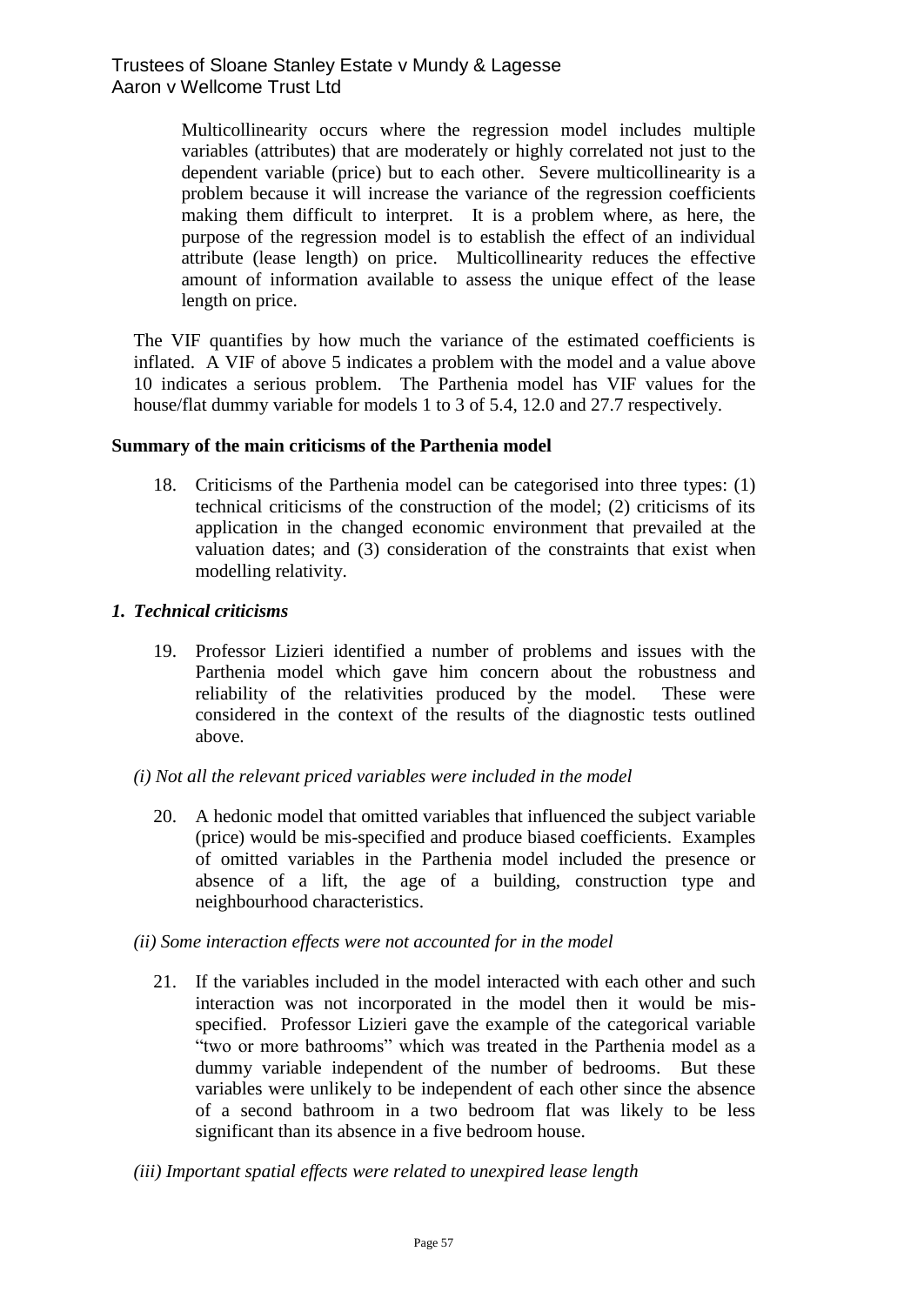Trustees of Sloane Stanley Estate v Mundy & Lagesse Aaron v Wellcome Trust Ltd

- 22. There were potential interactions between street address and property characteristics and between street address and lease lengths, in both cases because of the particular historic ownership and management policies of estate owners such as the Grosvenor and Cadogan Estates. Properties in particular streets would often share characteristics and attributes which were price sensitive.
- 23. Professor Lizieri correlated street dummy coefficients from Model 2 with unexpired lease length. The results showed that streets with lower than average lease lengths tended to have higher than average street coefficients (i.e. the property in that street was more valuable). This suggested a relationship between the price of properties in particular streets and typical lease terms that raised doubts about the model's estimated relativities. Mr Roberts gave a detailed analysis of the transactions used in the Parthenia model which showed that short leaseholds – less than 50 years – were predominantly to be found "in the most prime and valuable areas". Exclusion of such price sensitive characteristics of properties from the model could create spatial errors which made the coefficients unreliable. The inclusion of such characteristics alongside the dummy street variables used in the Parthenia model could lead to problems of multicollinearity.

*(iv) There were likely to be differences in the characteristics of long leasehold and freehold properties when compared to shorter leases.*

24. The Parthenia model combined freehold properties and leaseholds with an unexpired term over 99 years into a single category (Model 1) or placed such leaseholds into a single category called "long lease" (Models 2 and 3). If lower quality properties were being sold on 125 year leases then these transactions would contribute to the hypothetical freehold value and bias the relativity curve upwards. Mr Shingles gave evidence that before the 1993 Act it was the policy of two of the major prime central London landed estates, the Cadogan and Grosvenor Estates, to grant lease extensions of no more than 65 or 75 years respectively. Such policies would have a direct impact on the estimation of relativities in the pre-Act period by increasing the coefficients of such shorter leases relative to long leases and freeholds. Furthermore it was not until the 1993 Act that the most valuable houses could be enfranchised. So in the dataset period of 1987-1991 many lower and medium value houses had been enfranchised but the most valuable houses were held leasehold. This would cause the model to overstate relativities.

## *(v) There were very large error margins for individual year estimates of relativity that were not accounted for in the curve fitting process.*

25. The Parthenia model relied upon a two-stage approach. The first stage derived coefficients which were point estimates for the relativity of unexpired (integer) terms from 1 to 99 years (with terms of 100 years or more being included with freeholds as a single reference category). In the second stage a smooth curve was fitted to these individual points using a second order weighted polynomial format. The point estimates of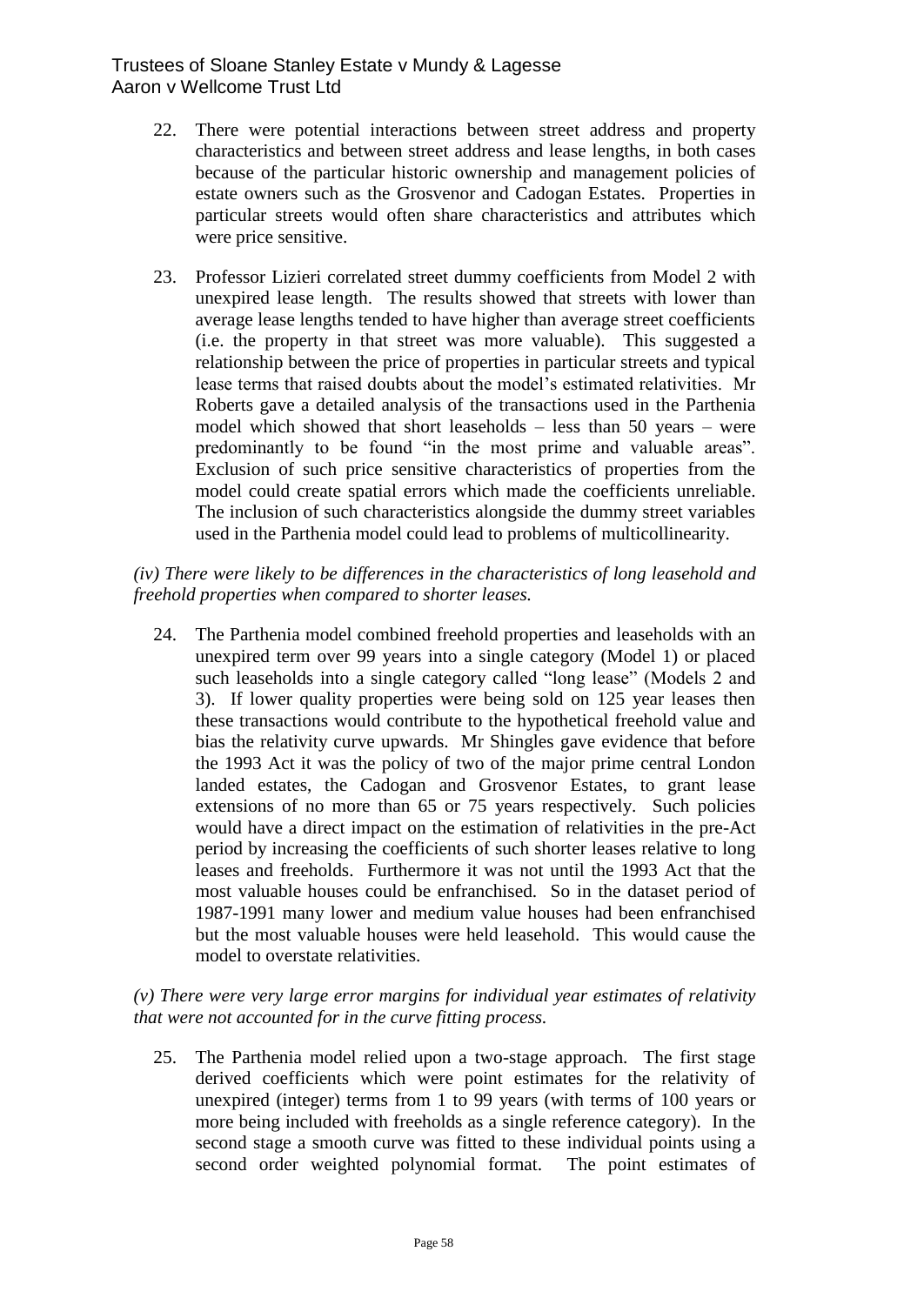relativity were volatile and subject to large confidence intervals. Some results were implausible, e.g. in Model 1 the relativity of a 75 year lease was 107% which was 7% higher than the value of the equivalent freehold. The relativities for Model 3 (using the smaller sample of verified data) were more volatile and the confidence limits much greater. The second stage curve fitting disguised this volatility in the point estimates. The bootstrapping procedure used in the Parthenia model treated the point estimates of relativity as being certain and took no account of the uncertainty and wide confidence intervals about these coefficients, especially in Model 3. Each bootstrap relied upon the same dataset and so any specification and/or data sampling problems were reproduced every time the procedure was run.

26. Professor MacGregor echoed these criticisms in his expert report and he shared many of Professor Lizieri's concerns about the structure of the Parthenia model. Instead of combining the leases with unexpired terms over 99 years either with freeholds (model 1) or into the single category "long lease" (models 2 and 3) Professor MacGregor re-estimated the Parthenia models by using all the unexpired lease terms. He noted that if the model was valid for unexpired terms up to 99 years it should also be valid for longer terms, particularly in the period 110-125 years where there was a large number of observations. He described the results of this exercise as:

"Striking and severely undermining relativities that are derived from the models. The fitted curves are flat from around 65 years to around 105 years and then rise slowly towards 125 years but only as a result of the weighting applied to individual years."

27. Professor MacGregor noted that 89% of the freeholds in the dataset were houses and 92% of the leaseholds were flats. Essentially the models were comparing leasehold flats to freehold houses. This gave rise to problems of collinearity as evidenced by the VIF results for the house/flat dummy variable (see paragraph 17(vi) above). Professor MacGregor concluded that houses and flats should not be in the same model because the house variable was strongly correlated positively with other variables, such as 5, 6 and 7 bedrooms, more than one bathroom, garden and verified sales and negatively correlated for 3 bedrooms. Mr Wyatt used a single dummy variable (the price of an "otherwise identical" house) to make a proportional adjustment between flat and house prices. For Models 1 to 3 the respective prices of an otherwise identical house were 61%, 33% and 40% higher than that of a flat. These adjustments were critical when determining relativities. Professor MacGregor then considered a houses only model which showed that the estimated relativity curve for houses, especially with unexpired terms between 50 and 99 years, gave values of over 100%, suggesting that the relativity was too high in that range.

### *2. Application of the Parthenia model at the valuation date*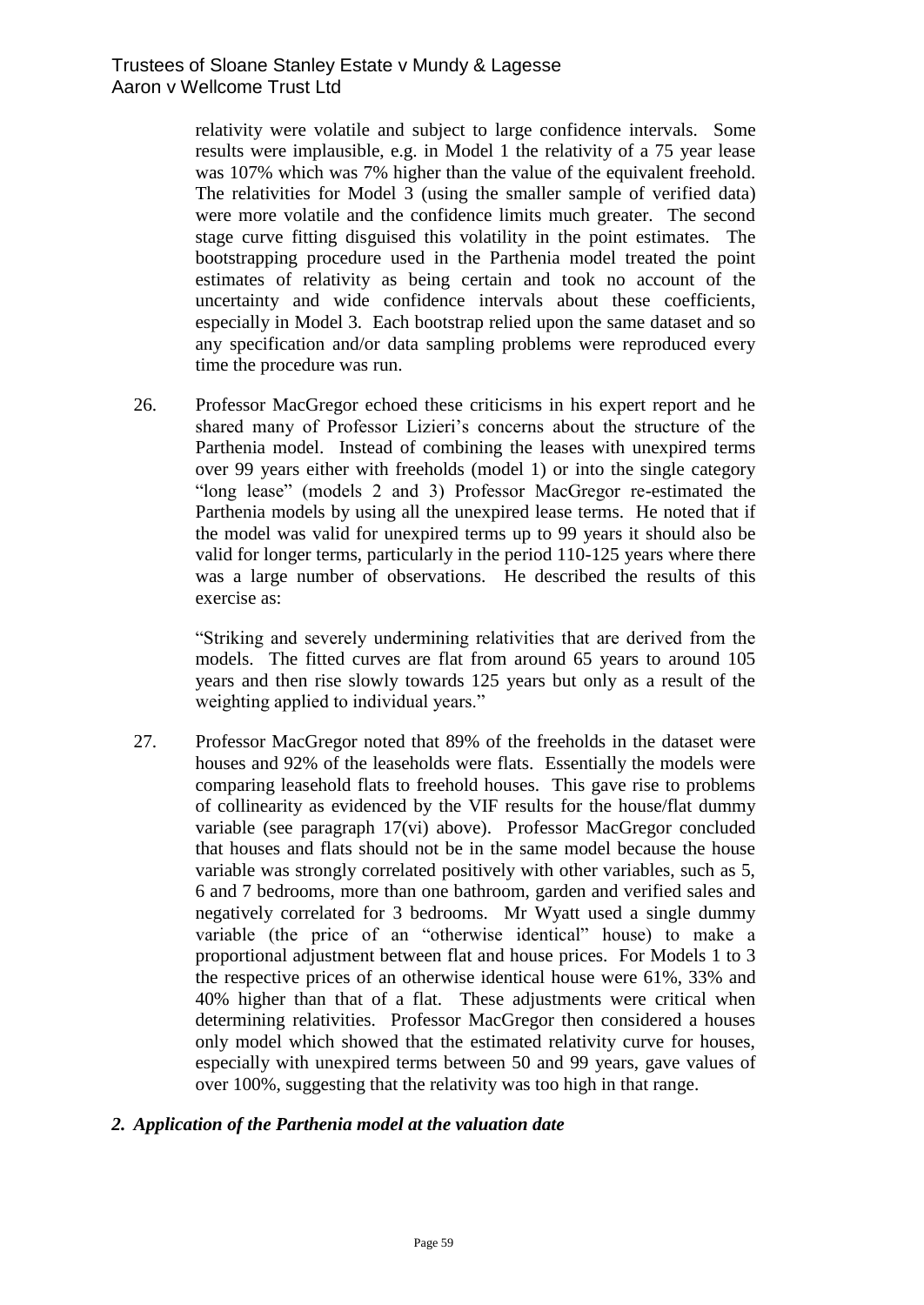28. Professors Lizieri and MacGregor both rejected the application of the Parthenia model, based upon a historic data set (1987-1991), to the market at the valuation date. The experts considered that there had been substantial changes in the market and the economic environment over the intervening period leading to changes in relativity. These included:

### *(i) Substantial and structural changes to the level of interest rates and discount rates*

- 29. The 2009 RICS Report "Leasehold Reform: Graphs of Relativity" noted that "changes in economic conditions may impact on freehold or leasehold values to a greater or lesser extent, thereby affecting relativity." Professor Lizieri said that the 10 year nominal zero coupon yield was 10.1% at the beginning of 1987 and 9.4% at the end of 1991. At the end of February 2014 it was 2.9%. Even allowing for reduced inflation in 2014 compared with 1987-1991, the real yield fell by over 4.2% since the dataset transactions. Put simply, if discount rates went down the value of the future enjoyment of the leasehold property (whether expressed as the right to occupy or to rent out) would increase and therefore longer leases became worth relatively more than shorter leases.
- *(ii) Changes in the nature of the market*
	- 30. Purchasers at the valuation date might have had very different preferences and time horizons from those purchasing in 1987. Since that time there had been an influx of foreign purchasers. Mr Fielding gave evidence that between 1986 and 1992 32% of purchasers in prime central London were from overseas. For the period 2006 to June 2015 that figure had risen to 54%. Such overseas buyers sought safe havens for capital, making assumptions about future capital growth, and were less interested in shorter leases. Such a change in the structure of the market, with a preference among the majority purchasing group for longer leases, would affect (lower) the relativity of short leases. Professor MacGregor said that there would also be changing preferences for the attributes of a property based on need or fashion which would be reflected in the relative prices of the hedonic attributes.

### *(iii) Changes in the institutional and legal structure of the residential market*

31. The structure of the market had changed since 1987-1991, not least because of the operation of the Act and the growth of leasehold enfranchisement. There were fewer short leaseholds on the market at the valuation date than during 1987-1991. This change in the market structure and in the preference for long leases would not lead to a premium price being paid for relatively scarce short leaseholds. The prime central London estates could no longer enforce a policy restricting the length of lease granted to 65-75 years. Mr Buckle produced evidence to show that whereas in 1987-1991 33% of flats in prime central London had unexpired terms of 60 years or less, by 2010-2014 that figure had more than halved to 15%. In 1987-1991 only 25.3% of leases had unexpired terms over 100 years; by 2010-2014 that figure had more than doubled to 56.6%. That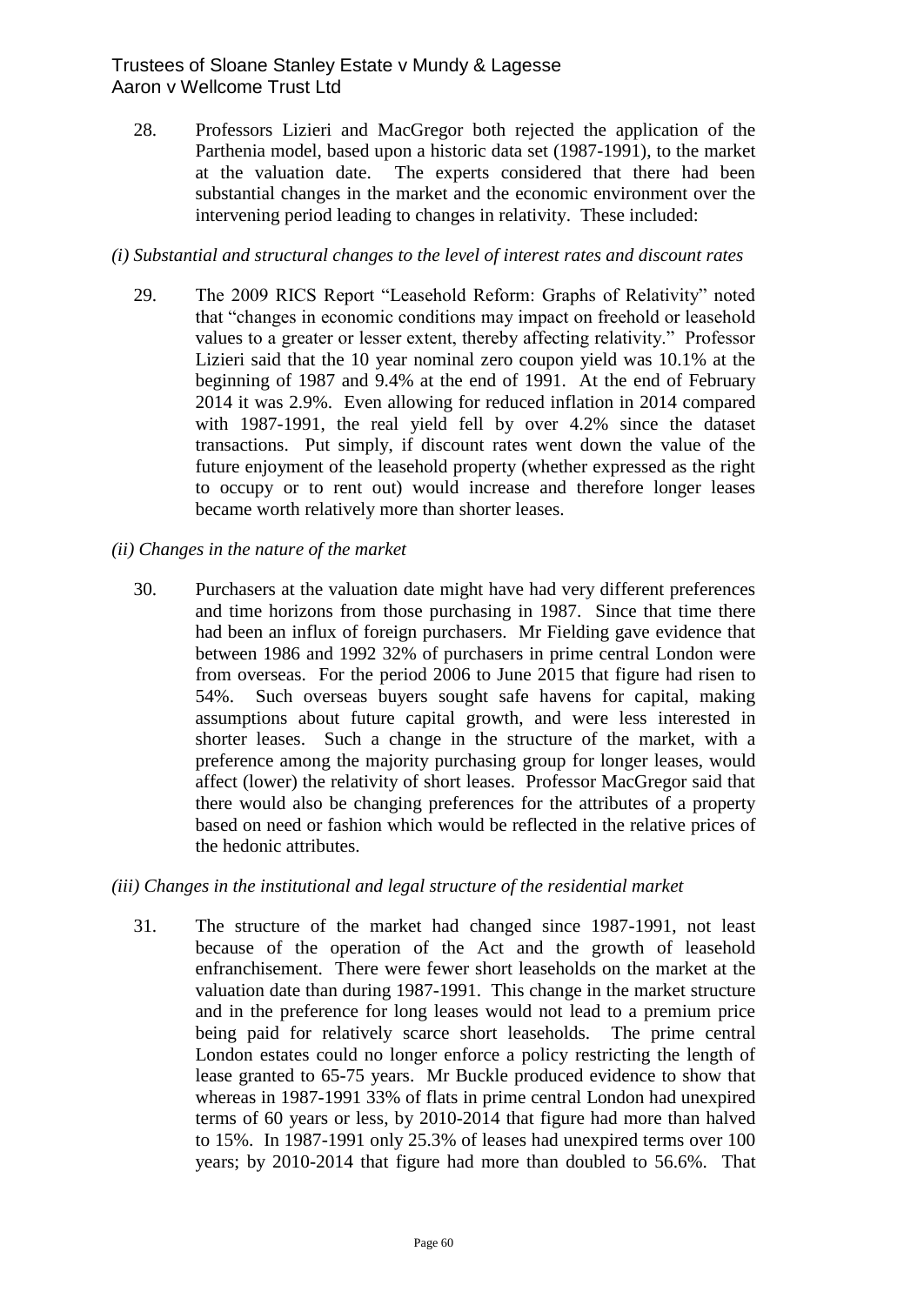meant that the value of short and medium length leases would have gone down relative to long leases.

32. In 1987-1991 the value of short leases was supported by the right of a tenant in occupation to a statutory tenancy upon the expiry of the lease at a fair rent. That support was phased out over the period 1989-1999 pursuant to Schedule 10 of the Local Government and Housing Act 1989 and replaced by the less favourable (to the tenant) right to an assured tenancy at a market rent.

## *3. Constraints*

- 33. The two stage approach adopted in the Parthenia model is one which is not constrained to comply with known market features, in particular with the need for relativity to fall within the range 0-100% and for relativity to increase strictly with the unexpired lease length. A single-stage modelling approach could have incorporated such constraints and would have made the unexpired term a continuous variable rather than including each year of term as a separate dummy variable. That would have avoided the need for the unexpired term to be rounded to the nearest integer value.
- 34. The results of the model must not only satisfy statistical and econometric criteria but should also satisfy economic and market logic. The Parthenia model did not do this, e.g. it failed to distinguish between the relativities of longer leases and produced results that were so out of line with the evidence of Act world transactions and market practice that it raised doubts about the validity of the supporting research, technically sophisticated as it might appear.

### **The suggested responses to the criticisms**

- 35. Both Dr Bracke and Mr Wyatt rejected concerns about the Parthenia model's failure to pass a number of standard diagnostic tests as being irrelevant and not reflecting current empirical research practice. They contended that the criticisms did not reflect the intention of the research and in many cases were not applicable to the methods that had been used. We will summarise their contentions.
- 36. The purpose of the research was to estimate the effect of the unexpired lease term on price. The model was not intended to be a complete representation of the process of property price determination capturing all variables affecting house/flat prices. This being so the exact specification of the control function comprising the property attributes and their location was not crucial and measures of model fit such as  $R^2$  and the other diagnostic tests were largely irrelevant.
- 37. The Ramsay RESET test examined whether untried combinations of the control variables in the regressions explained prices. Parthenia had run a large number of robustness checks using different combinations of control variables. These had very little effect upon the estimated relativities and therefore the results of the Ramsay RESET test were not of concern.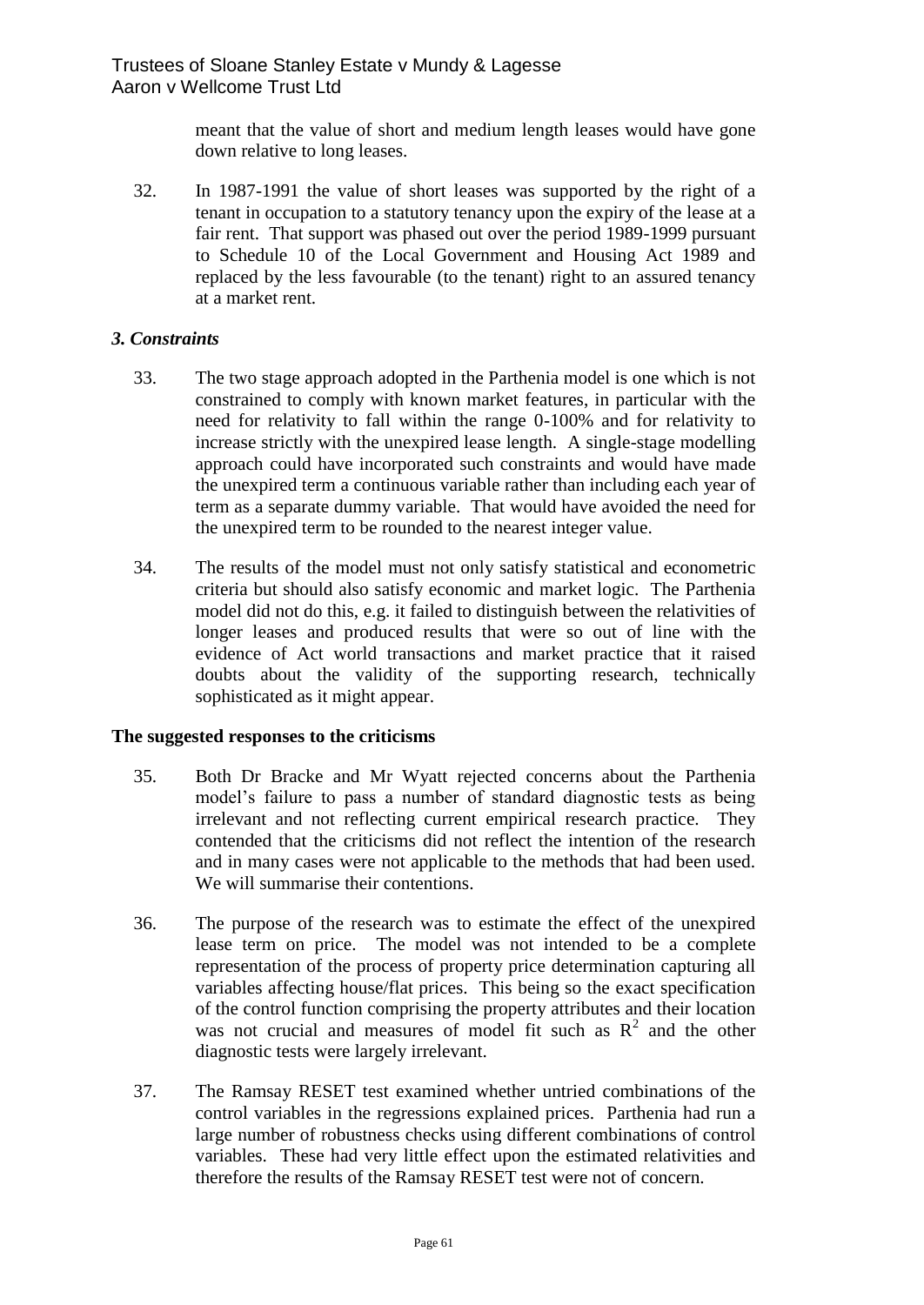- 38. Street coefficients were used as a control variable for difficult to measure locational factors and were not intended to assist in the estimation of the true premium of each street.
- 39. The technique of bootstrapping used in the Parthenia model did not require reliance upon standard errors from the first stage regressions and meant that multicollinearity and heteroscedasticity were already taken into account in the models. Tests for multicollinearity (VIF) and for heteroscedasticity could safely be ignored. Similarly given the large number of observations in the dataset the diagnostic tests for the normality of distribution were irrelevant since ordinary least squares regression coefficients were asymptotically distributed regardless of the distribution of the underlying data.
- 40. Professor MacGregor's concern that it was inappropriate to include houses and flats in the same model was addressed by running a flats only model based on Model 2 and an unexpired term of 41.32 years. This regression had 5,400 observations and produced a relativity of 79.88% compared to 79.92% in the model which included house data. Dr Bracke said that there were too few houses to estimate a relativity curve for houses only and that Parthenia had never produced such a curve.
- 41. Dr Bracke answered Professor Lizieri's criticism that not all relevant priced variables had been included in the Parthenia model by noting that Model 2 had incorporated as many variables as possible while Model 1 had very few such variables. The results of both models were similar (see Table 1 above). Dr Lizieri's other criticisms (see paragraphs 19-25 above) were mainly addressed by further iterations of the Parthenia model using what Dr Bracke described as a variety of techniques, data samples and sets of controlled variables. Dr Bracke concluded that:

"The overall insight is that when one adequately controls for location and has a large enough sample, relativities estimated from the historic dataset are remarkably insensitive to all other modelling choices."

- 42. Parthenia had shared its code and data with a number of other experts so that they could run their own regressions and tests on the data. Those experts had been able to replicate Parthenia's results. Professor Muellbauer had used a "one stage" approach using a different software package and had produced results that were statistically very close to those of Parthenia.
- 43. Apart from the "flats only" regression referred to in paragraph 40 above Parthenia ran alternative specifications with onerous ground rents excluded or dropped as a variable, using complete postcodes rather than streets, using council tax bands and a combination of all these factors. For an unexpired lease of 41.32 years the results varied from 78.14% to 80.39% compared with the original Model 2 result of 79.92%. Dr Bracke concluded that the results were robust to significant changes in the model.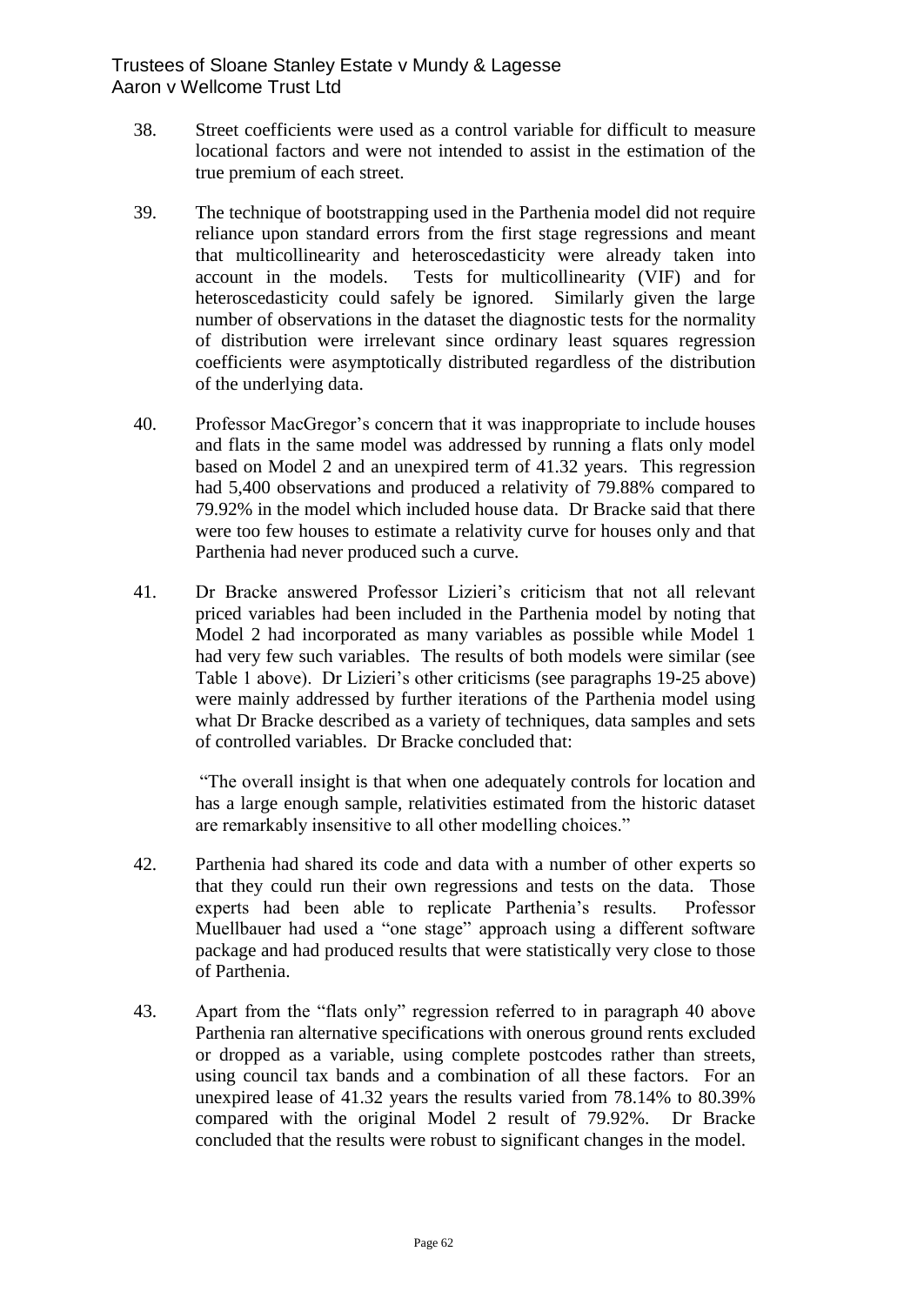- 44. The Parthenia model was criticised because it relied on data from the period 1987-1991 which was then applied to the market at the valuation dates in 2014. Although Mr Wyatt accepted that relativity may have altered over time there was no solid evidence to support the hypothesis that it had so changed. Indeed the RICS 2009 Report recorded Gerald Eve, whose graph was relied upon by the landlords, as saying "It is considered that there is no reason for relativity to have changed over time". Any problem with the data period would equally be a problem for all of the graphs in the 2009 Report.
- 45. Market and economic change affected all capital values but it was only necessary to consider whether such changes affected the relative value of short leases and FHVP values.
- 46. The data period was not tainted by the prospect of the Act since it was only in July 1991 that a proposal for collective enfranchisement appeared.
- 47. There was no evidence that a change in the mix over time of long and short leases affected relativity. Indeed any reduction in the number of short leases would logically increase their price due to their relative scarcity.
- 48. The increase in overseas purchasers was only relevant in the context of Mr Fielding's view that such purchasers did not like short leases. That view was anecdotal and unsupported by evidence or by Mr Wyatt's experience. In this case two of the three tenants (Ms Aaron and Mr Lagesse) were overseas buyers of short leases.
- 49. The valuation assumption was that the existing leasehold interest had to be valued without Act rights in a market where Act rights otherwise applied. But it was not accepted that this meant that leases without Act rights necessarily became worth less. That would imply a drop in their intrinsic value for which there was no evidence. Even if such evidence existed such an argument would subvert the purpose of the statutory disregard which was to preserve the landlord's value rather than diminish the tenant's value.
- 50. The rights of tenants to remain at a fair rent after the expiry of a lease term may have uplifted the values of short leases but there was no evidence that it affected other values or that there was any tenant's hope value arising from the prospect of a landlord granting a new lease. Any such hope value should have been excluded from the valuation anyway following Sportelli.
- 51. The fact that deferment rates were higher in 1987-1991 than they were in 2014 was not relevant because the subject valuations were concerned with unenfranchiseable leases. The value of the landlord's reversion was irrelevant to establishing how much a purchaser would pay for the unexpired term.
- 52. Professor Muellbauer was the only expert to consider the effect of changing interest rates on the model by comparing high interest rate years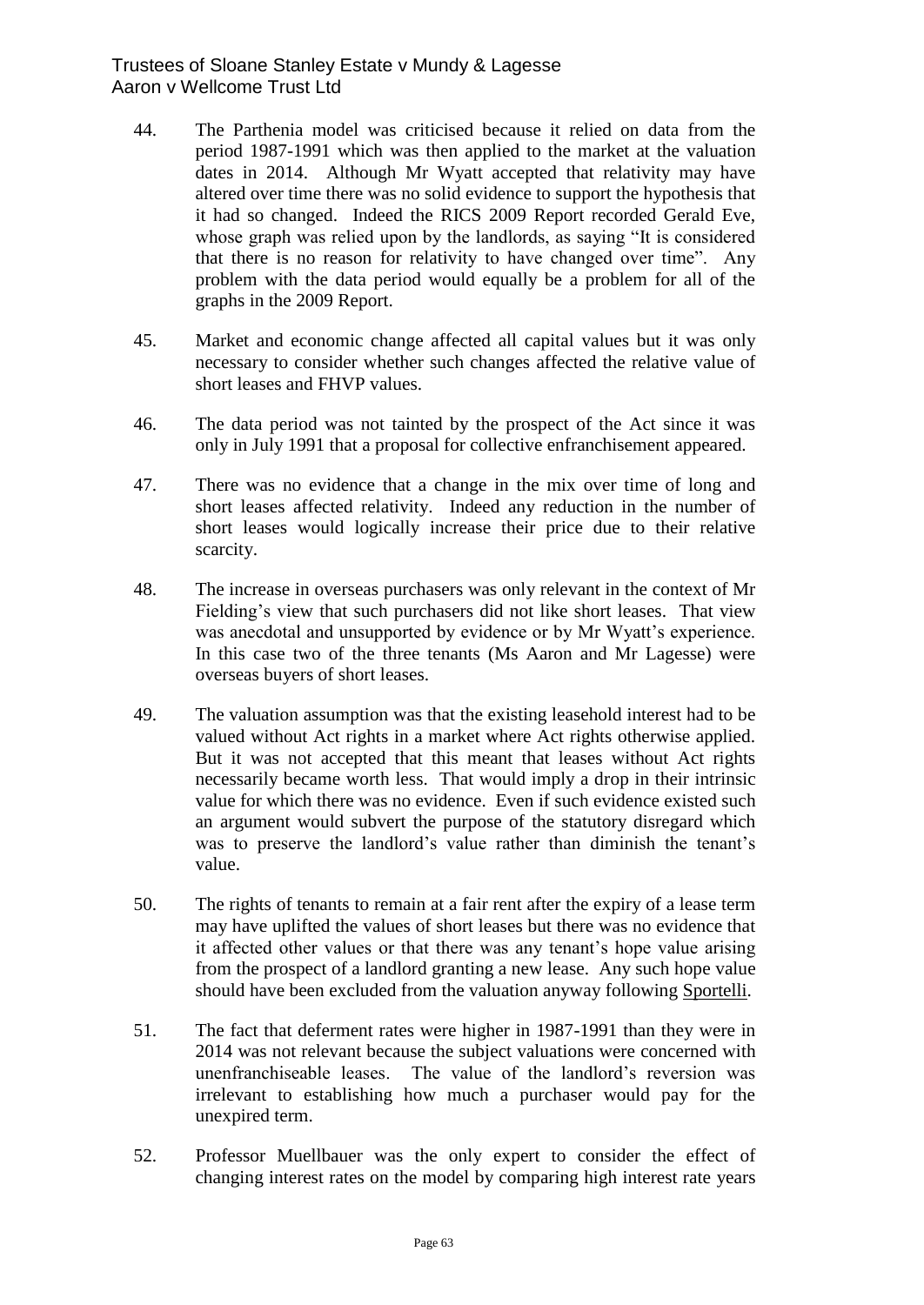with low interest rate years in the period 1987-1991. That showed that changes in interest rates had little effect on relativity. Professors Lizieri and MacGregor considered the point by equating the purchase of a leasehold with that of a freehold and foregoing all the benefits of ownership and occupation for the term of the lease. But that was effectively deferring the reversion and not applying a yield over a term of years.

## **Discussion**

- 53. The econometric experts agree that a well-specified hedonic model is one approach to the determination of relativities in a particular time period. Model estimation, model evaluation and model selection are agreed to be an iterative process until a preferred model has been derived. This is based on theory, statistical tests and the judgment of the researcher. The output of a regression model is conditional on the data used and on the model specification.
- 54. Hedonic modelling is therefore characterised by the need for the researcher to make choices, such as the dataset to use, the functional form of the model and the choice of hedonic attributes (which may be constrained by the limitations of the data set) to explain the variable of interest. The dispute between the experts focussed on these choices and on whether the results of the models were robust and reliable in the light of them.
- 55. We find the use of a substantial number of actual transactions which were unaffected by the Act is a potentially attractive feature of the Parthenia model but we do not accept that the model can fairly be described as an objective analysis of those transactions given the significant exercise of subjective judgment that the model requires.
- 56. In the evidence before us, the examination of the choices that were made in the construction of the Parthenia model was rigorous and informed and we acknowledge the considerable time and effort that the econometric experts took to explain hedonic regression and its application to the issues before us.
- 57. The Wellcome Trust have themselves relied on a hedonic regression model in Mr Buckle's revised Savills enfranchiseable graph which uses up to 10,887 prime central London transactions between 2010 and June 2015. There are five versions of the Savills model, the first three of which echo the Parthenia approach (but the transactions in question related to leases which had the benefit of the 1993 Act) while Savills Models 4 and 5 make what Mr Buckle describes as "better use of the current data".
- 58. Mr Buckle's preferred model is Model 5 which analyses 5,904 sales of leasehold flats and uses a curve form which is constrained in particular by the fact that a longer lease is always worth more than a shorter lease of the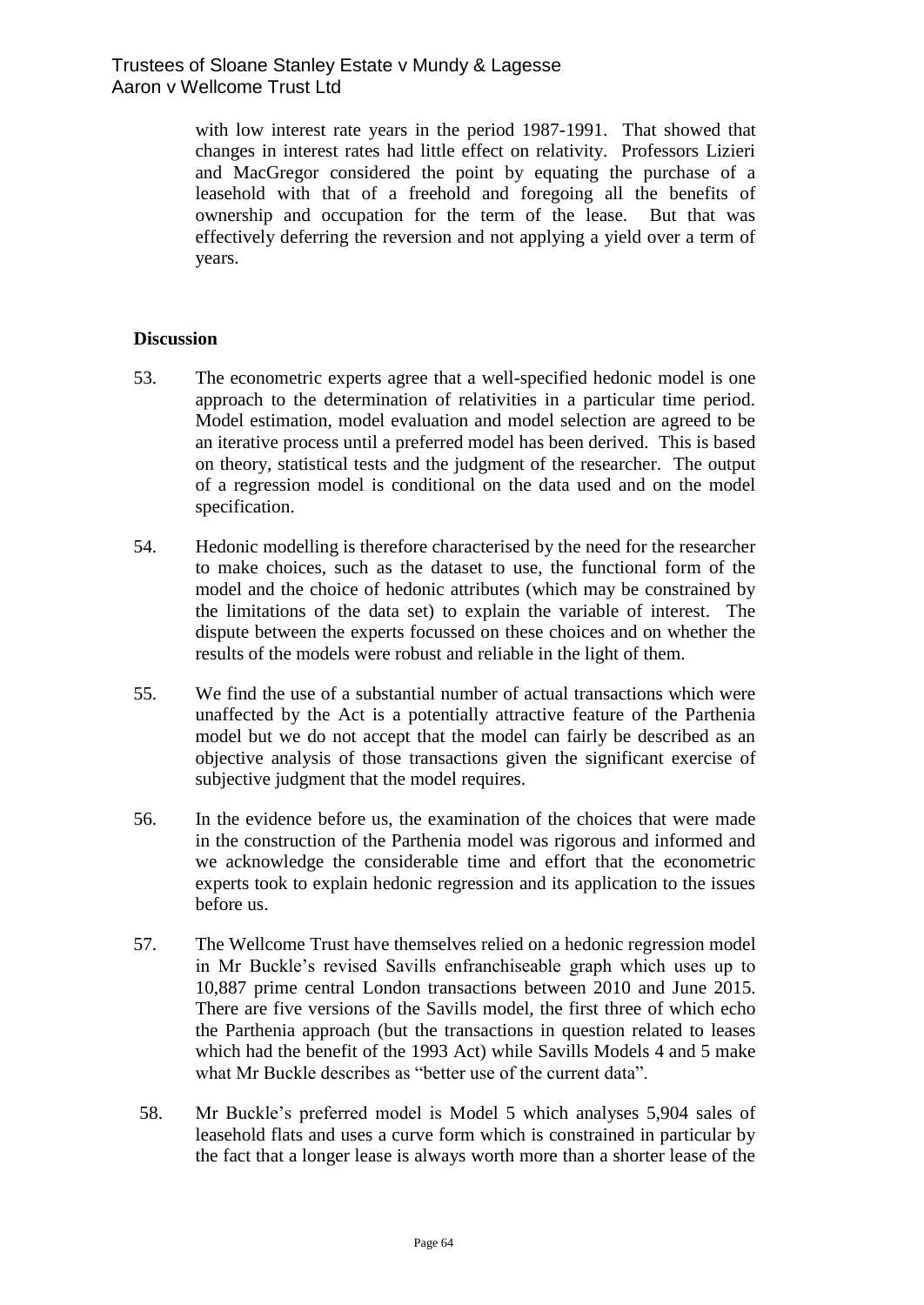same property and, however long the lease, cannot be worth more than the freehold.

- 59. The relativity of a lease with an unexpired term of 41.32 years, with rights under the 1993 Act is shown by Model 5 to be 71.9%. The relativity for this length of lease, without rights under the 1993 Act, is shown by the Parthenia model as the higher figure of 81.18%. One, or both, of these results must be wrong for the current or recent market. This pair of results conflicts with the overriding constraint that a lease which has the benefit of the 1993 Act cannot be worth less than the same lease without rights under the 1993 Act. The conflict in this case could be due to the Parthenia and/or the Savills enfranchisable hedonic regression model being technically deficient or to a change in (lowering of) relativities over time.
- 60. In the main part of our decision we drew attention to the fact that the result produced by the Parthenia model was incompatible with the market evidence in relation to the market transaction represented by the sale of the existing lease of Flat 5, with rights under the 1993 Act. It was thereby demonstrated that the Parthenia model produced an impossible result. In Xue v Cherry [2015] UKUT 0651 (LC), the Upper Tribunal (Judge Huskinson and Mr Trott) said at paragraph 61(1) that:

"If a valuer conjectures a theoretical solution to the problem of determining relativity, its predictions must be tested against market transactions to see whether the model gives results that are observed in practice."

Accordingly, the Parthenia model fails this fundamental test.

61. In the main part of our decision, we reached the conclusion that the Parthenia model was not suitable to be used to determine relativity in respect of leases without rights under the 1993 Act. We also held that the Parthenia model was not capable of being revised or modified so that its use might become appropriate. Strictly speaking, we do not have to diagnose why this is so. However, we think it is highly likely that some at least of the technical criticisms of the model are justified and contribute to this failure. We can be reasonably confident that the criticism in paragraph 23 of this Appendix is fully justified and has a substantial adverse effect on the reliability of the Parthenia model. In addition, we consider it is probably the case that the economic and market changes since 1987-1991 have indeed lowered relativities. In particular there have been significant changes in the pattern of property ownership in prime central London, in the ratio of short to long leases and in the level of interest rates. (Professor Muellbauer's analysis of the effect of changes in interest rates was limited to the relatively small changes between 1987 and 1991.)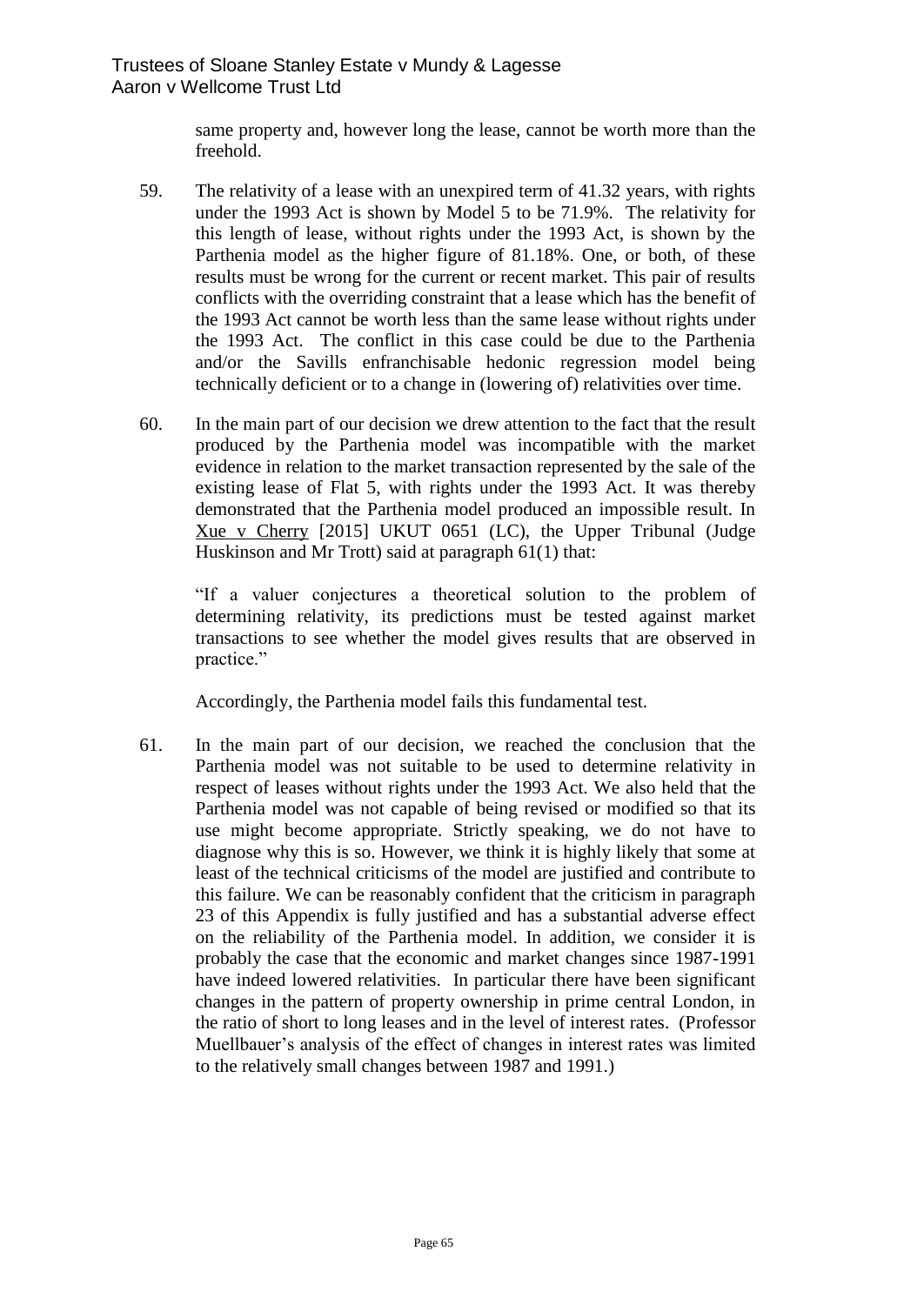## **APPENDIX C**

### **The Graphs of Relativity**

### **1. John D Wood & Co (1996) and Gerald Eve Graph, also known as the Gerald Eve ("GE") Graph.**

- 1. Evidence about this graph was given by Mr Ian Macpherson MA, FRICS (formerly a partner in Messrs Gerald Eve), Mr George Pope FRICS (formerly a partner in John D Wood & Co), Mr Julian Clark BSc, MRICS (a partner in Gerald Eve LLP), Mr Kevin Ryan FRICS (a partner in Carter Jonas LLP), Mr Guy Hollamby MRICS (currently a director of Symington Elvery but between 1999 and 2005 the Head of Professional Valuation Services at John D Wood & Co) and Mr Justin Shingles (who set up his own company, Justin Shingles Limited, in 2000 having previously been a partner in Strutt & Parker).
- 2. Mr Macpherson explained that both Gerald Eve and John D Wood & Co were instructed by the Grosvenor Estate during the mid 1970s to advise on leasehold reform valuations arising from the Leasehold Reform Act 1967 ("the 1967 Act"), as amended by the Housing Act 1969 and the Housing Act 1974. John D Wood & Co was an estate agency with a large share of instructions in the prime central London housing market and they were instructed to advise on values with vacant possession. Gerald Eve were instructed to advise on the statutory valuations. This work subsequently extended to valuations for higher value houses and flats. Mr Macpherson took over responsibility for all Gerald Eve's advice to the Grosvenor Estate on leasehold reform valuations from 1978 until he retired in 2007.
- 3. Mr Macpherson began keeping a schedule by the end of 1975 of the settlements Gerald Eve had negotiated, including details of relativity. He explained the process of negotiation and the reporting procedure for the approval of settlements by the Grosvenor Estate. Grosvenor relied upon John D Wood & Co's advice about the acceptability of vacant possession values and upon Gerald Eve's advice about the other component parts of the statutory valuation. Sometimes the make-up of the final valuation was agreed explicitly with the leaseholder (although not usually in writing), but in most cases the component parts of the valuation were apparent from explicit agreements reached earlier in the valuation. In some cases, nothing was agreed other than the settlement price.
- 4. The same procedure also applied to instructions from the Cadogan Estate where Gerald Eve were responsible for the entire valuation until in 1985 WA Ellis were instructed to undertake a similar role to that which John D Wood & Co fulfilled for the Grosvenor Estate.
- 5. The schedule comprised settlements reached by both the Grosvenor and Cadogan Estates. It was shared with John D Wood & Co and also the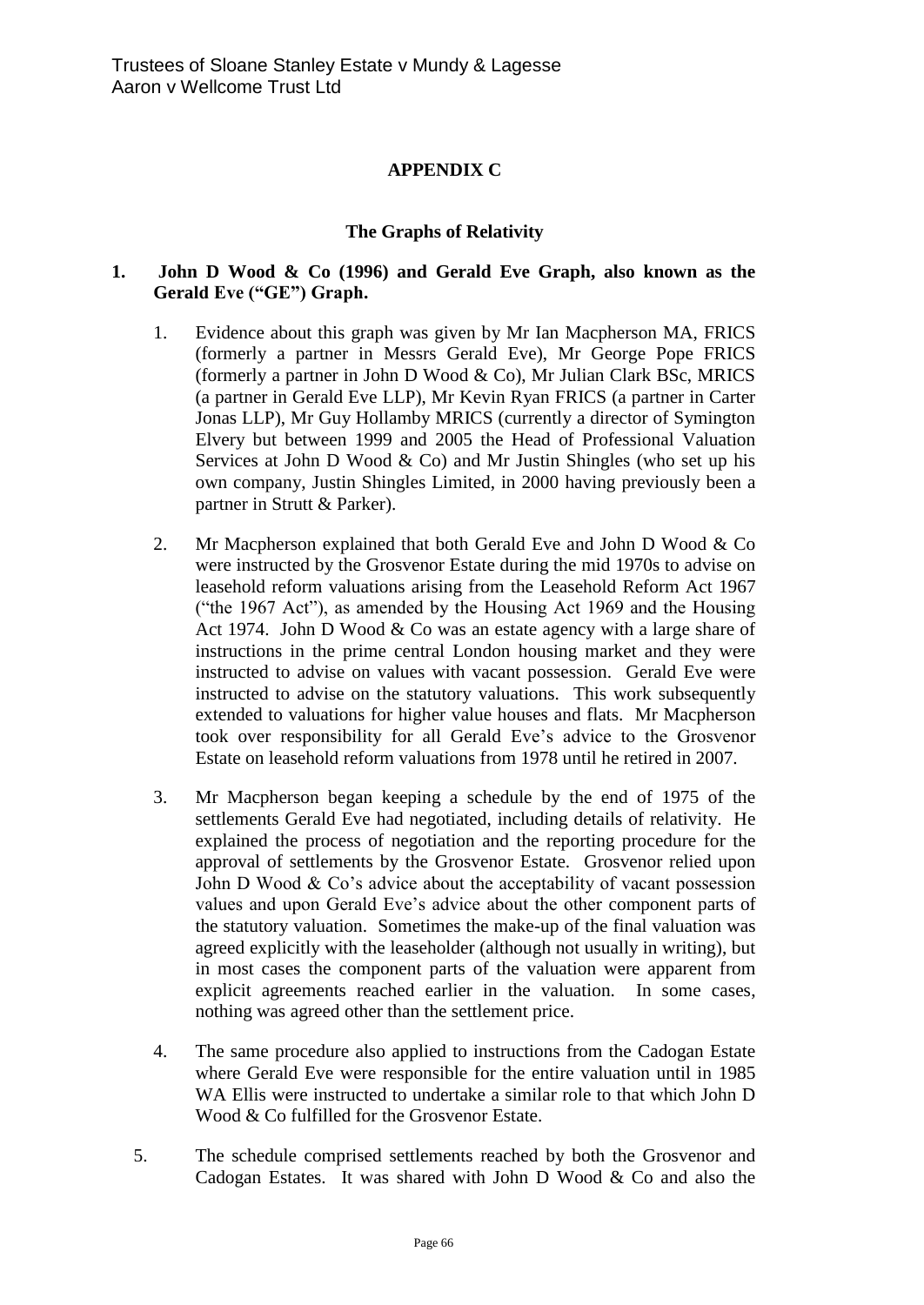valuers acting on behalf of leaseholders. All the Grosvenor cases were settled by negotiation until 1995 when a dispute over a collective enfranchisement price was heard by the Leasehold Valuation Tribunal. Grosvenor were disappointed by the LVT's decision on relativity and they decided to publicise more widely the relativities (without Act rights) that they would generally expect to see in enfranchisement price settlements. Mr Pope of John D Wood & Co was asked to produce relativities at five year intervals of unexpired lease term which could be defended before the LVT or the Lands Tribunal. Mr Pope's relativities were generally a little higher than those contained in the schedule of settlements. Mr Pope discussed a table of such relativities with Mr Macpherson and it was agreed that the relativities for unexpired terms of between 20 to 35 years were too low and should be increased.

- 6. Mr Macpherson said that he and Mr Pope eventually produced a table of relativities at 5 year intervals which was converted into a graph by the Gerald Eve drawing office and became the John D Wood & Co (1996) and Gerald Eve Graph. The Grosvenor Estate made the graph available to anyone asking for it from October 1996 onwards. When Mr Pope left John D Wood & Co in 2000 that company wrote to the Grosvenor Estate and asked to be dissociated from the graph.
- 7. The settlement schedule has been maintained and enlarged over subsequent years. Mr Macpherson said that the more recent settlements reached by Gerald Eve generally supported the pattern shown by the original 1996 graph and although the graph has been constantly reviewed it has not been changed.
- 8. Mr Pope agreed with Mr Macpherson's account of the preparation of the graph in 1996. He reiterated that the graph showed higher relativities than were recorded in the schedule of settlements. He thought that the Grosvenor Estate had achieved relatively favourable settlements and the Estate said it wanted a graph that was realistic and not avaricious. Mr Pope's view about the graph had not changed over the years and he still considered it to show the appropriate relativities.
- 9. Mr Clark gave further details of Gerald Eve's clientele and about the construction and use of the Gerald Eve graph. He said that the firm's principal leasehold enfranchisement work was for the major central London estates, including Grosvenor's Belgravia and Mayfair Estates (since 1973), the Cadogan Estate (since 1976) and the Howard de Walden Estate (since 1982). Until recently it had also acted for the Ilchester (Holland Park) Estate (1992-2014).
- 10. Mr Clark first dealt with leasehold reform claims in 1994 and from the start it had been his firm's practice to record details of the settlements. He explained that the responsible valuer would keep a detailed copy of his valuation on a dedicated estate file and record the main elements of the valuation in a settlement schedule for that estate. Separate schedules were kept for house claims under the 1967 Act depending upon whether the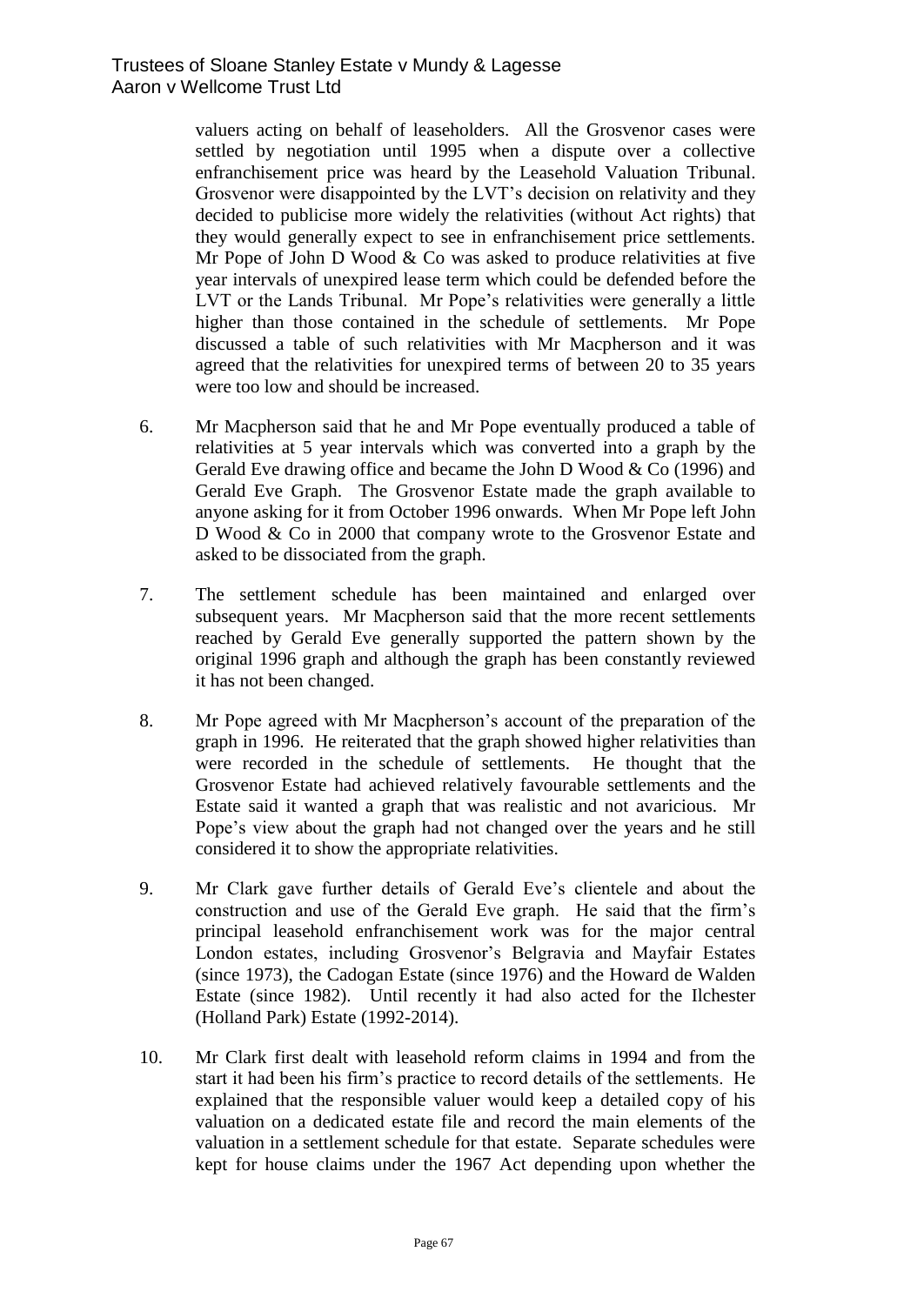basis of valuation was section 9(1) or 9(1A). After the Leasehold Reform, Housing and Urban Development Act 1993 ("the 1993 Act") settlements of house claims under section 9(1C) were recorded on the same schedule as section 9(1A) settlements. New schedules were produced for lease extensions of flats under Schedule 13 of the 1993 Act and for the collective enfranchisement of blocks of flats under Schedule 6. For the past 10 years settlements had been recorded when the transaction was completed rather than when the settlement was agreed. Mr Clark described the settlement schedules as "working documents, to which additions are made as new claims settle."

- 11. As at July 2015 the schedules comprised records of 3,404 settlements of house enfranchisements (1,249) and lease extensions (2,155) and 170 records of the collective enfranchisement of blocks of flats. These records included determinations by the LVT/First-tier Tribunal and the Lands Tribunal/Lands Chamber where valuers from Gerald Eve had given expert evidence. The settlements only included data where Gerald Eve had been directly involved. Mr Clark adduced copies of all of the settlement schedules (including the collective enfranchisement data). Every settlement shown in the schedule was supported by a hard copy of the corresponding detailed Gerald Eve valuation.
- 12. In 2007, following a request from the Lands Tribunal in Arrowdell Limited v Coniston Court (North) Hove Limited [2007] RVR 39, the RICS established a working party to consider whether standard graphs of relativity could be produced. Gerald Eve was invited to participate and Mr Clark provided details of the Gerald Eve graph to the RICS. In a letter to the RICS dated 7 December 2007, Mr Clark said that the data on which the graph was based included:
	- (a) settlements between 1974 and 1996 of prices for enfranchisements and lease extensions under the 1967 Act and the 1993 Act;
	- (b) prices realised on the sale of leases without rights, that were used as comparables during negotiations concerning the claims in (a) above;
	- (c) prices realised on the sale of freeholds with vacant possession, that were used as comparables during negotiations concerning the claims in (a) above and
	- (d) opinion.
- 13. Mr Clark provided further details in autumn 2008 at the request of the RICS by way of a pro-forma response sheet which was then incorporated into the RICS Report "Leasehold Reform: Graphs of Relativity" published in October 2009. In the further response, Mr Clark said that the graph had been reviewed in the light of continuous challenges during negotiations and before the LVT and Lands Tribunal. It had not been amended "because it is believed that the evidence that was available then is stronger than that which has emerged since 1996." He went on to say that "it is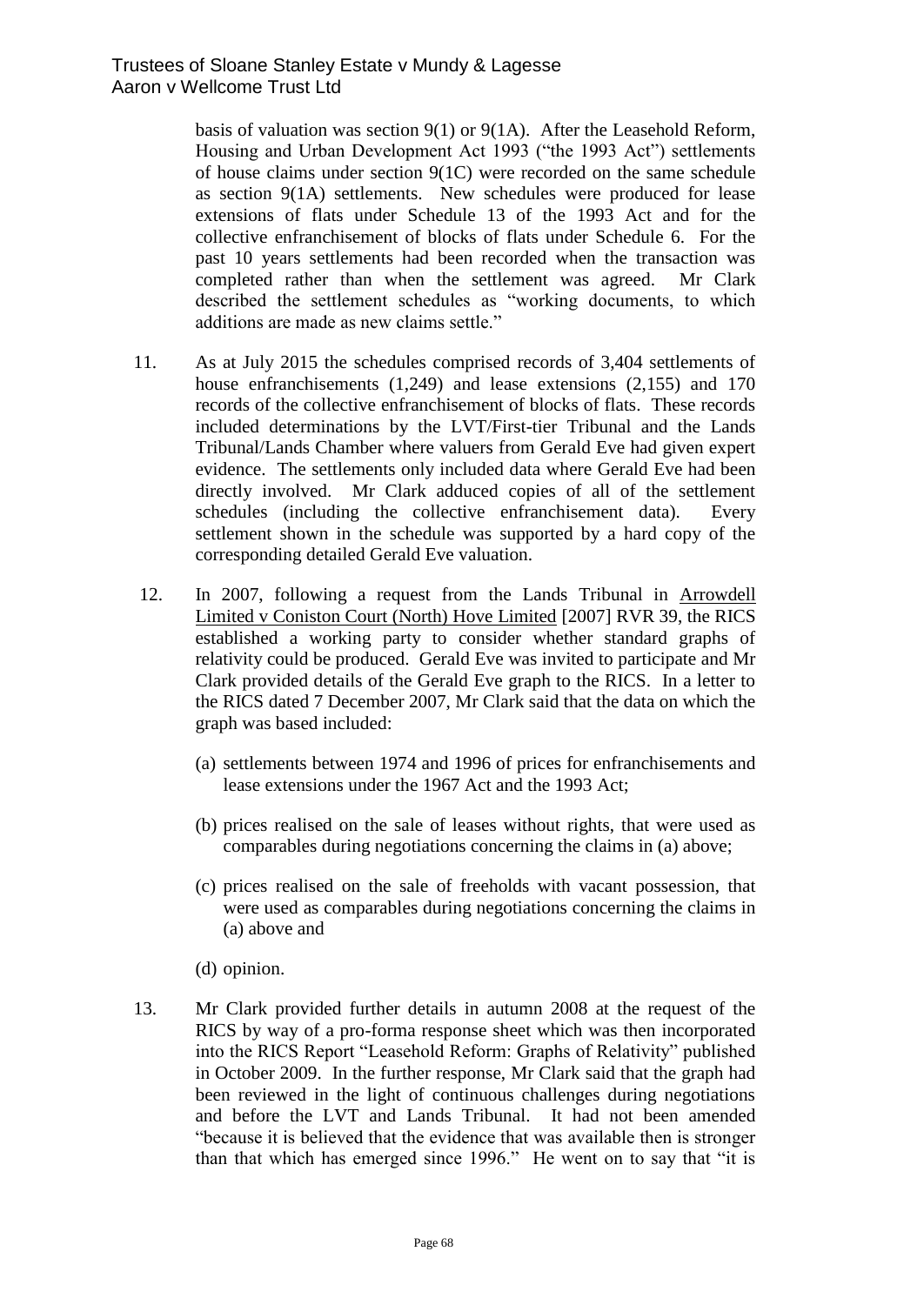considered that there is no reason for relativity to have changed over time"

- 14. Mr Clark explained that there were 246 pre-1996 claims which formed the basis of the 1996 graph. He had traced files in respect of 109 of these claims with dates ranging from 1974 to 1994. An examination of the files showed that parts of the valuations were agreed between the parties in 46 cases. In 38 of those cases the relativity was below that predicted by the Gerald Eve Graph; in two cases the relativity was the same or virtually the same as the graph; and in the remaining six cases the relativity was above the graph.
- 15. In a written response to questions from counsel about the 246 settlements Mr Clark said that 35% of the settlements were for unexpired terms of 20 years or less, 11.4% were for unexpired terms of 60 years or more and none of them were for unexpired terms greater than 80 years. Mr Clark further explained that the relativities produced by Mr Macpherson and Mr Pope were taken at five yearly intervals and that the Gerald Eve graph simply joined up the relativity points.
- 16. Mr Ryan said that after the 1993 Act he had "worked to a rough guide" as to the uplift in value attributable to the benefit of the Act. He found that the application of this rough guide gave results that were closer to the Gerald Eve Graph than to any other graph then in use. They were sufficiently close for Mr Ryan to adopt the Gerald Eve Graph for the purpose of calculating the without Act rights relativity in most cases.
- 17. Mr Hollamby said that at the time the Gerald Eve Graph was produced he could not find any evidence to support it and he thought that the relativities that it produced were too low and were skewed in favour of the freeholder. He said this was particularly pronounced in leases where the unexpired term was for 50 years or less. Because of this Mr Hollamby said that he did not rely upon the Gerald Eve Graph, even when acting for landlords.
- 18. In 1999 Mr Hollamby joined John D Wood & Co and acted almost exclusively for leaseholders. He was unable to find the relevant John D Wood files to support the Gerald Eve Graph and was unsuccessful in his requests for the same to Mr Pope and Mr Macpherson. On 9 March 2000 Mr Hollamby wrote to the Grosvenor Estate and told them that the 1996 graph no longer had the support of his firm and he requested that their name be removed from it. At that time he prepared his own relativity graph ("the JDW Graph") and wrote to other valuers acting within prime central London seeking details of their settlements. He used the data that he received together with John D Wood & Co's own data, that of his previous firm, Chestertons, and evidence from LVT decisions to produce a spreadsheet of 650 analysed cases. That became the JDW Graph which had a relativity line that closely followed the line of LVT decisions.
- 19. Mr Shingles gave evidence of negotiations he had undertaken in 1991 with the Cadogan Estate for lease extensions of flats at Tedworth House,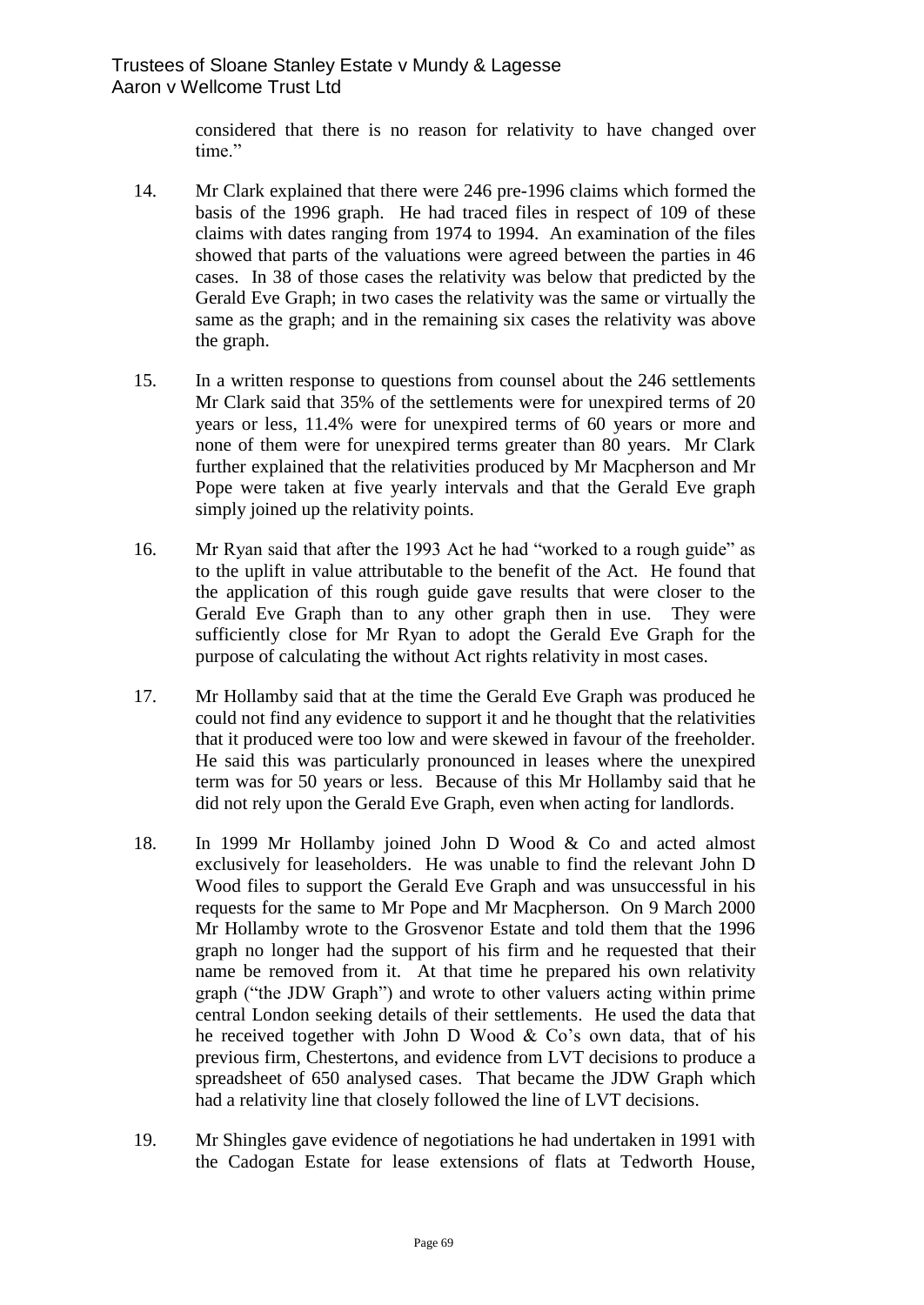Tedworth Square, London SW3, one of which (Flat 2) he owned. He compared the results of these negotiations for the extension of leases that had unexpired terms of 11.75 years (averaging a relativity of 50.77%) with the Gerald Eve Graph for the same unexpired term (28.5%) and other graphs (average of RICS graphs 32.29%). He concluded that the Tedworth Square transaction showed that freeholders adopted a much higher rate of relativity pre-1993 than was suggested by "whatever data was used to compile the Gerald Eve Graph." Mr Shingles said that the Gerald Eve graph had had the effect of anchoring relativity values.

# **2. Knight Frank ("KF") Graph**

- 20. Mr Jeremy Dharmasena MRICS, a partner and Head of the Leasehold Reform Department in Knight Frank LLP, gave evidence about this graph.
- 21. Mr Dharmasena explained that there were two versions of the KF Graph. The original graph was prepared in 2009 as part of the RICS working party deliberations and a revised version was published in June 2011. The graphs were based on schedules of enfranchisement and lease extension settlements (from 2002 onwards) agreed between Knight Frank and the valuers acting for the other party. The 2009 graph also included analyses of LVT and Lands Tribunal decisions involving Knight Frank. The settlement schedules recorded details of the individual elements that made up the price/premium calculated in accordance with either the 1967 Act or the 1993 Act. The relativities were therefore those applicable without Act rights. The graphs were drawn before making adjustments for onerous ground rents.
- 22. Settlements of more than 200 flats and houses formed the basis of a table of relativity percentages between 0 and 100 years set out in five yearly intervals together with a corresponding graph (the 2009 KF graph) that was submitted to the RICS in September 2008. The schedule was updated subsequently and a revised version of the graph, based on 350 settlements, was published in June 2011.
- 23. Mr Dharmasena explained that the 2011 KF graph excluded LVT (but not Lands Tribunal) decisions and included data from "a major landlord estate client" who instructed Knight Frank on 1 January 2010. The revised graph also included data from older settlements where the information had not been retrieved in time for the RICS research in 2009. The revised graph had been made publicly available since June 2011.
- 24. Mr Dharmasena said the most significant difference between the two graphs was that the table of relativities in the 2011 version was derived from a graph which was automatically created by the best fit Excel polynomial formula.

## **3. The WA Ellis Graph**

25. Evidence about this graph was given by Mr James Wilson MRICS, FCIArb, a director of Jones Lang LaSalle since its merger with WA Ellis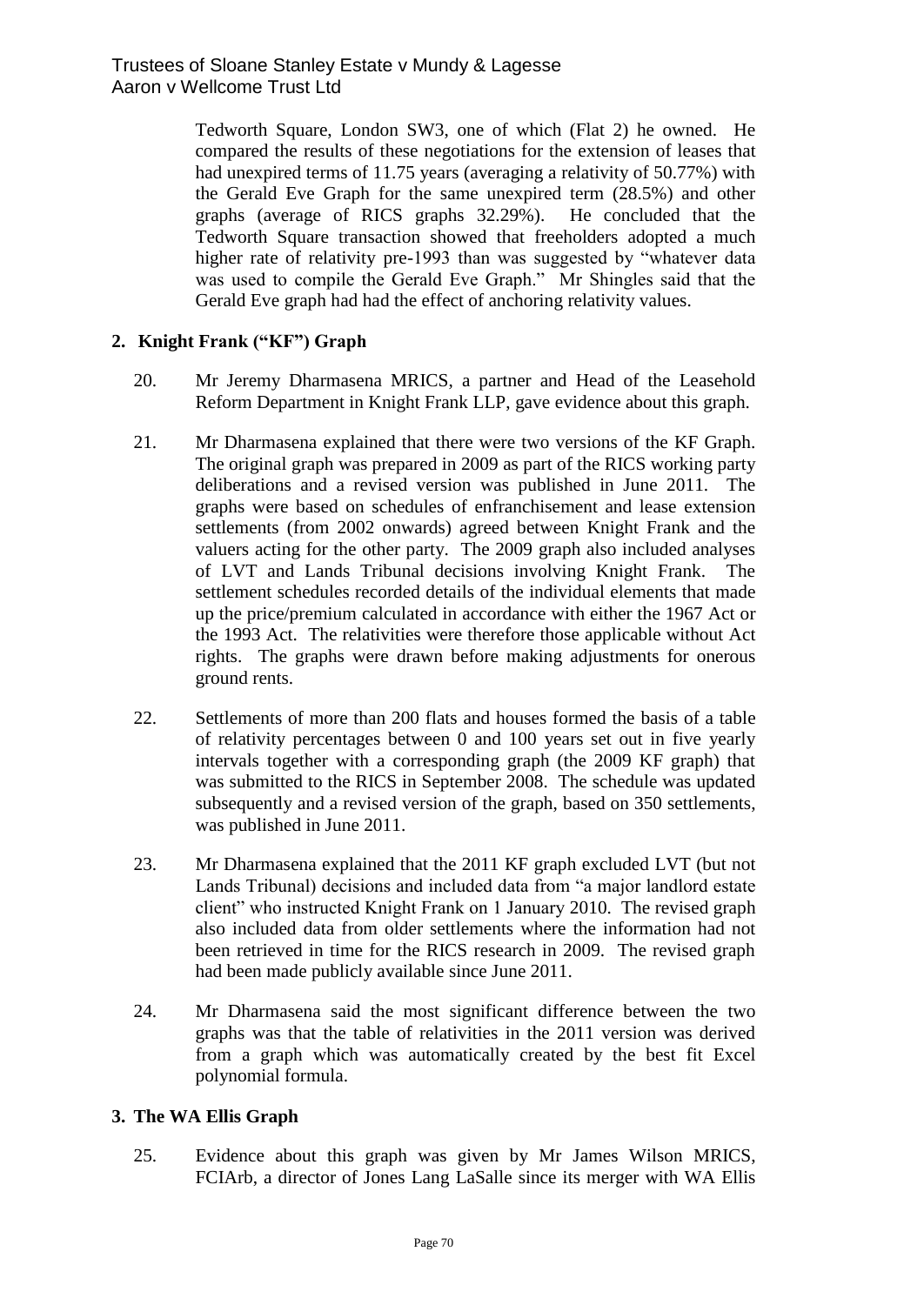in October 2014. Mr Wilson previously worked for WA Ellis for 19 years, for the last 11 of which he was a partner. Mr Andrew McGillivray, formerly a partner at WA Ellis and a co-author of the WA Ellis index of relativities, was also called to give evidence.

- 26. Mr Wilson said that WA Ellis prepared an index comprising a schedule of relativities as at January 2001 for unexpired lease terms in five yearly intervals from five to 100 years. Mr Wilson explained that the index was derived from the opinion of three partners at WA Ellis: Mr McGillivray, Mr Michael Duncan and, to a lesser degree, Mr Graeme Scott-Dalgleish. The index did not summarise or plot a series of settlement or transaction points. The partners' opinions about vacant possession values were based on transactions said to be "uncorrupted by actual or potential rights" under the 1967 Act and the 1993 Act.
- 27. The schedule of relativities was based on transactions of approximately 200 houses, equally divided between freehold and unenfranchiseable leasehold sales. The relativities were calculated by reference to matched pairs of sales in a similar location, one freehold and one leasehold. The data was collected between the mid-1980s to January 2001.
- 28. WA Ellis did not produce the graph which appears in the RICS Research Report. The data was converted into a graph by the RICS. Mr Wilson said, and Mr McGillivray agreed, that there was an atypical shift in the graph between 10 to 15 years which he attributed to the analysis of the data from the Trevor Estate where for a time the only interests granted by the freeholder were for 20 year terms.

## **4. The Cluttons Graph**

- 29. Mr Einar Roberts, a partner in Cluttons LLP, gave evidence about the construction of this graph with which he was personally involved.
- 30. Cluttons only recorded settlements for properties in St John's Wood where they acted in particular for the Eyre Estate and John Lyon's Charity. They produced separate graphs for flats and houses because they considered St John's Wood to be more prime for houses than for flats. Mr Roberts explained that in tribunal cases Cluttons would provide the data as a series of points without fitting a curve to them. They would usually seek a determination by reference to an average of the settlements plus or minus one to three years either side of the unexpired term of interest. Insofar as Mr Roberts had ever ascribed a curve to the data points he had done so using a polynomial curve function available in Excel.
- 31. The individual data points were shown as a scatter graph in Mr Roberts' evidence and were supported by detailed schedules of settlements. Mr Roberts emphasised that the relativities shown were the result of Cluttons' own analysis and were not necessarily agreed by the counter-party valuers. The data as provided to the RICS excluded any settlements involving onerous ground rents. The curve lines shown in the RICS Research Report were apparently not produced by reference to a regression analysis.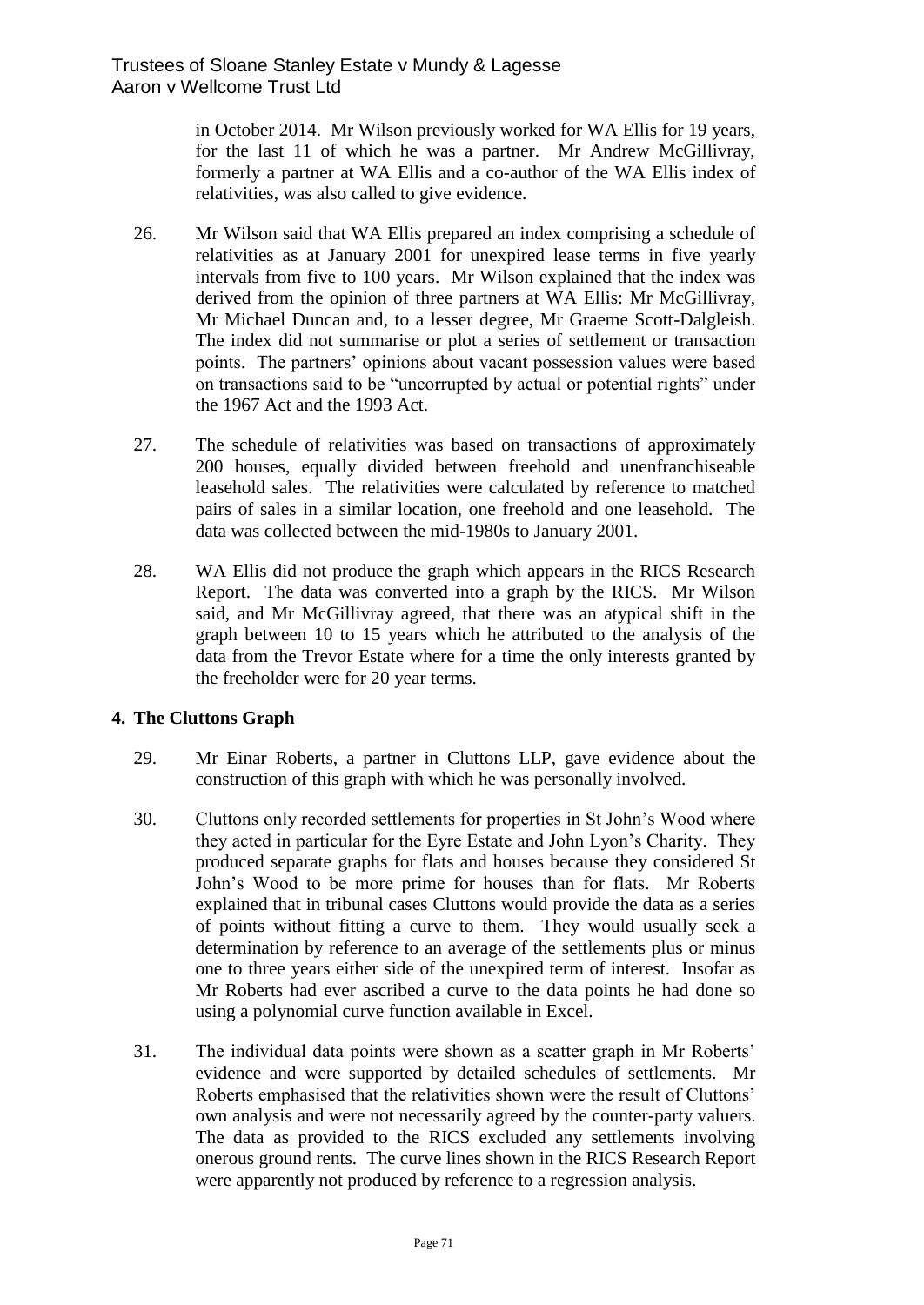# **5. John D Wood & Co Graph**

- 32. Mr Hollamby explained that John D Wood & Co dissociated itself from the John D Wood & Co (1996) and Gerald Eve Graph in 2000. It then produced its own graph although this was not submitted in evidence by Mr Hollamby. He explained that it was based upon "a spreadsheet consisting of 650 or so of analysed PCL cases".
- 33. In his response to Mr Hollamby's evidence Mr Roberts produced a letter dated 2 June 2004 from Mr Hollamby to Mr Damian Greenish of Pemberton Greenish enclosing a copy of John D Wood & Co's (then) latest graph and providing details of its construction. The graph was said to have been compiled from a combination of open market transactions, settlements and tribunal decisions. The earliest valuation date was 1978 and the graph was said to be continually updated. It included both flats and houses. The data set comprised 642 cases. Mr Hollamby did not include "the hundreds" of Gerald Eve settlements because he thought that would distort the graph. Of the 642 cases, 298 were settlements reported by agents who usually represented leaseholders, 202 were settlements reported by agents who usually represented freeholders and the remaining 145 cases were tribunal decisions. (The total came to 645, but some cases were reported by two parties; the actual total was 642 different cases, details of which were contained in a spreadsheet.) Each of these three types of case was plotted as a separate line on a graph together with a composite curve.
- 34. In his letter Mr Hollamby said that he had adjusted for onerous ground rents "by adding the value of the landlord's rental income onto the value of the tenants' existing interest". During cross-examination he was referred to a number of entries on his spreadsheet where he had used improved values rather than unimproved values when calculating relativity. He acknowledged that he might have made a mistake but considered it likely that this was how the settlements had been reported to him.
- 35. The version of the John D Wood graph that appears in the RICS Research Report is an updated version of the 2004 Report. By this time (2008) there were over 930 cases in the database although the time spread of the data had apparently not changed (1978 to 2004). The data comprised settlements (75% acting for the tenant) and tribunal decisions.
- 36. Mr Wyatt referred to a further update of the John D Wood & Co graph which first appeared in a working paper on relativity graphs published in June 2011. It was later published by John D Wood & Co in September 2011 as "The Pure Tribunal Graph" and was based on 601 LVT and Lands Tribunal decisions from "the London Region". It was described as forming "an important consensus between the more subjective graphs available" and was presented as "a natural and pragmatic solution to dealing with the issue of relativity." The Pure Tribunal Graph produced lower relativities than the 2008 graph for the lease term range 0 to 70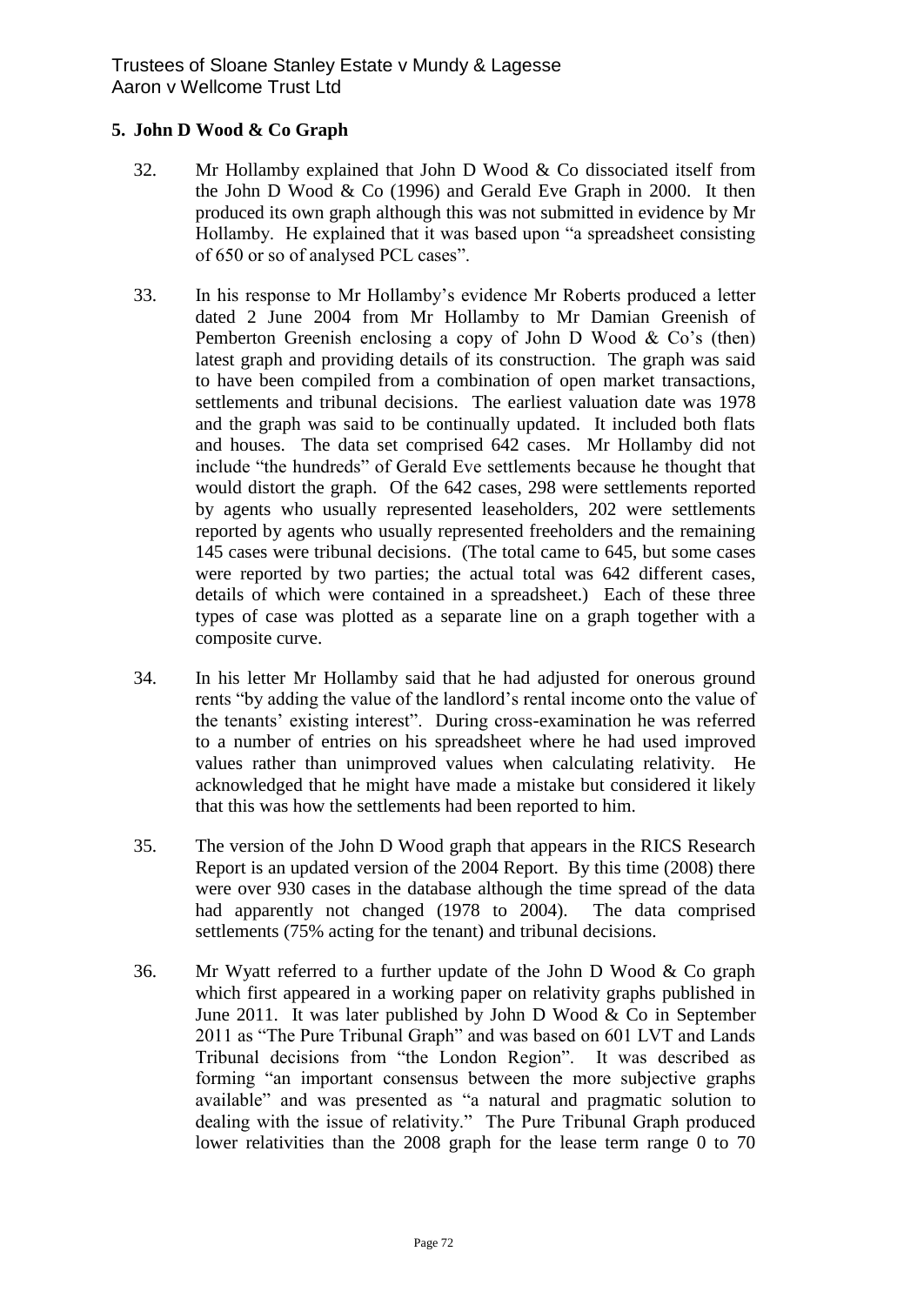years, higher relativities from 70 to 95 years and equal relativities thereafter.

# **6. Charles Boston Graph**

- 37. Mr Stimson gave evidence (through Mr Fielding) about this graph. Mr Stimson wrote to Mr Charles Boston FRICS in May 2015 asking for details of how the Charles Boston graph was compiled. Mr Boston agreed to provide this information.
- 38. The graph is based upon negotiated settlements undertaken personally by Mr Boston and not by his other partners. Mr Boston gave details of 269 settlements that he had reached between August 1986 and March 2015 (the corresponding number as at October 2009 was stated in the RICS Research Report to be 120). The unexpired lease terms ranged from 0.5 years to 123 years,. The settlements were mainly in respect of prime central London properties. The line of the graph was plotted using a sixth order polynomial.

# **7. College of Estate Management ("CEM") Graph**

- 39. Mr Wyatt was asked how he would determine relativity if the Parthenia model was not accepted by the Tribunal. He rejected the use of the prime central London graphs contained in the RICS Research Report since "by reason and logic" if the Tribunal were to reject the Parthenia model it would have to reject those graphs also. He thought that "there may be a slight premium for a property to have the option to extend the lease or buy the freehold when compared to a property without the right." But he did not believe that it was appropriate to make a deduction from the price paid for a lease with Act rights to reflect the benefit of the Act because that price was itself determined by reference to existing graphs of relativity and therefore the analysis would be circular.
- 40. Mr Wyatt turned instead to "the theoretical approach" of the College of Estate Management in their report "Relative Values: Valuation for Lease Extension and Enfranchisement" published in August 2000. The Report was commissioned by the then Department of the Environment, Transport and the Regions and aimed to explore the scope for prescribing key valuation factors such as relativity.
- 41. The Report concluded that market data showed that "relativity patterns are difficult to pick out clearly" but said that two relativity indices could be constructed from LVT decisions: one for Inner London and one for the rest of England and Wales.
- 42. These indices were derived from a statistical analysis of LVT decisions and were indexed to base 100 at 90 years which CEM said was "the de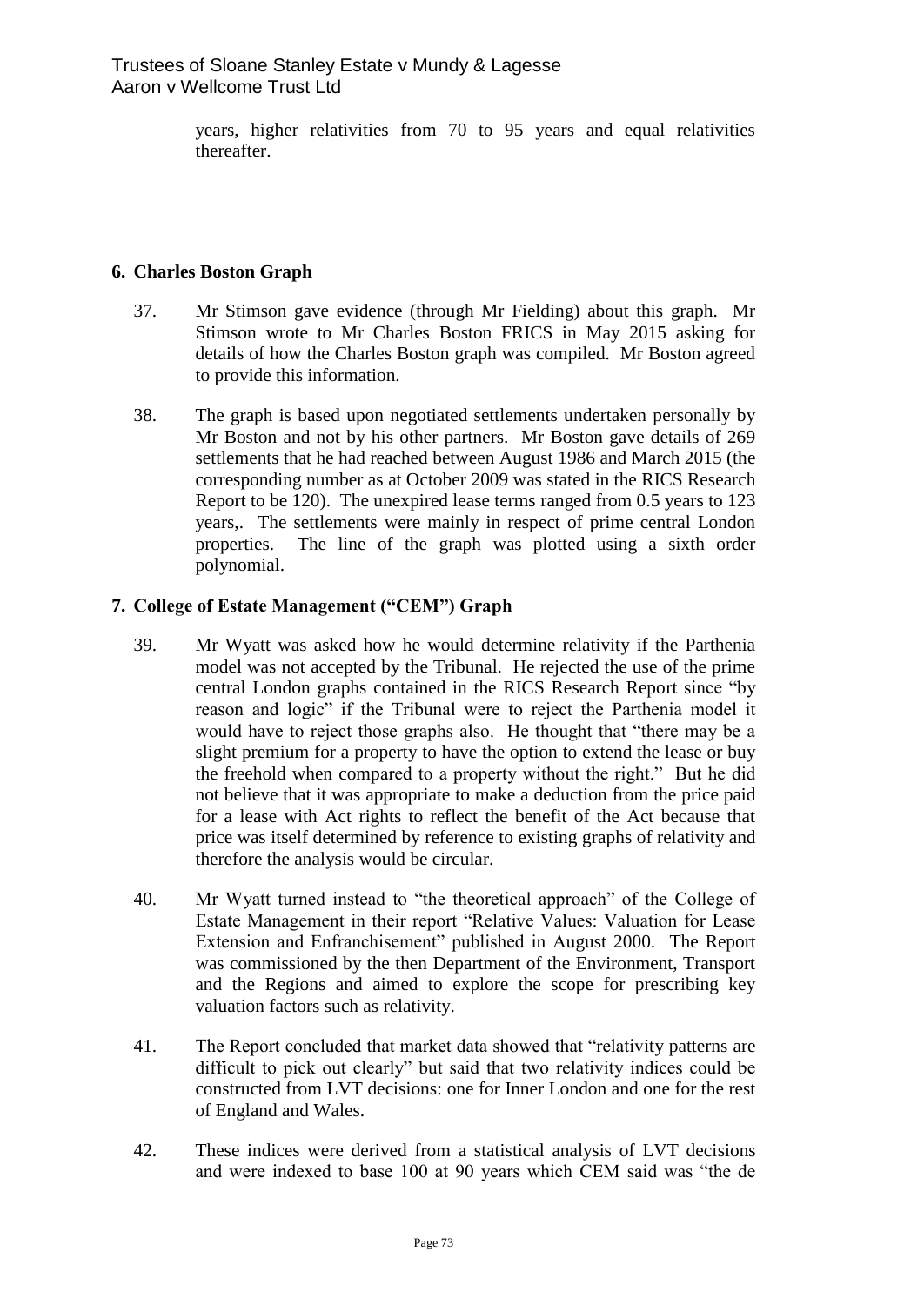minimis cut-off point for marriage value." Appendix J of the CEM Report gave the full relativity indices together with a table of relativities where the results are not based to 100 at 90 years but are continued to 999 years. Thus the relativity for an unexpired term of 41 years for Inner London LVT cases is 76.34% whereas the Inner London index figure for the same unexpired term (i.e. based to 100% at 90 years) is 79.71%.

43. CEM said the following about the LVT evidence at page VII of its executive summary:

"Given an imperfect market, and the fact that there is no alternative, available data, our conclusions on relativity rest on the assumption that LVTs have been accurate in reflecting available market evidence within their relativity figures. However this must be set against the fact that the LVT process has been questioned and concerns expressed over whether the LVT decisions always produce a correct valuation."

- 44. Mr Wyatt described the CEM research as having "used an objective, but hypothetical approach which is far superior to the fundamentally flawed analysis of the opinion-based relativity curves or trying to make arbitrary adjustments with post-Act sales."
- 45. Mr Wyatt said that the relativity of Flat 5, using the relativity in the CEM Report, was 80.09%.

### **8. The Savills Enfranchiseable (2002) Graph**

- 46. In Spring 2003 Savills published a research report entitled "The Impact of Leasehold Reform on the Prime Central London Residential Market". It included the results of research undertaken in 2002 into the values of leasehold property in central London. The key element of the project was obtaining open-market valuations for 240 leasehold properties of varying lease length in prime central London (broken down into 10 sub-market areas). For each of the properties in the sample Savills collected sufficient data to enable a desk-top valuation to be made. They then invited a number of valuers (from 12 firms as well as from Savills) to provide three different valuations for a sample of 10 properties each under a standard set of requirements:
	- (i) the open market value at the stated lease length assuming an enfranchiseable lease;
	- (ii) the open market value at the stated lease length assuming a nonenfranchiseable lease; and

(iii)the freehold value.

47. The results were collated and a regression analysis undertaken to produce a table and graph showing relativities with Act rights (i.e. for enfranchiseable leases).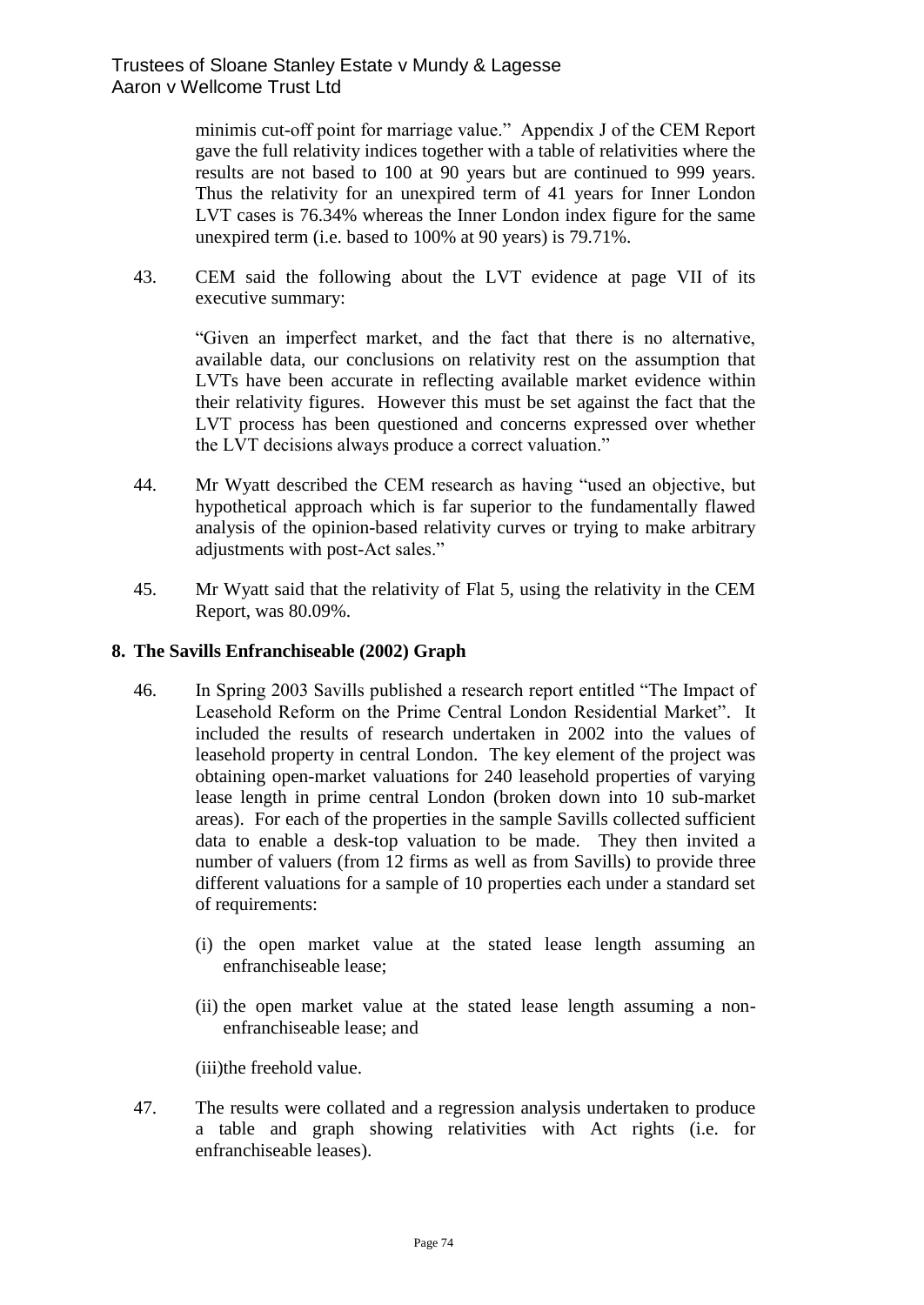### **9. The Savill's enfranchiseable (2015) Graph**

- 48. Mr Christopher Buckle MSc, MPhil, MA, MRICS, an associate director in Savills Residential Research Team gave evidence about this graph which appeared in a Savills research report entitled "Leasehold Relativity: Analysis of The Real World" dated 11 September 2015.
- 49. Mr Buckle explained that the research was an analysis of current market transactions, using hedonic regression, to give an estimate of the relativity of leases with Act rights. The data was obtained from LonRes and comprised 10,887 transactions between 2010 and 2015. Five hedonic models were produced, the first three of which followed Mr Wyatt's approach when constructing the Parthenia model. Mr Buckle's preferred model was Model 5 which analysed 5,904 leasehold flat sales.
- 50. The functional form of the graph curve (relativity =  $1 a^x$ , where a is a constant and x is the unexpired term) was such that it could only show increasing relativity for higher lease lengths and had an asymptote at 100%. (Mr Buckle also identified an alternative functional form which had an intercept term, i.e. the relativity for a lease with zero years unexpired may not be zero.)
- 51. The starting point for the research was the approach taken in the Parthenia model and in his evidence Mr Buckle described the hedonic variables that he had used compared with those adopted by Parthenia. The results of the first four of Savill's models highlighted potential multi-collinearity problems, with the most significant being attributed to the fact that the majority of freehold properties were houses and almost all the flats were leasehold. The purpose of the fifth model was to look at flat sales only and thereby avoid this multi-collinearity problem. Model 5 also excluded the variable for onerous ground rent.
- 52. A comparison of Savills Model 5 with the Parthenia model showed that all of the Model 5 point estimates were lower than the Parthenia point estimates for leases with unexpired terms under 65 years. The curve fitted to the Model 5 point estimates (for leases with rights under the 1993 Act) followed the shape of the Gerald Eve curve (for leases without rights under the 1993 Act) very closely between 10 and 80 years unexpired term, albeit at a slightly higher level.
- 53. The Savills 2002 graph had a logarithmic functional form and so a direct comparison between that graph and the 2015 hedonic regression version was not appropriate. The relativity point estimates for Model 5 (based on transactions) were similar to those of the 2002 model (based on opinions) at longer lease lengths but were lower at shorter lease lengths.

### **Discussion**

54. The only one of the nine graphs considered above that is directly based upon transactions is the Savills Enfranchisable (2015) Graph ("Savills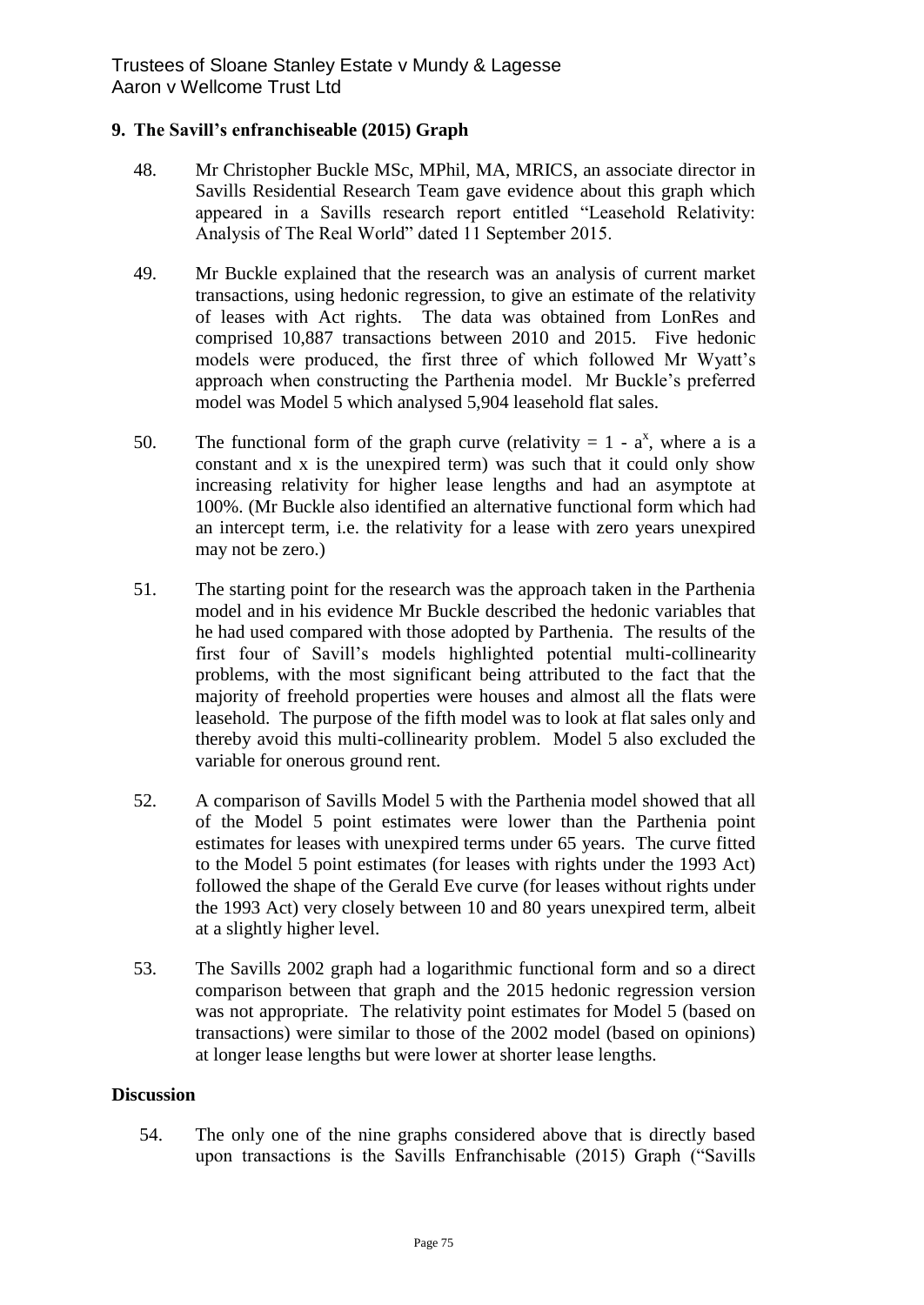2015 graph") which was produced specifically to be part of the Wellcome Trust's evidence in relation to Flat 5.

- 55. We will first discuss the Savills 2002 graph and the Savills 2015 graph, both of which concern leases with rights under the 1993 Act. We will then discuss the other graphs and, in particular, the GE graph, which concern leases without rights under the Act.
- 56. Like the Parthenia model, the Savills 2015 graph is based upon hedonic regression and like that model it was the subject of technical criticism which led Mr Buckle to submit a supplementary report in which he acknowledged that all five of his models failed both the Box-Cox test and the Ramsey RESET test. The Savills 2015 graph was also based upon transactions that reflected the benefit of the Act and so could not be used to estimate leasehold relativity on the statutory basis without further adjustment. But what the Savills 2015 graph shows is that almost all of its (with Act rights) point estimates are lower than the (without Act rights) point estimates in the Parthenia model for unexpired lease terms less than 65 years. If the Savills 2015 graph were reliable, this would provide further support to our conclusion that the Parthenia model cannot be used to estimate relativities for leases without Act rights at the valuation dates, all of which fell within the latter part of Savills' data collection period between 2010 and June 2015.
- 57. Mr Rainey submitted that the Savills 2015 graph was unreliable because the transactions (concerning leases with rights under the 1993 Act) upon which it was based reflected the embedded use of graphs, and in particular the GE graph, in the market. It was agreed by the valuation experts that the price payable for an existing lease was influenced by the amount arrived at by deducting the estimated cost of the lease extension from the long lease value. The estimated cost of the lease extension requires as an input the value of the existing lease without rights under the 1993 Act (in order to calculate marriage value); so it is necessary to assume, by the use of graphs, that which it is desired to estimate. The process is circular. We also note that the figure which is arrived at, simply by deducting the premium from the value of the extended lease, assumes that the vendor of the existing lease will receive all of the lessee's 50% share of marriage value. We are not satisfied that this will always be the case. The process would be no less circular if one were to use the relativity derived from the Parthenia model when estimating the cost of the lease extension rather than the relativity found from the GE graph.
- 58. If market transactions involving leases with rights under the 1993 Act relied exclusively on the relativities shown by the GE graph, then there would be no reason for relativities for leases with rights under the 1993 Act to have changed between 2002 and 2015 (the dates of the two Savills enfranchisable graphs) since the GE graph has not changed over that period. Nonetheless, a comparison of the Savills 2002 graph and the Savills 2015 graphs does suggest that there has been a change in relativities for leases with rights under the 1993 Act. This may be due to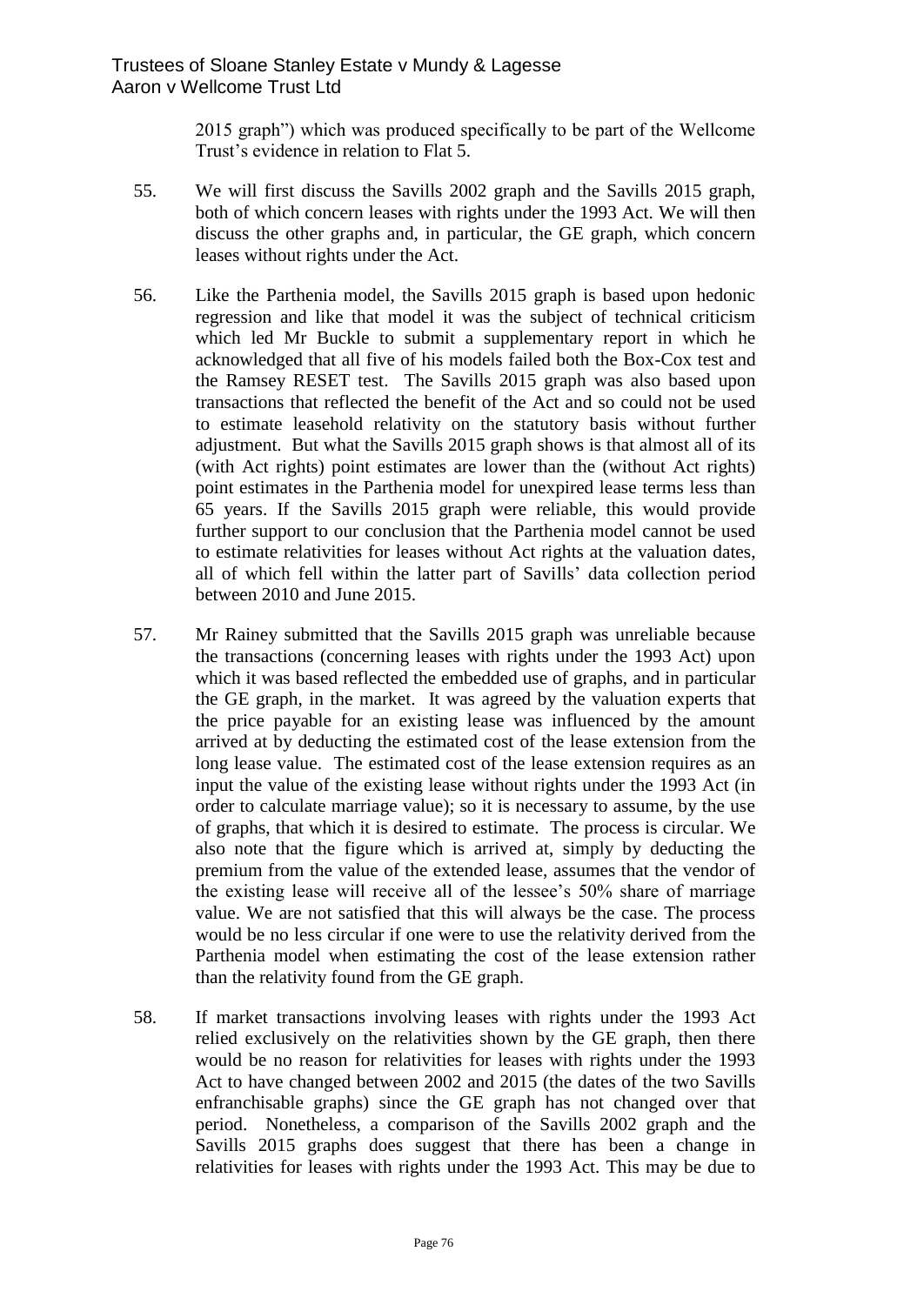either the difference in the methodology of construction of the Savills 2002 and 2015 graphs, or a real change in relativity in the market. Any such market change is not reflected in the GE graph; this would suggest that the GE graph is not relied upon by the market to quite the extent which has been suggested (although we do accept that the market has been influenced by the GE graph).

- 59. At the valuation dates, the Savills 2002 graph was in common use by valuers to determine the FHVP value of a property from transactions concerning leases with rights under the 1993 Act, being the only one of the graphs then current that showed relativities for such leases. That graph relies upon neither transactions nor settlements but is based solely upon the subjective opinions of a panel of valuers. We consider the Savills 2015 graph to be a significant improvement on its 2002 equivalent, being based upon recent market transactions which have been objectively analysed, albeit subject to technical criticism. But the Savills 2015 graph was not available at the valuation dates and could not have affected the market's approach to the assessment of relativity at that time.
- 60. When we discussed the criticisms which have been made of the Parthenia model, we discussed the evidence that the market forces at the relevant valuation dates in 2014 were different from the market forces in the period (1987–1991) which was used to provide the data for the Parthenia model. That evidence is summarised at paragraphs 28 to 32 of Appendix B. That evidence would suggest that the relativities for leases with rights under the 1993 Act might well have changed in the period from 2002 to 2014 or 2015; in particular, the suggestion would be that relativities have moved downwards during that period. Indeed, a comparison of the Savills 2002 graph and the Savills 2015 graph tends to support that suggestion.
- 61. We will now consider the other graphs, all of which concern leases without rights under the 1993 Act.
- 62. We are satisfied that the GE graph was the graph which was in most common use at the valuation dates for leases without rights under the 1993 Act. It was certainly used by valuers for the purpose of negotiating the relativities for leases without rights under the 1993 Act. Further, as already explained, it did influence the market for leases with rights under the 1993 Act to the extent that the parties to transactions for such leases wanted to calculate the likely amount of the premium payable for an extended lease.
- 63. To all intents and purposes the GE graph was the industry standard. Parties may have referred to other graphs but they were unlikely to have ignored the GE graph. The graph was first produced in 1996 and was based on 246 settlements in respect of leases without rights under the Act, which were then adjusted subjectively by Messrs Macpherson and Pope. Since that time Gerald Eve have continued to maintain schedules of settlements (by July 2015 there were 3,404 such records excluding collective enfranchisements) but they have not altered the original 1996 relativities. In their submissions to the RICS working party in October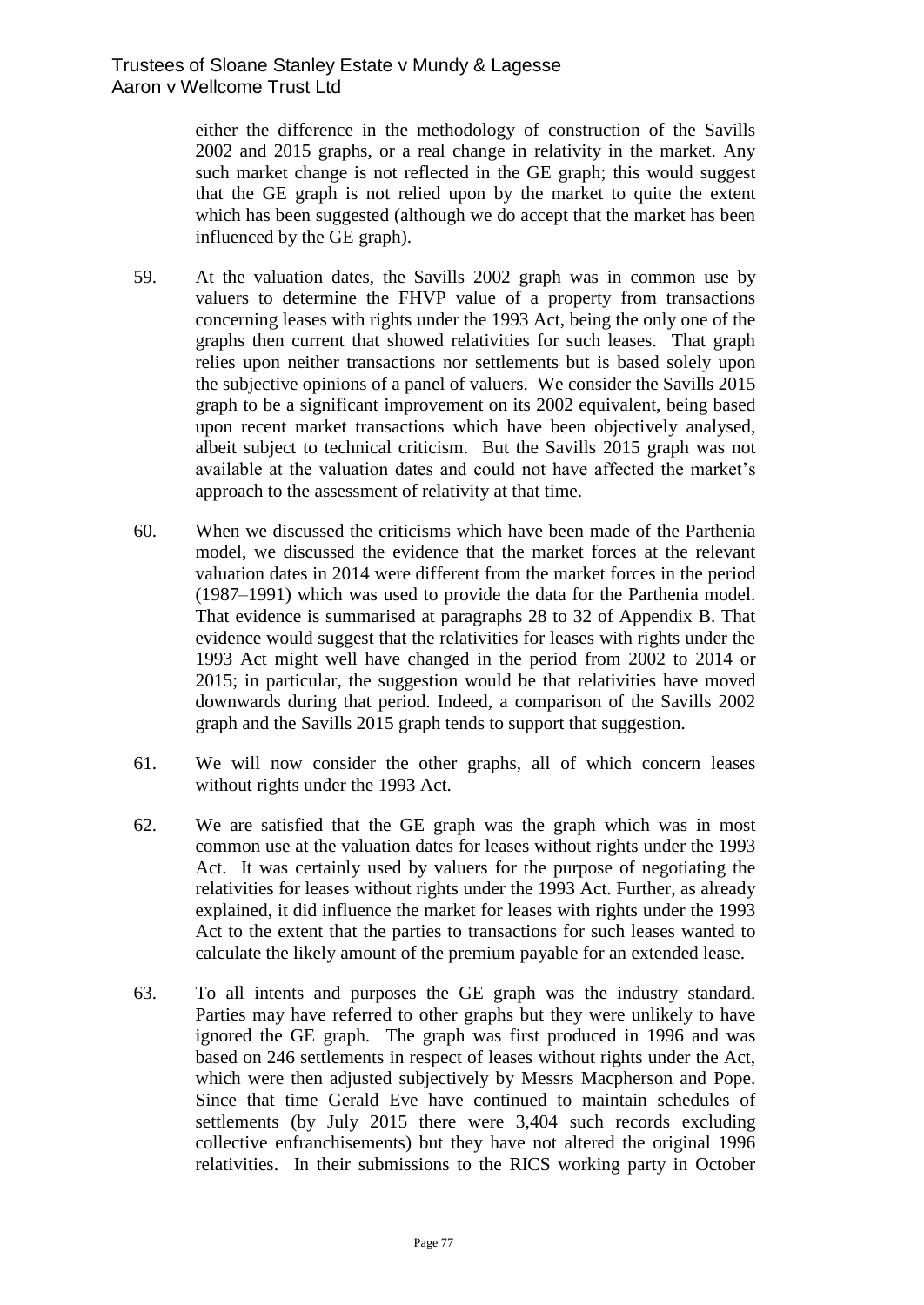2008 Gerald Eve said that there was "no reason for relativity to have changed over time". But in an earlier letter to the RICS dated 7 December 2007 Gerald Eve (and from the reference presumably Mr Clark) said that the exclusion of hope value following the Court of Appeal decision in Sportelli and the reduction of the deferment rate to 5% were factors that meant that "the relativities shown by the [GE graph] may be said to be overstated". Since that time a further material factor has been a sustained climate of low interest rates. We have seen no convincing reason why the relativity of leasehold to freehold value should be considered immutable.

- 64. The evidence discussed in paragraphs 28 to 32 of Appendix B and the Savills 2015 graph suggest that the GE graph may indeed now overstate relativities for leases without rights under the 1993 Act, as Mr Clark had previously anticipated. The relativities shown in the Savills 2002 graph (to the extent that they are reliable) are all higher than their equivalents in the Savills 2015 graph which means the gap between the with Act rights relativities in the latter graph and the without Act rights relativities in the GE graph has narrowed. (Beyond 75 years unexpired term the Savills 2015 graph gives lower relativities than the GE graph which is anomalous.) However, we have seen no evidence to suggest that there has been a reduction in the benefit of the Act rights which might explain the narrower differential between the graphs.
- 65. The GE graph is based upon a limited number of 246 settlements, details of 109 of which are still available. The relativities were expressed in five yearly intervals and were not all directly based on those settlements but were adjusted upwards subjectively by Messrs Macpherson and Pope. The relativities were only indirectly based on transactions (which would have informed the settlements). There was no evidence of any settlements of leases with unexpired terms of over 80 years and over a third of the settlements were of leases with unexpired terms of 20 years or less. Onerous ground rents were not excluded. The line of the graph was produced by Gerald Eve's drawing office on an unspecified basis. In our view the graph was to a large degree based upon subjective, albeit informed, opinion directed to the particular requirement of the Grosvenor Estate to espouse what it considered to be "defensible" relativities. Its predominant use in the market does not seem to us to depend upon the robustness of its methodology or its pre-eminence as a graph; rather it is due to its being the first of its kind and the most familiar to practitioners.
- 66. Mr Rainey submitted that the adoption of the GE graph amounted to significant "anchoring bias" and "confirmation bias". We understand those terms to have been used colloquially rather than in any formal psychological sense. We accept that the GE graph has had a very significant effect on settlements. Mr Buckle produced supplementary evidence containing graphs of the settlements provided in the appendices to Mr Clark's witness statement. These plotted each settlement point's percentage variation from the GE graph (taken as 0%) on the vertical axis against the year of settlement along the horizontal axis. Before 2000 there is considerable variation around the GE graph, but thereafter the variation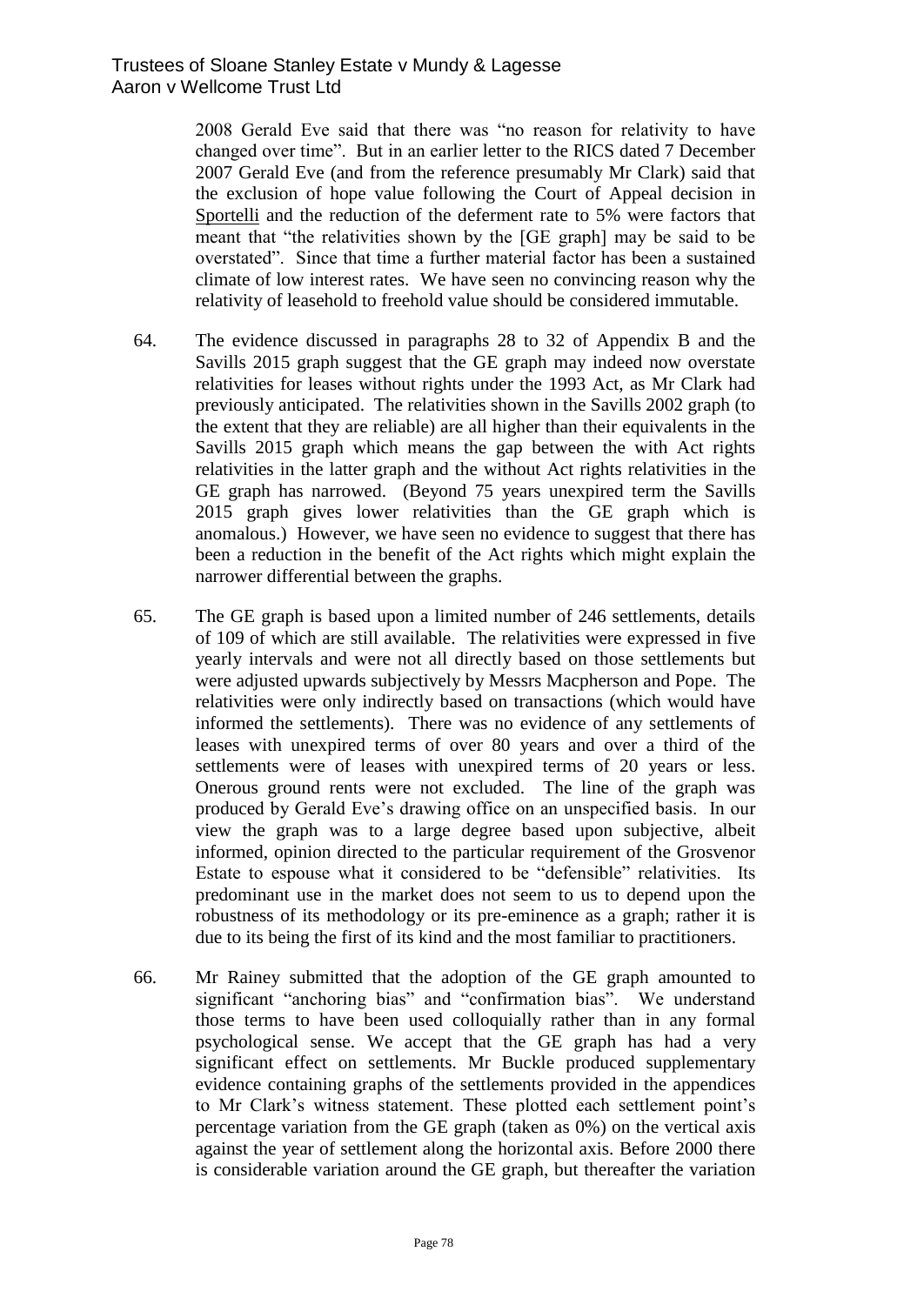reduces noticeably, an effect which is particularly pronounced in the Schedule 13 flats settlements graphs. This suggests to us that there is a real effect at work and that valuers have indeed come to rely upon the GE graph as Mr Rainey submitted. We also consider that the GE graph has influenced (but not to the same degree) market transactions involving leases with rights under the Act.

- 67. Of the remaining six graphs that were considered at the hearing we gained no assistance from the CEM graph which Mr Wyatt adopted as his alternative to the Parthenia model. There was no evidence that either he or any other valuer had used this graph in negotiations. It was ultimately based solely upon LVT decisions which the researchers acknowledged may not always produce a correct valuation. We do not accept Mr Wyatt's description of this research as being objective and far superior to the other graphs.
- 68. There have been several versions of the John D Wood  $&$  Co graph over the years including the latest in 2011 known as the Pure Tribunal Graph and which Mr Wyatt said he used while Head of Valuations at that company. That graph is heavily dependent upon LVT decisions and, as with the similar CEM graph, we do not gain assistance from it. The 2004 version of the John D Wood graph, which Mr Ingram-Hill said "was supported up to 2008", was criticised for its treatment of onerous ground rents and for using improved rather than unimproved values. That graph is apparently no longer shown on the John D Wood & Co website and seems to have been superseded by the Pure Tribunal Graph.
- 69. The WA Ellis graph was produced by the RICS from an index of relativities at five yearly intervals which represented the opinion of three of that firm's partners about matched pairs of transactions. It is not known how the RICS fitted the curve of the graph to the adopted relativities. The index of relativities was not a summary of without Act rights settlements or transactions but reflected the partners' subjective views. Unlike other graphs the WA Ellis graph does not appear to have been updated subsequently. It also has a shape that is inconsistent with that of other graphs at unexpired terms of 10 to 20 years. We do not find this graph to be useful.
- 70. We did not hear direct evidence from the author of the Charles Boston graph but from Mr Fielding's evidence we understand that it was the result of settlements reached by Mr Boston himself and by nobody else. Both the KF graph and the Cluttons graph were also settlement based and like all such graphs it was not clear to what extent, if at all, the relativities had been agreed by the other party. The graphs were all based on small sample sizes and each had particular problems, e.g. the Charles Boston graph was based upon the settlements of a single surveyor and would reflect any personal bias that he may have; the Cluttons relativities were based around a form of moving average rather than being depicted by a best fit curve; and the KF graph had varied over time to exclude LVT (but not Lands